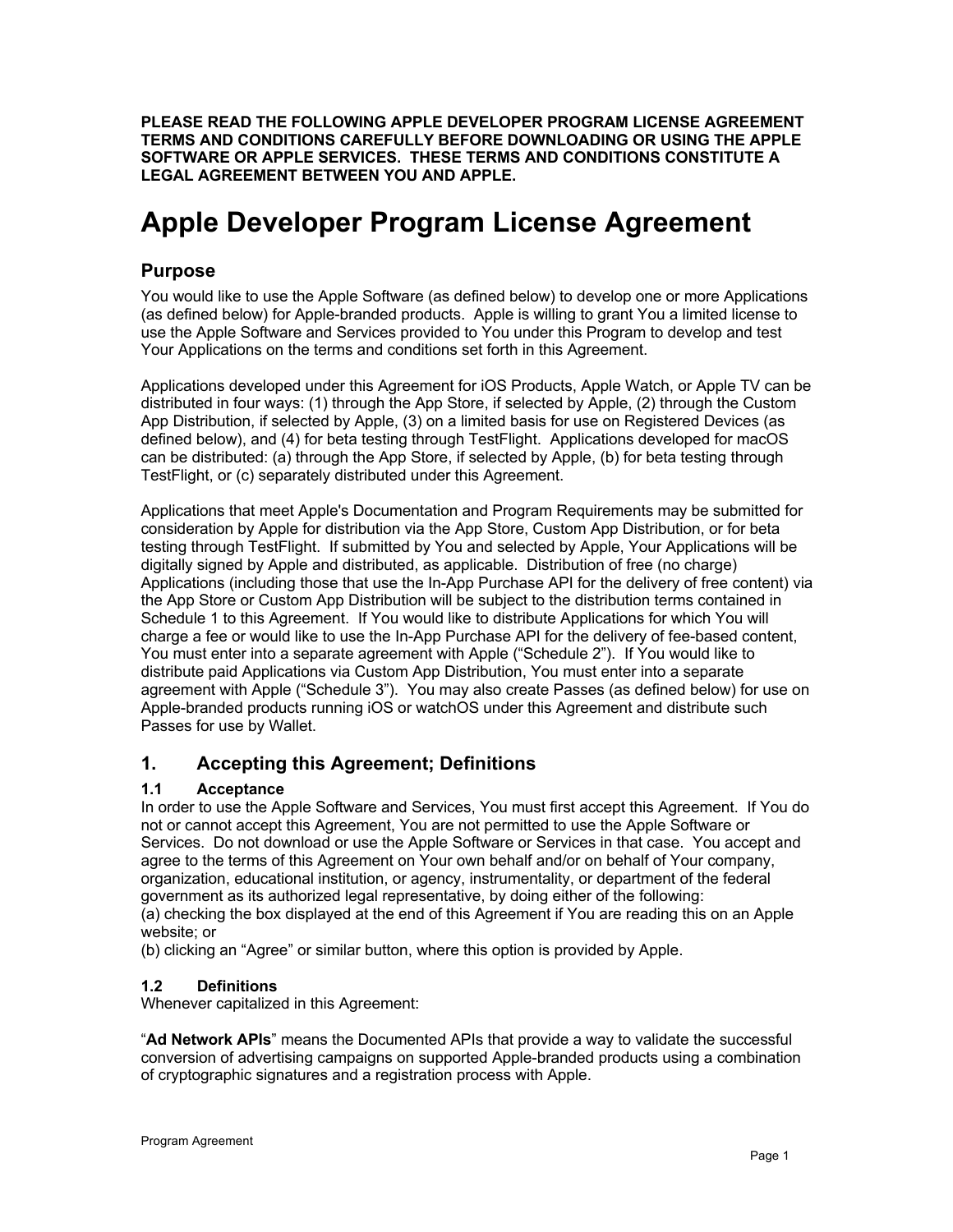"**Ad Support APIs**" means the Documented APIs that provide the Advertising Identifier and Tracking Preference.

"**Advertising Identifier**" means a unique, non-personal, non-permanent identifier provided through the Ad Support APIs that are associated with a particular Apple-branded device and are to be used solely for advertising purposes, unless otherwise expressly approved by Apple in writing.

"**Agreement**" means this Apple Developer Program License Agreement, including any attachments, Schedule 1 and any exhibits thereto which are hereby incorporated by this reference. For clarity, this Agreement supersedes the iOS Developer Program License Agreement (including any attachments, Schedule 1 and any exhibits thereto), the Safari Extensions Digital Signing Agreement, the Safari Extensions Gallery Submission Agreement, and the Mac Developer Program License Agreement.

"**App Store**" means an electronic store and its storefronts branded, owned, and/or controlled by Apple, or an Apple Subsidiary or other affiliate of Apple, through which Licensed Applications may be acquired.

"**App Store Connect**" means Apple's proprietary online content management tool for Applications.

"**Apple**" means Apple Inc., a California corporation with its principal place of business at One Apple Park Way, Cupertino, California 95014, U.S.A.

"**Apple Certificates**" means the Apple-issued digital certificates provided to You by Apple under the Program.

"**Apple Maps Server API**" means the Documented APIs that enable You to add server-to-server mapping features or functionality to Your Applications, websites, or web applications.

"**Apple Maps Service**" means the mapping platform and Map Data provided by Apple via the MapKit API and/or Apple Maps Server API for use by You only in connection with Your Applications, or the mapping platform and Map Data provided by Apple via MapKit JS and related tools for capturing map content (e.g., MapSnapshotter) for use by You only in connection with Your Applications, websites, or web applications.

"**Apple Pay APIs**" means the Documented APIs that enable end-users to send payment information they have stored on a supported Apple-branded product to an Application to be used in payment transactions made by or through the Application, and includes other payment-related functionality as described in the Documentation.

"**Apple Pay Payload**" means a customer data package passed through the Apple Software and Apple Pay APIs as part of a payment transaction (e.g., name, email, billing address, shipping address, and device account number).

"**Apple Push Notification Service**" or "**APN**" means the Apple Push Notification service that Apple may provide to You to enable You to transmit Push Notifications to Your Application or for use as otherwise permitted herein.

"**APN API**" means the Documented API that enables You to use the APN to deliver a Push Notification to Your Application or for use as otherwise permitted herein.

"**Apple Services**" or "**Services**" means the developer services that Apple may provide or make available through the Apple Software or as part of the Program for use with Your Covered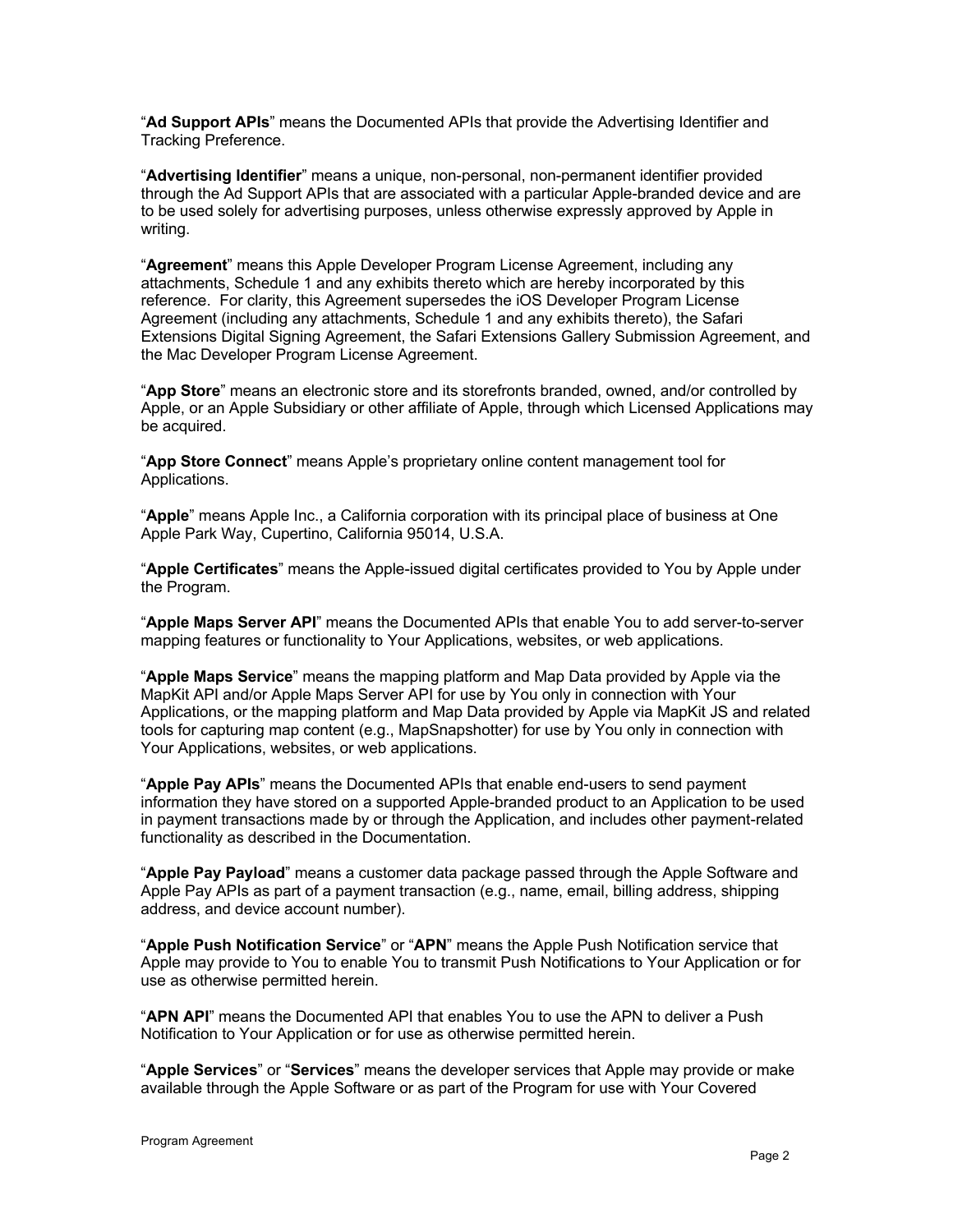Products or development, including any Updates thereto (if any) that may be provided to You by Apple under the Program.

"**Apple Software**" means Apple SDKs, iOS, watchOS, tvOS, iPadOS, and/or macOS, the Provisioning Profiles, FPS SDK, FPS Deployment Package, and any other software that Apple provides to You under the Program, including any Updates thereto (if any) that may be provided to You by Apple under the Program.

"**Apple SDKs**" means the Apple-proprietary Software Development Kits (SDKs) provided hereunder, including but not limited to header files, APIs, libraries, simulators, and software (source code and object code) labeled as part of iOS, watchOS, tvOS, iPadOS, or Mac SDK and included in the Xcode Developer Tools package and Swift Playgrounds for purposes of targeting Apple-branded products running iOS, watchOS, tvOS, iPadOS, and/or macOS, respectively.

"**Apple Subsidiary**" means a corporation at least fifty percent (50%) of whose outstanding shares or securities (representing the right to vote for the election of directors or other managing authority) are owned or controlled, directly or indirectly, by Apple, and that is involved in the operation of or otherwise affiliated with the App Store, Custom App Distribution, TestFlight, and as otherwise referenced herein (e.g., Attachment 4).

"**Apple TV**" means an Apple-branded product that runs the tvOS.

"**Apple Watch**" means an Apple-branded product that runs the watchOS.

"**Apple Weather Data**" means any content, data or information provided through the WeatherKit APIs, including, but not limited to, Weather Alerts, general forecasts and other weather data.

"**Application**" means one or more software programs (including extensions, media, and Libraries that are enclosed in a single software bundle) developed by You in compliance with the Documentation and the Program Requirements, for distribution under Your own trademark or brand, and for specific use with an Apple-branded product running iOS, iPadOS, watchOS, tvOS, or macOS, as applicable, including bug fixes, updates, upgrades, modifications, enhancements, supplements to, revisions, new releases and new versions of such software programs.

"**Authorized Developers**" means Your employees and contractors, members of Your organization or, if You are an educational institution, Your faculty and staff who (a) each have an active and valid Apple Developer account with Apple, (b) have a demonstrable need to know or use the Apple Software in order to develop and test Covered Products, and (c) to the extent such individuals will have access to Apple Confidential Information, each have written and binding agreements with You to protect the unauthorized use and disclosure of such Apple Confidential Information.

"**Authorized Test Units**" means Apple-branded hardware units owned or controlled by You that have been designated by You for Your own testing and development purposes under this Program, and if You permit, Apple-branded hardware units owned or controlled by Your Authorized Developers so long as such units are used for testing and development purposes on Your behalf and only as permitted hereunder.

"**BackgroundAssets Framework**" means the Documented APIs that provide Applications with the ability to perform download operations in the background before first launch of the Application by the user and at other times after the first launch.

"**Beta Testers**" means end-users whom You have invited to sign up for TestFlight in order to test pre-release versions of Your Application and who have accepted the terms and conditions of the TestFlight Application.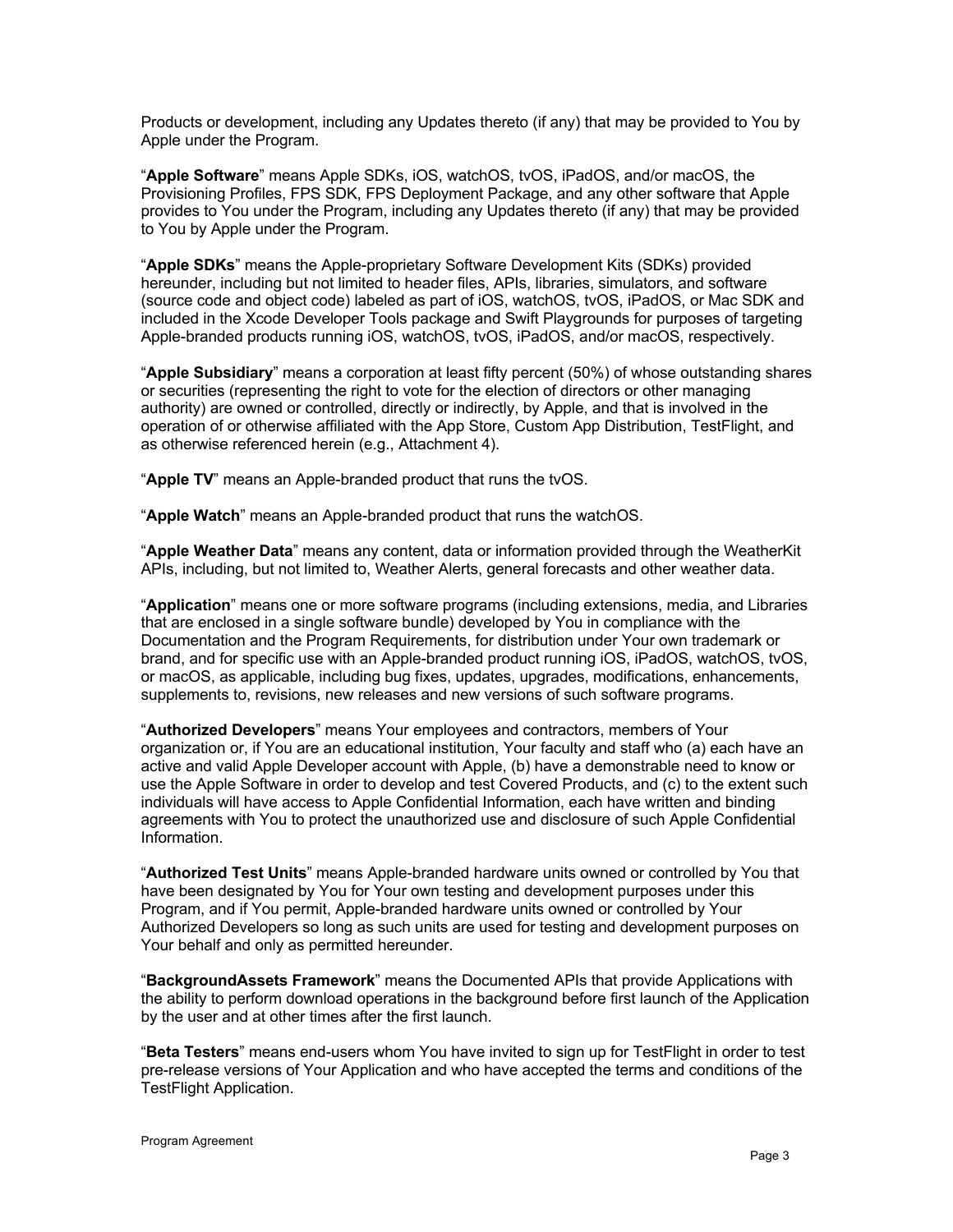"**ClassKit APIs**" means the Documented APIs that enable You to send student progress data for use in a school-managed environment.

"**CloudKit APIs**" means the Documented APIs that enable Your Applications, Web Software, and/or Your end-users (if You permit them) to read, write, query and/or retrieve structured data from public and/or private containers in iCloud.

"**Configuration Profile(s)**" means an XML file that allows You to distribute configuration information (e.g., VPN or Wi-Fi settings) and restrictions on device features (e.g., disabling the camera) to compatible Apple-branded products through Apple Configurator or other similar Applebranded software tools, email, a webpage, or over-the-air deployment, or via Mobile Device Management (MDM). For the sake of clarity, unless otherwise expressly permitted by Apple in writing, MDM is available only for enterprise use and is separately licensed for under the Apple Developer Enterprise Program License Agreement.

"**Corresponding Products**" means web-based or other versions of Your software applications that have the same title and substantially equivalent features and functionality as Your Licensed Application (e.g., feature parity).

"**Covered Products**" means Your Applications, Libraries, Passes, Safari Extensions, Safari Push Notifications, and/or FPS implementations developed under this Agreement.

"**Custom App Distribution**" means the store or storefront functionality that enables users to obtain Licensed Applications through the use of Apple Business Manager, Apple School Manager, or as otherwise permitted by Apple.

"**DeviceCheck APIs**" means the set of APIs, including server-side APIs, that enable You to set and query two bits of data associated with a device and the date on which such bits were last updated.

"**DeviceCheck Data**" means the data stored and returned through the DeviceCheck APIs.

"**Documentation**" means any technical or other specifications or documentation that Apple may provide to You for use in connection with the Apple Software, Apple Services, Apple Certificates, or otherwise as part of the Program.

"**Documented API(s)**" means the Application Programming Interface(s) documented by Apple in published Apple Documentation and which are contained in the Apple Software.

"**Face Data**" means information related to human faces (e.g., face mesh data, facial map data, face modeling data, facial coordinates or facial landmark data, including data from an uploaded photo) that is obtained from a user's device and/or through the use of the Apple Software (e.g., through ARKit, the Camera APIs, or the Photo APIs), or that is provided by a user in or through an Application (e.g., uploads for a facial analysis service).

"**FPS**" or "**FairPlay Streaming**" means Apple's FairPlay Streaming Server key delivery mechanism as described in the FPS SDK.

"**FPS Deployment Package**" means the D Function specification for commercial deployment of FPS, the D Function reference implementation, FPS sample code, and set of unique production keys specifically for use by You with an FPS implementation, if provided by Apple to You.

"**FPS SDK**" means the FPS specification, FPS server reference implementation, FPS sample code, and FPS development keys, as provided by Apple to You.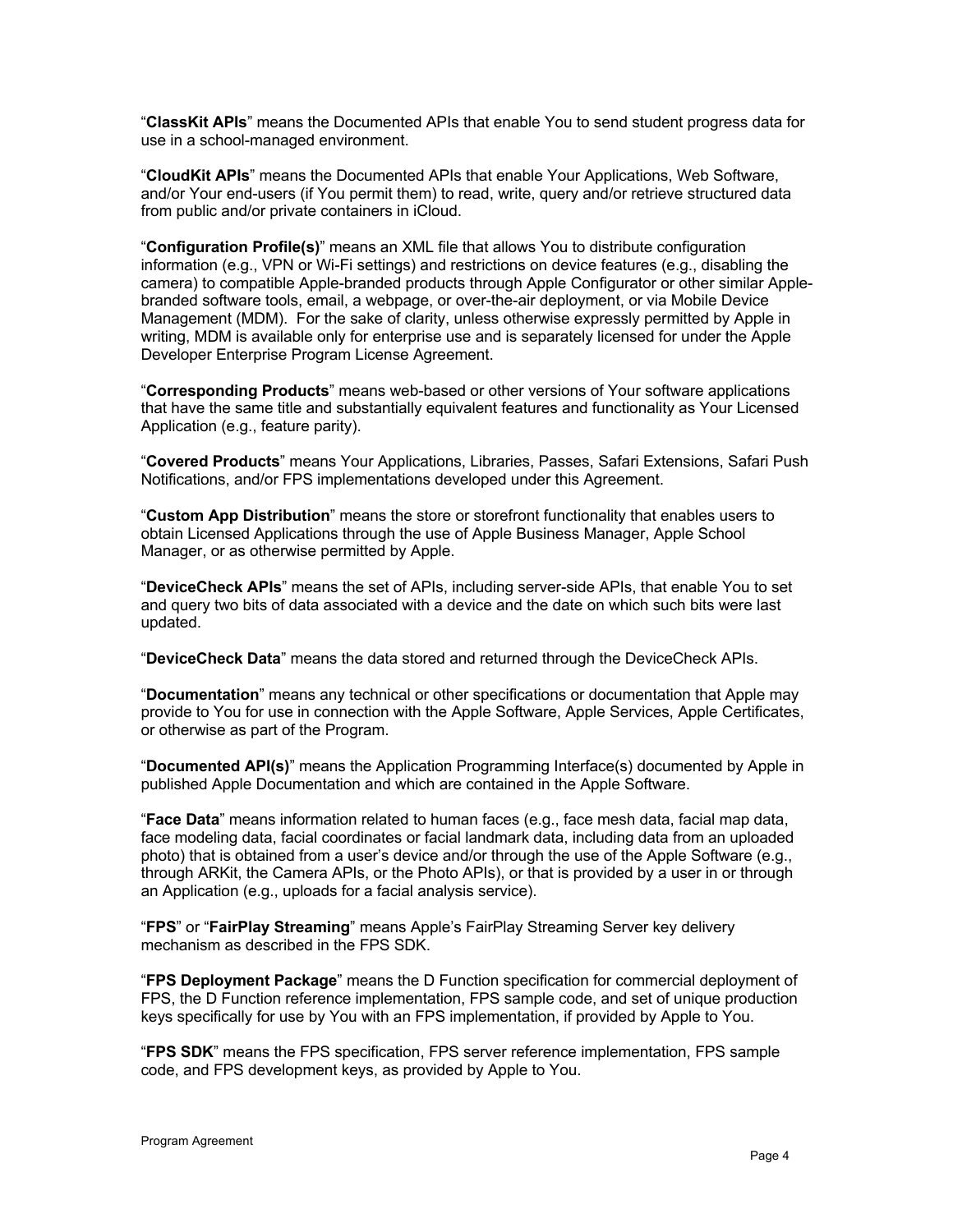"**FOSS**" (Free and Open Source Software) means any software that is subject to terms that, as a condition of use, copying, modification or redistribution, require such software and/or derivative works thereof to be disclosed or distributed in source code form, to be licensed for the purpose of making derivative works, or to be redistributed free of charge, including without limitation software distributed under the GNU General Public License or GNU Lesser/Library GPL.

"**Game Center**" means the gaming community service and related APIs provided by Apple for use by You in connection with Your Applications that are associated with Your developer account.

"**HealthKit APIs**" means the Documented APIs that enable reading, writing, queries and/or retrieval of an end-user's health and/or fitness information in Apple's Health application.

"**HomeKit Accessory Protocol**" means the proprietary protocol licensed by Apple under the MFi Program that enables home accessories designed to work with the HomeKit APIs (e.g., lights, locks) to communicate with compatible iOS Products, Apple Watch and other supported Applebranded products.

"**HomeKit APIs**" means the Documented APIs that enable reading, writing, queries and/or retrieval of an end-user's home configuration or home automation information from that enduser's designated area of Apple's HomeKit Database.

"**HomeKit Database**" means Apple's repository for storing and managing information about an end-user's Licensed HomeKit Accessories and associated information.

"**iCloud**" or "**iCloud service**" means the iCloud online service provided by Apple that includes remote online storage.

"**iCloud Storage APIs**" means the Documented APIs that allow storage and/or retrieval of usergenerated documents and other files, and allow storage and/or retrieval of key value data (e.g., a list of stocks in a finance App, settings for an App) for Applications and Web Software through the use of iCloud.

"**In-App Purchase API**" means the Documented API that enables additional content, functionality or services to be delivered or made available for use within an Application with or without an additional fee.

"**Intermediary Party**" means a party that: (a) passes an Apple Pay end-user's Apple Pay Payload to a Merchant for processing such end-user's payment transaction outside of an Application, or (b) develops and makes available an Application to enable Merchants to conduct Tap to Pay transactions.

"**iOS**" means the iOS operating system software provided by Apple for use by You only in connection with Your Application development and testing, including any successor versions thereof.

"**iOS Product**" means an Apple-branded product that runs iOS or iPadOS.

"**iPadOS**" means the iPadOS operating system software provided by Apple for use by You only in connection with Your Application development and testing, including any successor versions thereof.

"**iPod Accessory Protocol**" or "**iAP**" means Apple's proprietary protocol for communicating with supported Apple-branded products and which is licensed under the MFi Program.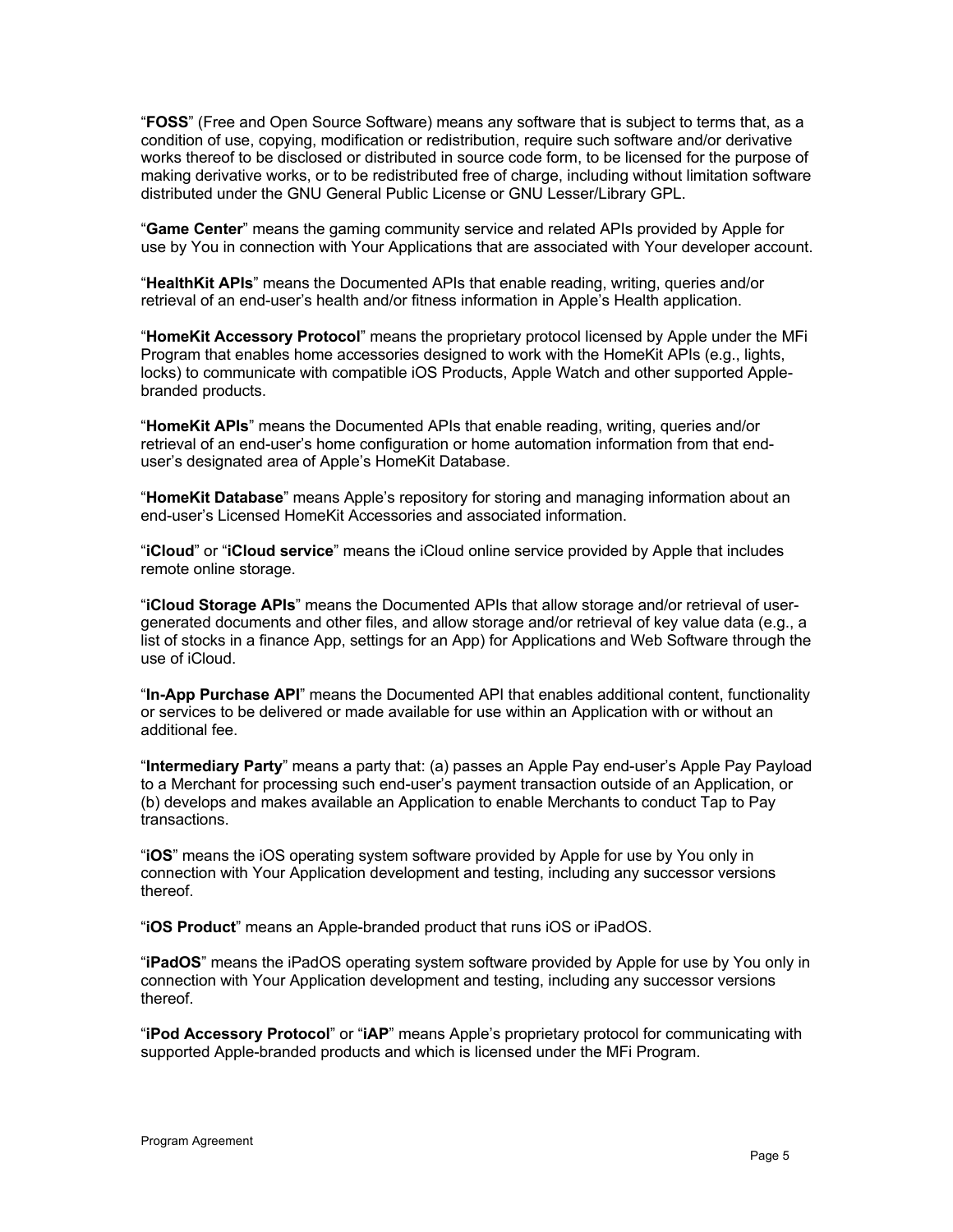"**Library**" means a code module that cannot be installed or executed separately from an Application and that is developed by You in compliance with the Documentation and Program Requirements only for use with iOS Products, Apple Watch, or Apple TV.

"**Licensed Application**" means an Application that (a) meets and complies with all of the Documentation and Program Requirements, and (b) has been selected and digitally signed by Apple for distribution, and includes any additional permitted functionality, content or services provided by You from within an Application using the In-App Purchase API.

"**Licensed Application Information**" means screenshots, images, artwork, previews, icons and/or any other text, descriptions, representations or information relating to a Licensed Application that You provide to Apple for use in accordance with Schedule 1, or, if applicable, Schedule 2 or Schedule 3.

"**Licensed HomeKit Accessories**" means hardware accessories licensed under the MFi Program that support the HomeKit Accessory Protocol.

"**Local Notification**" means a message, including any content or data therein, that Your Application delivers to end-users at a pre-determined time or when Your Application is running in the background and another application is running in the foreground.

"**macOS**" means the macOS operating system software provided by Apple for use by You, including any successor versions thereof.

"**Managed Apple ID**" means the Apple ID created by an organization for an employee or student to use and managed by the organization's IT administrator.

"**Map Data**" means any content, data or information provided through the Apple Maps Service including, but not limited to, imagery, terrain data, latitude and longitude coordinates, transit data, points of interest and traffic data.

"**MapKit API**" means the Documented client-side API that enables You to add mapping features or functionality to Applications.

"**MapKit JS**" means the JavaScript library that enables You to add mapping features or functionality to Your Applications, websites, or web applications.

"**Merchant**" means a party who: (a) processes Apple Pay payment transactions, or (b) uses the TTP APIs to accept payments, conduct transactions and access related services via Your Application, under their own name, trademark, or brand (e.g., their name shows up on the enduser's credit card statement).

"**MFi Accessory**" means a non-Apple branded hardware device that interfaces, communicates, or otherwise interoperates with or controls an Apple-branded product using technology licensed under the MFi Program (e.g., the ability to control a supported Apple-branded product through the iPod Accessory Protocol).

"**MFi Licensee**" means a party who has been granted a license by Apple under the MFi Program.

"**MFi Program**" means a separate Apple program that offers developers, among other things, a license to incorporate or use certain Apple technology in or with hardware accessories or devices for purposes of interfacing, communicating or otherwise interoperating with or controlling select Apple-branded products.

"**Motion & Fitness APIs**" means the Documented APIs that are controlled by the Motion & Fitness privacy setting in a compatible Apple-branded product and that enable access to motion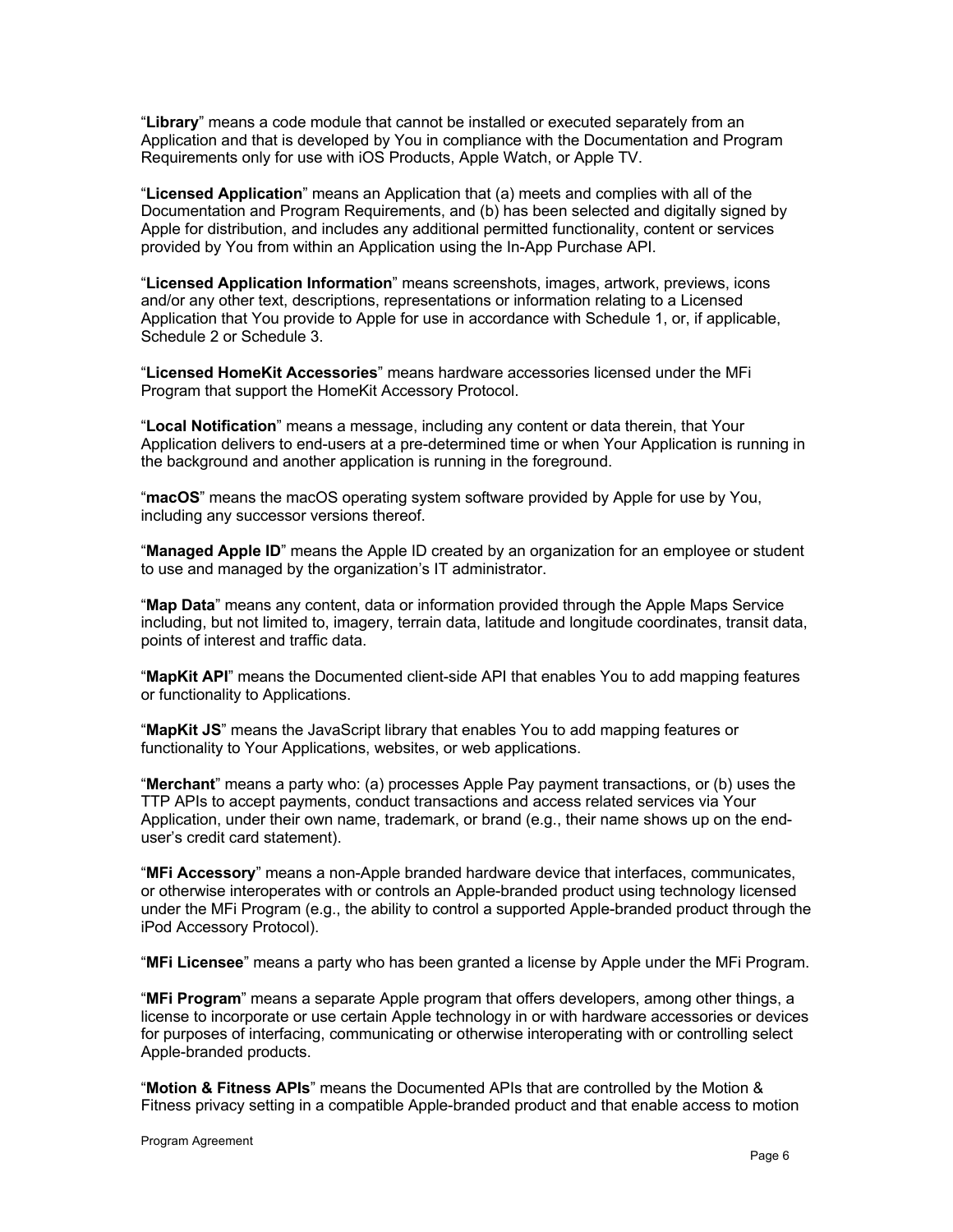and fitness sensor data (e.g., body motion, step count, stairs climbed), unless the end-user has disabled access to such data.

"**Multitasking**" means the ability of Applications to run in the background while other Applications are also running.

"**MusicKit APIs**" means the set of APIs that enable Apple Music users to access their subscription through Your Application or as otherwise permitted by Apple in the Documentation.

"**MusicKit Content**" means music, video, and/or graphical content rendered through the MusicKit APIs.

"**MusicKit JS**" means the JavaScript library that enables Apple Music users to access their subscription through Your Applications, websites, or web applications.

"**Network Extension Framework**" means the Documented APIs that provide Applications with the ability to customize certain networking features of compatible Apple-branded products (e.g., customizing the authentication process for WiFi Hotspots, VPN features, and content filtering mechanisms).

"**Pass(es)**" means one or more digital passes (e.g., movie tickets, coupons, loyalty reward vouchers, boarding passes, membership cards, etc.) developed by You under this Agreement, under Your own trademark or brand, and which are signed with Your Pass Type ID.

"**Pass Information**" means the text, descriptions, representations or information relating to a Pass that You provide to or receive from Your end-users on or in connection with a Pass.

"**Pass Type ID**" means the combination of an Apple Certificate and Push Application ID that is used by You to sign Your Passes and/or communicate with the APN.

"**Program**" means the overall Apple development, testing, digital signing, and distribution program contemplated in this Agreement.

"**Payment Service Provider**" means a provider that: (a) provides payment processing services involving the processing of TTP Data for Merchants, whether directly or indirectly, and (b) is set forth in the Documentation.

"**Program Requirements**" mean the technical, human interface, design, product category, security, performance, and other criteria and requirements specified by Apple, including but not limited to the current set of requirements set forth in **Section 3.3**, as they may be modified from time to time by Apple in accordance with this Agreement.

"**Provisioning Profiles**" means the files (including applicable entitlements or other identifiers) that are provided by Apple for use by You in connection with Your Application development and testing, and limited distribution of Your Applications for use on Registered Devices and/or on Authorized Test Units.

"**Push Application ID**" means the unique identification number or other identifier that Apple assigns to an Application, Pass or Site in order to permit it to access and use the APN.

"**Push Notification**" or "**Safari Push Notification**" means a notification, including any content or data therein, that You transmit to end-users for delivery in Your Application, Your Pass, and/or in the case of macOS, to the macOS desktop of users of Your Site who have opted in to receive such messages through Safari on macOS.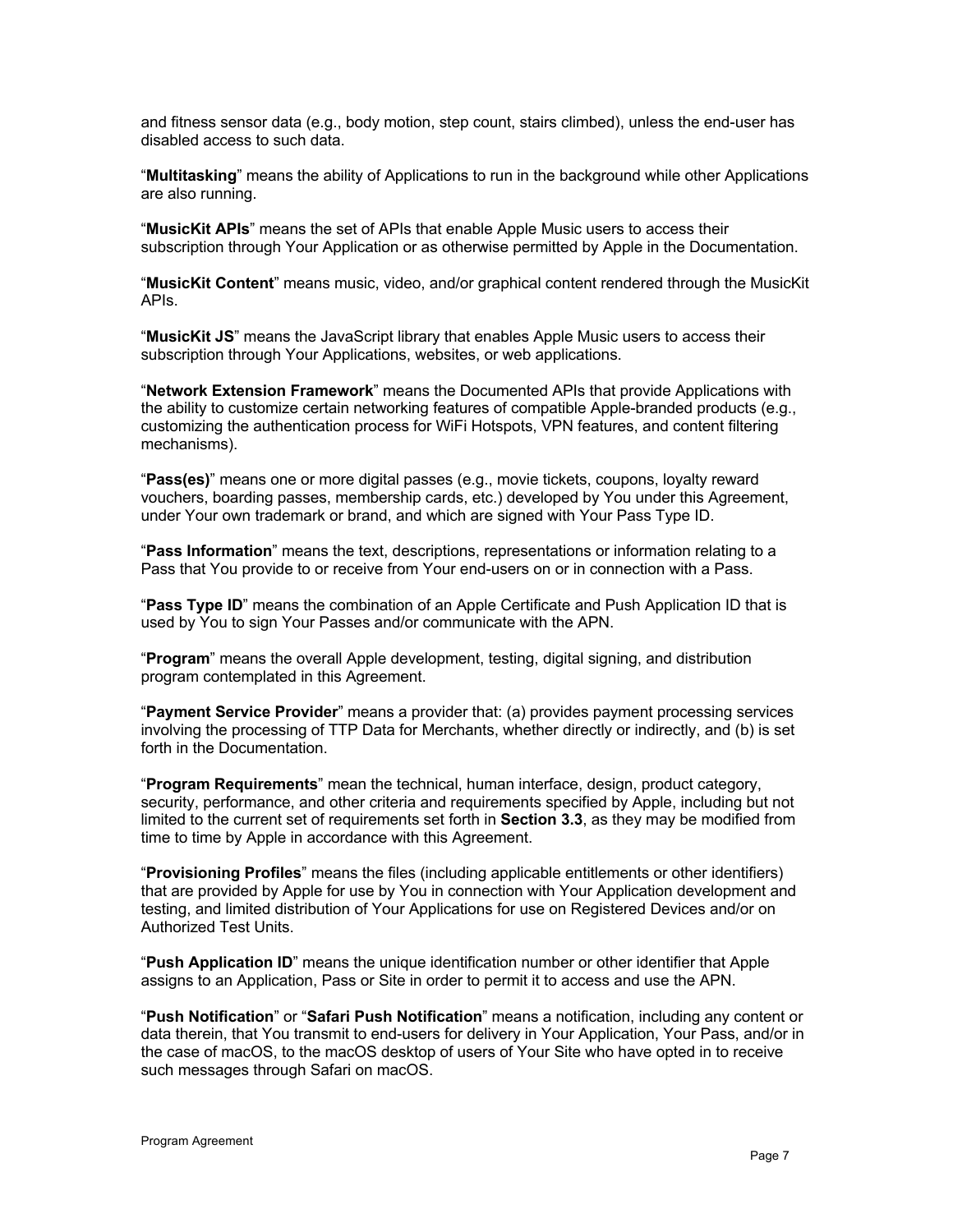"**Registered Devices**" means Apple-branded hardware units owned or controlled by You, or owned by individuals who are affiliated with You, where such Products have been specifically registered with Apple under this Program.

"**Roster API**" means the Documented API that enables the sharing of student, teacher, and staff Roster Data from a school, if the school's IT administrator enables Your Application or Corresponding Products to receive that data.

"**Roster Data**" means any user data or tokens obtained, collected through, relating to, or from the use of the Roster API, including any data that relates to an identified or identifiable individual or that is linked or linkable to them.

"**Safari Extensions**" means one or more software extensions developed by You under this Agreement only for use with Safari in compliance with this Agreement.

"**Security Solution**" means the proprietary Apple content protection system marketed as Fairplay, to be applied to Licensed Applications distributed on the App Store to administer Apple's standard usage rules for Licensed Applications, as such system and rules may be modified by Apple from time to time.

"**ShazamKit APIs**" means the Documented APIs that enable You to add audio-based recognition features or functionality to Your Application and Corresponding Products.

"**ShazamKit Content**" means metadata, music, and/or graphical content provided by Apple and rendered through the ShazamKit APIs, including but not limited to MusicKit Content.

"**Sign In with Apple**" means the Documented APIs and JavaScript libraries that allow You to log users into Your Application (and Corresponding Products) with their Apple ID or anonymized credentials.

"**Sign in with Apple at Work & School**" means the Documented APIs and JavaScript libraries that allow You to log users into Your Application (and Corresponding Products) with their Managed Apple ID subject to the management of access by the user organization's IT administrator.

"**SiriKit**" means the set of APIs that allow Your Application to access or provide SiriKit domains, intents, shortcuts, donations, and other related functionality, as set forth in the Documentation.

"**Site**" means a website provided by You under Your own name, trademark or brand.

"**Single Sign-on Specification**" means the Documentation provided by Apple hereunder for the Single Sign-On API, as updated from time to time.

"**Tap to Pay Data**" or "**TTP Data**" means a Merchant's customer's data package passed through the Apple Software and Tap to Pay APIs as part of a transaction (e.g., primary account number, transaction amount, etc.).

"**Tap to Pay APIs**" or "**TTP APIs**" means the Documented APIs that enable Merchants to conduct transactions through the use of Your Application.

"**Term**" means the period described in **Section 11**.

"**TestFlight**" means Apple's beta testing service for pre-release Applications made available through Apple's TestFlight Application.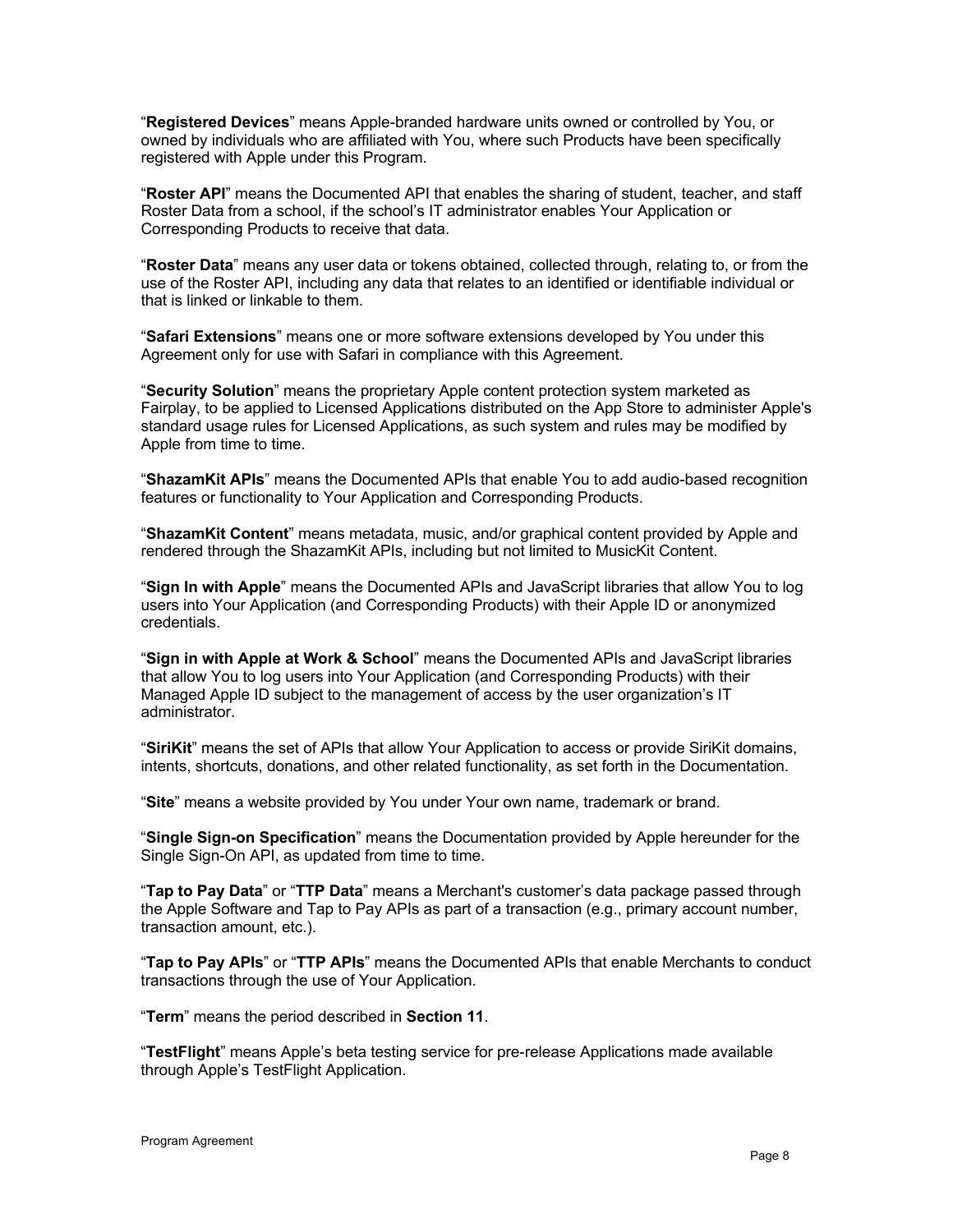"**TestFlight Application**" means Apple's application that enables the distribution of pre-release versions of Your Applications to a limited number of Your Authorized Developers and to a limited number of Beta Testers (as specified on the TestFlight developer website) through TestFlight.

"**Tracking Preference**" means the Apple setting that enables an end-user to set an ad tracking preference.

"**TV App API**" means the API documented in the TV App Specification that enables You to provide Apple with TV App Data.

"**TV App Data**" means the data described in the TV App Specification to be provided to Apple through the TV App API.

"**TV App Features**" means functionality accessible via the TV App and/or tvOS, iOS, iPadOS, and/or macOS devices, which functionality provides the user the ability to view customized information and recommendations regarding content and to access such content through the user's apps, and/or provides the user the ability to continue play of previously viewed content.

"**TV App Specification**" means the Documentation provided by Apple hereunder for the TV App API, as updated from time to time.

"**tvOS**" means the tvOS operating system software, including any successor versions thereof.

"**Updates**" means bug fixes, updates, upgrades, modifications, enhancements, supplements, and new releases or versions of the Apple Software or Services, or to any part of the Apple Software or Services.

"**Wallet**" means Apple's application that has the ability to store and display Passes for use on iOS Products, Apple Watch, or Safari on macOS.

"**WatchKit Extension**" means an extension bundled as part of Your Application that accesses the WatchKit framework on iOS to run and display a WatchKit app on the watchOS.

"**watchOS**" means the watchOS operating system software, including any successor versions thereof.

"**Weather Alerts**" means any weather warnings, or other alerts provided via the WeatherKit APIs from time to time by meteorological agencies describing specific weather conditions in a geographic location.

"**WeatherKit APIs**" means the Documented APIs that enable You to add weather features or functionality to Your Applications or Corresponding Products.

"**Web Software**" means web-based versions of Your software applications that have the same title and substantially equivalent features and functionality as Your Licensed Application (e.g., feature parity).

"**Website Push ID**" means the combination of an Apple Certificate and Push Application ID that is used by You to sign Your Site's registration bundle and/or communicate with the APN.

"**Xcode Cloud**" or "**Xcode Cloud Service**" means Apple's cloud hosted continuous integration and delivery service and related technologies.

"**Xcode Cloud Content**" means the software, tests, scripts, data, information, text, graphics, videos, or other content that You post or make available when accessing or using the Xcode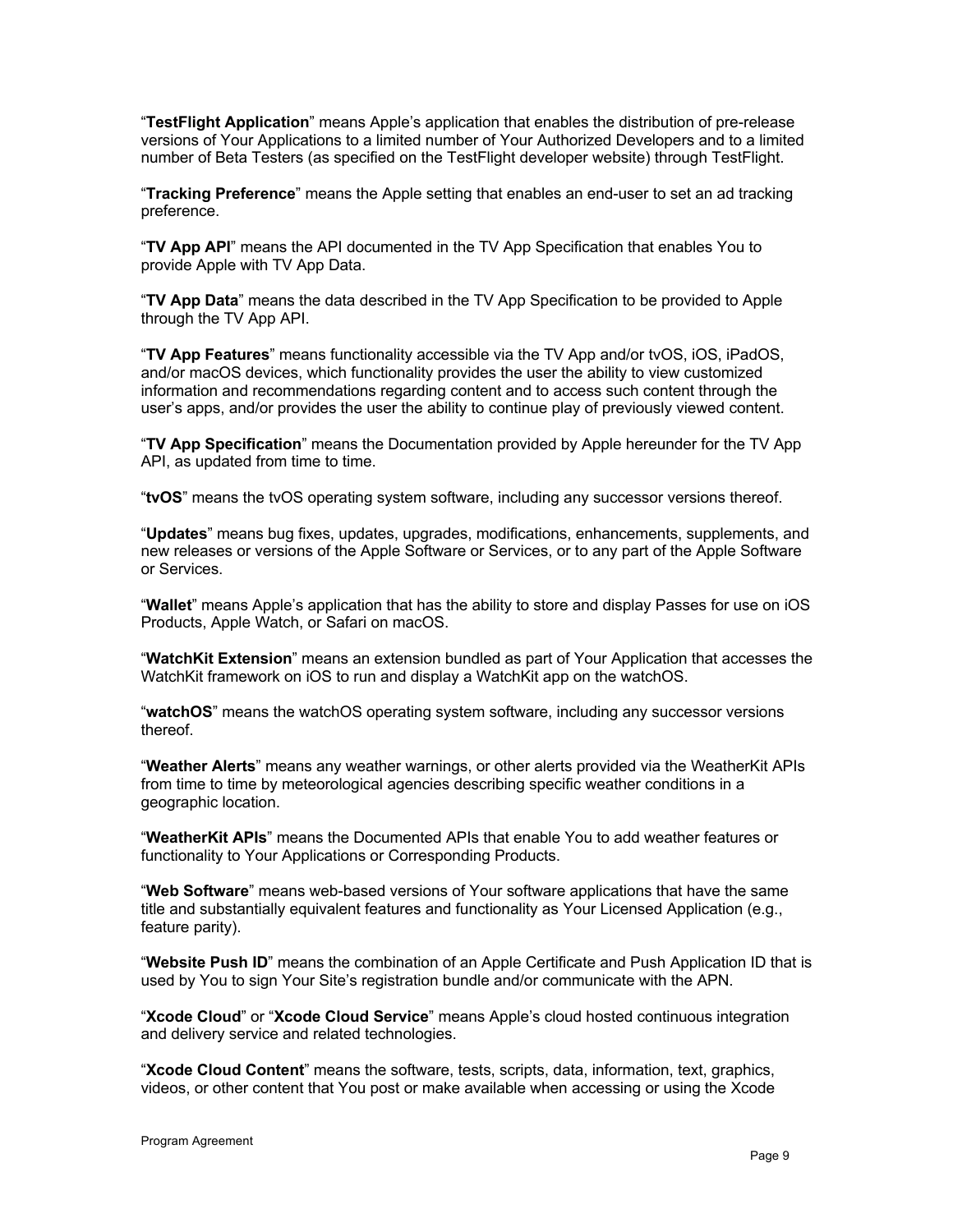Cloud Service (including any software residing in source code repositories to which You provide log-in credentials), excluding any Apple materials licensed to You.

"**You**" and "**Your**" means and refers to the person(s) or legal entity (whether the company, organization, educational institution, or governmental agency, instrumentality, or department) that has accepted this Agreement under its own developer account and that is using the Apple Software or otherwise exercising rights under this Agreement.

**Note:** For the sake of clarity, You may authorize contractors to develop Applications on Your behalf, but any such Applications must be owned by You, submitted under Your own developer account, and distributed as Applications only as expressly permitted herein. You are responsible to Apple for Your contractors' activities under Your account (e.g., adding them to Your team to perform development work for You) and their compliance with this Agreement. Any actions undertaken by Your contractors arising out of this Agreement shall be deemed to have been taken by You, and You (in addition to Your contractors) shall be responsible to Apple for all such actions.

# **2. Internal Use License and Restrictions**

## **2.1 Permitted Uses and Restrictions; Program services**

Subject to the terms and conditions of this Agreement, Apple hereby grants You during the Term, a limited, non-exclusive, personal, revocable, non-sublicensable and non-transferable license to:

(a) Install a reasonable number of copies of the Apple Software provided to You under the Program on Apple-branded products owned or controlled by You, to be used internally by You or Your Authorized Developers for the sole purpose of developing or testing Covered Products designed to operate on the applicable Apple-branded products, except as otherwise expressly permitted in this Agreement;

(b) Make and distribute a reasonable number of copies of the Documentation to Authorized Developers for their internal use only and for the sole purpose of developing or testing Covered Products, except as otherwise expressly permitted in this Agreement;

(c) Install a Provisioning Profile on each of Your Authorized Test Units, up to the number of Authorized Test Units that You have registered and acquired licenses for, to be used internally by You or Your Authorized Developers for the sole purpose of developing and testing Your Applications, except as otherwise expressly permitted in this Agreement;

(d) Install a Provisioning Profile on each of Your Registered Devices, up to the limited number of Registered Devices that You have registered and acquired licenses for, for the sole purpose of enabling the distribution and use of Your Applications on such Registered Devices; and (e) Incorporate the Apple Certificates issued to You pursuant to this Agreement for purposes of digitally signing Your Applications, Passes, Safari Extensions, Safari Push Notifications, and as otherwise expressly permitted by this Agreement.

Apple reserves the right to set the limited number of Apple-branded products that each Licensee may register with Apple and obtain licenses for under this Program (a "**Block of Registered Device Licenses**"). For the purposes of limited distribution on Registered Devices under **Section 7.3 (Ad Hoc distribution)**, each company, organization, educational institution or affiliated group may only acquire one (1) Block of Registered Device Licenses per company, organization, educational institution or group, unless otherwise agreed in writing by Apple. You agree not to knowingly acquire, or to cause others to acquire, more than one Block of Registered Device Licenses for the same company, organization, educational institution or group.

Apple may provide access to services by or through the Program for You to use with Your developer account (e.g., device or app provisioning, managing teams or other account resources). You agree to access such services only through the Program web portal (which is accessed through Apple's developer website) or through Apple-branded products that are designed to work in conjunction with the Program (e.g., Xcode, App Store Connect, Swift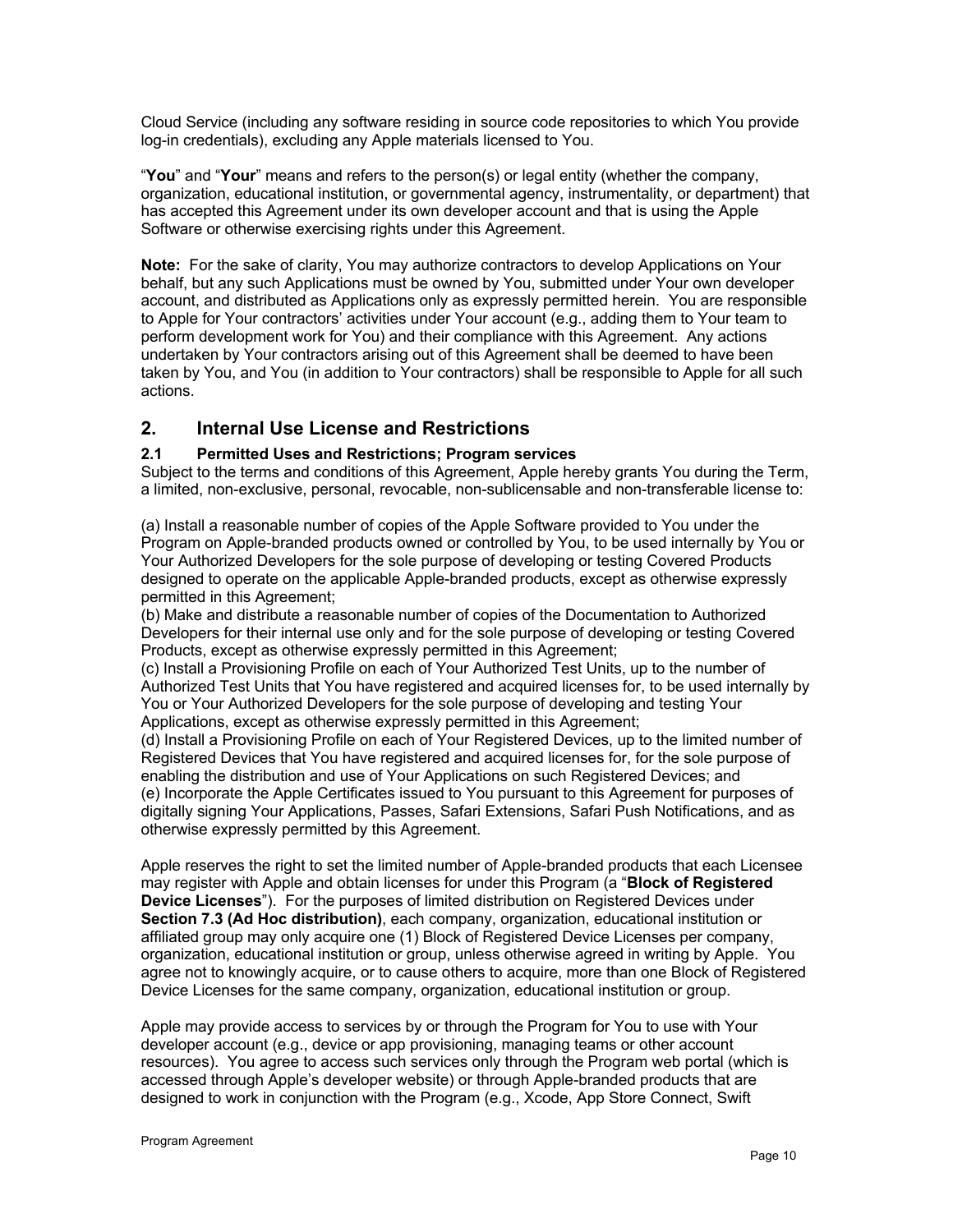Playgrounds) and only as authorized by Apple. If You (or Your Authorized Developers) access Your developer account through these other Apple-branded products, You acknowledge and agree that this Agreement shall continue to apply to any use of Your developer account and to any features or functionality of the Program that are made available to You (or Your Authorized Developers) in this manner (e.g., Apple Certificates and Provisioning Profiles can be used only in the limited manner permitted herein, etc.). You agree not to create or attempt to create a substitute or similar service through use of or access to the services provided by or through the Program. If Apple provides power and performance metrics for Your Application, You agree that such metrics may be used solely for Your own internal use and may not be provided to any third party (except as set forth in **Section 2.9**). Further, You may only access such services using the Apple ID associated with Your developer account or authentication credentials (e.g., keys, tokens, password) associated with Your developer account, and You are fully responsible for safeguarding Your Apple ID and authentication credentials from compromise and for using them only as authorized by Apple and in accordance with the terms of this Agreement, including but not limited to **Section 2.8** and **5**. Except as otherwise expressly permitted herein, You agree not to share, sell, resell, rent, lease, lend, or otherwise provide access to Your developer account or any services provided therewith, in whole or in part, to anyone who is not an Authorized Developer on Your team, and You agree not to solicit or request Apple Developer Program members to provide You with their Apple IDs, authentication credentials, and/or related account information and materials (e.g., Apple Certificates used for distribution or submission to the App Store or TestFlight). You understand that each team member must have their own Apple ID or authentication credentials to access Your account, and You shall be fully responsible for all activity performed through or in connection with Your account. To the extent that You own or control an Apple-branded computer running Apple's macOS Server or Xcode Server ("**Server**") and would like to use it for Your own development purposes in connection with the Program, You agree to use Your own Apple ID or other authentication credentials for such Server, and You shall be responsible for all actions performed by such Server.

## **2.2 Authorized Test Units and Pre-Release Apple Software**

As long as an Authorized Test Unit contains any pre-release versions of the Apple Software or uses pre-release versions of Services, You agree to restrict access to such Authorized Test Unit to Your Authorized Developers and to not disclose, show, rent, lease, lend, sell or otherwise transfer such Authorized Test Unit to any third party. You further agree to take reasonable precautions to safeguard, and to instruct Your Authorized Developers to safeguard, all Authorized Test Units from loss or theft. Further, subject to the terms of this Agreement, You may deploy Your Applications to Your Authorized Developers for use on a limited number of Authorized Test Units for Your own internal testing and development purposes.

**You acknowledge that by installing any pre-release Apple Software or using any prerelease Services on Your Authorized Test Units, these Units may be "locked" into testing mode and may not be capable of being restored to their original condition.** Any use of any pre-release Apple Software or pre-release Services are for evaluation and development purposes only, and You should not use any pre-release Apple Software or pre-release Services in a commercial operating environment or with important data. You should back up any data prior to using the pre-release Apple Software or pre-release Services. Apple shall not be responsible for any costs, expenses or other liabilities You may incur as a result of provisioning Your Authorized Test Units and Registered Devices, Your Covered Product development or the installation or use of this Apple Software or any pre-release Apple Services, including but not limited to any damage to any equipment, or any damage, loss, or corruption of any software, information or data.

# **2.3 Confidential Nature of Pre-Release Apple Software and Services**

From time to time during the Term, Apple may provide You with pre-release versions of the Apple Software or Services that constitute Apple Confidential Information and are subject to the confidentiality obligations of this Agreement, except as otherwise set forth herein. Such prerelease Apple Software and Services should not be relied upon to perform in the same manner as a final-release, commercial-grade product, nor used with data that is not sufficiently and regularly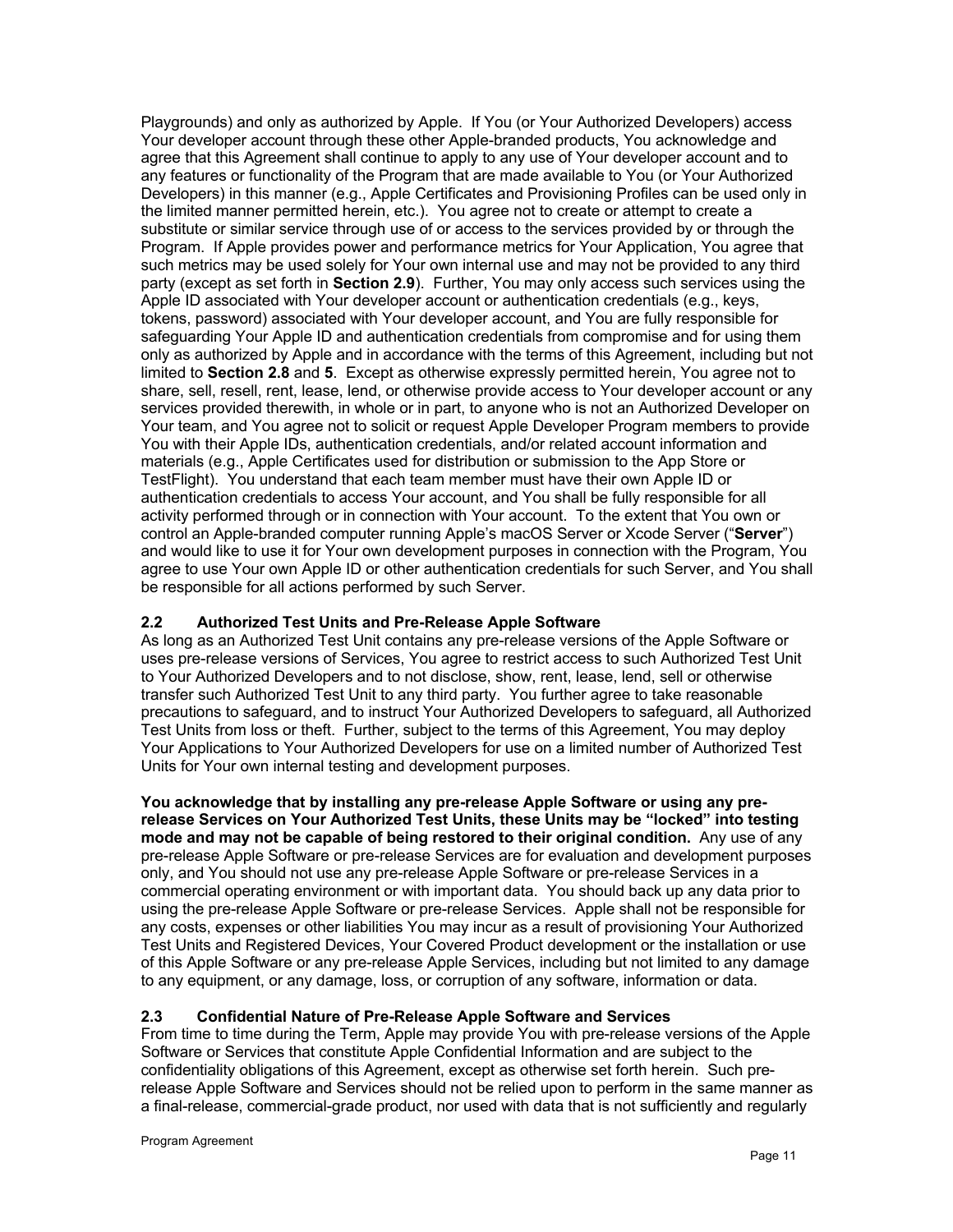backed up, and may include features, functionality or APIs for software or services that are not yet available. You acknowledge that Apple may not have publicly announced the availability of such pre-release Apple Software or Services, that Apple has not promised or guaranteed to You that such pre-release software or services will be announced or made available to anyone in the future, and that Apple has no express or implied obligation to You to announce or commercially introduce such software or services or any similar or compatible technology. You expressly acknowledge and agree that any research or development that You perform with respect to prerelease versions of the Apple Software or Services is done entirely at Your own risk.

## **2.4 Copies**

You agree to retain and reproduce in full the Apple copyright, disclaimers and other proprietary notices (as they appear in the Apple Software and Documentation provided) in all copies of the Apple Software and Documentation that You are permitted to make under this Agreement.

## **2.5 Ownership**

Apple retains all rights, title, and interest in and to the Apple Software, Services, and any Updates it may make available to You under this Agreement. You agree to cooperate with Apple to maintain Apple's ownership of the Apple Software and Services, and, to the extent that You become aware of any claims relating to the Apple Software or Services, You agree to use reasonable efforts to promptly provide notice of any such claims to Apple. The parties acknowledge that this Agreement does not give Apple any ownership interest in Your Covered Products.

## **2.6 No Other Permitted Uses**

Except as otherwise set forth in this Agreement, You agree not to rent, lease, lend, upload to or host on any website or server, sell, redistribute, or sublicense the Apple Software, Apple Certificates, or any Services, in whole or in part, or to enable others to do so. You may not use the Apple Software, Apple Certificates, or any Services provided hereunder for any purpose not expressly permitted by this Agreement, including any applicable Attachments and Schedules. You agree not to install, use or run the Apple SDKs on any non-Apple-branded computer, and not to install, use or run iOS, watchOS, tvOS, iPadOS, macOS and Provisioning Profiles on or in connection with devices other than Apple-branded products, or to enable others to do so. You may not and You agree not to, or to enable others to, copy (except as expressly permitted under this Agreement), decompile, reverse engineer, disassemble, attempt to derive the source code of, modify, decrypt, or create derivative works of the Apple Software, Apple Certificates or any Services provided by the Apple Software or otherwise provided hereunder, or any part thereof (except as and only to the extent any foregoing restriction is prohibited by applicable law or to the extent as may be permitted by licensing terms governing use of open-sourced components or sample code included with the Apple Software). You agree not to exploit any Apple Software, Apple Certificates, or Services provided hereunder in any unauthorized way whatsoever, including but not limited to, by trespass or burdening network capacity, or by harvesting or misusing data provided by such Apple Software, Apple Certificates, or Services. Any attempt to do so is a violation of the rights of Apple and its licensors of the Apple Software or Services. If You breach any of the foregoing restrictions, You may be subject to prosecution and damages. All licenses not expressly granted in this Agreement are reserved and no other licenses, immunity or rights, express or implied are granted by Apple, by implication, estoppel, or otherwise. This Agreement does not grant You any rights to use any trademarks, logos or service marks belonging to Apple, including but not limited to the iPhone or iPod word marks. If You make reference to any Apple products or technology or use Apple's trademarks, You agree to comply with the published guidelines at https://www.apple.com/legal/intellectualproperty/guidelinesfor3rdparties.html, as they may be modified by Apple from time to time.

## **2.7 FPS SDK and FPS Deployment Package**

You may use the FPS SDK to develop and test a server-side implementation of FPS, solely for use with video streamed by You (or on Your behalf) through Your Applications, or video downloaded for viewing through Your Applications, on iOS Products and/or Apple TV, through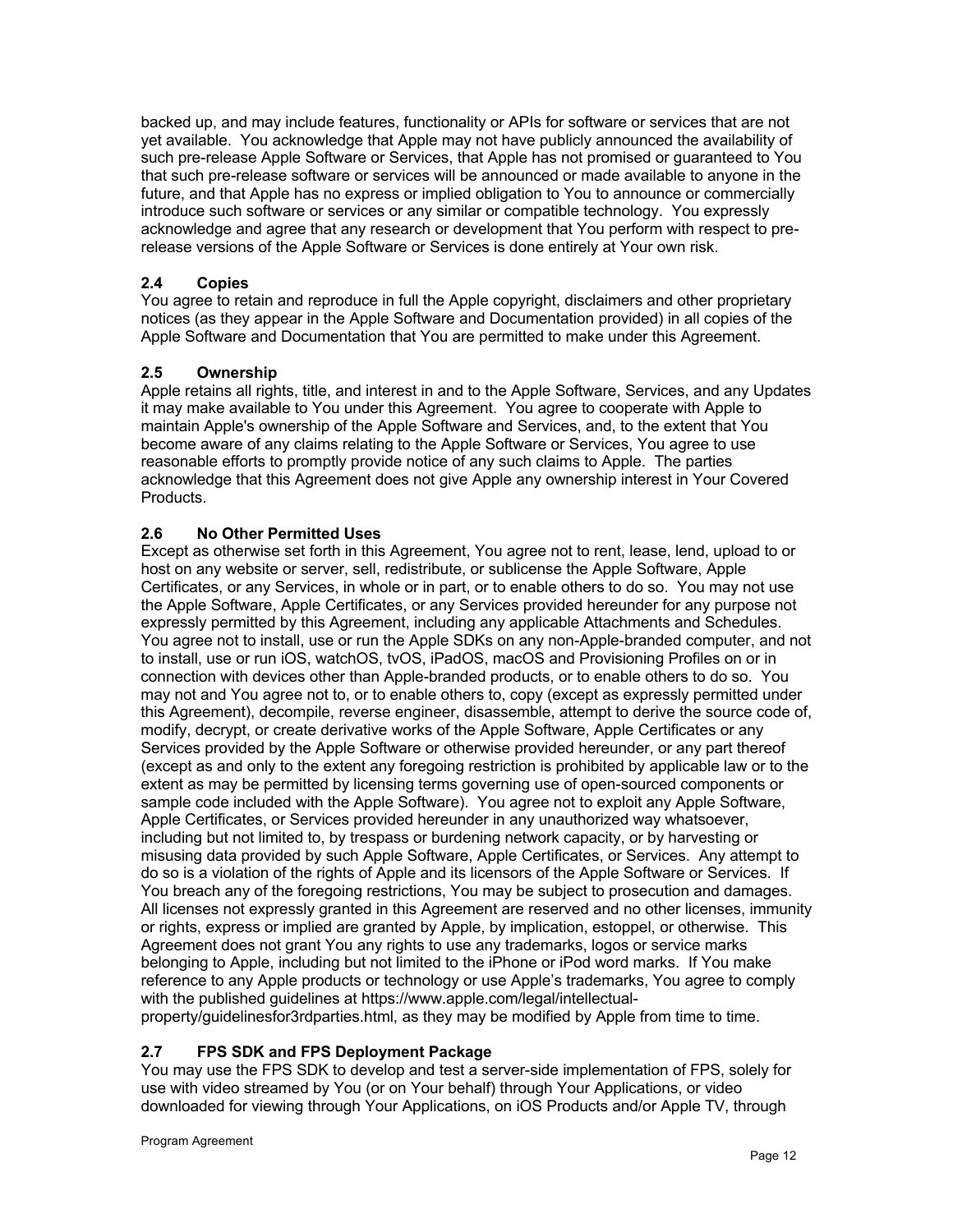Safari on macOS, or as otherwise approved by Apple in writing (collectively, "**Authorized FPS Applications**"). You understand that You will need to request the FPS Deployment Package on the Program web portal prior to any production or commercial use of FPS. As part of such request, You will need to submit information about Your requested use of FPS. Apple will review Your request and reserves the right to not provide You with the FPS Deployment Package at its sole discretion, in which case You will not be able to deploy FPS. Any development and testing You perform with the FPS SDK is at Your own risk and expense, and Apple will not be liable to You for such use or for declining Your request to use FPS in a production or commercial environment.

If Apple provides You with the FPS Deployment Package, You agree to use it solely as approved by Apple and only in connection with video content streamed by You (or on Your behalf) to Authorized FPS Applications or downloaded for viewing through Your Authorized FPS Applications. Except as permitted in **Section 2.9 (Third-Party Service Providers)**, You will not provide the FPS Deployment Package to any third party or sublicense, sell, resell, lease, disclose, or re-distribute the FPS Deployment Package or FPS SDK to any third party (or any implementation thereof) without Apple's prior written consent.

You acknowledge and agree that the FPS Deployment Package (including the set of FPS production keys) is Apple Confidential Information as set forth in **Section 9 (Confidentiality)**. Further, such FPS keys are unique to Your company or organization, and You are solely responsible for storing and protecting them. You may use such FPS keys solely for the purpose of delivering and protecting Your content key that is used to decrypt video content streamed by You to Authorized FPS Applications or downloaded for viewing through Your Authorized FPS Applications. Apple will have no liability or responsibility for unauthorized access to or use of any FPS key or any content streamed or otherwise delivered under this Agreement in connection with FPS. In the event that Your FPS key is disclosed, discovered, misappropriated or lost, You may request that Apple revoke it by emailing product-security@apple.com, and You understand that Apple will have no obligation to provide a replacement key. Apple reserves the right to revoke Your FPS key at any time if requested by You, in the event of a breach of this Agreement by You, if otherwise deemed prudent or reasonable by Apple, or upon expiration or termination of this Agreement for any reason.

You acknowledge and agree that Apple reserves the right to revoke or otherwise remove Your access to and use of FPS (or any part thereof) at any time in its sole discretion. Further, Apple will have no obligation to provide any modified, updated or successor version of the FPS Deployment Package or the FPS SDK to You and will have no obligation to maintain compatibility with any prior version. If Apple makes new versions of the FPS Deployment Package or FPS SDK available to You, then You agree to update to them within a reasonable time period if requested to do so by Apple.

## **2.8 Use of Apple Services**

Apple may provide access to Apple Services that Your Covered Products may call through APIs in the Apple Software and/or that Apple makes available to You through other mechanisms, e.g., through the use of keys that Apple may make accessible to You under the Program. You agree to access such Apple Services only through the mechanisms provided by Apple for such access and only for use on Apple-branded products. Except as permitted in **Section 2.9 (Third-Party Service Providers)** or as otherwise set forth herein, You agree not to share access to mechanisms provided to You by Apple for the use of the Services with any third party. Further, You agree not to create or attempt to create a substitute or similar service through use of or access to the Apple Services.

You agree to access and use such Services only as necessary for providing services and functionality for Your Covered Products that are eligible to use such Services and only as permitted by Apple in writing, including in the Documentation. You may not use the Apple Services in any manner that is inconsistent with the terms of this Agreement or that infringes any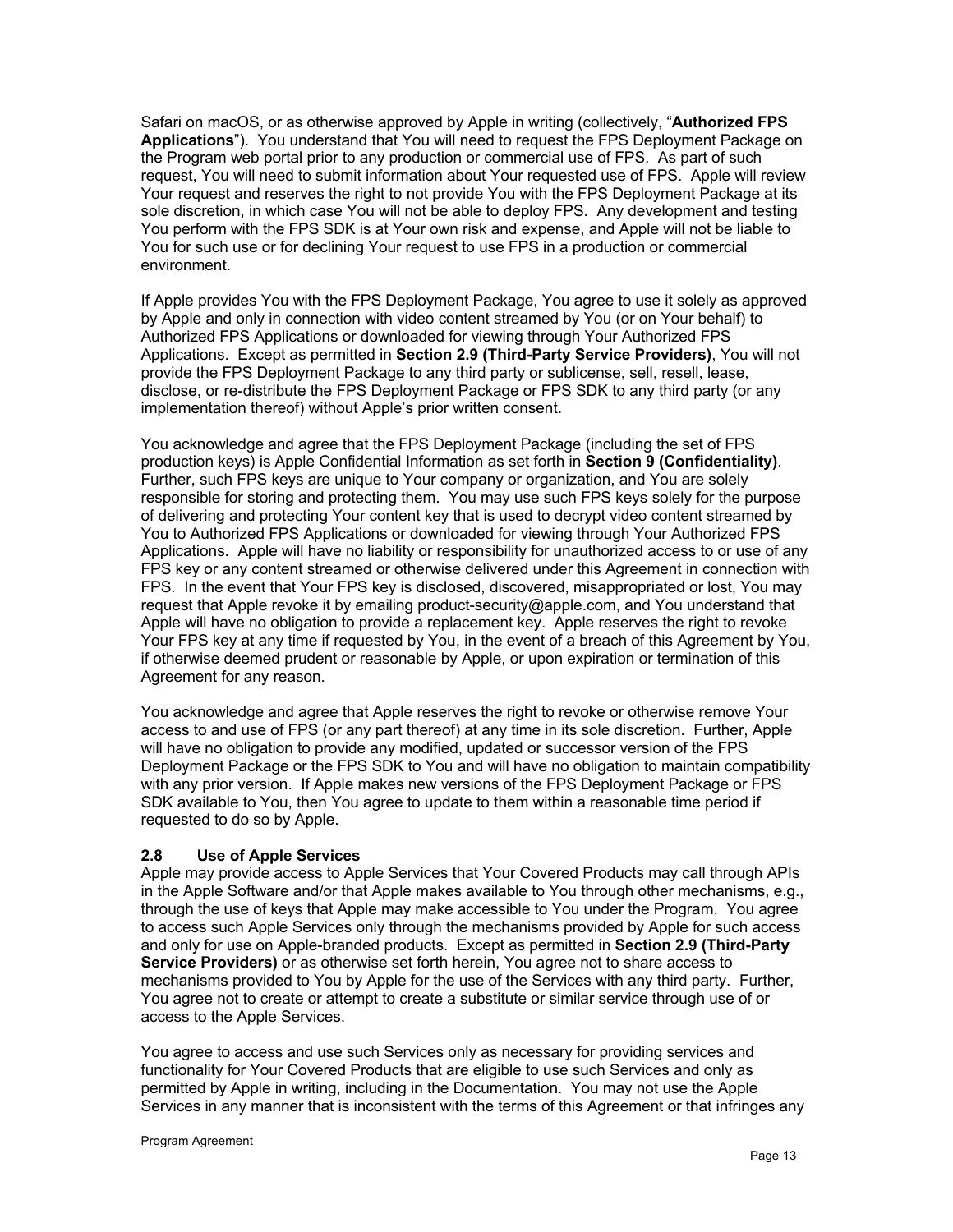intellectual property rights of a third party or Apple, or that violates any applicable laws or regulations. You agree that the Apple Services contain proprietary content, information and material owned by Apple and its licensors, and protected by applicable intellectual property and other laws. You may not use such proprietary content, information or materials in any way whatsoever, except for the permitted uses of the Apple Services under this Agreement, or as otherwise agreed by Apple in writing.

You understand there may be storage capacity, transmission, and/or transactional limits for the Apple Services both for You as a developer and for Your end-users. If You reach or Your enduser reaches such limits, then You or Your end-user may be unable to use the Apple Services or may be unable to access or retrieve data from such Services through Your Covered Products or through the applicable end-user accounts. You agree not to charge any fees to end-users solely for access to or use of the Apple Services through Your Covered Products or for any content, data or information provided therein, and You agree not to sell access to the Apple Services in any way. You agree not to fraudulently create any end-user accounts or induce any end-user to violate the terms of their applicable end-user terms or service agreement with Apple or to violate any Apple usage policies for such end-user services. Except as expressly set forth herein, You agree not to interfere with an end-user's ability to access or use any such services.

Apple reserves the right to change, suspend, deprecate, deny, limit, or disable access to the Apple Services, or any part thereof, at any time without notice (including but not limited to revoking entitlements or changing any APIs in the Apple Software that enable access to the Services or not providing You with an entitlement). In no event will Apple be liable for the removal of or disabling of access to any of the foregoing. Apple may also impose limits and restrictions on the use of or access to the Apple Services, may remove the Apple Services for indefinite time periods, may revoke Your access to the Apple Services, or may cancel the Apple Services (or any part thereof) at any time without notice or liability to You and in its sole discretion.

Apple does not guarantee the availability, accuracy, completeness, reliability, or timeliness of any data or information displayed by any Apple Services. To the extent You choose to use the Apple Services with Your Covered Products, You are responsible for Your reliance on any such data or information. You are responsible for Your use of the Apple Software and Apple Services, and if You use such Services, then it is Your responsibility to maintain appropriate alternate backup of all Your content, information and data, including but not limited to any content that You may provide to Apple for hosting as part of Your use of the Services. You understand and agree that You may not be able to access certain Apple Services upon expiration or termination of this Agreement and that Apple reserves the right to suspend access to or delete content, data or information that You or Your Covered Product have stored through Your use of such Services provided hereunder. You should review the Documentation and policy notices posted by Apple prior to using any Apple Services.

Apple Services may not be available in all languages or in all countries or regions, and Apple makes no representation that any such Services would be appropriate, accurate or available for use in any particular location or product. To the extent You choose to use the Apple Services with Your Applications, You do so at Your own initiative and are responsible for compliance with any applicable laws. Apple reserves the right to charge fees for Your use of the Apple Services. Apple will inform You of any Apple Service fees or fee changes by email and information about such fees will be posted in the Program web portal, App Store Connect, or the CloudKit console. Apple Service availability and pricing are subject to change. Further, Apple Services may not be made available for all Covered Products and may not be made available to all developers. Apple reserves the right to not provide (or to cease providing) the Apple Services to any or all developers at any time in its sole discretion.

## **2.9 Third-Party Service Providers**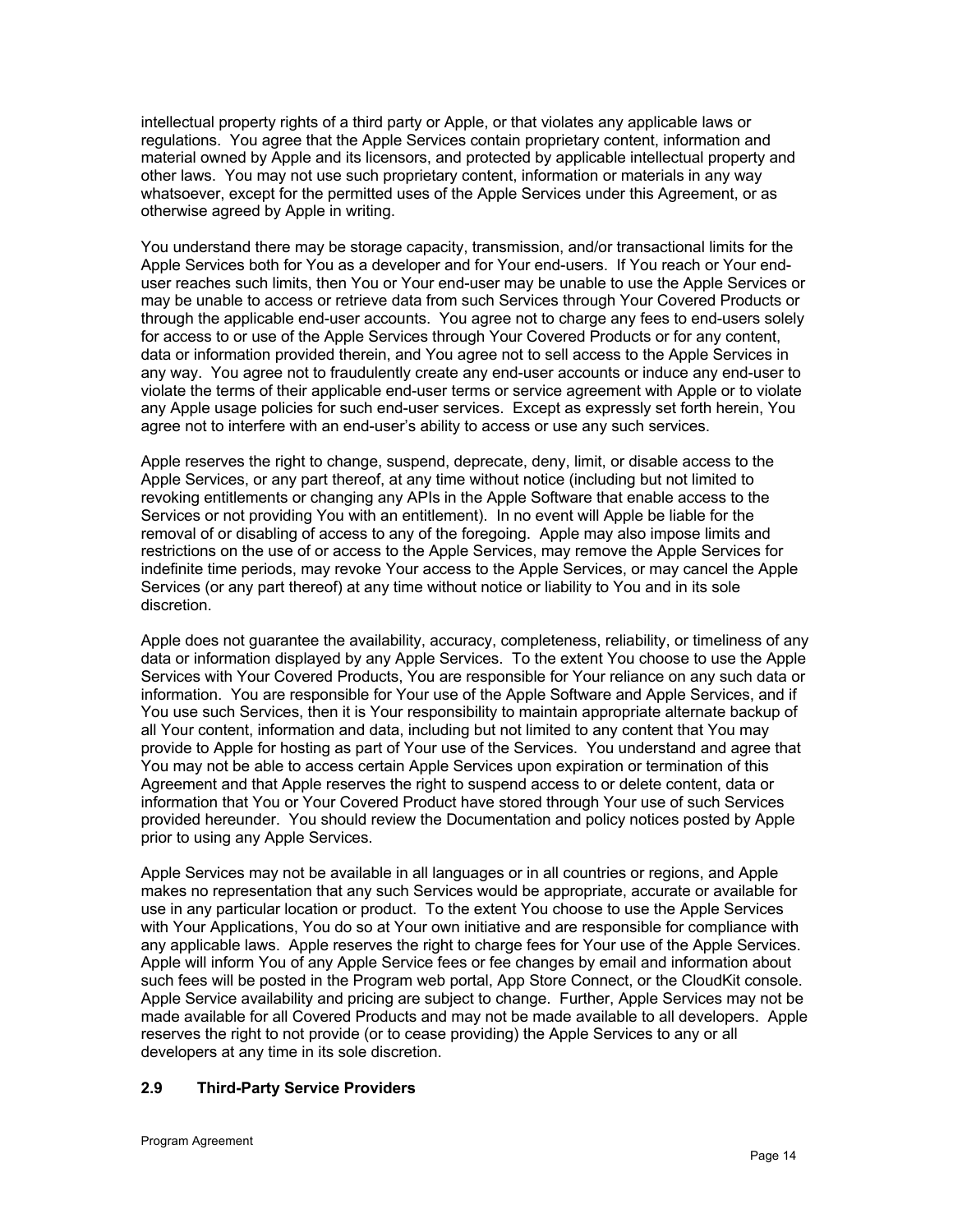Unless otherwise prohibited by Apple in the Documentation or this Agreement, You are permitted to employ or retain a third party ("**Service Provider**") to assist You in using the Apple Software and Services provided pursuant to this Agreement, including, but not limited to, engaging any such Service Provider to maintain and administer Your Applications' servers on Your behalf, provided that any such Service Provider's use of the Apple Software and Services or any materials associated therewith is done solely on Your behalf and only in accordance with these terms. Notwithstanding the foregoing, You may not use a Service Provider to submit an Application to the App Store or use TestFlight on Your behalf. You agree to have a binding written agreement with Your Service Provider with terms at least as restrictive and protective of Apple as those set forth herein. Any actions undertaken by any such Service Provider in relation to Your Applications or use of the Apple Software or Apple Services and/or arising out of this Agreement shall be deemed to have been taken by You, and You (in addition to the Service Provider) shall be responsible to Apple for all such actions (or any inactions). In the event of any actions or inactions by the Service Provider that would constitute a violation of this Agreement or otherwise cause any harm, Apple reserves the right to require You to cease using such Service Provider.

## **2.10 Updates; No Support or Maintenance**

Apple may extend, enhance, or otherwise modify the Apple Software or Services (or any part thereof) provided hereunder at any time without notice, but Apple shall not be obligated to provide You with any Updates to the Apple Software or Services. If Updates are made available by Apple, the terms of this Agreement will govern such Updates, unless the Update is accompanied by a separate license in which case the terms of that license will govern. You understand that such modifications may require You to change or update Your Covered Products. Further, You acknowledge and agree that such modifications may affect Your ability to use, access, or interact with the Apple Software and Services. Apple is not obligated to provide any maintenance, technical or other support for the Apple Software or Services. You acknowledge that Apple has no express or implied obligation to announce or make available any Updates to the Apple Software or to any Services to anyone in the future. Should an Update be made available, it may have APIs, features, services or functionality that are different from those found in the Apple Software licensed hereunder or the Services provided hereunder.

# **3. Your Obligations**

## **3.1 General**

#### You certify to Apple and agree that:

(a) You are of the legal age of majority in the jurisdiction in which You reside (at least 18 years of age in many countries or regions) and have the right and authority to enter into this Agreement on Your own behalf, or if You are entering into this Agreement on behalf of Your company, organization, educational institution, or agency, instrumentality, or department of the federal government, that You have the right and authority to legally bind such entity or organization to the terms and obligations of this Agreement;

(b) All information provided by You to Apple or Your end-users in connection with this Agreement or Your Covered Products, including without limitation Licensed Application Information or Pass Information, will be current, true, accurate, supportable and complete and, with regard to information You provide to Apple, You will promptly notify Apple of any changes to such information. Further, You agree that Apple may share such information (including email address and mailing address) with third parties who have a need to know for purposes related thereto (e.g., intellectual property questions, customer service inquiries, etc.);

(c) You will comply with the terms of and fulfill Your obligations under this Agreement, including obtaining any required consents for Your Authorized Developers' use of the Apple Software and Services, and You agree to monitor and be fully responsible for all such use by Your Authorized Developers and their compliance with the terms of this Agreement;

(d) You will be solely responsible for all costs, expenses, losses and liabilities incurred, and activities undertaken by You and Your Authorized Developers in connection with the Apple Software and Apple Services, the Authorized Test Units, Registered Devices, Your Covered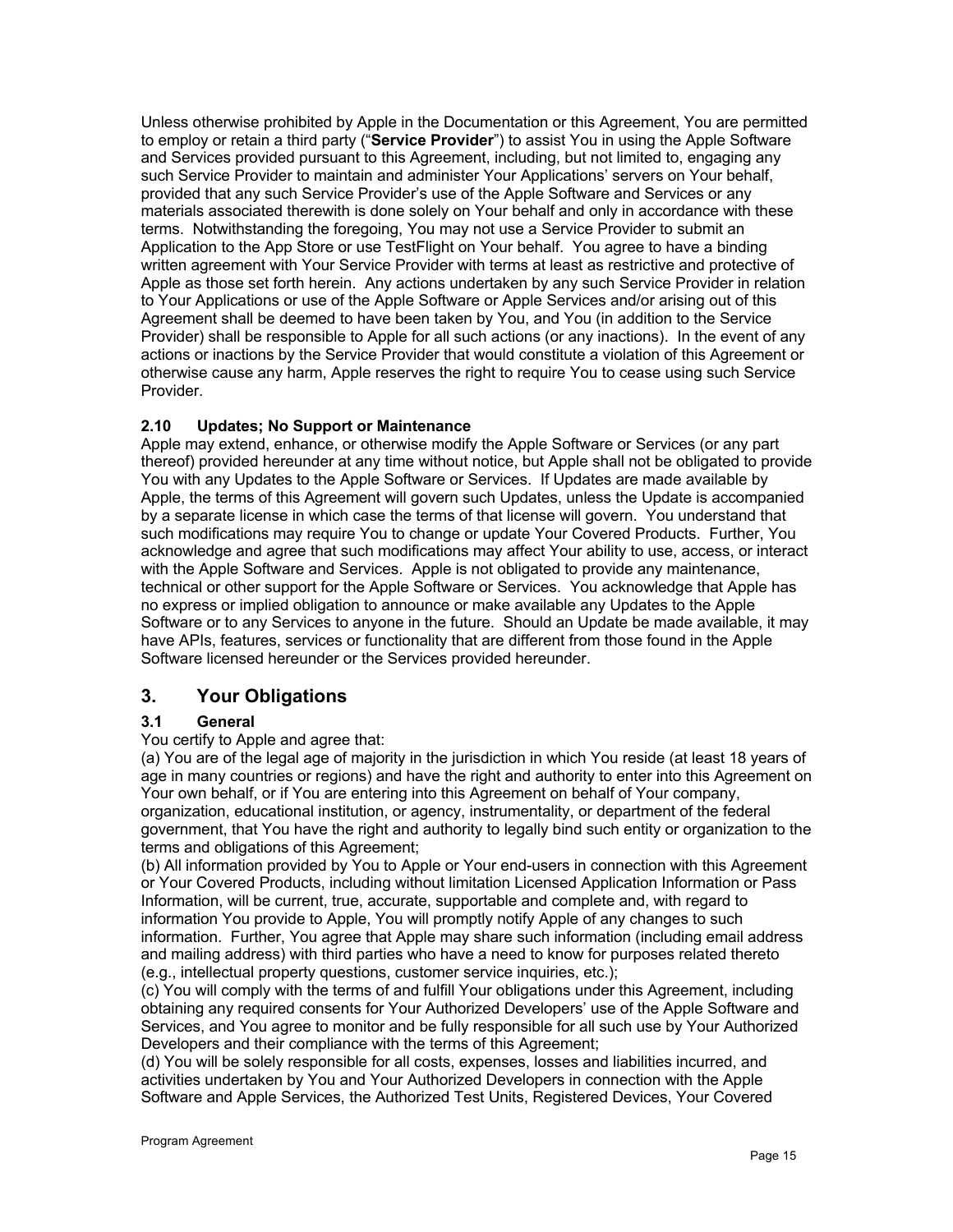Products and Your related development and distribution efforts, including, but not limited to, any related development efforts, network and server equipment, Internet service(s), or any other hardware, software or services used by You in connection with Your use of any services; (e) For the purposes of Schedule 1 (if applicable), You represent and warrant that You own or control the necessary rights in order to appoint Apple and Apple Subsidiaries as Your worldwide agent for the delivery of Your Licensed Applications, and that the fulfillment of such appointment by Apple and Apple Subsidiaries shall not violate or infringe the rights of any third party; and (f) You will not act in any manner which conflicts or interferes with any existing commitment or obligation You may have and no agreement previously entered into by You will interfere with Your performance of Your obligations under this Agreement.

## **3.2 Use of the Apple Software and Apple Services**

As a condition to using the Apple Software and any Apple Services, You agree that: (a) You will use the Apple Software and any services only for the purposes and in the manner expressly permitted by this Agreement and in accordance with all applicable laws and regulations:

(b) You will not use the Apple Software or any Apple Services: (1) for any unlawful or illegal activity, nor to develop any Covered Product, which would commit or facilitate the commission of a crime, or other tortious, unlawful or illegal act; (2) to threaten, incite, or promote violence, terrorism, or other serious harm; or (3) to create or distribute any content or activity that promotes child sexual exploitation or abuse;

(c) Your Application, Library and/or Pass will be developed in compliance with the Documentation and the Program Requirements, the current set of which is set forth in **Section 3.3** below; (d) To the best of Your knowledge and belief, Your Covered Products, Licensed Application Information, Xcode Cloud Content, and Pass Information do not and will not violate, misappropriate, or infringe any Apple or third party copyrights, trademarks, rights of privacy and publicity, trade secrets, patents, or other proprietary or legal rights (e.g., musical composition or performance rights, video rights, photography or image rights, logo rights, third party data rights, etc. for content and materials that may be included in Your Application);

(e) You will not, through use of the Apple Software, Apple Certificates, Apple Services or otherwise, create any Covered Product or other code or program that would: (1) disable, hack or otherwise interfere with the Security Solution, or any security, digital signing, digital rights management, verification or authentication mechanisms implemented in or by iOS, watchOS, iPadOS, tvOS, the Apple Software, or any Services, or other Apple software or technology, or enable others to do so (except to the extent expressly permitted by Apple in writing); or (2) violate the security, integrity, or availability of any user, network, computer or communications system; (f) You will not, directly or indirectly, commit any act intended to interfere with any of the Apple Software or Services, the intent of this Agreement, or Apple's business practices including, but not limited to, taking actions that may hinder the performance or intended use of the App Store, Custom App Distribution, TestFlight, Xcode Cloud, Ad Hoc distribution, or the Program (e.g., submitting fraudulent reviews of Your own Application or any third party application, choosing a name for Your Application that is substantially similar to the name of a third party application in order to create consumer confusion, or squatting on application names to prevent legitimate third party use). Further, You will not engage, or encourage others to engage, in any unlawful, unfair, misleading, fraudulent, improper, or dishonest acts or business practices relating to Your Covered Products (e.g., engaging in bait-and-switch pricing, consumer misrepresentation, deceptive business practices, or unfair competition against other developers); and

(g) Applications for iOS Products, Apple Watch, or Apple TV developed using the Apple Software may be distributed only if selected by Apple (in its sole discretion) for distribution via the App Store, Custom App Distribution, for beta distribution through TestFlight, or through Ad Hoc distribution as contemplated in this Agreement. Passes developed using the Apple Software may be distributed to Your end-users via email, a website or an Application in accordance with the terms of this Agreement, including Attachment 5. Safari Extensions signed with an Apple Certificate may be distributed to Your end-users in accordance with the terms of this Agreement, including Attachment 7. Applications for macOS may be distributed outside of the App Store using Apple Certificates and/or tickets as set forth in **Section 5.3** and **5.4**.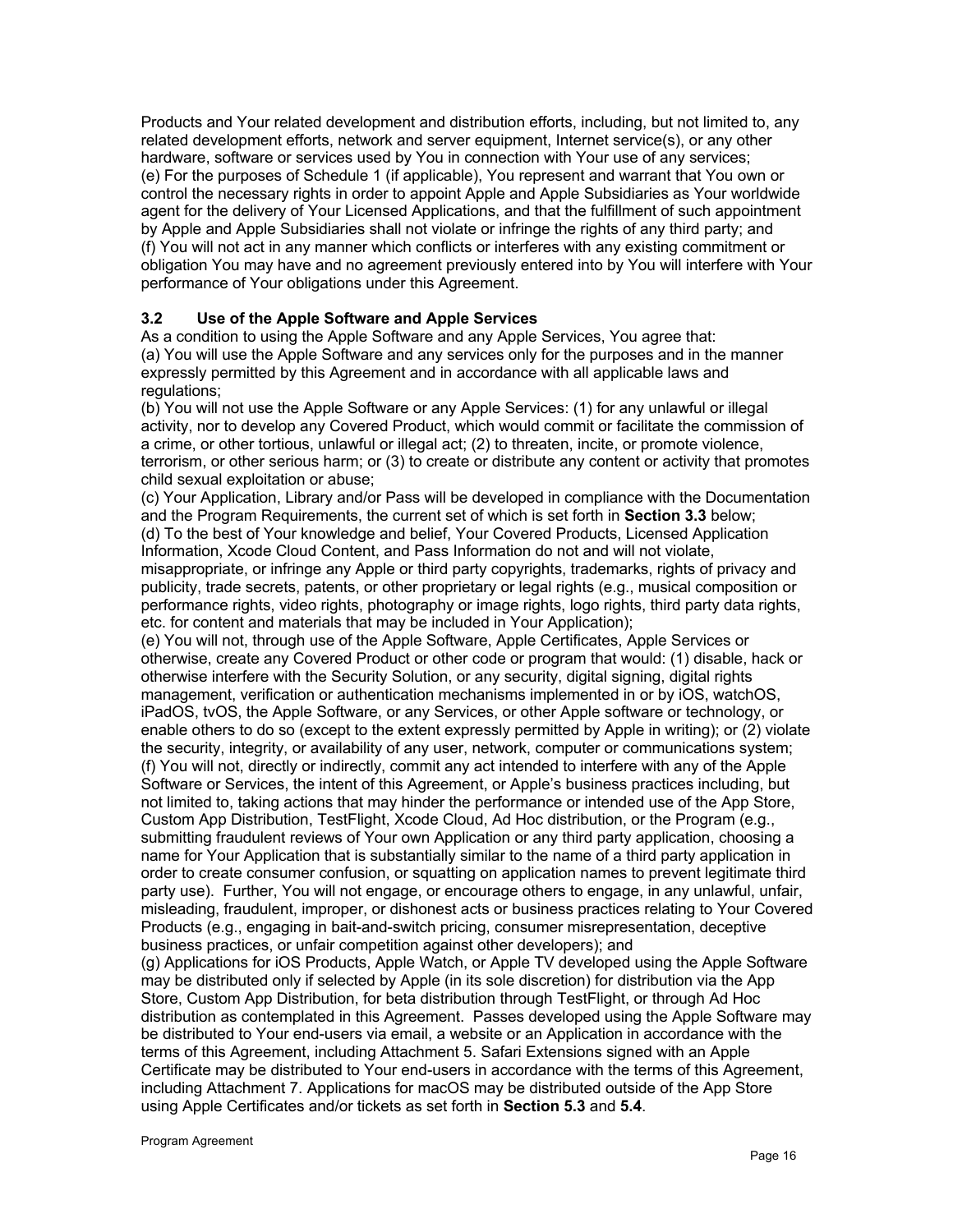## **3.3 Program Requirements**

Any Application that will be submitted to the App Store, Custom App Distribution, or TestFlight, or that will be distributed through Ad Hoc distribution, must be developed in compliance with the Documentation and the Program Requirements, the current set of which is set forth below in this **Section 3.3**. Corresponding Products, Libraries, and Passes are subject to the same criteria:

## **APIs and Functionality:**

**3.3.1** Applications may only use Documented APIs in the manner prescribed by Apple and must not use or call any private APIs. Further, macOS Applications submitted to Apple for distribution on the App Store may use only Documented APIs included in the default installation of macOS, as bundled with Xcode and the Mac SDK, or as bundled with Swift Playgrounds; deprecated technologies (such as Java) may not be used.

**3.3.2** Except as set forth in the next paragraph, an Application may not download or install executable code. Interpreted code may be downloaded to an Application but only so long as such code: (a) does not change the primary purpose of the Application by providing features or functionality that are inconsistent with the intended and advertised purpose of the Application as submitted to the App Store, (b) does not create a store or storefront for other code or applications, and (c) does not bypass signing, sandbox, or other security features of the OS.

An Application that is a programming environment intended for use in learning how to program may download and run executable code so long as the following requirements are met: (i) no more than 80 percent of the Application's viewing area or screen may be taken over with executable code, except as otherwise permitted in the Documentation, (ii) the Application must present a reasonably conspicuous indicator to the user within the Application to indicate that the user is in a programming environment, (iii) the Application must not create a store or storefront for other code or applications, and (iv) the source code provided by the Application must be completely viewable and editable by the user (e.g., no pre-compiled libraries or frameworks may be included with the code downloaded).

**3.3.3** Without Apple's prior written approval or as permitted under **Section 3.3.25** (**In-App Purchase API**), an Application may not provide, unlock or enable additional features or functionality through distribution mechanisms other than the App Store, Custom App Distribution or TestFlight.

**3.3.4** An Application for iOS, watchOS, iPadOS, or tvOS may only read data from or write data to an Application's designated container area on the device, except as otherwise specified by Apple. For macOS Applications submitted to Apple for distribution on the App Store: (a) all files necessary for the Application to execute on macOS must be in the Application bundle submitted to Apple and must be installed by the App Store; (b) all localizations must be in the same Application bundle and may not include a suite or collection of independent applications within a single Application bundle; (c) native user interface elements or behaviors of macOS (e.g., the system menu, window sizes, colors, etc.) may not be altered, modified or otherwise changed; (d) You may not use any digital rights management or other copy or access control mechanisms in such Applications without Apple's written permission or as specified in the Documentation; and (e) except as otherwise permitted by **Section 3.3.25** (**In-App Purchase API**), such Applications may not function as a distribution mechanism for software and may not include features or functionality that create or enable a software store, distribution channel or other mechanism for software delivery within such Applications (e.g., an audio application may not include an audio filter plug-in store within the Application).

**3.3.5** An Application for an iOS Product must have at least the same features and functionality when run by a user in compatibility mode on an iPad (e.g., an iPhone app running in an equivalent iPhone-size window on an iPad must perform in substantially the same manner as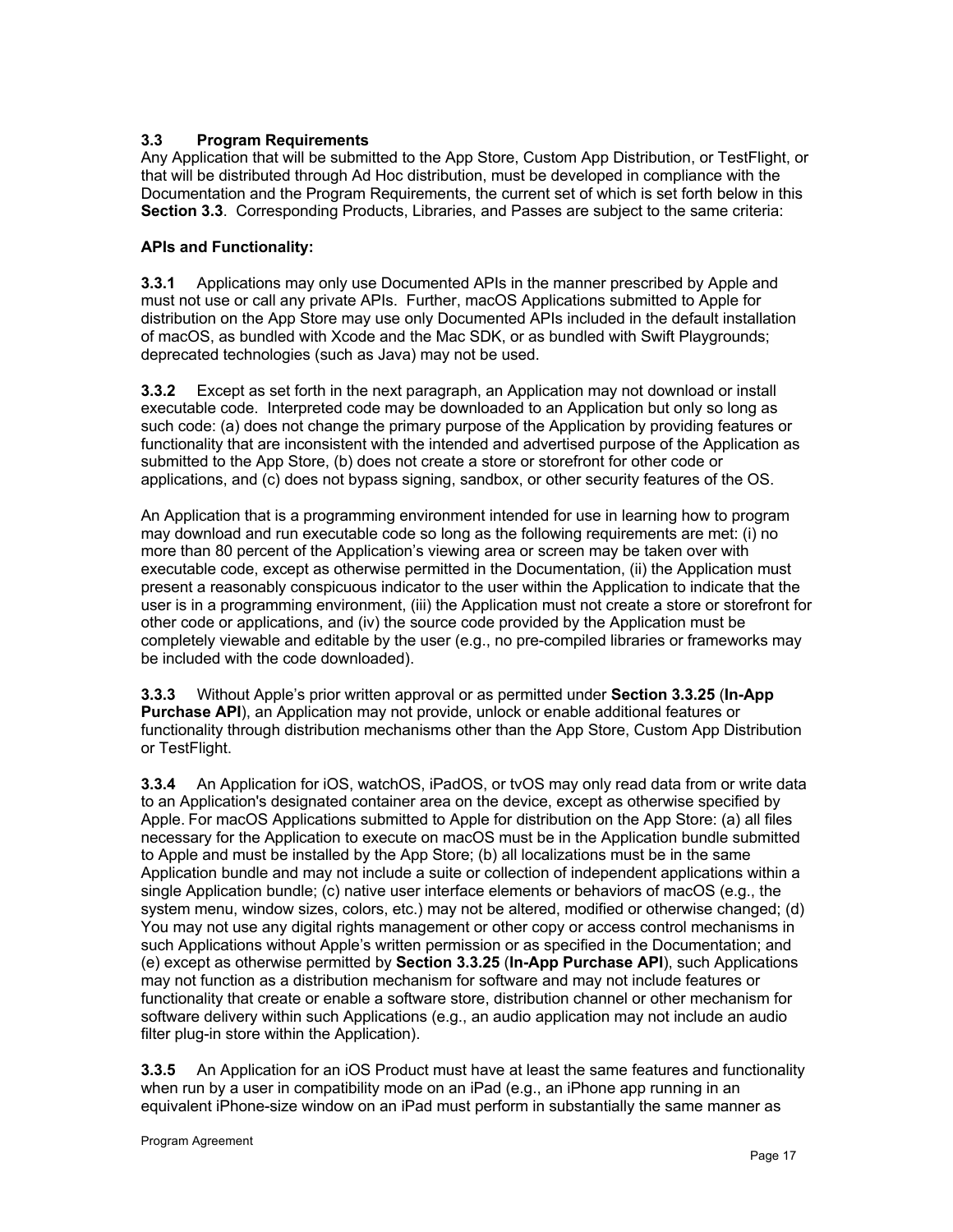when run on the iPhone; provided that this obligation will not apply to any feature or functionality that is not supported by a particular hardware device, such as a video recording feature on a device that does not have a camera). Further, You agree not to interfere or attempt to interfere with the operation of Your Application in compatibility mode.

**3.3.6** You may use the Multitasking services only for their intended purposes as described in the Documentation.

## **User Interface, Data Collection, Local Laws and Privacy:**

**3.3.7** Applications must comply with the Human Interface Guidelines (HIG) and other Documentation provided by Apple. You agree to follow the HIG to develop an appropriate user interface and functionality for Your Application that is compatible with the design of Applebranded products (e.g., a watch App should have a user interface designed for quick interactions in accordance with the HIG's watchOS design themes).

**3.3.8** If Your Application captures or makes any video, microphone, screen recordings, or camera recordings, whether saved on the device or sent to a server (e.g., an image, photo, voice or speech capture, or other recording) (collectively "**Recordings**"), a reasonably conspicuous audio, visual or other indicator must be displayed to the user as part of the Application to indicate that a Recording is taking place.

- In addition, any form of data, content or information collection, processing, maintenance, uploading, syncing, storage, transmission, sharing, disclosure or use performed by, through or in connection with Your Application must comply with all applicable privacy laws and regulations as well as any related Program Requirements, including but not limited to any notice or consent requirements.

**3.3.9** You and Your Applications (and any third party with whom You have contracted to serve advertising) may not collect user or device data without prior user consent, whether such data is obtained directly from the user or through the use of the Apple Software, Apple Services, or Apple SDKs, and then only to provide a service or function that is directly relevant to the use of the Application, or to serve advertising in accordance with **Sections 3.3.12**. You may not broaden or otherwise change the scope of usage for previously collected user or device data without obtaining prior user consent for such expanded or otherwise changed data collection. Further, neither You nor Your Application will use any permanent, device-based identifier, or any data derived therefrom, for purposes of uniquely identifying a device.

**3.3.10** You must provide clear and complete information to users regarding Your collection, use and disclosure of user or device data, e.g., a description of Your use of user and device data in the App Description on the App Store. Furthermore, You must take appropriate steps to protect such data from unauthorized use, disclosure or access by third parties. If a user ceases to consent or affirmatively revokes consent for Your collection, use or disclosure of such user's device or user data, You (and any third party with whom You have contracted to serve advertising) must promptly cease all such use. You must provide a privacy policy in Your Application, on the App Store, and/or on Your website explaining Your collection, use, disclosure, sharing, retention, and deletion of user or device data. You agree to notify Your users, in accordance with applicable law, in the event of a data breach in which user data collected from Your Application is compromised (e.g., You will send an email notifying Your users if there has been an unintentional disclosure or misuse of their user data).

**3.3.11** Applications must comply with all applicable criminal, civil and statutory laws and regulations, including those in any jurisdictions in which Your Applications may be offered or made available. In addition: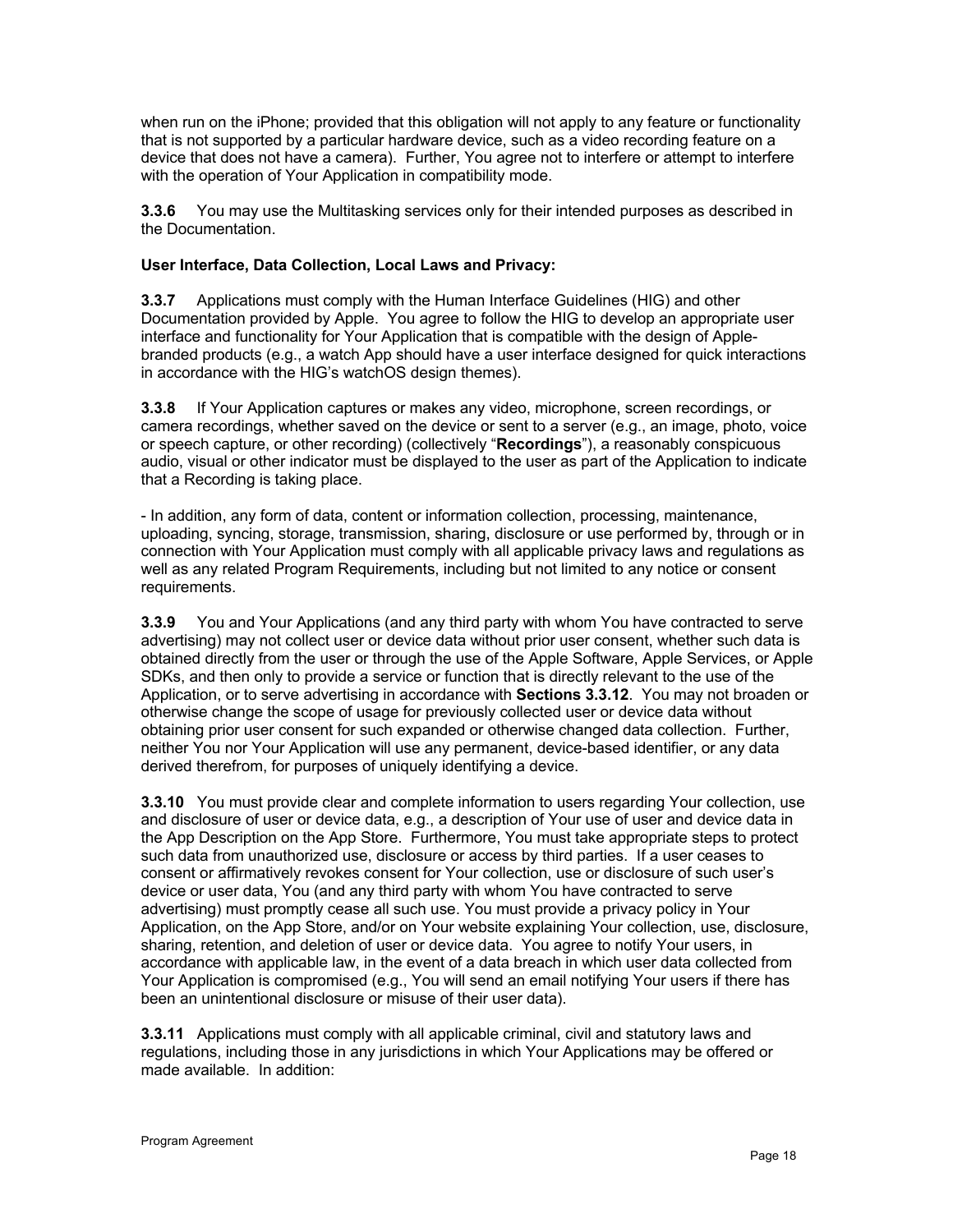- You and the Application must comply with all applicable privacy and data collection laws and regulations with respect to any collection, use or disclosure of user or device data (e.g., a user's IP address, the name of the user's device, and any installed apps associated with a user);

- Applications may not be designed or marketed for the purpose of harassing, abusing, spamming, stalking, threatening or otherwise violating the legal rights (such as the rights of privacy and publicity) of others;

- Neither You nor Your Application may perform any functions or link to any content, services, information or data or use any robot, spider, site search or other retrieval application or device to scrape, mine, retrieve, cache, analyze or index software, data or services provided by Apple or its licensors, or obtain (or try to obtain) any such data, except the data that Apple expressly provides or makes available to You in connection with such services. You agree that You will not collect, disseminate or use any such data for any unauthorized purpose; and

- If Your Application is intended for human subject research or uses the HealthKit APIs for clinical health-related uses which may involve personal data (e.g., storage of health records), then You agree to inform participants of the intended uses and disclosures of their personally identifiable data as part of such research or clinical health uses and to obtain consent from such participants (or their guardians) who will be using Your Application for such research or clinical health purposes. Further, You shall prohibit third parties to whom You provide any de-identified or coded data from re-identifying (or attempting to re-identify) any participants using such data without participant consent, and You agree to require that such third parties pass the foregoing restriction on to any other parties who receive such de-identified or coded data.

## **Advertising Identifier and Tracking Preference; Ad Network APIs:**

**3.3.12** You and Your Applications (and any third party with whom You have contracted to serve advertising) may use the Advertising Identifier, and any information obtained through the use of the Advertising Identifier, only for the purpose of serving advertising. If a user resets the Advertising Identifier, then You agree not to combine, correlate, link or otherwise associate, either directly or indirectly, the prior Advertising Identifier and any derived information with the reset Advertising Identifier. For Applications compiled for any Apple-branded product providing access to the Ad Support APIs, You agree to check a user's Tracking Preference prior to serving any advertising using the Advertising Identifier, and You agree to abide by a user's setting in the Tracking Preference in Your use of the Advertising Identifier and in Your use of any other user or device data for tracking.

In addition, You may request to use the Ad Network APIs to track application advertising conversion events. If You are granted permission to use the Ad Network APIs, You agree not to use such APIs, or any information obtained through the use of the Ad Network APIs, for any purpose other than verifying ad validation information as part of an advertising conversion event. You agree not to combine, correlate, link, or otherwise associate, either directly or indirectly, information that is provided as part of the ad validation through the use of the Ad Network APIs with other information You may have about a user. Apple reserves the right to reject any requests to use the Ad Network APIs, in its sole discretion.

#### **Location and Maps; User Consents:**

**3.3.13** Applications that use location-based APIs (e.g., Core Location, MapKit API, Apple Maps Server API) or otherwise provide location-based services may not be designed or marketed for automatic or autonomous control of vehicle behavior, or for emergency or life-saving purposes.

**3.3.14** Applications that offer location-based services or functionality, or that otherwise obtain a user's location through the use of the Apple Software or Apple Services, must notify and obtain consent from a user before a user's location data is collected, transmitted or otherwise used by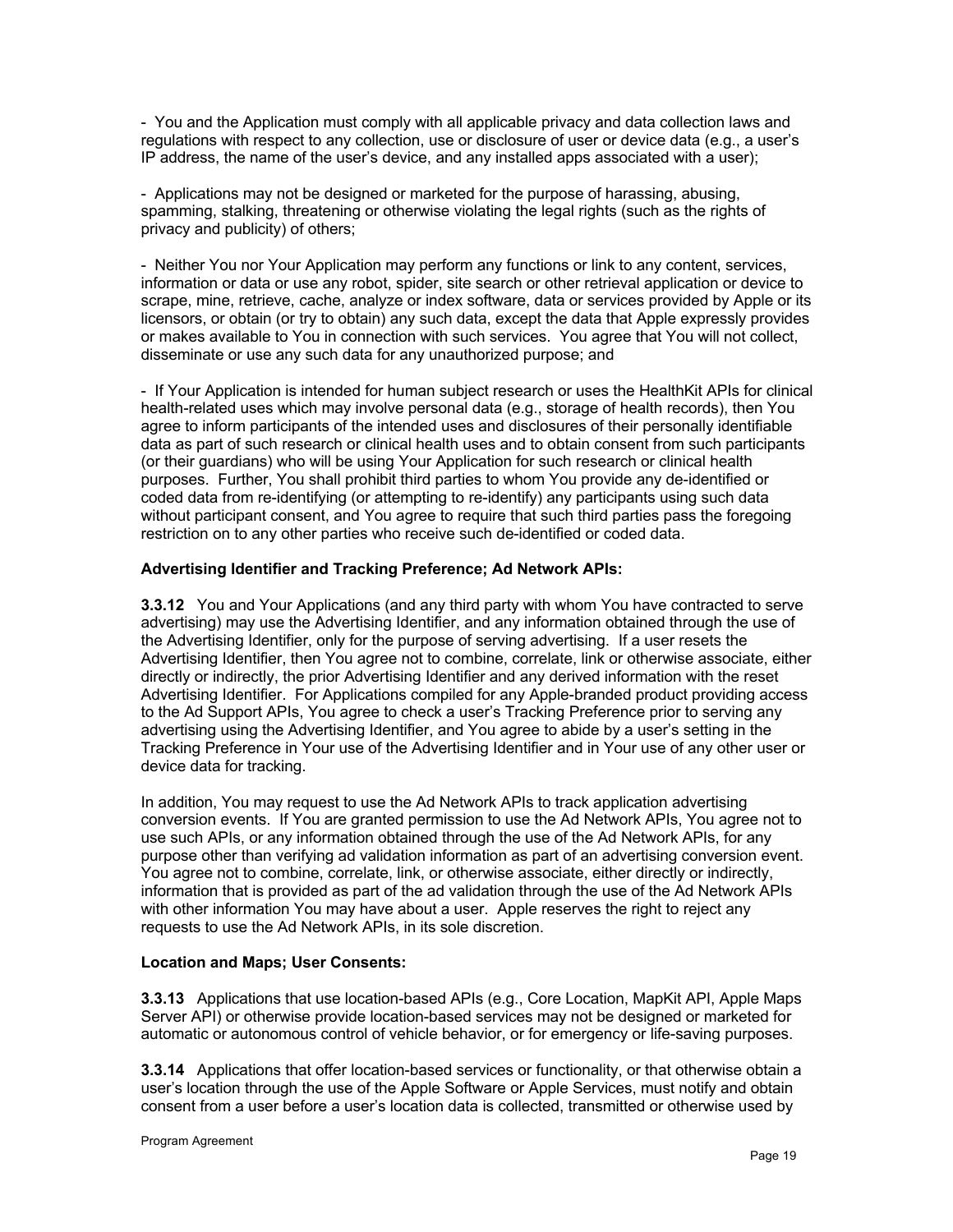the Application and then such data must be used only as consented to by the user and as permitted herein. For example, if You use the "Always" location option in Your Application for the purpose of continuous collection and use of a user's location data, You should provide a clearly defined justification and user benefit that is presented to the user at the time of the permission.

**3.3.15** If You choose to provide Your own location-based service, data and/or information in conjunction with the Apple maps provided through the Apple Maps Service (e.g., overlaying a map or route You have created on top of an Apple map), You are solely responsible for ensuring that Your service, data and/or information correctly aligns with any Apple maps used. For Applications that use location-based APIs for real-time navigation (including, but not limited to, turn-by-turn route guidance and other routing that is enabled through the use of a sensor), You must have an end-user license agreement that includes the following notice: YOUR USE OF THIS REAL TIME ROUTE GUIDANCE APPLICATION IS AT YOUR SOLE RISK. LOCATION DATA MAY NOT BE ACCURATE.

**3.3.16** Applications must not disable, override or otherwise interfere with any Appleimplemented system alerts, warnings, display panels, consent panels and the like, including, but not limited to, those that are intended to notify the user that the user's location data, address book data, calendar, photos, audio data, and/or reminders are being collected, transmitted, maintained, processed or used, or intended to obtain consent for such use. Further, if You have the ability to add a description in such alerts, warnings, and display panels (e.g., information in the purpose strings for the Camera APIs), any such description must be accurate and not misrepresent the scope of use. If consent is denied or withdrawn, Applications may not collect, transmit, maintain, process or utilize such data or perform any other actions for which the user's consent has been denied or withdrawn.

**3.3.17** If Your Application (or Your website or web application, as applicable) uses or accesses the MapKit API, Apple Maps Server API or MapKit JS from a device running iOS version 6 or later, Your Application (or Your website or web application, as applicable) will access and use the Apple Maps Service. All use of the MapKit API, Apple Maps Server API, MapKit JS, and Apple Maps Service must be in accordance with the terms of this Agreement (including the Program Requirements) and Attachment 6 (Additional Terms for the use of the Apple Maps Service).

## **Content and Materials:**

**3.3.18** Any master recordings and musical compositions embodied in Your Application must be wholly-owned by You or licensed to You on a fully paid-up basis and in a manner that will not require the payment of any fees, royalties and/or sums by Apple to You or any third party. In addition, if Your Application will be distributed outside of the United States, any master recordings and musical compositions embodied in Your Application (a) must not fall within the repertoire of any mechanical or performing/communication rights collecting or licensing organization now or in the future and (b) if licensed, must be exclusively licensed to You for Your Application by each applicable copyright owner.

**3.3.19** If Your Application includes or will include any other content, You must either own all such content or have permission from the content owner to use it in Your Application.

**3.3.20** Applications may be rejected if they contain content or materials of any kind (text, graphics, images, photographs, sounds, etc.) that in Apple's reasonable judgment may be found objectionable or inappropriate, for example, materials that may be considered obscene, pornographic, or defamatory.

**3.3.21** Applications must not contain any malware, malicious or harmful code, program, or other internal component (e.g., computer viruses, trojan horses, "backdoors") which could damage, destroy, or adversely affect the Apple Software, services, Apple-branded products, or other software, firmware, hardware, data, systems, services, or networks.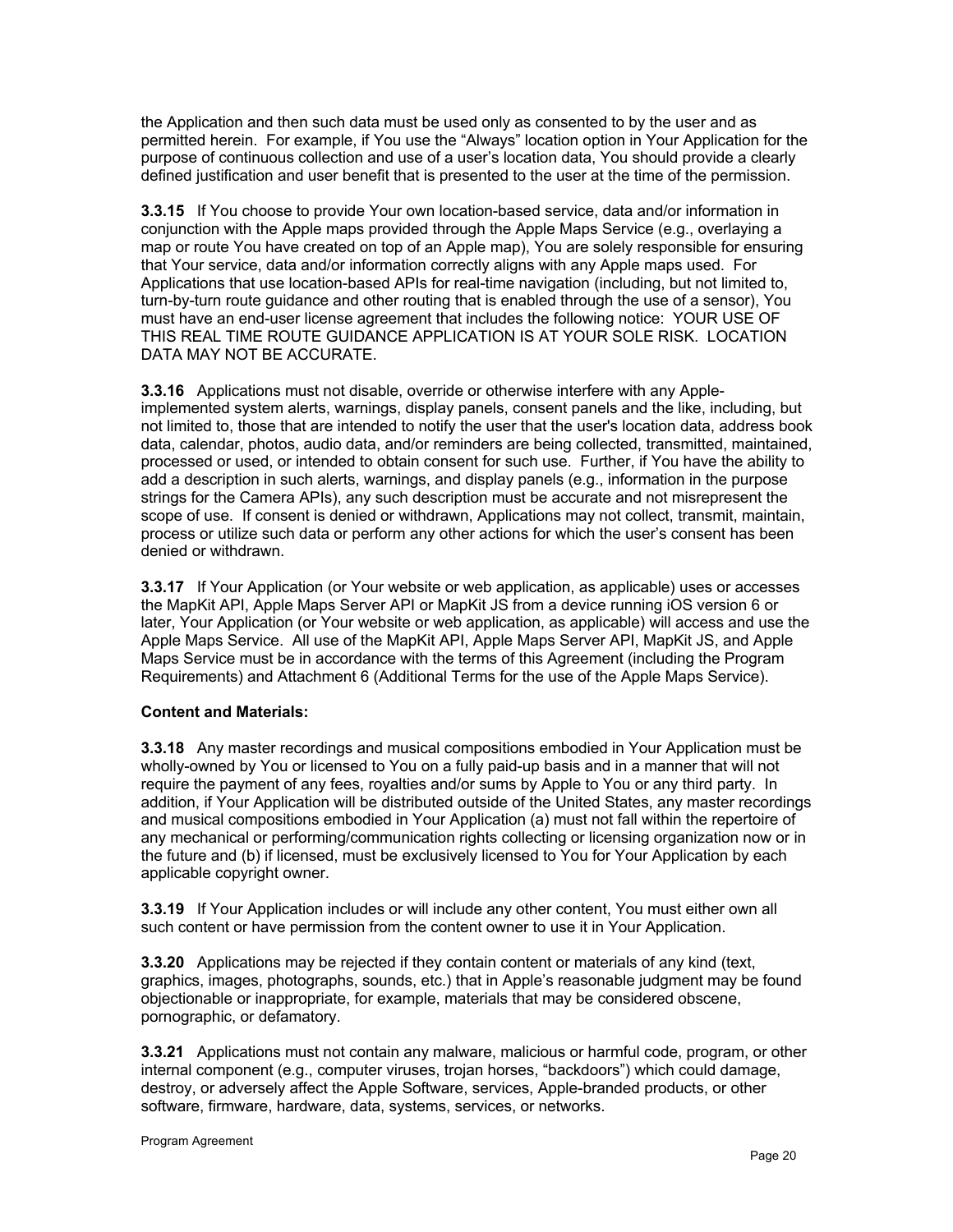**3.3.22** If Your Application includes any FOSS, You agree to comply with all applicable FOSS licensing terms. You also agree not to use any FOSS in the development of Your Application in such a way that would cause the non-FOSS portions of the Apple Software to be subject to any FOSS licensing terms or obligations.

**3.3.23** Your Application may include promotional sweepstake or contest functionality provided that You are the sole sponsor of the promotion and that You and Your Application comply with any applicable laws and fulfill any applicable registration requirements in the country, territory, or region where You make Your Application available and the promotion is open. You agree that You are solely responsible for any promotion and any prize, and also agree to clearly state in binding official rules for each promotion that Apple is not a sponsor of, or responsible for conducting, the promotion.

**3.3.24** Your Application may include a direct link to a page on Your web site where You include the ability for an end-user to make a charitable contribution, provided that You comply with any applicable laws (which may include providing a receipt), and fulfill any applicable regulation or registration requirements, in the country, territory, or region where You enable the charitable contribution to be made. You also agree to clearly state that Apple is not the fundraiser.

#### **In-App Purchase API:**

**3.3.25** All use of the In-App Purchase API and related services must be in accordance with the terms of this Agreement (including the Program Requirements) and Attachment 2 (Additional Terms for Use of the In-App Purchase API).

#### **Network Extension Framework:**

**3.3.26** Your Application must not access the Network Extension Framework unless Your Application is primarily designed for providing networking capabilities, and You have received an entitlement from Apple for such access. You agree to the following if You receive such entitlement:

- You agree to clearly disclose to end-users how You and Your Application will be using their network information and, if applicable, filtering their network data, and You agree to use such data and information only as expressly consented to by the end-user and as expressly permitted herein;

- You agree to store and transmit network information or data from an end-user in a secure and appropriate manner;

- You agree not to divert an end-user's network data or information through any undisclosed, improper, or misleading processes, e.g., to filter it through a website to obtain advertising revenue or spoof a website;

- You agree not to use any network data or information from end-users to bypass or override any end-user settings, e.g., You may not track an end-user's WiFi network usage to determine their location if they have disabled location services for Your Application; and

- Notwithstanding anything to the contrary in **Section 3.3.9**, You and Your Application may not use the Network Extension Framework, or any data or information obtained through the Network Extension Framework, for any purpose other than providing networking capabilities in connection with Your Application (e.g., not for using an end-user's Internet traffic to serve advertising or to otherwise build user profiles for advertising).

Apple reserves the right to not provide You with an entitlement to use the Network Extension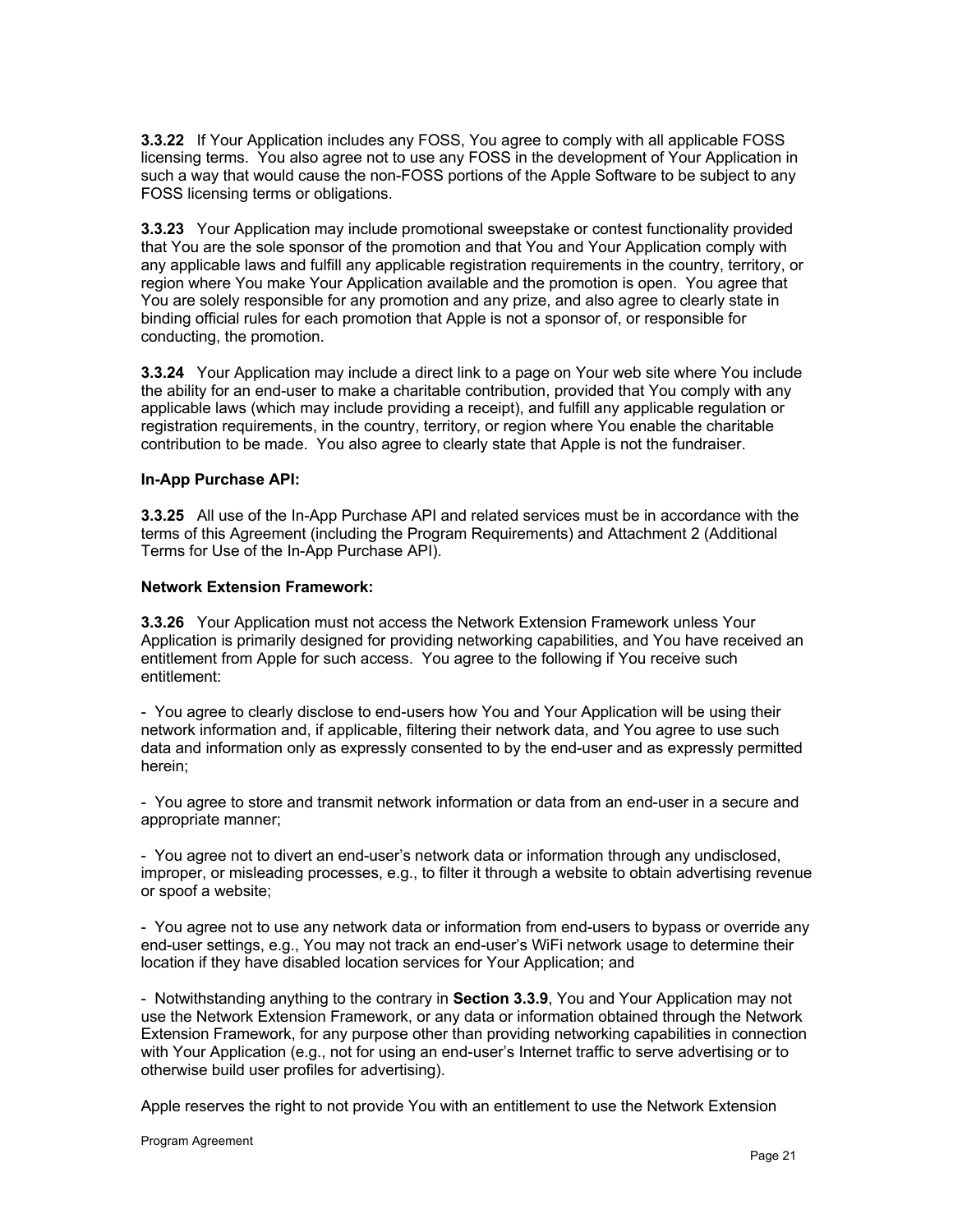Framework in its sole discretion and to revoke such entitlement at any time. In addition, if You would like to use the Access WiFi Information APIs (which provide the WiFi network to which a device is connected), then You must request an entitlement from Apple for such use, and, notwithstanding anything to the contrary in **Section 3.3.9**, You may use such APIs only for providing a service or function that is directly relevant to the Application (e.g., not for serving advertising).

## **MFi Accessories:**

**3.3.27** Your Application may interface, communicate, or otherwise interoperate with or control an MFi Accessory (as defined above) through wireless transports or through Apple's lightning or 30 pin connectors only if (i) such MFi Accessory is licensed under the MFi Program at the time that You initially submit Your Application, (ii) the MFi Licensee has added Your Application to a list of those approved for interoperability with their MFi Accessory, and (iii) the MFi Licensee has received approval from the MFi Program for such addition.

## **Regulatory Compliance:**

**3.3.28** You will fulfill any applicable regulatory requirements, including full compliance with all applicable laws, regulations, and policies related to the manufacturing, marketing, sale and distribution of Your Application in the United States, and in particular the requirements of the U.S. Food and Drug Administration (FDA) as well as other U.S. regulatory bodies such as the FAA, HHS, FTC, and FCC, and the laws, regulations and policies of any other applicable regulatory bodies in any countries, territories, or regions where You use or make Your Application available, e.g., MHRA, CFDA. However, You agree that You will not seek any regulatory marketing permissions or make any determinations that may result in any Apple products being deemed regulated or that may impose any obligations or limitations on Apple. By submitting Your Application to Apple for selection for distribution, You represent and warrant that You are in full compliance with any applicable laws, regulations, and policies, including but not limited to all FDA laws, regulations and policies, related to the manufacturing, marketing, sale and distribution of Your Application in the United States, as well as in other countries, territories, or regions where You plan to make Your Application available. You also represent and warrant that You will market Your Application only for its cleared or approved intended use/indication for use, and only in strict compliance with applicable regulatory requirements. Upon Apple's request, You agree to promptly provide any such clearance documentation to support the marketing of Your Application. If requested by the FDA or by another government body that has a need to review or test Your Application as part of its regulatory review process, You may provide Your Application to such entity for review purposes. You agree to promptly notify Apple in accordance with the procedures set forth in **Section 14.5** of any complaints or threats of complaints regarding Your Application in relation to any such regulatory requirements, in which case Apple may remove Your Application from distribution.

#### **Cellular Network:**

**3.3.29** If an Application requires or will have access to the cellular network, then additionally such Application:

- Must comply with Apple's best practices and other guidelines on how Applications should access and use the cellular network; and

- Must not in Apple's reasonable judgment excessively use or unduly burden network capacity or bandwidth.

**3.3.30** Because some mobile network operators may prohibit or restrict the use of Voice over Internet Protocol (VoIP) functionality over their network, such as the use of VoIP telephony over a cellular network, and may also impose additional fees, or other charges in connection with VoIP.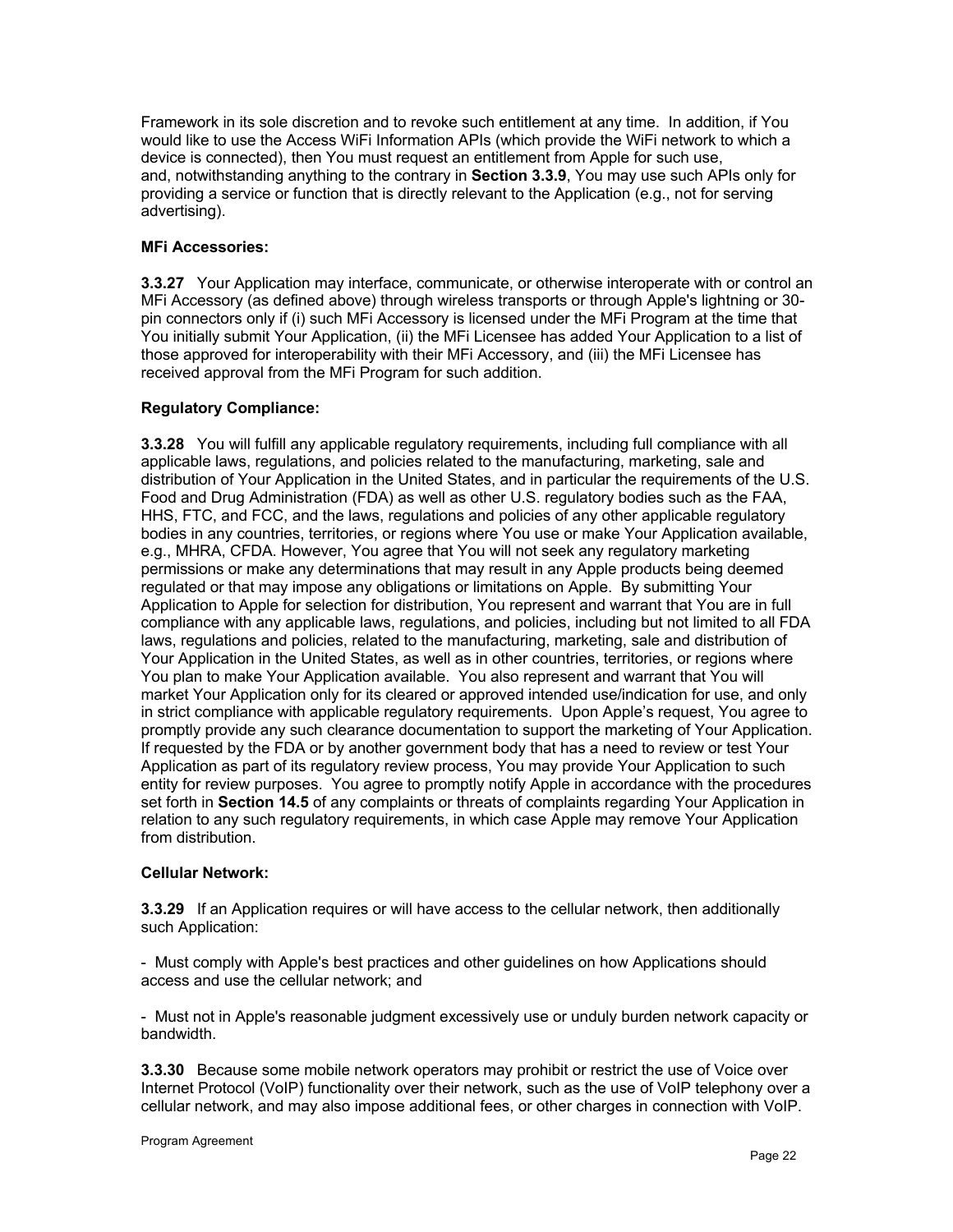You agree to inform end-users, prior to purchase, to check the terms of agreement with their operator, for example, by providing such notice in the marketing text that You provide accompanying Your Application on the App Store. In addition, if Your Application allows endusers to send SMS messages or make cellular voice calls, then You must inform the end-user, prior to use of such functionality, that standard text messaging rates or other carrier charges may apply to such use.

## **Apple Push Notification Service and Local Notifications:**

**3.3.31** All use of Push Notifications via the Apple Push Notification Service or Local Notifications must be in accordance with the terms of this Agreement (including the Program Requirements) and Attachment 1 (Additional Terms for Apple Push Notification Service and Local Notifications).

## **Game Center:**

**3.3.32** All use of the Game Center must be in accordance with the terms of this Agreement (including the Program Requirements) and Attachment 3 (Additional Terms for the Game Center).

## **iCloud:**

**3.3.33** All use of the iCloud Storage APIs and CloudKit APIs, as well as Your use of the iCloud service under this Agreement, must be in accordance with the terms of this Agreement (including the Program Requirements) and Attachment 4 (Additional Terms for the use of iCloud).

## **Wallet:**

**3.3.34** Your development of Passes, and use of the Pass Type ID and Wallet under this Agreement, must be in accordance with the terms of this Agreement (including the Program Requirements) and Attachment 5 (Additional Terms for Passes).

## **Additional Services or End-User Pre-Release Software:**

**3.3.35** From time to time, Apple may provide access to additional Services or pre-release Apple Software for You to use in connection with Your Applications, or as an end-user for evaluation purposes. Some of these may be subject to separate terms and conditions in addition to this Agreement, in which case Your usage will also be subject to those terms and conditions. Such services or software may not be available in all languages or in all countries or regions, and Apple makes no representation that they will be appropriate or available for use in any particular location. To the extent You choose to access such services or software, You do so at Your own initiative and are responsible for compliance with any applicable laws, including but not limited to applicable local laws. To the extent any such software includes Apple's FaceTime or Messages feature, You acknowledge and agree that when You use such features, the telephone numbers and device identifiers associated with Your Authorized Test Units, as well as email addresses and/or Apple ID information You provide, may be used and maintained by Apple to provide and improve such software and features. Certain services made accessible to You through the Apple Software may be provided by third parties. You acknowledge that Apple will not have any liability or responsibility to You or any other person (including to any end-user) for any third-party services or for any Apple services. Apple and its licensors reserve the right to change, suspend, remove, or disable access to any services at any time. In no event will Apple be liable for the removal or disabling of access to any such services. Further, upon any commercial release of such software or services, or earlier if requested by Apple, You agree to cease all use of the prerelease Apple Software or Services provided to You as an end-user for evaluation purposes under this Agreement.

**3.3.36** If Your Application accesses the Google Safe Browsing service through the Apple Software such access is subject to Google's terms of service set forth at: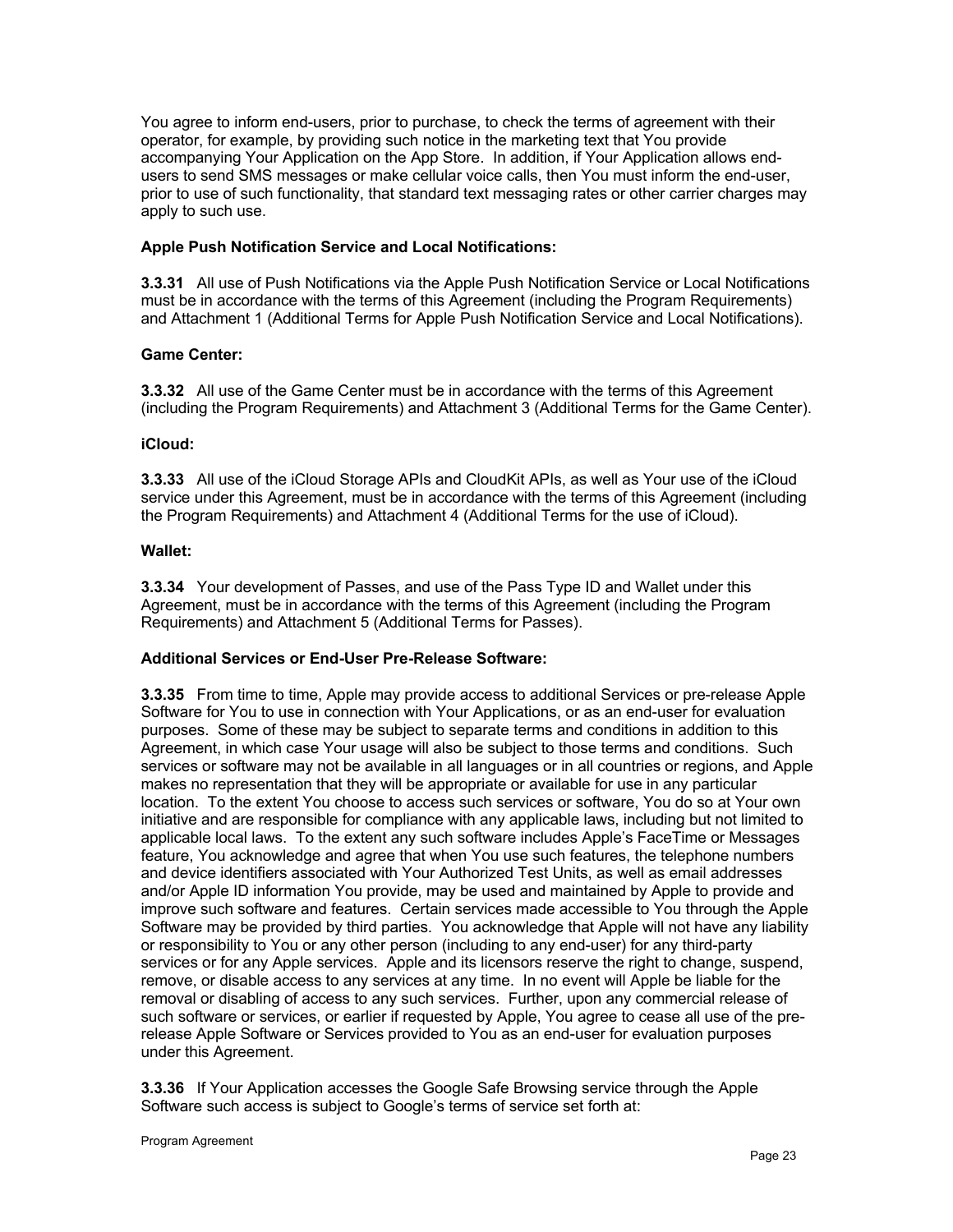https://developers.google.com/safe-browsing/terms. If You do not accept such terms of service, then You may not use the Google Safe Browsing Service in Your Application, and You acknowledge and agree that such use will constitute Your acceptance of such terms of service.

**3.3.37** If Your Application accesses data from an end-user's Address Book through the Address Book API, You must notify and obtain consent from the user before a user's Address Book data is accessed or used by Your Application. Further, Your Application may not provide an automated mechanism that transfers only the Facebook Data portions of the end-user's Address Book altogether to a location off of the end-user's device. For the sake of clarity, this does not prohibit an automated transfer of the user's entire Address Book as a whole, so long as user notification and consent requirements have been fulfilled; and does not prohibit enabling users to transfer any portion of their Address Book data manually (e.g., by cutting and pasting) or enabling them to individually select particular data items to be transferred.

## **Extensions:**

**3.3.38** Applications that include extensions in the Application bundle must provide some functionality beyond just the extensions (e.g., help screens, additional settings), unless an Application includes a WatchKit Extension. In addition:

- Extensions (excluding WatchKit Extensions) may not include advertising, product promotion, direct marketing, or In-App Purchase offers in their extension view;

- Extensions may not block the full screen of an iOS Product or Apple TV, or redirect, obstruct or interfere in an undisclosed or unexpected way with a user's use of another developer's application or any Apple-provided functionality or service;

- Extensions may operate only in Apple-designated areas of iOS, watchOS, iPadOS, or tvOS as set forth in the Documentation;

- Extensions that provide keyboard functionality must be capable of operating independent of any network access and must include Unicode characters (vs. pictorial images only);

- Any keystroke logging done by any such extension must be clearly disclosed to the end-user prior to any such data being sent from an iOS Product, and notwithstanding anything else in **Section 3.3.9**, such data may be used only for purposes of providing or improving the keyboard functionality of Your Application (e.g., not for serving advertising);

- Any message filtering done by an extension must be clearly disclosed to the end-user, and notwithstanding anything else in **Section 3.3.9**, any SMS or MMS data (whether accessed through a message filtering extension or sent by iOS to a messaging extension's corresponding server) may be used only for purposes of providing or improving the message experience of the user by reducing spam or messages from unknown sources, and must not be used for serving advertising or for any other purpose. Further, SMS or MMS data from a user that is accessed within the extension may not be exported from the extension's designated container area in any way; and

- Your Application must not automate installation of extensions or otherwise cause extensions to be installed without the user's knowledge, and You must accurately specify to the user the purpose and functionality of the extension.

#### **HealthKit APIs and Motion & Fitness APIs:**

**3.3.39** Your Application must not access the HealthKit APIs or Motion & Fitness APIs unless the use of such APIs is for health, motion, and/or fitness purposes, and this usage is clearly evident in Your marketing text and user interface. In addition: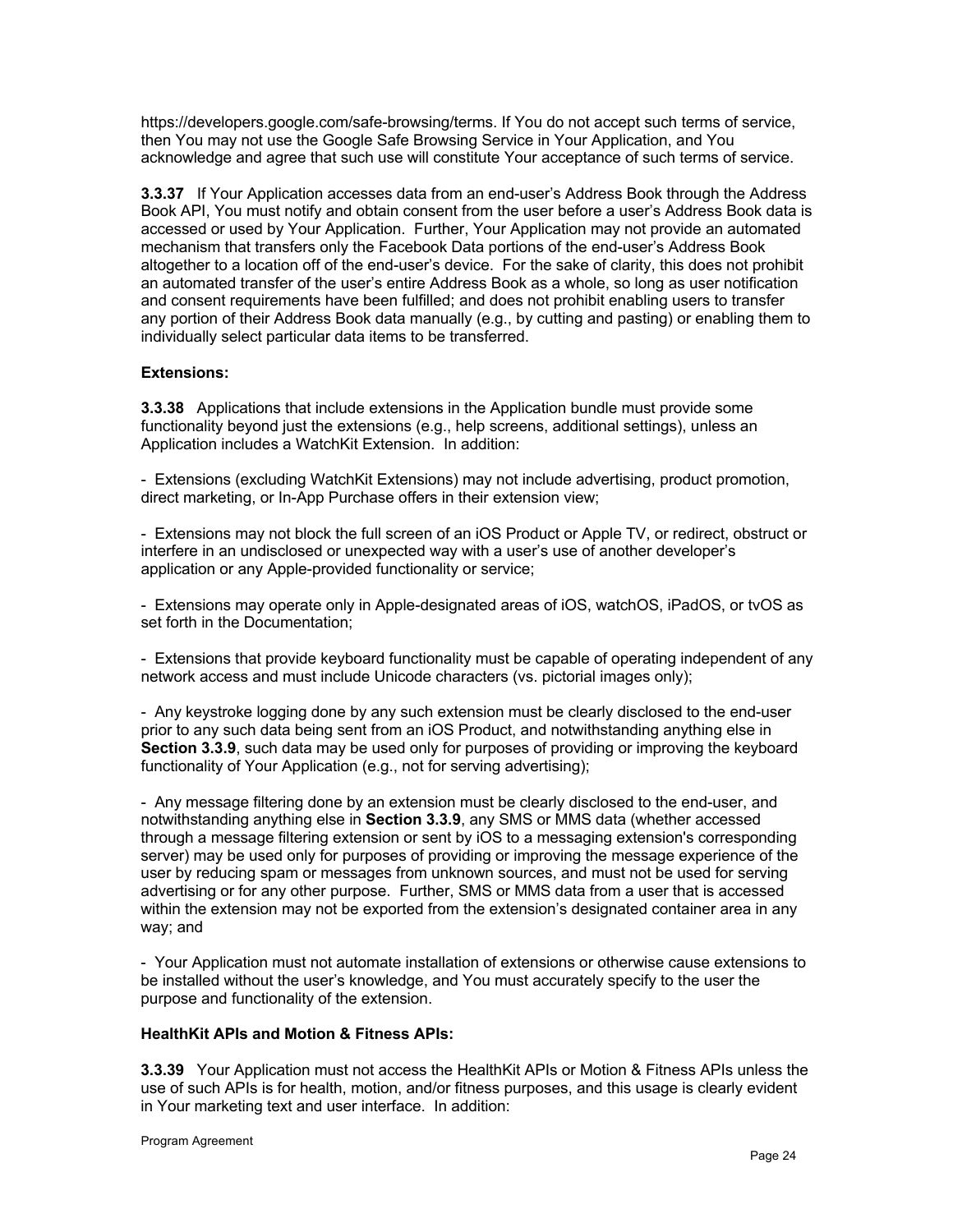- Notwithstanding anything to the contrary in **Section 3.3.9**, You and Your Application may not use the HealthKit APIs or the Motion & Fitness APIs, or any information obtained through the HealthKit APIs or the Motion & Fitness APIs, for any purpose other than providing health, motion, and/or fitness services in connection with Your Application (e.g., not for serving advertising);

- You must not use the HealthKit APIs or the Motion & Fitness APIs, or any information obtained through the HealthKit APIs or the Motion & Fitness APIs, to disclose or provide an end-user's health, motion, and/or fitness information to a third party without prior express end-user consent, and then only for purposes of enabling the third party to provide health, motion, and/or fitness services as permitted herein. For example, You must not share or sell an end-user's health information collected through the HealthKit APIs or Motion & Fitness APIs to advertising platforms, data brokers, or information resellers. For clarity, You may allow end-users to consent to share their data with third parties for medical research purposes; and

- You agree to clearly disclose to end-users how You and Your Application will be using their health, motion, and/or fitness information and to use it only as expressly consented to by the enduser and as expressly permitted herein.

## **Configuration Profiles:**

**3.3.40** Configuration Profiles cannot be delivered to consumers other than for the purposes of configuration of WiFi, APN, or VPN settings, or as otherwise expressly permitted by Apple in the then-current Configuration Profile Reference Documentation. You must make a clear declaration of what user data will be collected and how it will be used on an app screen or other notification mechanism prior to any user action to use a Configuration Profile. You may not share or sell user data obtained through a Configuration Profile to advertising platforms, data brokers, or information resellers. In addition, You may not override the consent panel for a Configuration Profile or any other mechanisms of a Configuration Profile.

#### **HomeKit APIs:**

**3.3.41** Your Application must not access the HomeKit APIs unless it is primarily designed to provide home configuration or home automation services (e.g., turning on a light, lifting a garage door) for Licensed HomeKit Accessories and this usage is clearly evident in Your marketing text and user interface. You agree not to use the HomeKit APIs for any purpose other than interfacing, communicating, interoperating with or otherwise controlling a Licensed HomeKit Accessory or for using the HomeKit Database, and then only for home configuration or home automation purposes in connection with Your Application. In addition:

- Your Application may use information obtained from the HomeKit APIs and/or the HomeKit Database only on a compatible Apple-branded product and may not export, remotely access or transfer such information off of the applicable product (e.g., a lock password cannot be sent off an end-user's device to be stored in an external non-Apple database), unless otherwise expressly permitted by Apple in the Documentation; and

- Notwithstanding anything to the contrary in **Section 3.3.9**, You and Your Application may not use the HomeKit APIs, or any information obtained through the HomeKit APIs or through the HomeKit Database, for any purpose other than providing or improving home configuration or home automation services in connection with Your Application (e.g., not for serving advertising).

#### **Apple Pay APIs:**

**3.3.42** Your Application may use the Apple Pay APIs solely for the purpose of facilitating payment transactions that are made by or through Your Application, and only for the purchase of goods and services that are to be used outside of any iOS Product or Apple Watch, unless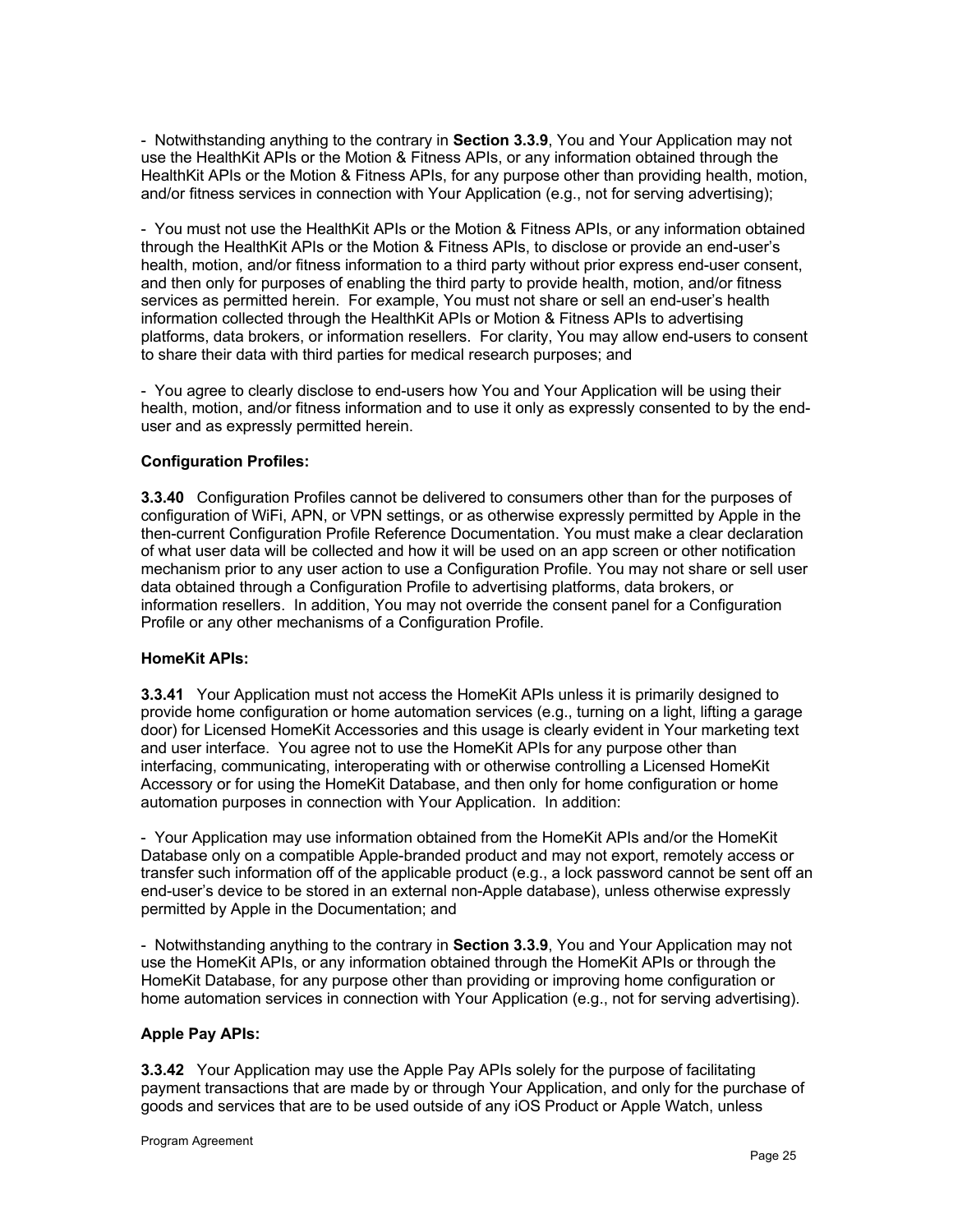otherwise permitted by Apple in writing. For clarity, nothing in this **Section 3.3.42** supplants any of the rules or requirements for the use of the In-App Purchase API, including but not limited to **Section 3.3.3** and the guidelines. In addition:

- You acknowledge and agree that Apple is not a party to any payment transactions facilitated through the use of the Apple Pay APIs and is not responsible for any such transactions, including but not limited to the unavailability of any end-user payment cards or payment fraud. Such payment transactions are between You and Your bank, acquirer, card networks, or other parties You utilize for transaction processing, and You are responsible for complying with any agreements You have with such third parties. In some cases, such agreements may contain terms specifying specific rights, obligations or limitations that You accept and assume in connection with Your decision to utilize the functionality of the Apple Pay APIs;

- You agree to store any private keys provided to You as part of Your use of the Apple Pay APIs in a secure manner (e.g., encrypted on a server) and in accordance with the Documentation. You agree not to store any end-user payment information in an unencrypted manner on an iOS Product. For clarity, You may not decrypt any such end-user payment information on an iOS Product;

- You agree not to call the Apple Pay APIs or otherwise attempt to gain information through the Apple Pay APIs for purposes unrelated to facilitating end-user payment transactions; and

- If You use Apple Pay APIs in Your Application, then You agree to use commercially reasonable efforts to include Apple Cash as a payment option with Your use of the Apple Pay APIs in accordance with the Documentation and provided that Apple Cash is available in the jurisdiction in which the Application is distributed.

**3.3.43** As part of facilitating an end-user payment transaction through the Apple Pay APIs, Apple may provide You (whether You are acting as the Merchant, an Intermediary Party, or displaying the Merchant web page that facilitates an Apple Pay end-user payment transaction) with an Apple Pay Payload. If You receive an Apple Pay Payload, then You agree to the following:

- If You are acting as the Merchant, then You may use the Apple Pay Payload to process the end-user payment transaction and for other uses that You disclose to the end-user, and only in accordance with applicable law;

- If You are acting as an Intermediary Party, then:

(a) You may use the Apple Pay Payload only for purposes of facilitating the payment transaction between the Merchant and the end-user and for Your own order management purposes (e.g., customer service) as part of such transaction;

(b) You agree that You will not hold the Apple Pay Payload data for any longer than necessary to fulfill the payment transaction and order management purposes for which it was collected;

(c) You agree not to combine data obtained through the Apple Pay APIs, including but not limited to, the Apple Pay Payload with any other data that You may have about such end-user (except to the limited extent necessary for order management purposes). For clarity, an Intermediary Party may not use data obtained through the Apple Pay APIs for advertising or marketing purposes, for developing or enhancing a user profile, or to otherwise target end-users;

(d) You agree to disclose to end-users that You are an Intermediary Party to the transaction and to provide the identity of the Merchant for a particular transaction on the Apple Pay Payment Sheet (in addition to including Your name as an Intermediary Party); and

(e) If You use a Merchant, then You will be responsible for ensuring that the Merchant You select uses the Apple Pay Payload provided by You only for purposes of processing the end-user payment transaction and for other uses they have disclosed to the end-user, and only in accordance with applicable law. You agree to have a binding written agreement with such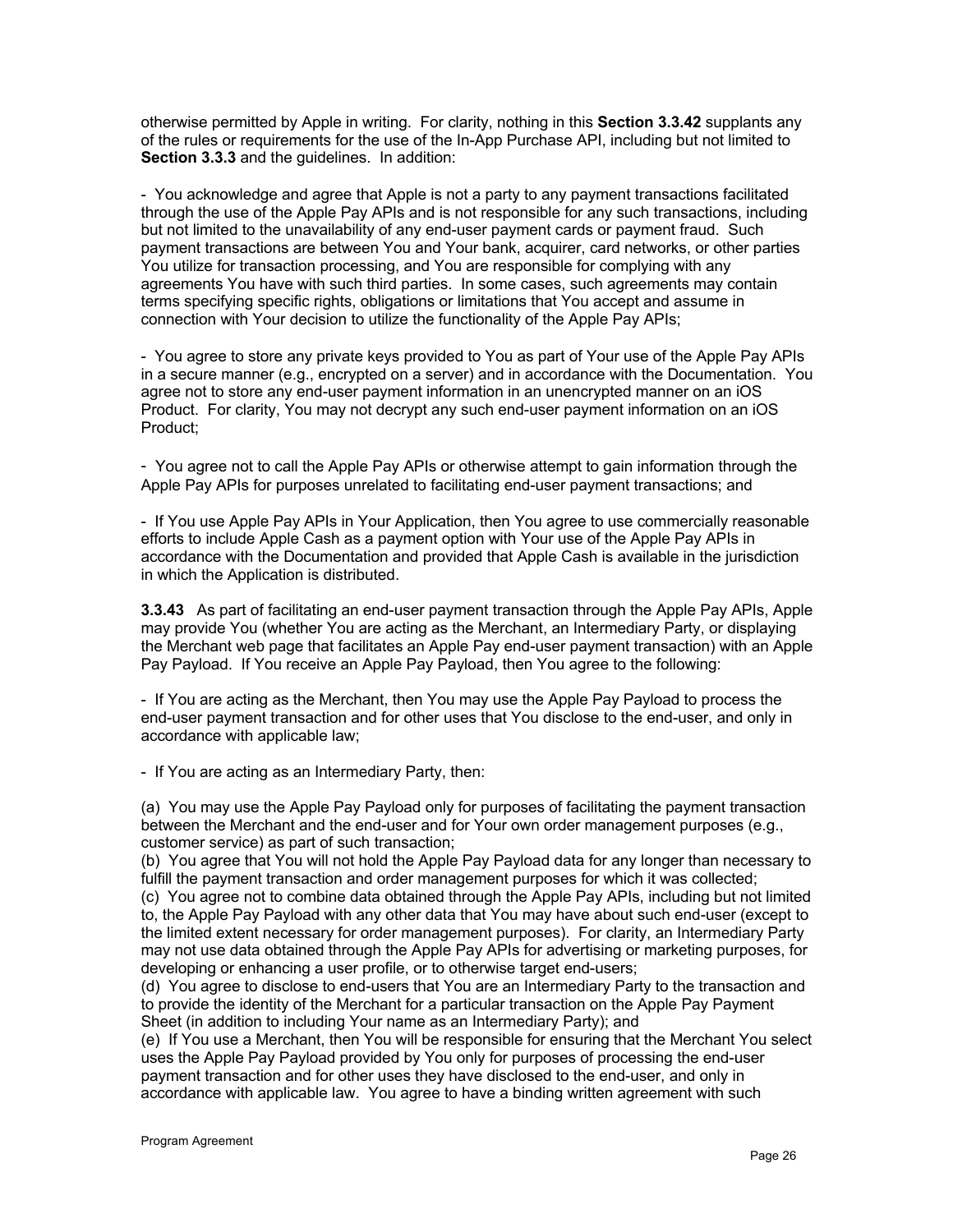Merchant with terms at least as restrictive and protective of Apple as those set forth herein. Any actions undertaken by any such Merchant in relation to such Apple Pay Payload or the payment transaction shall be deemed to have been taken by You, and You (in addition to such Merchant) shall be responsible to Apple for all such actions (or any inactions). In the event of any actions or inactions by such Merchant that would constitute a violation of this Agreement or otherwise cause any harm, Apple reserves the right to require You to cease using such Merchant, and

- If You are displaying the Merchant web page that facilitates an Apple Pay end-user payment transaction but are acting neither as an Intermediary Party nor a Merchant (i.e., You host a Merchant checkout through WKWebView), then:

(a) You agree not to access the Apple Pay Payload for any reason whatsoever; and (b) You agree not to use information that is derived from or relates to the Apple Pay payment transaction for purposes other than displaying the Merchant web page.

## **SiriKit:**

**3.3.44** Your Application may register as a destination to use the Apple-defined SiriKit domains, but only if Your Application is designed to provide relevant responses to a user, or otherwise carry out the user's request or intent, in connection with the applicable SiriKit domain (e.g., ride sharing) that is supported by Your Application and this usage is clearly evident in Your marketing text and user interface. In addition, Your Application may contribute actions to SiriKit, but only if such actions are tied to user behavior or activity within Your Application and for which You can provide a relevant response to the user. You agree not to submit false information through SiriKit about any such user activity or behavior or otherwise interfere with the predictions provided by SiriKit (e.g., SiriKit donations should be based on actual user behavior).

**3.3.45** Your Application may use information obtained through SiriKit only on supported Apple products and may not export, remotely access or transfer such information off a device except to the extent necessary to provide or improve relevant responses to a user or carry out a user's request or in connection with Your Application. Notwithstanding anything to the contrary in **Section 3.3.9**, You and Your Application may not use SiriKit, or any information obtained through SiriKit, for any purpose other than providing relevant responses to a user or otherwise carrying out a user's request or intent in connection with an SiriKit domain, intent, or action supported by Your Application and/or for improving Your Application's responsiveness to user requests (e.g., not for serving advertising).

**3.3.46** If Your Application uses SiriKit to enable audio data to be processed by Apple, You agree to clearly disclose to end-users that You and Your Application will be sending their recorded audio data to Apple for speech recognition, processing and/or transcription purposes, and that such audio data may be used to improve and provide Apple products and services. You further agree to use such audio data, and recognized text that may be returned from SiriKit, only as expressly consented to by the end-user and as expressly permitted herein.

#### **Single Sign-On API:**

**3.3.47** You must not access or use the Single Sign-On API unless You are a Multi-channel Video Programming Distributor (MVPD) or unless Your Application is primarily designed to provide authenticated video programming via a subscription-based MVPD service, and You have received an entitlement from Apple to use the Single Sign-On API. If You have received such an entitlement, You are permitted to use the Single Sign-On API solely for the purpose of authenticating a user's entitlement to access Your MVPD content for viewing on an Apple Product, in accordance with the Single Sign-on Specification. Any such use must be in compliance with the Documentation for the Single Sign-On Specification. You acknowledge that Apple reserves the right to not provide You such an entitlement, and to revoke such entitlement, at any time, in its sole discretion.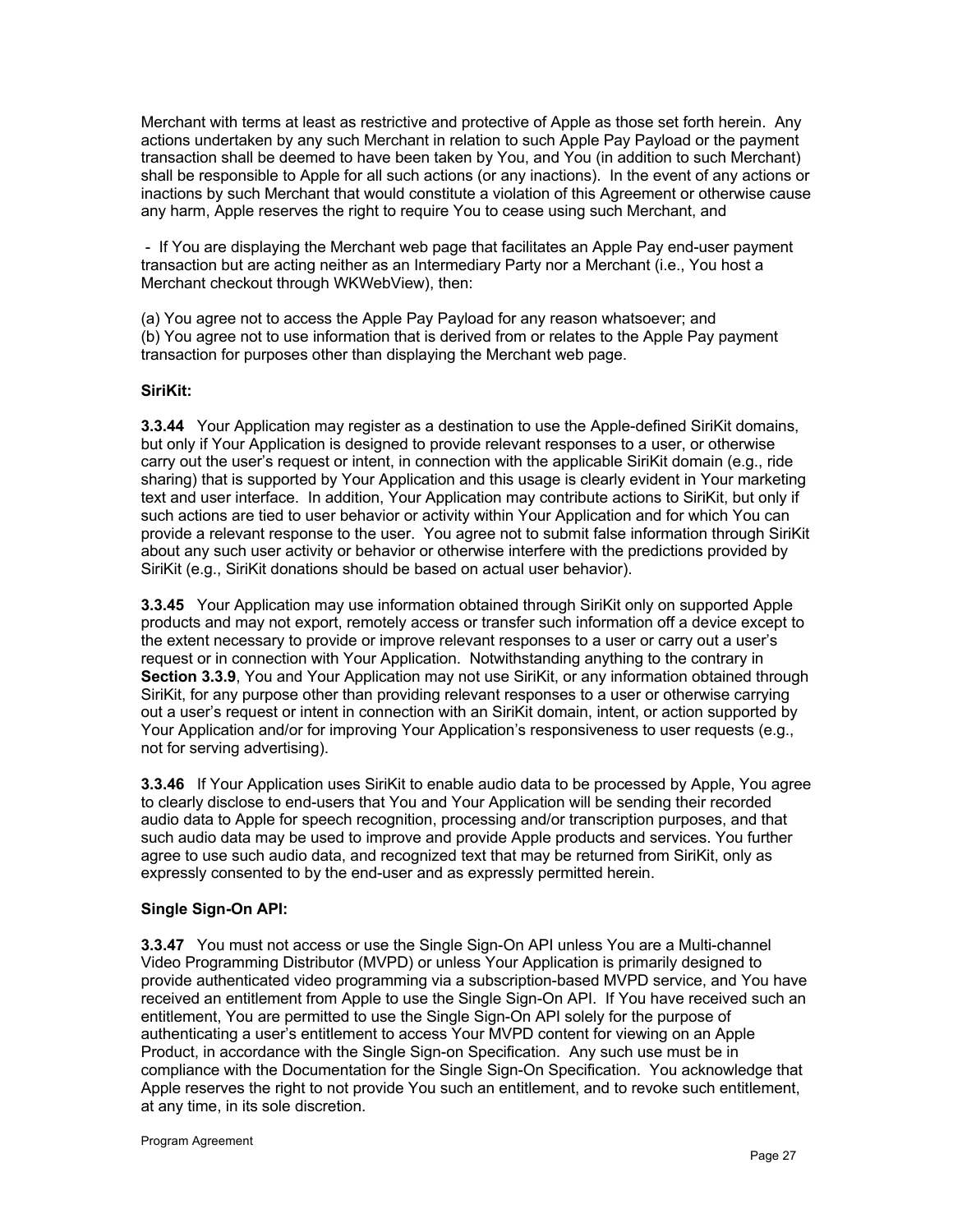If You use the Single Sign-On API, You will be responsible for providing the sign-in page accessed by users via the Single Sign-On API where users sign in to authenticate their right to access Your MVPD content. You agree that such sign-in page will not display advertising, and that the content and appearance of such page will be subject to Apple's prior review and approval. If You use the Single Sign-On API and Apple provides an updated version of such API and/or the Single Sign-on Specification, You agree to update Your implementation to conform with the newer version and specification within 3 months after receiving the update from Apple.

You authorize Apple to use, reproduce, and display the trademarks provided by You for use in connection with the Single-Sign-On feature, including use in the user interface screens in Apple products where the user selects the provider and authenticates through Single Sign-on, and/or to provide the user with a list of apps that are accessible to such user through Single Sign-On. You also grant Apple the right to use screenshots and images of such user interface, including but not limited to use in instructional materials, training materials, marketing materials, and advertising in any medium. Data provided via the Single Sign-On API will be considered Licensed Application Information hereunder, but will be subject to the use limitations set forth in this Section.

You must not collect, store or use data provided via the Single Sign-On API for any purpose other than to authenticate a user's entitlement to access Your MVPD content on an Apple product, to provide the user access to Your MVPD content, and/or to address performance and technical problems with Your MVPD service. You will not provide or disclose data, content or information obtained from use of the Single Sign-On API to any other party except for authentication information provided to a video programming provider whose programming is offered as part of an MVPD subscription offered by You, and solely for the purpose of authenticating the user's entitlement to access such video programming on an Apple product under the user's MVPD subscription.

#### **TV App API:**

**3.3.48** You may not use the TV App API unless (a) Your Application is primarily designed to provide video programming, (b) You have received an entitlement from Apple, and (c) Your use is in accordance with the TV App Specification. To the extent that You provide TV App Data to Apple, Apple may store, use, reproduce and display such data solely for the purposes of: (a) providing information and recommendations to users of TV App Features, (b) enabling users to link from such recommendations and/or information to content for viewing via Your Licensed Application, and/or (c) servicing, maintenance, and optimization of TV App Features. With respect to any TV App Data that has been submitted by You prior to termination of this Agreement, Apple may continue to use such data in accordance with this **Section 3.3.48** after termination of this Agreement. TV App Data will be considered Licensed Application Information under this Agreement, but will be subject to the use limitations set forth in this Section. You acknowledge that Apple reserves the right to not include Your Licensed Application in the TV App Features, in its sole discretion.

Apple will obtain user consent based on the user's Apple ID before including Your Licensed Application in the TV App Features displayed under that Apple ID. Apple will also provide users with the ability to withdraw such consent at any time thereafter and to delete their TV App Data from Apple's systems. In addition, You may solicit user consent based upon Your own subscriber ID system. You are responsible for Your compliance with all applicable laws, including any applicable local laws for obtaining user consent with respect to Your provision of TV App Data to Apple.

#### **Spotlight-Image-Search Service:**

**3.3.49** To the extent that You provide Apple's spotlight-image-search service with access to any of Your domains that are associated with Your Licensed Applications (the "Associated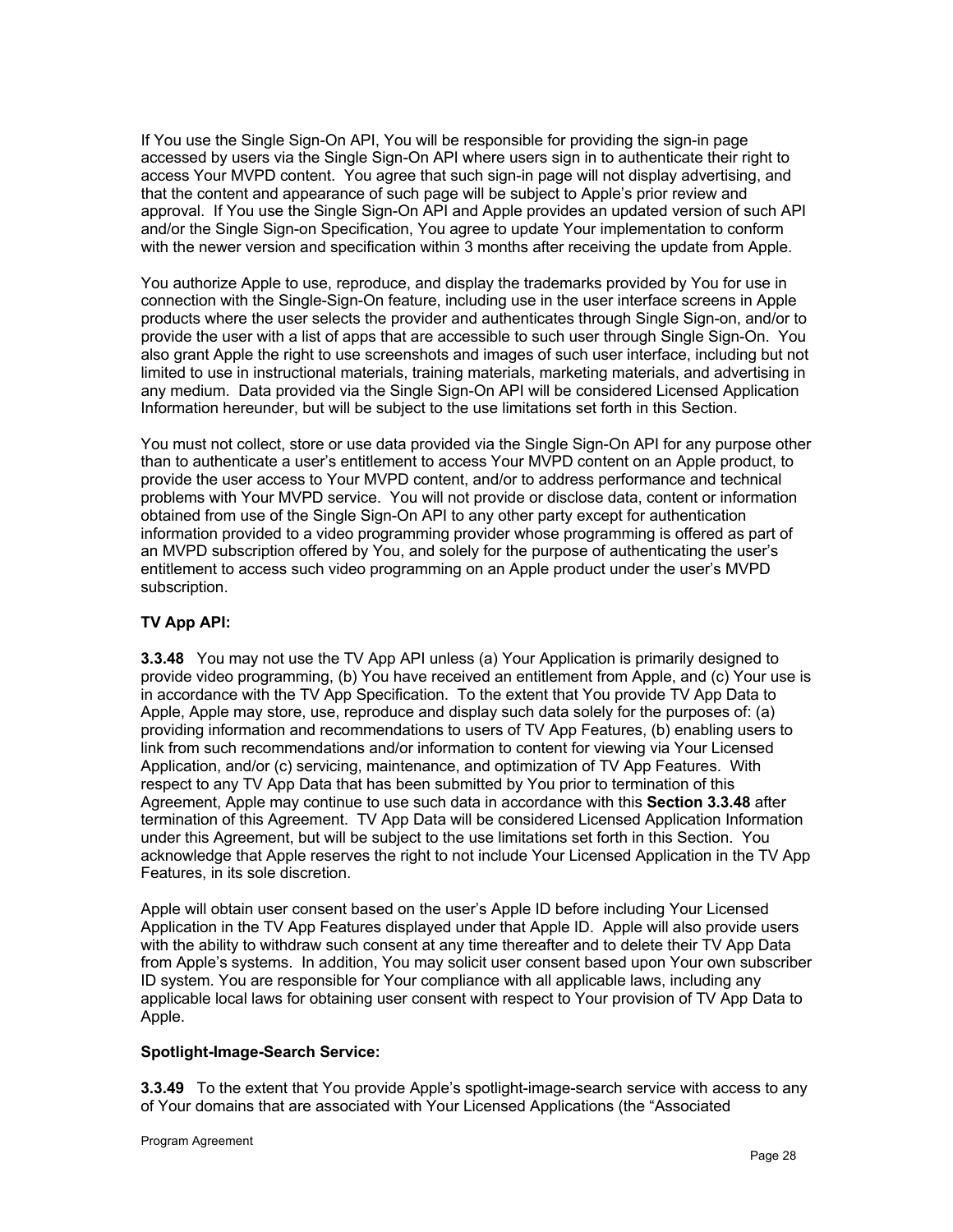Domain(s)"), You hereby grant Apple permission to crawl, scrape, copy, transmit and/or cache the content found in the Associated Domain(s) (the "Licensed Content") for the purposes set forth in this section. The Licensed Content shall be considered Licensed Application Information under this Agreement. You hereby further grant Apple a license to use, make, have made, reproduce, crop and/or modify the file format, resolution and appearance of the Licensed Content (for the purposes of reducing file size, converting to a supported file type and/or displaying thumbnails), and to publicly display, publicly perform, integrate, incorporate and distribute the Licensed Content to enhance search, discovery, and end-user distribution of the Licensed Content in Apple's Messages feature. Upon the termination of this Agreement for any reason, end users of Apple-branded products will be permitted to continue using and distributing all Licensed Content that they obtained through the use of Apple-branded products prior to such termination.

#### **MusicKit:**

**3.3.50** You agree not to call the MusicKit APIs or use MusicKit JS (or otherwise attempt to gain information through the MusicKit APIs or MusicKit JS) for purposes unrelated to facilitating access to Your end users' Apple Music subscriptions. If You access the MusicKit APIs or MusicKit JS, then You must follow the Apple Music Identity Guidelines. You agree not to require payment for or indirectly monetize access to the Apple Music service (e.g. in-app purchase, advertising, requesting user info) through Your use of the MusicKit APIs, MusicKit JS, or otherwise in any way. In addition:

- If You choose to offer music playback through the MusicKit APIs or MusicKit JS, full songs must be enabled for playback, and users must initiate playback and be able to navigate playback using standard media controls such as "play," "pause," and "skip", and You agree to not misrepresent the functionality of these controls;

- You may not, and You may not permit Your end users to, download, upload, or modify any MusicKit Content and MusicKit Content cannot be synchronized with any other content, unless otherwise permitted by Apple in the Documentation;

- You may play MusicKit Content only as rendered by the MusicKit APIs or MusicKit JS and only as permitted in the Documentation (e.g., album art and music-related text from the MusicKit API may not be used separately from music playback or managing playlists);

- Metadata from users (such as playlists and favorites) may be used only to provide a service or function that is clearly disclosed to end users and that is directly relevant to the use of Your Application, website, or web application, as determined in Apple's sole discretion; and

- You may use MusicKit JS only as a stand-alone library in Your Application, website, or web application and only as permitted in the Documentation (e.g., You agree not to recombine MusicKit JS with any other JavaScript code or separately download and re-host it).

#### **DeviceCheck APIs:**

**3.3.51** If You use DeviceCheck APIs to store DeviceCheck Data, then You must provide a mechanism for customers to contact You to reset those values, if applicable (e.g. resetting a trial subscription or re-authorizing certain usage when a new user acquires the device). You may not rely on the DeviceCheck Data as a single identifier of fraudulent conduct and must use the DeviceCheck Data only in connection with other data or information, e.g., the DeviceCheck Data cannot be the sole data point since a device may have been transferred or resold. Apple reserves the right to delete any DeviceCheck Data at any time in its sole discretion, and You agree not to rely on any such Data. Further, You agree not to share the DeviceCheck tokens You receive from Apple with any third party, except a Service Provider acting on Your behalf.

#### **Face Data:**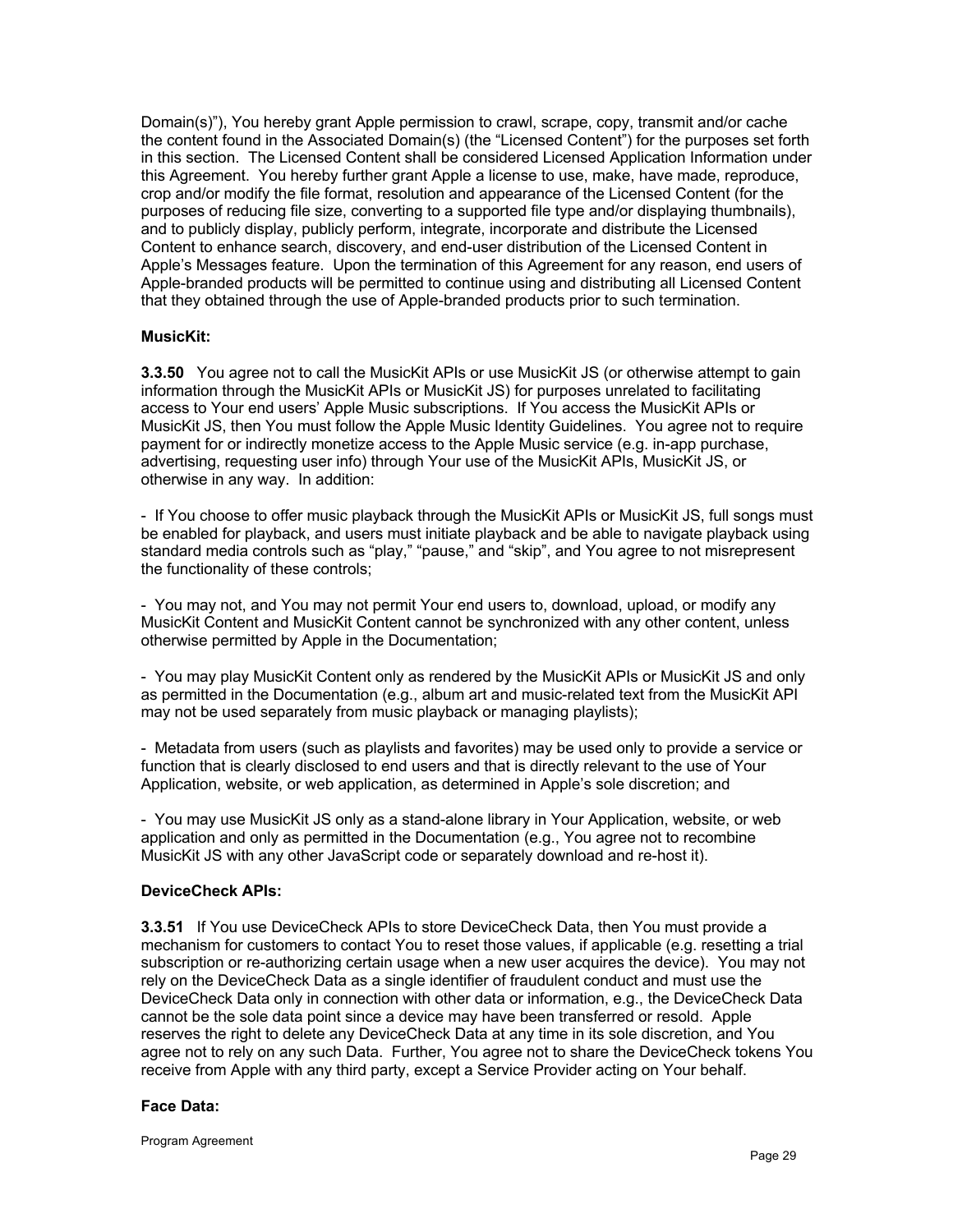**3.3.52** If Your Application accesses Face Data, then You must do so only to provide a service or function that is directly relevant to the use of the Application, and You agree to inform users of Your intended uses and disclosures of Face Data by Your Application and to obtain clear and conspicuous consent from such users before any collection or use of Face Data. Notwithstanding anything to the contrary in **Section 3.3.9**, neither You nor Your Application (nor any third party with whom You have contracted to serve advertising) may use Face Data for serving advertising or for any other unrelated purposes. In addition:

- You may not use Face Data in a manner that will violate the legal rights of Your users (or any third parties) or to provide an unlawful, unfair, misleading, fraudulent, improper, exploitative, or objectionable user experience and then only in accordance with the Documentation;

- You may not use Face Data for authentication, advertising, or marketing purposes, or to otherwise target an end-user in a similar manner;

- You may not use Face Data to build a user profile, or otherwise attempt, facilitate, or encourage third parties to identify anonymous users or reconstruct user profiles based on Face Data;

- You agree not to transfer, share, sell, or otherwise provide Face Data to advertising platforms, analytics providers, data brokers, information resellers or other such parties; and

- Face Data may not be shared or transferred off the user's device unless You have obtained clear and conspicuous consent for the transfer and the Face Data is used only in fulfilling a specific service or function for Your Application (e.g., a face mesh is used to display an image of the user within the Application) and only in accordance with these terms and the Documentation. You agree to require that Your service providers use Face Data only to the limited extent consented to by the user and only in accordance with these terms.

#### **ClassKit APIs, Roster API:**

**3.3.53** Your Application must not include the ClassKit APIs unless it is primarily designed to provide educational services, and this usage is clearly evident in Your marketing text and user interface. You agree not to submit false or inaccurate data through the ClassKit APIs or to attempt to redefine the assigned data categories for data submitted through the ClassKit APIs (e.g., student location data is not a supported data type and should not be submitted).

You may not share, sell, transfer or disclose Roster Data to any third parties (e.g., affiliates, advertising platforms, data brokers, information resellers). You must process Roster Data for educational purposes solely in accordance with the instructions of the school's IT administrator. You must comply with the school IT administrator's choice to not renew or to revoke the school's consent to use the Roster Data. If the school IT administrator does not renew or revokes Your access to a school's Roster Data, You must destroy all of the school's Roster Data in Your possession within thirty (30) days. You are responsible for complying with all applicable legal requirements associated with Your use of the Roster API.

#### **Sign In with Apple, Sign In with Apple at Work & School:**

**3.3.54** You may use Sign In with Apple or Sign In with Apple at Work & School in Your Corresponding Products only so long as Your use is comparable to including Sign In with Apple or Sign in with Apple at Work & School, respectively, in Your Application. You may not share or sell user data obtained through Sign In with Apple or Sign In with Apple at Work & School to advertising platforms, data brokers, or information resellers.

If a Sign in with Apple user has chosen to anonymize their user data as part of Sign In with Apple, You agree not to attempt to link such anonymized data with information that directly identifies the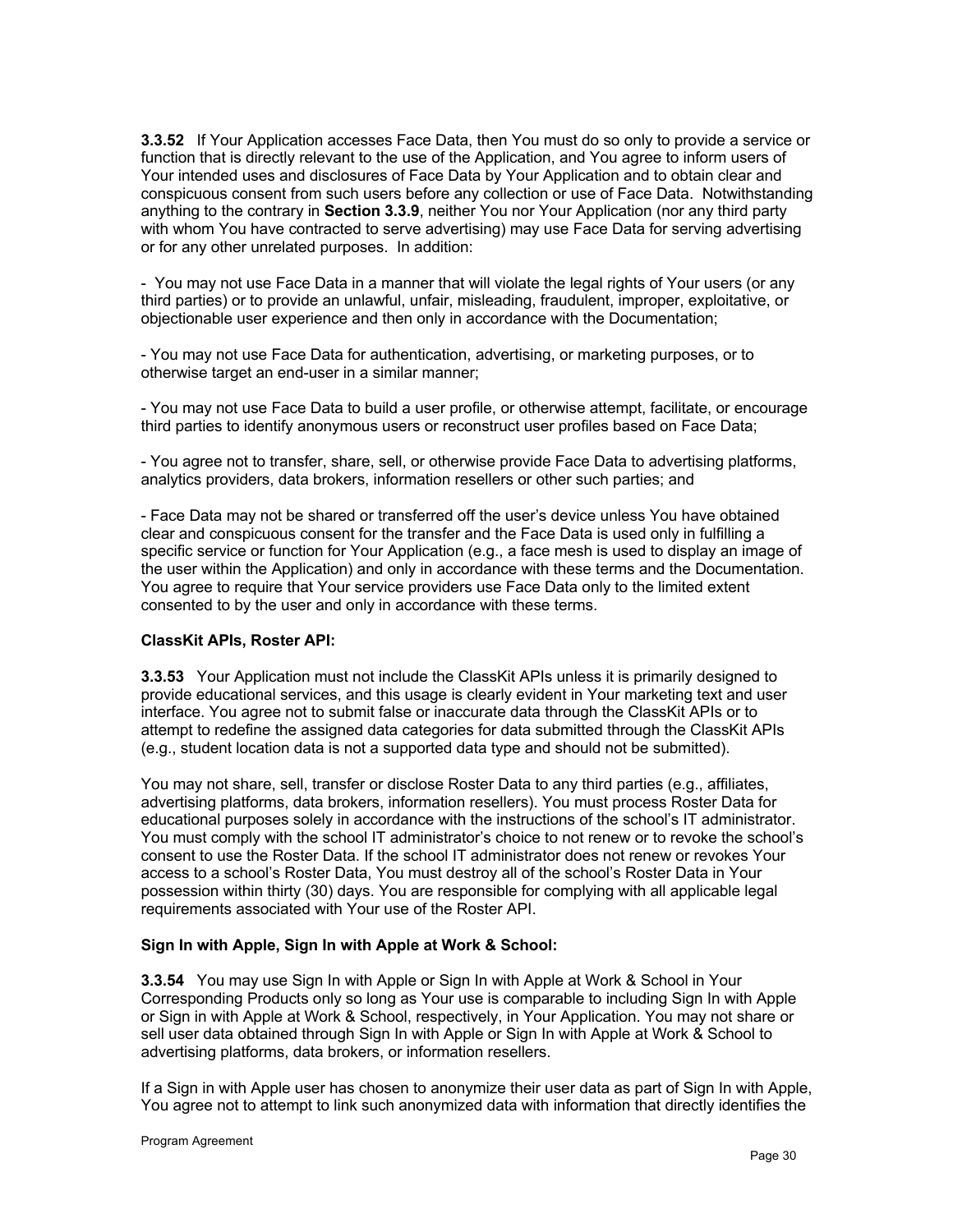individual and that is obtained outside of Sign In with Apple without first obtaining user consent.

You must process the data You receive from Sign In with Apple at Work & School solely in accordance with the instructions of the organization's IT administrator.

#### **ShazamKit:**

**3.3.55** All use of the ShazamKit APIs must be in accordance with the terms of this Agreement (including the Apple Music Identity Guidelines and Program Requirements) and the Documentation. If You choose to display ShazamKit Content corresponding to songs available on Apple Music, then You must provide a link to the respective content within Apple Music in accordance with the Apple Music Identity Guidelines. Except to the extent expressly permitted herein, You agree not to copy, modify, translate, create a derivative work of, publish or publicly display ShazamKit Content in any way. Further, You may not use or compare the data provided by the ShazamKit APIs for the purpose of improving or creating another audio recognition service. Applications that use the ShazamKit APIs may not be designed or marketed for compliance purposes (e.g., music licensing and royalty auditing).

#### **Xcode Cloud:**

**3.3.56** To the extent that You use the Xcode Cloud Service to manage Your Xcode Cloud Content and build Your Applications, You hereby grant to Apple, its affiliates and agents, a nonexclusive, worldwide, fully paid-up, royalty-free license to reproduce, host, process, display, transmit, modify, create derivative works of, and otherwise use Your Xcode Cloud Content solely in order for Apple to provide the Xcode Cloud Service. Apple will use Your Xcode Cloud Content that is source code solely in order to provide the Xcode Cloud Service to You. You acknowledge and agree that: (a) You are solely responsible for such Xcode Cloud Content, in which Apple has no ownership rights, (b) if You choose to use a third party service (e.g., source code hosting, artifact storage, messaging, or testing services) with the Xcode Cloud Service, You are responsible for Your compliance with the terms and conditions governing such third party service, (c) the provision of user generated content (e.g., builds) by the Xcode Cloud Service shall not be considered a distribution for contractual or licensing obligations, (d) any execution of Your Xcode Cloud Content within Xcode Cloud shall be limited to testing of Your Xcode Cloud Content, (e) You shall not mine cryptocurrencies using Xcode Cloud, and (f) Your Xcode Cloud Content complies with the requirements set forth for Applications in 3.3.21 and 3.3.22.

**3.3.57** While in no way limiting Apple's other rights under this Agreement, Apple reserves the right to take action if in its sole discretion, Apple determines or has reason to believe You have violated a term of this Agreement. These actions may include limiting, suspending, or revoking your access to the Xcode Cloud Service, or terminating your build.

#### **Tap to Pay APIs:**

**3.3.58** Your Application may use the Tap to Pay APIs solely for the purpose of enabling Merchants to conduct transactions through Your Application, and Your Application must not access the Tap to Pay APIs unless You have received an entitlement from Apple for such access. In addition:

- You acknowledge and agree that Apple is not a party to any transactions facilitated through the use of the Tap to Pay APIs and is not responsible for any such transactions, including but not limited to the unavailability of any payment cards or payment fraud. Such transactions are between You, the Merchant, and Your Payment Service Provider, acquirer, card networks, or other parties You utilize for transaction processing, and You are responsible for complying with any agreements You have with such third parties. In some cases, such agreements may contain terms specifying specific rights, obligations or limitations that You accept and assume in connection with Your decision to utilize the functionality of the Tap to Pay APIs;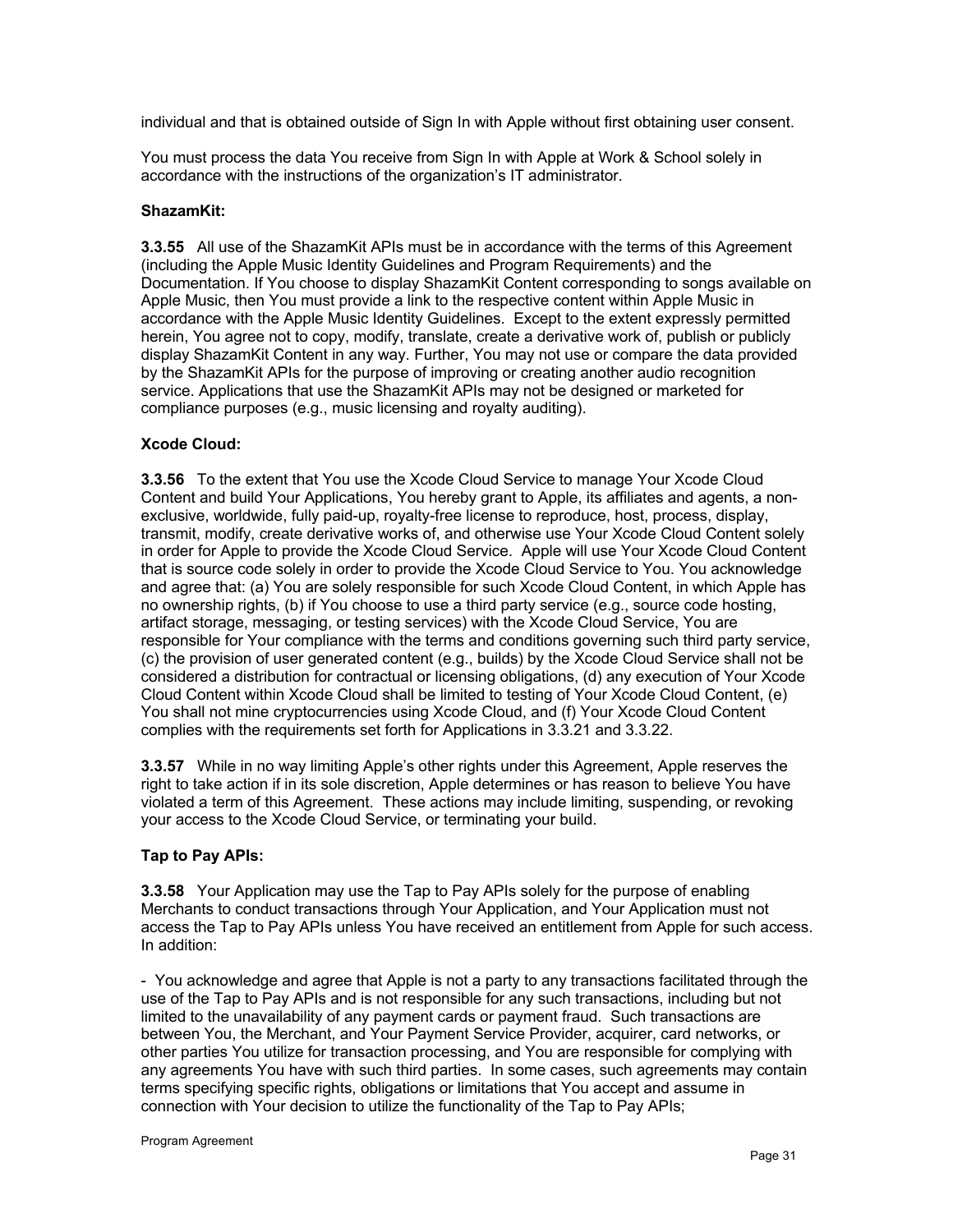- You agree to store any private keys and TTP Data provided to You as part of Your use of the Tap to Pay APIs in a secure manner (e.g., encrypted on a server) and in accordance with the Documentation. For clarity, You may not decrypt any encrypted TTP Data unless You are processing the TTP Data as a Payment Service Provider;

- You agree to not call the TTP APIs or otherwise attempt to gain information through the TTP APIs for purposes unrelated to enabling Merchants to conduct transactions through the use of Your Application;

- You agree that Apple has no responsibility to check that the transactions facilitated by the Tap to Pay APIs have been duly authorized. Apple shall not be liable in any event for any unauthorized or fraudulent transactions;

- You agree to use commercially reasonable efforts to include Apple Pay as a payment option with Your use of the Tap to Pay APIs in accordance with the Documentation and provided that Apple Pay is available in the jurisdiction in which Your Application is distributed.

**3.3.59** Apple may provide You (whether You are acting as the Merchant or as an Intermediary Party) with TTP Data. If you receive TTP Data, You agree to the following:

- If You are acting as the Merchant, then You may use the TTP Data solely to process the transaction and for order management purposes, in each case, in accordance with applicable law;

- If You are acting as an Intermediary Party, then: (a) You may use the TTP Data solely for the purpose of facilitating the transaction between the Merchant and the Merchant customer and for order management purposes; (b) You must restrict the transfer or disclosure of the TTP Data to only those parties required to facilitate the transaction; (c) You may not hold the TTP Data for any longer than necessary to fulfill the transaction or for order management purposes; and (d) You may not combine data obtained through the Tap to Pay APIs, including but not limited to, the TTP Data with any other data that You may have about the Merchant or Merchant customer involved in the transaction (except to the limited extent necessary to facilitate the transaction and for order management purposes). For clarity, an Intermediary Party may not use data obtained through the Tap to Pay APIs for advertising or marketing purposes, for developing or enhancing a Merchant customer profile, or to otherwise target Merchant customers;

- If You are not acting as a Payment Service Provider, then You must: (i) have an agreement with a Payment Service Provider and (ii) ensure that such Payment Service Provider uses the TTP Data obtained by You only for purposes of processing the transaction, which may include the application of fraud detection services, and for order management purposes, in each case, in accordance with applicable law. For clarity, such Payment Service Provider is Your Third-Party Service Provider. Whether You are a Merchant or an Intermediary Party, any actions undertaken by Your Payment Service Provider in relation to the TTP Data transferred by You to Your Payment Service Provider shall be deemed to have been taken by You, and You (in addition to Your Payment Service Provider) shall be responsible to Apple and to the Merchant's customer for all such actions (or any inactions);

- If You are an Intermediary Party, then Your Application must confirm that each Merchant using Your Application has accepted and agreed to the Tap to Pay Platform Terms and Conditions prior to enabling such Merchant to conduct any transactions using Your Application in accordance with the Documentation. If You are a Merchant, You must accept and agree to the Tap to Pay Platform Terms and Conditions prior to conducting any transactions in Your Application.

Apple reserves the right to not provide You with an entitlement to use the Tap to Pay APIs in its sole discretion and to revoke such entitlement at any time.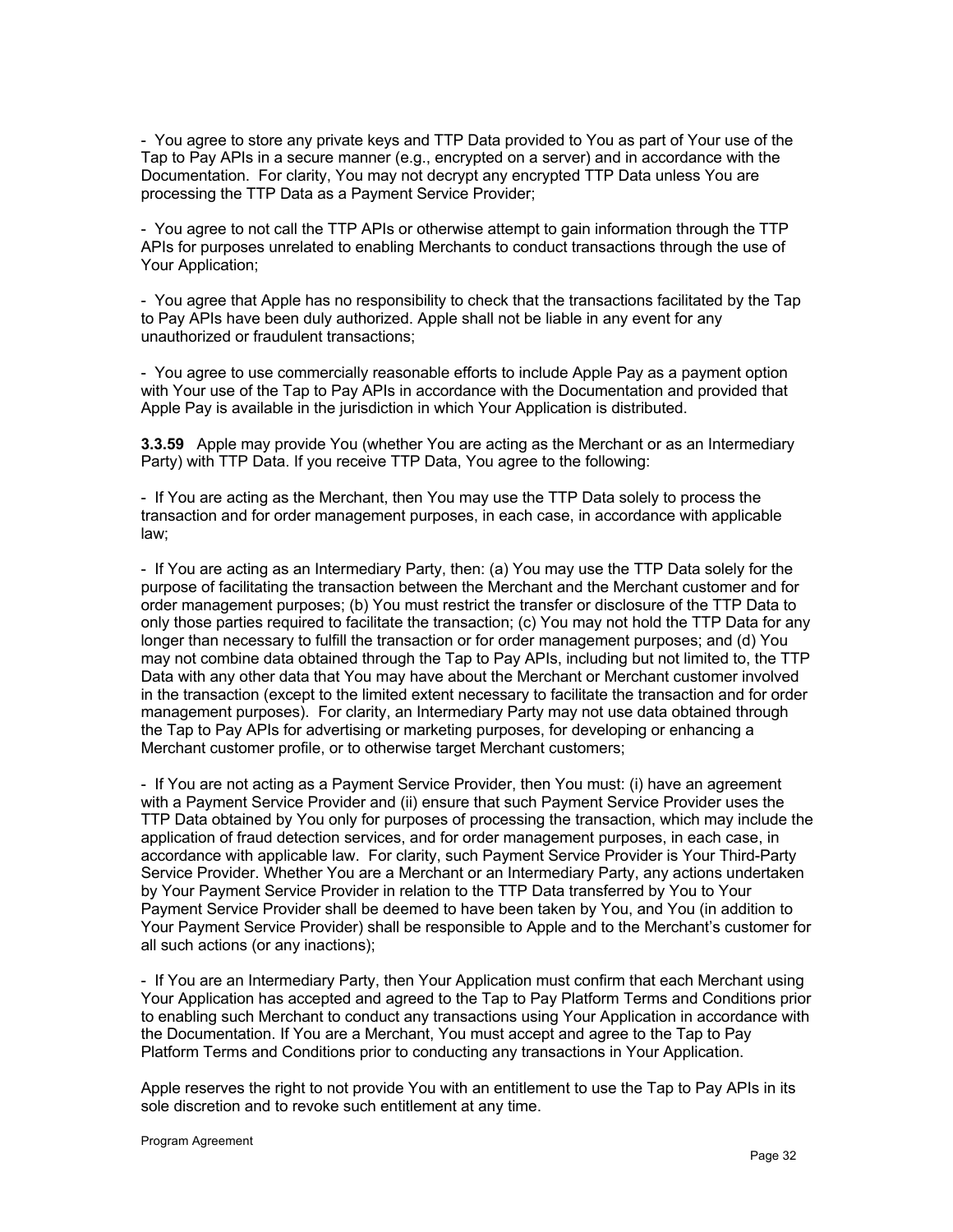## **BackgroundAssets Framework:**

**3.3.60** You may use the BackgroundAssets Framework only to download additional assets for Your Application distributed through the App Store or for beta testing through TestFlight; no other use is permitted. You may not use the BackgroundAssets Framework to collect or transmit data in order to identify a user or device, or to perform advertising or advertising measurement. Your use of the BackgroundAssets Framework and the assets downloaded must comply with the terms of this Agreement, including without limitation the App Store Review Guidelines.

## **WeatherKit APIs:**

**3.3.61** All use of the WeatherKit APIs must be in accordance with the terms of this Agreement (including the Program Requirements) and Attachment 8 (Additional Terms for use of the WeatherKit APIs).

# **4. Changes to Program Requirements or Terms**

Apple may change the Program Requirements or the terms of this Agreement at any time. New or modified Program Requirements will not retroactively apply to Applications already in distribution via the App Store or Custom App Distribution; provided however that You agree that Apple reserves the right to remove Applications from the App Store or Custom App Distribution that are not in compliance with the new or modified Program Requirements at any time. In order to continue using the Apple Software, Apple Certificates or any Services, You must accept and agree to the new Program Requirements and/or new terms of this Agreement. If You do not agree to new Program Requirements or new terms, Your use of the Apple Software, Apple Certificates and any Services will be suspended or terminated by Apple. You agree that Your acceptance of such new Agreement terms or Program Requirements may be signified electronically, including without limitation, by Your checking a box or clicking on an "agree" or similar button. Nothing in this Section shall affect Apple's rights under **Section 5 (Apple Certificates; Revocation)**.

# **5. Apple Certificates; Revocation**

## **5.1 Certificate Requirements**

All Applications must be signed with an Apple Certificate in order to be installed on Authorized Test Units, Registered Devices, or submitted to Apple for distribution via the App Store, Custom App Distribution, or TestFlight. Similarly, all Passes must be signed with an Apple Certificate to be recognized and accepted by Wallet. Safari Extensions must be signed with an Apple Certificate to run in Safari on macOS. You must use a Website ID to send Safari Push Notifications to the macOS desktop of users who have opted in to receive such Notifications for Your Site through Safari on macOS. You may also obtain other Apple Certificates and keys for other purposes as set forth herein and in the Documentation.

In relation to this, You represent and warrant to Apple that:

(a) You will not take any action to interfere with the normal operation of any Apple Certificates, keys, or Provisioning Profiles;

(b) You are solely responsible for preventing any unauthorized person or organization from having access to Your Apple Certificates and keys, and You will use Your best efforts to safeguard Your Apple Certificates and keys from compromise (e.g., You will not upload Your Apple Certificate for App Store distribution to a cloud repository for use by a third-party); (c) You agree to immediately notify Apple in writing if You have any reason to believe there has been a compromise of any of Your Apple Certificates or keys;

(d) You will not provide or transfer Apple Certificates or keys provided under this Program to any third party (except for a Service Provider who is using them on Your behalf in compliance with this Agreement and only to the limited extent expressly permitted by Apple in the Documentation or this Agreement (e.g., You are prohibited from providing or transferring Your Apple Certificates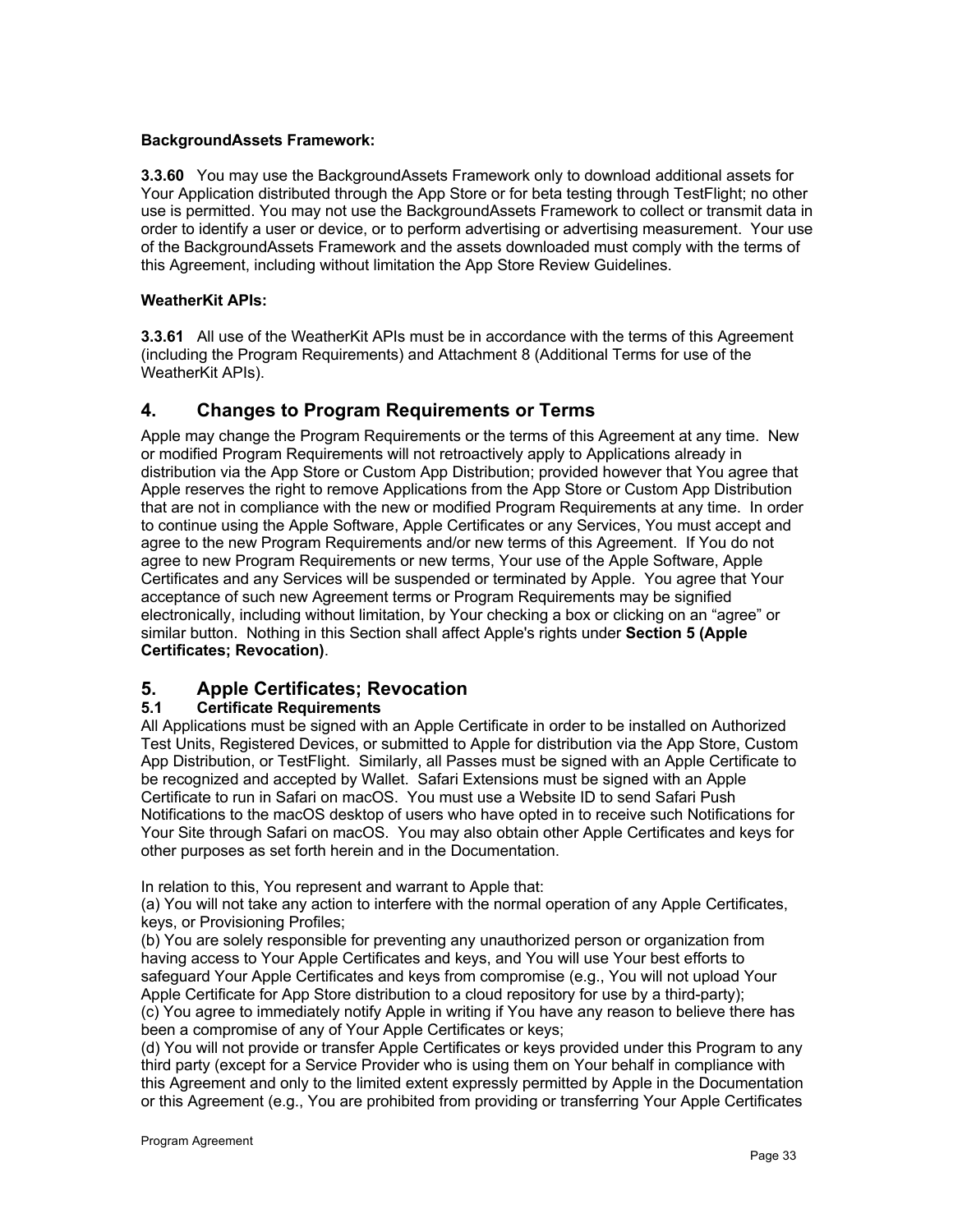that are used for distribution or submission to the App Store to a Service Provider), and You will not use Your Apple Certificates to sign any third party's application, pass, extension, notification, implementation, or site;

(e) You will use any Apple Certificates or keys provided under this Agreement solely as permitted by Apple and in accordance with the Documentation; and

(f) You will use Apple Certificates provided under this Program exclusively for the purpose of signing Your Passes, signing Your Safari Extensions, signing Your Site's registration bundle, accessing the APN service, and/or signing Your Applications for testing, submission to Apple and/or for limited distribution for use on Registered Devices or Authorized Test Units as contemplated under this Program, or as otherwise permitted by Apple, and only in accordance with this Agreement. As a limited exception to the foregoing, You may provide versions of Your Applications to Your Service Providers to sign with their Apple-issued development certificates, but solely for purposes of having them perform testing on Your behalf of Your Applications on Apple-branded products running iOS, watchOS, iPadOS, and/or tvOS and provided that all such testing is conducted internally by Your Service Providers (e.g., no outside distribution of Your Applications) and that Your Applications are deleted within a reasonable period of time after such testing is performed. Further, You agree that Your Service Provider may use the data obtained from performing such testing services only for purposes of providing You with information about the performance of Your Applications (e.g., Your Service Provider is prohibited from aggregating Your Applications' test results with other developers' test results).

You further represent and warrant to Apple that the licensing terms governing Your Application, Your Safari Extension, Your Site's registration bundle, and/or Your Pass, or governing any third party code or FOSS included in Your Covered Products, will be consistent with and not conflict with the digital signing or content protection aspects of the Program or any of the terms, conditions or requirements of the Program or this Agreement. In particular, such licensing terms will not purport to require Apple (or its agents) to disclose or make available any of the keys, authorization codes, methods, procedures, data or other information related to the Security Solution, digital signing or digital rights management mechanisms or security utilized as part of any Apple software, including the App Store. If You discover any such inconsistency or conflict, You agree to immediately notify Apple of it and will cooperate with Apple to resolve such matter. You acknowledge and agree that Apple may immediately cease distribution of any affected Licensed Applications or Passes, and may refuse to accept any subsequent Application or Pass submissions from You until such matter is resolved to Apple's reasonable satisfaction.

## **5.2 Relying Party Certificates**

The Apple Software and Services may also contain functionality that permits digital certificates, either Apple Certificates or other third-party certificates, to be accepted by the Apple Software or Services (e.g., Apple Pay) and/or to be used to provide information to You (e.g., transaction receipts, App Attest receipts). It is Your responsibility to verify the validity of any certifications or receipts You may receive from Apple prior to relying on them (e.g., You should verify that the receipt came from Apple prior to any delivery of content to an end-user through the use of the In-App Purchase API). You are solely responsible for Your decision to rely on any such certificates and receipts, and Apple will not be liable for Your failure to verify that any such certificates or receipts came from Apple (or third parties) or for Your reliance on Apple Certificates or other digital certificates.

## **5.3 Notarized Applications for macOS**

To have Your macOS Application notarized, You may request a digital file for authentication of Your Application from Apple's digital notary service (a "**Ticket**"). You can use this Ticket with Your Apple Certificate to receive an improved developer signing and user experience for Your Application on macOS. To request this Ticket from Apple's digital notary service, You must upload Your Application to Apple through Apple's developer tools (or other requested mechanisms) for purposes of continuous security checking. This continuous security checking will involve automated scanning, testing, and analysis of Your Application by Apple for malware or other harmful or suspicious code or components or security flaws, and, in limited cases, a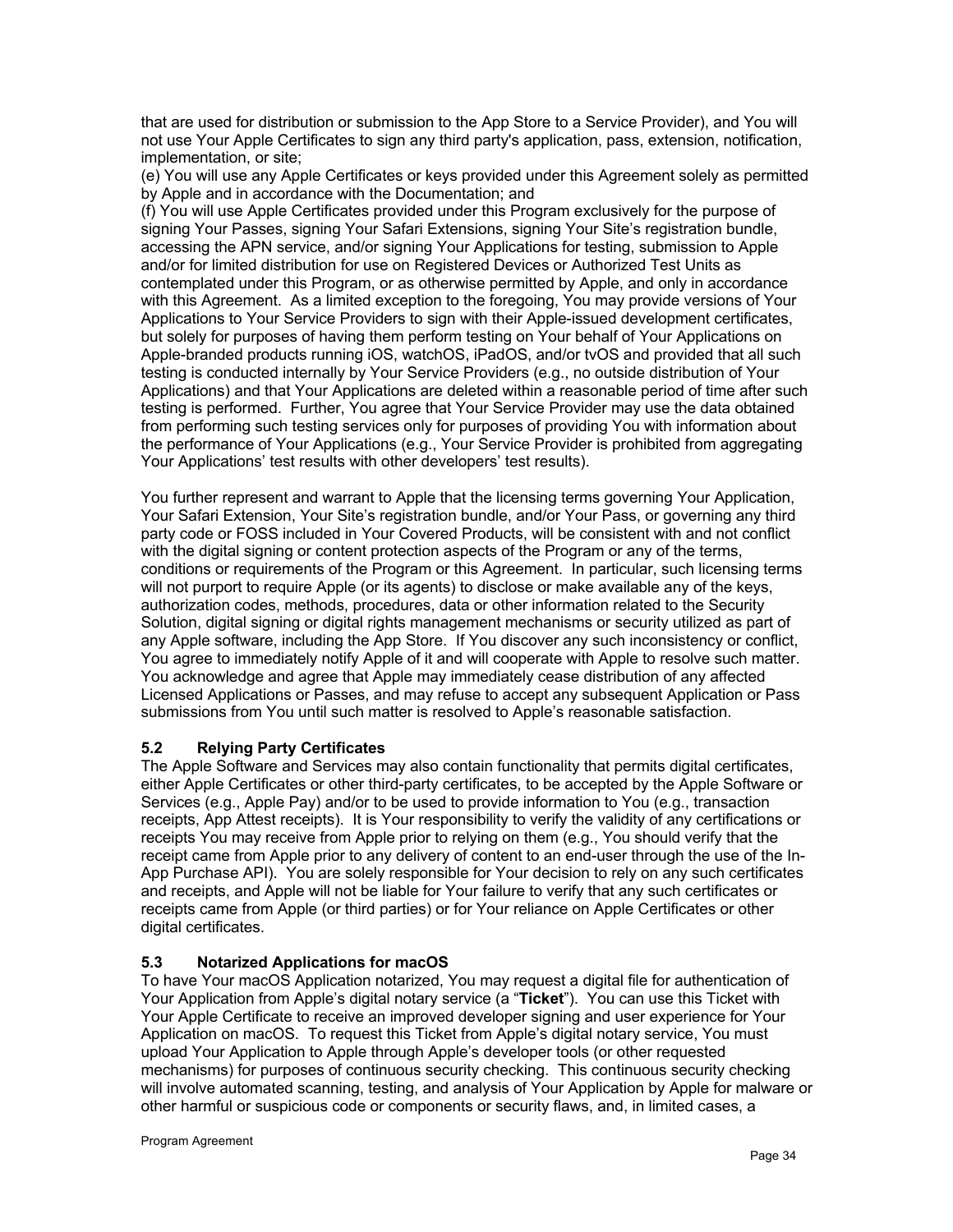manual, technical investigation of Your Application by Apple for such purposes. By uploading Your Application to Apple for this digital notary service, You agree that Apple may perform such security checks on Your Application for purposes of detecting malware or other harmful or suspicious code or components, and You agree that Apple may retain and use Your Application for subsequent security checks for the same purposes.

If Apple authenticates Your developer signature and Your Application passes the initial security checks, Apple may provide You with a Ticket to use with Your Apple Certificate. Apple reserves the right to issue Tickets in its sole discretion, and Apple may revoke Tickets at any time in its sole discretion in the event that Apple has reason to believe, or has reasonable suspicions, that Your Application contains malware or malicious, suspicious or harmful code or components or that Your developer identity signature has been compromised. You may request that Apple revoke Your Ticket at any time by emailing: product-security@apple.com. If Apple revokes Your Ticket or Your Apple Certificate, then Your Application may no longer run on macOS.

You agree to cooperate with Apple regarding Your Ticket requests and to not hide, attempt to bypass, or misrepresent any part of Your Application from Apple's security checks or otherwise hinder Apple from being able to perform such security checks. You agree not to represent that Apple has performed a security check or malware detection for Your Application or that Apple has reviewed or approved Your Application for purposes of issuing a Ticket to You from Apple's digital notary service. You acknowledge and agree that Apple is performing security checks solely in connection with Apple's digital notary service and that such security checks should not be relied upon for malware detection or security verification of any kind. You are fully responsible for Your own Application and for ensuring that Your Application is safe, secure, and operational for Your end-users (e.g., informing Your end-users that Your Application may cease to run if there is an issue with malware). You agree to comply with export requirements in Your jurisdiction when uploading Your Application to Apple, and You agree not to upload any Application that is: (a) subject to the United States Export Administration Regulations, 15 C.F.R. Parts 730-774 or to the International Traffic in Arms Regulations, 22 C.F.R. Parts 120-130; or (b) that cannot be exported without prior written government authorization, including, but not limited to, certain types of encryption software and source code, without first obtaining that authorization. Apple will not be liable to You or any third-party for any inability or failure to detect any malware or other suspicious, harmful code or components in Your Application or other security issues, or for any ticket issuance or revocation. Apple shall not be responsible for any costs, expenses, damages, losses or other liabilities You may incur as a result of Your Application development, use of the Apple Software, Apple Services (including this digital notary service), or Apple Certificates, tickets, or participation in the Program, including without limitation the fact that Apple performs security checks on Your Application.

#### **5.4 Certificate Revocation**

Except as otherwise set forth herein, You may revoke Apple Certificates issued to You at any time. If You want to revoke the Apple Certificates used to sign Your Passes and/or issued to You for use with Your macOS Applications distributed outside of the App Store, You may request that Apple revoke these Apple Certificates at any time by emailing: product-security@apple.com. Apple also reserves the right to revoke any Apple Certificates at any time, in its sole discretion. By way of example only, Apple may choose to do this if: (a) any of Your Apple Certificates or corresponding private keys have been compromised or Apple has reason to believe that either have been compromised; (b) Apple has reason to believe or has reasonable suspicions that Your Covered Products contain malware or malicious, suspicious or harmful code or components (e.g., a software virus); (c) Apple has reason to believe that Your Covered Products adversely affect the security of Apple-branded products, or any other software, firmware, hardware, data, systems, or networks accessed or used by such products; (d) Apple's certificate issuance process is compromised or Apple has reason to believe that such process has been compromised; (e) You breach any term or condition of this Agreement; (f) Apple ceases to issue the Apple Certificates for the Covered Product under the Program; (g) Your Covered Product misuses or overburdens any Services provided hereunder; or (h) Apple has reason to believe that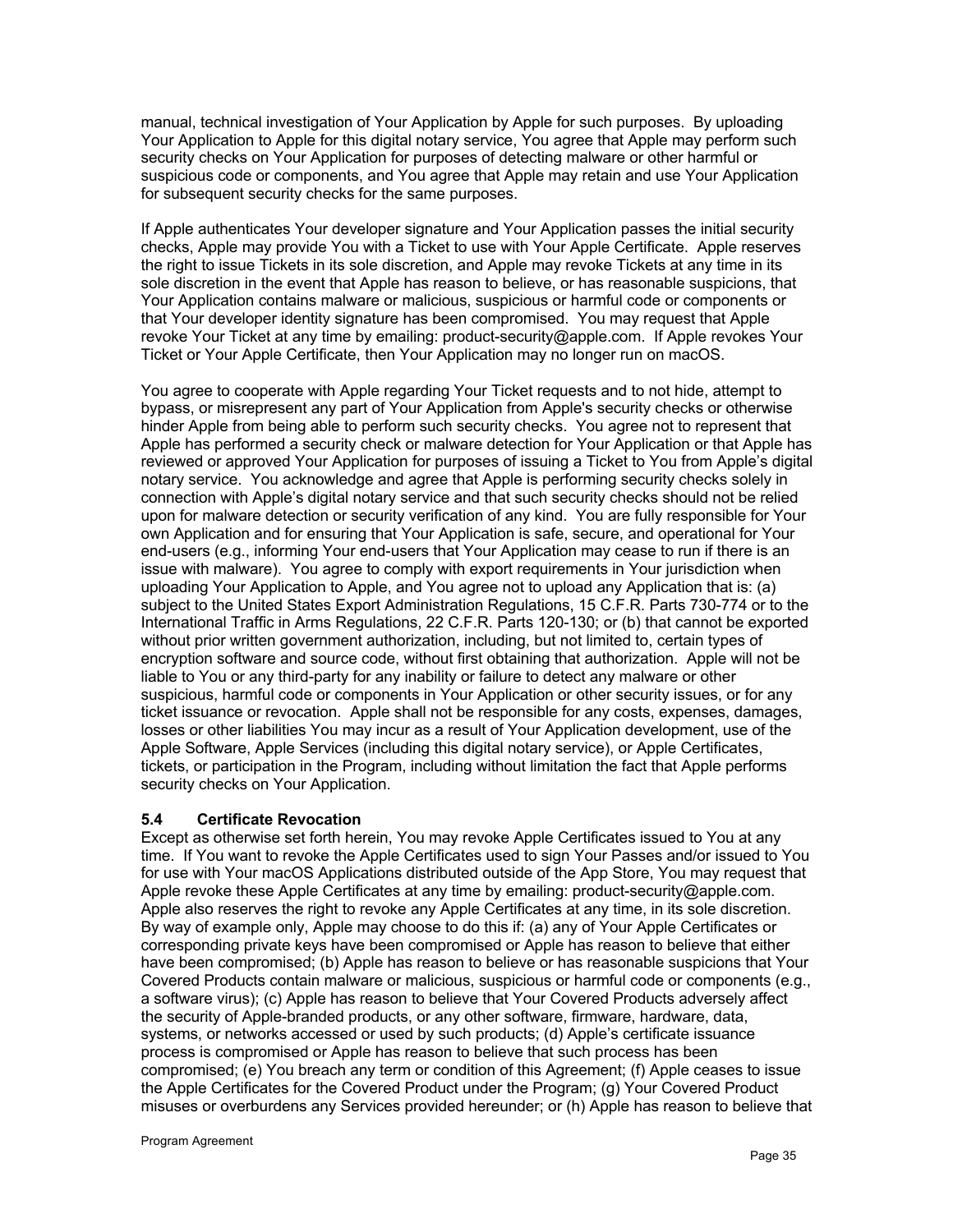such action is prudent or necessary. Further, You understand and agree that Apple may notify end-users of Covered Products that are signed with Apple Certificates when Apple believes such action is necessary to protect the privacy, safety or security of end-users, or is otherwise prudent or necessary as determined in Apple's reasonable judgment. Apple's Certificate Policy and Certificate Practice Statements may be found at: http://www.apple.com/certificateauthority.

# **6. Application Submission and Selection**

# **6.1 Submission to Apple for App Store or Custom App Distribution**

You may submit Your Application for consideration by Apple for distribution via the App Store or Custom App Distribution once You decide that Your Application has been adequately tested and is complete. By submitting Your Application, You represent and warrant that Your Application complies with the Documentation and Program Requirements then in effect as well as with any additional guidelines that Apple may post on the Program web portal or in App Store Connect. You further agree that You will not attempt to hide, misrepresent or obscure any features, content, services or functionality in Your submitted Applications from Apple's review or otherwise hinder Apple from being able to fully review such Applications. In addition, You agree to inform Apple in writing through App Store Connect if Your Application connects to a physical device, including but not limited to an MFi Accessory, and, if so, to disclose the means of such connection (whether iAP, Bluetooth Low Energy (BLE), the headphone jack, or any other communication protocol or standard) and identify at least one physical device with which Your Application is designed to communicate. If requested by Apple, You agree to provide access to or samples of any such devices at Your expense (samples will not be returned). You agree to cooperate with Apple in this submission process and to answer questions and provide information and materials reasonably requested by Apple regarding Your submitted Application, including insurance information You may have relating to Your Application, the operation of Your business, or Your obligations under this Agreement. Apple may require You to carry certain levels of insurance for certain types of Applications and name Apple as an additional insured. If You make any changes to an Application (including to any functionality made available through use of the In-App Purchase API) after submission to Apple, You must resubmit the Application to Apple. Similarly all bug fixes, updates, upgrades, modifications, enhancements, supplements to, revisions, new releases and new versions of Your Application must be submitted to Apple for review in order for them to be considered for distribution via the App Store or Custom App Distribution, except as otherwise permitted by Apple.

# **6.2 App Thinning and Bundled Resources**

As part of Your Application submission to the App Store or Custom App Distribution, Apple may optimize Your Application to target specific devices by repackaging certain functionality and delivered resources (as described in the Documentation) in Your Application so that it will run more efficiently and use less space on target devices ("**App Thinning**"). For example, Apple may deliver only the 32-bit or 64-bit version of Your Application to a target device, and Apple may not deliver icons or launch screens that would not render on the display of a target device. You agree that Apple may use App Thinning to repackage Your Application in order to deliver a more optimized version of Your Application to target devices.

As part of App Thinning, You can also request that Apple deliver specific resources for Your Application (e.g., GPU resources) to target devices by identifying such bundled resources as part of Your code submission ("**Bundled Resources**"). You can define such Bundled Resources to vary the timing or delivery of assets to a target device (e.g., when a user reaches a certain level of a game, then the content is delivered on-demand to the target device). App Thinning and Bundled Resources are not available for all Apple operating systems, and Apple may continue to deliver full Application binaries to some target devices.

## **6.3 iOS and iPadOS apps on Mac**

If You compile Your Application for iOS or iPadOS (collectively "iOS" for purposes of this Section 6.3) and submit such Application for distribution on the App Store, You agree that Apple will make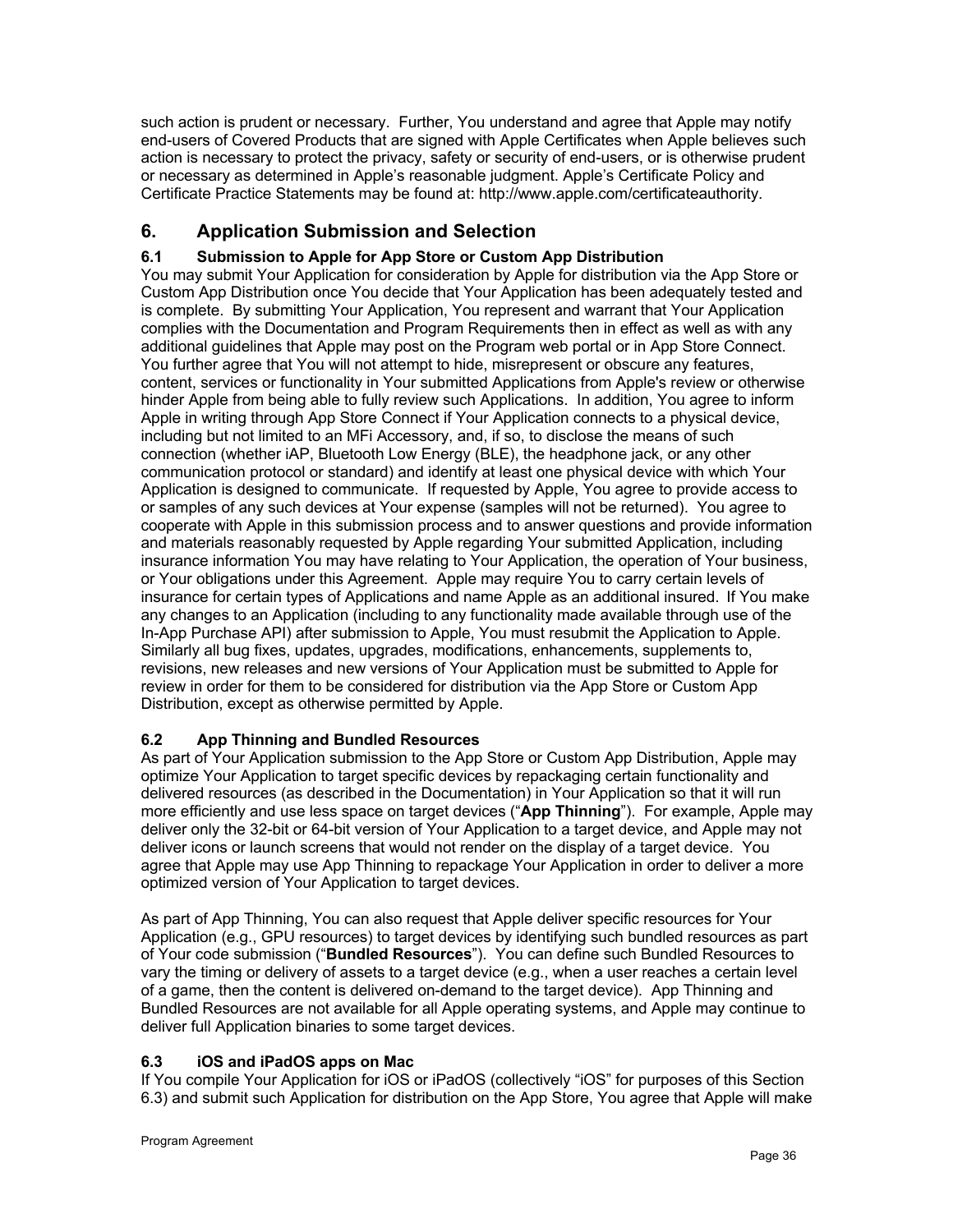Your Application available on both iOS and macOS via the App Store, unless You choose to opt out of making Your Application available on macOS by following the opt out process in App Store Connect. You agree that the foregoing applies to an Application for iOS submitted by You and currently available on the App Store and to any future Application compiled for iOS and submitted by You to the App Store. Notwithstanding the foregoing, such availability on the App Store will apply only if such Application has been selected by Apple for distribution on the App Store pursuant to Section 7 and only if such Application can function appropriately on, and be compatible with, macOS, as determined in Apple's sole discretion. You are responsible for obtaining and determining if You have appropriate rights for Your Application to operate on macOS. If You do not have such rights, You agree to opt out of making such Application available on macOS. You are responsible for testing such Application on macOS.

# **6.4 Bitcode Submissions**

For Application submissions to the App Store or Custom App Distribution for some Apple operating systems (e.g., for watchOS), Apple may require You to submit an intermediate representation of Your Application in binary file format for the LLVM compiler ("**Bitcode**"). You may also submit Bitcode for other supported Apple operating systems. Such Bitcode submission will allow Apple to compile Your Bitcode to target specific Apple-branded devices and to recompile Your Bitcode for subsequent releases of Your Application for new Apple hardware, software, and/or compiler changes. When submitting Bitcode, You may choose whether or not to include symbols for Your Application in the Bitcode; however, if You do not include symbols, then Apple will not be able to provide You with symbolicated crash logs or other diagnostic information as set forth in **Section 6.6 (Improving Your Application)** below. Further, You may be required to submit a compiled binary of Your Application with Your Bitcode.

By submitting Bitcode to Apple, You authorize Apple to compile Your Bitcode into a resulting binary that will be targeted for specific Apple-branded devices and to recompile Your Bitcode for subsequent rebuilding and recompiling of Your Application for updated hardware, software, and/or compiler changes (e.g., if Apple releases a new device, then Apple may use Your Bitcode to update Your Application without requiring resubmission). You agree that Apple may compile such Bitcode for its own internal use in testing and improving Apple's developer tools, and for purposes of analyzing and improving how applications can be optimized to run on Apple's operating systems (e.g., which frameworks are used most frequently, how a certain framework consumes memory, etc.). You may use Apple's developer tools to view and test how Apple may process Your Bitcode into machine code binary form. Bitcode is not available for all Apple operating systems.

# **6.5 TestFlight Submission**

If You would like to distribute Your Application to Beta Testers outside of Your company or organization through TestFlight, You must first submit Your Application to Apple for review. By submitting such Application, You represent and warrant that Your Application complies with the Documentation and Program Requirements then in effect as well as with any additional guidelines that Apple may post on the Program web portal or in App Store Connect. Thereafter, Apple may permit You to distribute updates to such Application directly to Your Beta Testers without Apple's review, unless such an update includes significant changes, in which case You agree to inform Apple in App Store Connect and have such Application re-reviewed. Apple reserves the right to require You to cease distribution of Your Application through TestFlight, and/or to any particular Beta Tester, at any time in its sole discretion.

# **6.6 Improving Your Application**

Further, if Your Application is submitted for distribution via the App Store, Custom App Distribution or TestFlight, You agree that Apple may use Your Application for the limited purpose of compatibility testing of Your Application with Apple products and services, for finding and fixing bugs and issues in Apple products and services and/or Your Applications, for internal use in evaluating iOS, watchOS, tvOS, iPadOS, and/or macOS performance issues in or with Your Application, for security testing, and for purposes of providing other information to You (e.g.,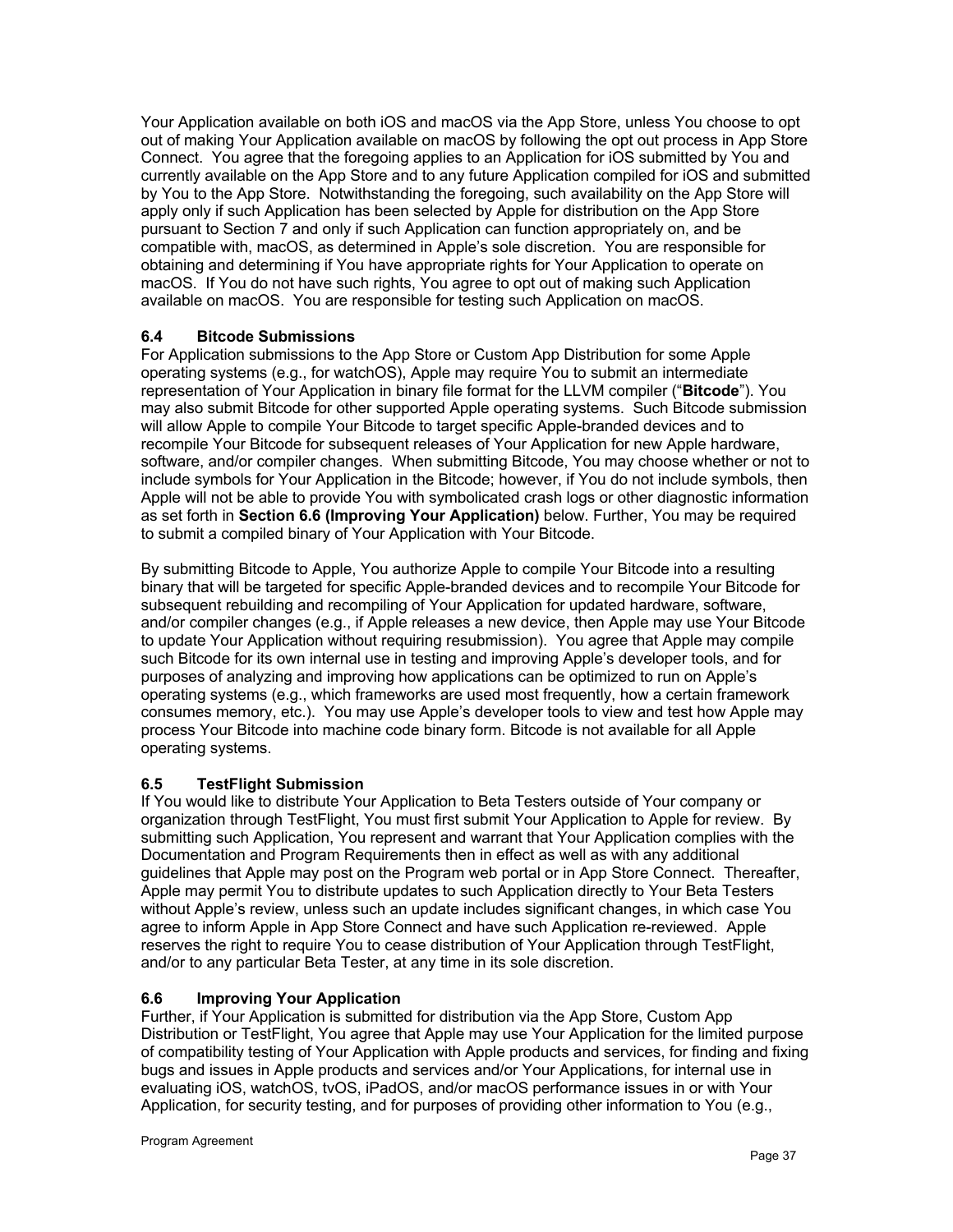crash logs). Except as otherwise set forth herein, You may opt in to send app symbol information for Your Application to Apple, and if You do so, then You agree that Apple may use such symbols to symbolicate Your Application for purposes of providing You with symbolicated crash logs and other diagnostic information, compatibility testing of Your Application with Apple products and services, and for finding and fixing bugs and issues in Apple products and services and/or Your Application. In the event that Apple provides You with crash logs or other diagnostic information for Your Application, You agree to use such crash logs and information only for purposes of fixing bugs and improving the performance of Your Application and related products. You may also collect numeric strings and variables from Your Application when it crashes, so long as You collect such information only in an anonymous, non-personal manner and do not recombine, correlate, or use such information to attempt to identify or derive information about any particular end-user or device.

# **6.7 App Analytics**

To the extent that Apple provides an Analytics service through App Store Connect for Applications distributed through the App Store, You agree to use any data provided through such App Analytics service solely for purposes of improving Your Applications and related products. Further, You agree not to provide such information to any third parties, except for a Service Provider who is assisting You in processing and analyzing such data on Your behalf and who is not permitted to use it for any other purpose or disclose it to any other party. For clarity, You must not aggregate (or permit any third-party to aggregate) analytics information provided to You by Apple for Your Applications as part of this App Analytics service with other developers' analytics information, or contribute such information to a repository for cross-developer analytics. You must not use the App Analytics service or any analytics data to attempt to identify or derive information about any particular end-user or device.

# **6.8 Compatibility Requirement with Current Shipping OS Version**

Applications that are selected for distribution via the App Store must be compatible with the currently shipping version of Apple's applicable operating system (OS) software at the time of submission to Apple, and such Applications must stay current and maintain compatibility with each new release of the applicable OS version so long as such Applications are distributed through the App Store. You understand and agree that Apple may remove Applications from the App Store when they are not compatible with the then-current shipping release of the OS at any time in its sole discretion.

# **6.9 Selection by Apple for Distribution**

You understand and agree that if You submit Your Application to Apple for distribution via the App Store, Custom App Distribution, or TestFlight, Apple may, in its sole discretion:

(a) determine that Your Application does not meet all or any part of the Documentation or Program Requirements then in effect;

(b) reject Your Application for distribution for any reason, even if Your Application meets the Documentation and Program Requirements; or

(c) select and digitally sign Your Application for distribution via the App Store, Custom App Distribution, or TestFlight.

Apple shall not be responsible for any costs, expenses, damages, losses (including without limitation lost business opportunities or lost profits) or other liabilities You may incur as a result of Your Application development, use of the Apple Software, Apple Services, or Apple Certificates or participation in the Program, including without limitation the fact that Your Application may not be selected for distribution via the App Store or Custom App Distribution. You will be solely responsible for developing Applications that are safe, free of defects in design and operation, and comply with applicable laws and regulations. You will also be solely responsible for any documentation and end-user customer support and warranty for such Applications. The fact that Apple may have reviewed, tested, approved or selected an Application will not relieve You of any of these responsibilities.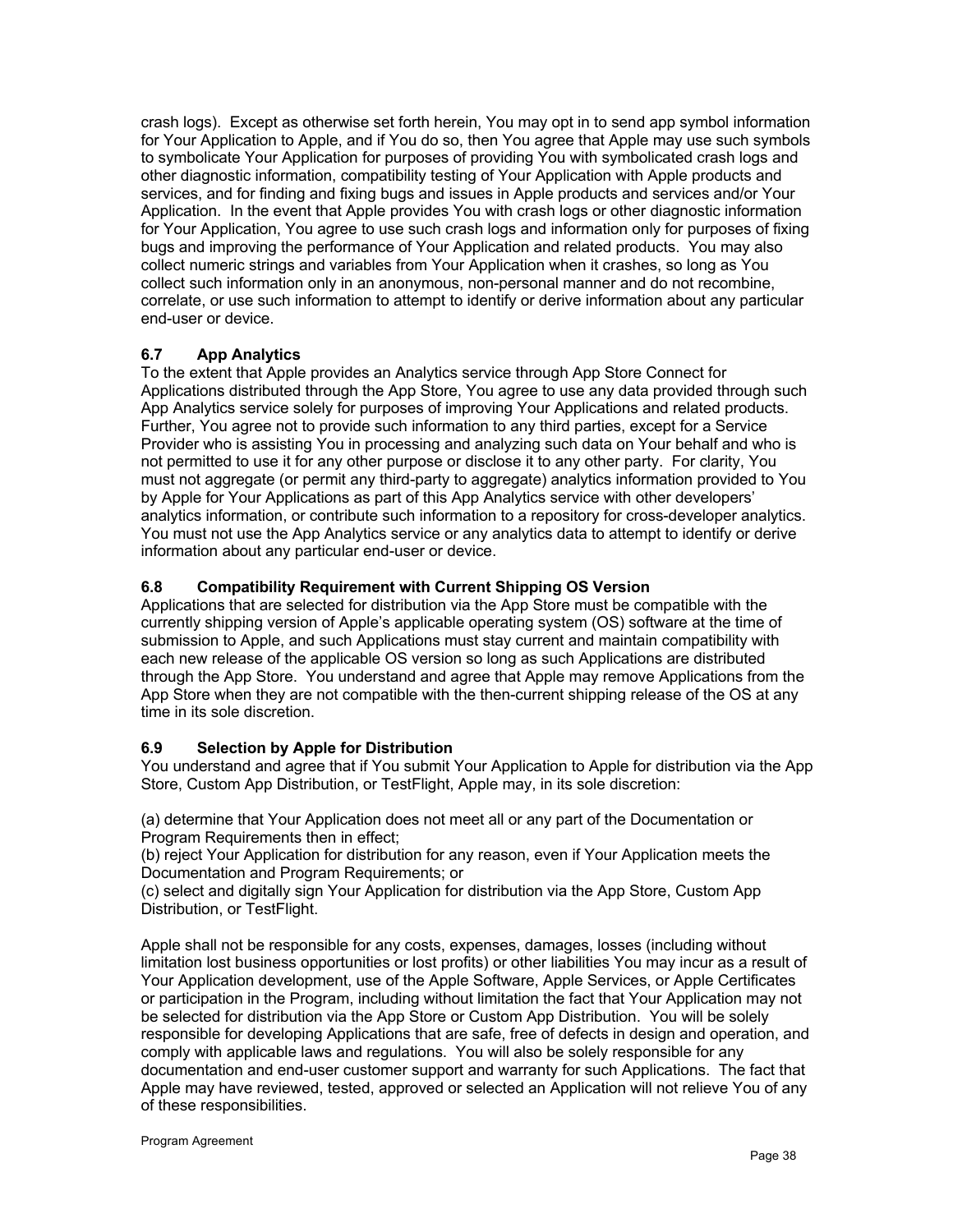# **7. Distribution of Applications and Libraries**

# **Applications:**

Applications developed under this Agreement for iOS, watchOS, iPadOS, or tvOS may be distributed in four ways: (1) through the App Store, if selected by Apple, (2) through the Custom App Distribution, if selected by Apple, (3) through Ad Hoc distribution in accordance with **Section 7.3**, and (4) for beta testing through TestFlight in accordance with **Section 7.4**. Applications for macOS may be distributed: (a) through the App Store, if selected by Apple, (b) separately distributed under this Agreement, and (c) for beta testing through TestFlight in accordance with **Section 7.4**.

## **7.1 Delivery of Free Licensed Applications via the App Store or Custom App Distribution**

If Your Application qualifies as a Licensed Application, it is eligible for delivery to end-users via the App Store or Custom App Distribution by Apple and/or an Apple Subsidiary. If You would like Apple and/or an Apple Subsidiary to deliver Your Licensed Application or authorize additional content, functionality or services You make available in Your Licensed Application through the use of the In-App Purchase API to end-users for free (no charge) via the App Store or Custom App Distribution, then You appoint Apple and Apple Subsidiaries as Your legal agent and/or commissionaire pursuant to the terms of Schedule 1 for Licensed Applications designated by You as free-of-charge applications.

# **7.2 Schedule 2 and Schedule 3 for Fee-Based Licensed Applications; Receipts**

If Your Application qualifies as a Licensed Application and You intend to charge end-users a fee of any kind for Your Licensed Application or within Your Licensed Application through the use of the In-App Purchase API, You must enter into a separate agreement (Schedule 2) with Apple and/or an Apple Subsidiary before any such commercial distribution of Your Licensed Application may take place via the App Store or before any such commercial delivery of additional content, functionality or services for which You charge end-users a fee may be authorized through the use of the In-App Purchase API in Your Licensed Application. If You would like Apple to sign and distribute Your Application for a fee through Custom App Distribution, then You must enter into a separate agreement (Schedule 3) with Apple and/or an Apple Subsidiary before any such distribution may take place. To the extent that You enter (or have previously entered) into Schedule 2 or Schedule 3 with Apple and/or an Apple Subsidiary, the terms of Schedule 2 or 3 will be deemed incorporated into this Agreement by this reference.

When an end-user installs Your Licensed Application, Apple will provide You with a transaction receipt signed with an Apple Certificate. It is Your responsibility to verify that such certificate and receipt were issued by Apple, as set forth in the Documentation. You are solely responsible for Your decision to rely on any such certificates and receipts. YOUR USE OF OR RELIANCE ON SUCH CERTIFICATES AND RECEIPTS IN CONNECTION WITH A PURCHASE OF A LICENSED APPLICATION IS AT YOUR SOLE RISK. APPLE MAKES NO WARRANTIES OR REPRESENTATIONS, EXPRESS OR IMPLIED, AS TO MERCHANTABILITY OR FITNESS FOR ANY PARTICULAR PURPOSE, ACCURACY, RELIABILITY, SECURITY, OR NON-INFRINGEMENT OF THIRD PARTY RIGHTS WITH RESPECT TO SUCH APPLE CERTIFICATES AND RECEIPTS. You agree that You will only use such receipts and certificates in accordance with the Documentation, and that You will not interfere or tamper with the normal operation of such digital certificates or receipts, including but not limited to any falsification or other misuse.

# **7.3 Distribution on Registered Devices (Ad Hoc Distribution)**

Subject to the terms and conditions of this Agreement, You may also distribute Your Applications for iOS, watchOS, iPadOS, and tvOS to individuals within Your company, organization, educational institution, group, or who are otherwise affiliated with You for use on a limited number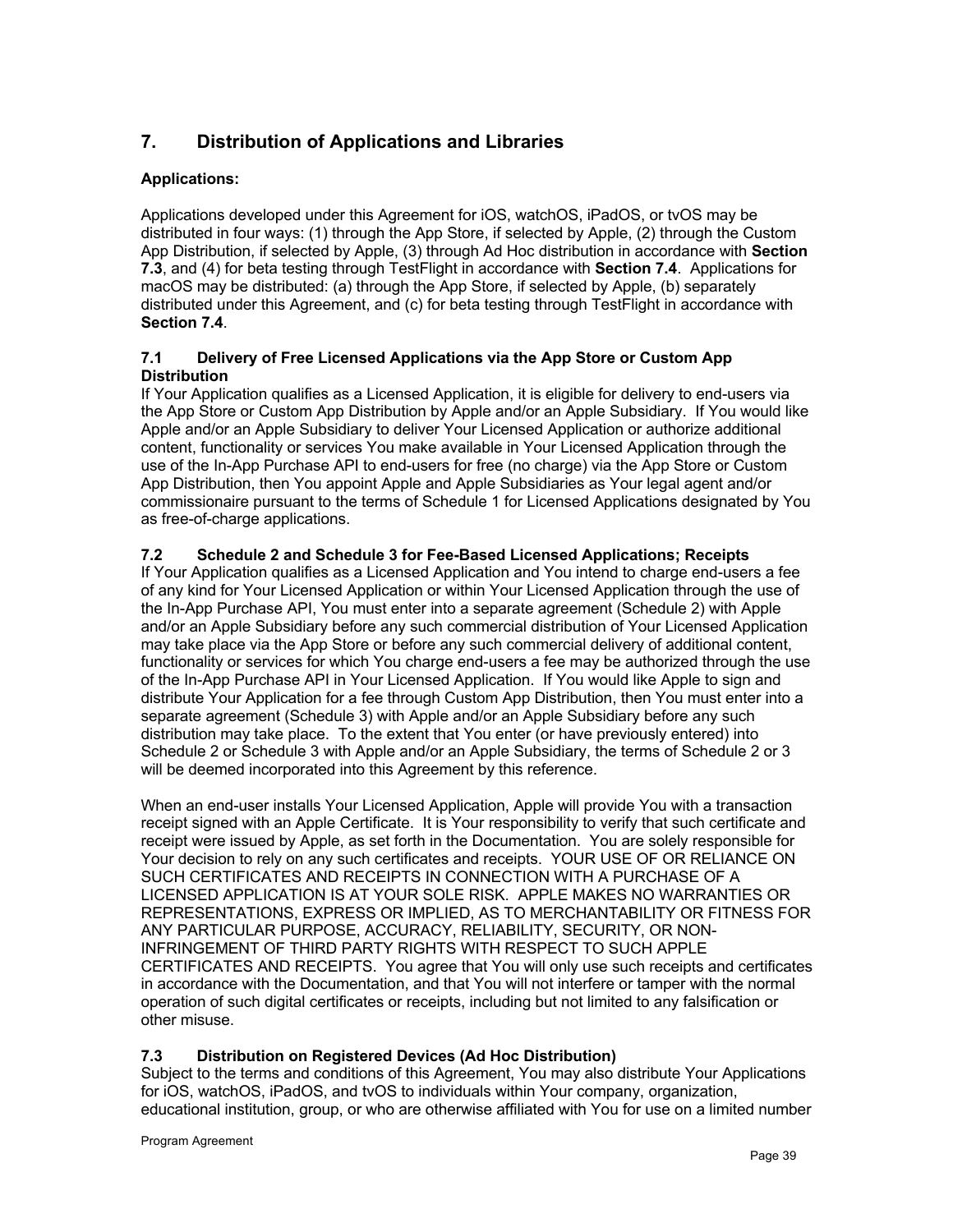of Registered Devices (as specified in the Program web portal), if Your Application has been digitally signed using Your Apple Certificate as described in this Agreement. By distributing Your Application in this manner on Registered Devices, You represent and warrant to Apple that Your Application complies with the Documentation and Program Requirements then in effect and You agree to cooperate with Apple and to answer questions and provide information about Your Application, as reasonably requested by Apple. You also agree to be solely responsible for determining which individuals within Your company, organization, educational institution or affiliated group should have access to and use of Your Applications and Registered Devices, and for managing such Registered Devices. Apple shall not be responsible for any costs, expenses, damages, losses (including without limitation lost business opportunities or lost profits) or other liabilities You may incur as a result of distributing Your Applications in this manner, or for Your failure to adequately manage, limit or otherwise control the access to and use of Your Applications and Registered Devices. You will be responsible for attaching or otherwise including, at Your discretion, any relevant usage terms with Your Applications. Apple will not be responsible for any violations of Your usage terms. You will be solely responsible for all user assistance, warranty and support of Your Applications.

# **7.4 TestFlight Distribution**

**A. Internal Distribution to Authorized Developers and App Store Connect users** You may use TestFlight for internal distribution of pre-release versions of Your Applications to a limited number (as specified on the TestFlight developer website) of Your Authorized Developers or Your App Store Connect users who are members of Your company or organization, but solely for their internal use in testing, evaluating and/or developing Your Applications. Apple reserves the right to require You to cease distribution of such Applications to Your Authorized Developers or Your App Store Connect users through TestFlight, or to any particular Authorized Developer or App Store Connect user, at any time in its sole discretion.

# **B. External Distribution to Beta Testers**

You may also use TestFlight for external distribution of pre-release versions of Your Applications to a limited number of Beta Testers (as specified on the TestFlight developer website), but solely for their testing and evaluation of such pre-release versions of Your Applications and only if Your Application has been approved for such distribution by Apple as set forth in **Section 6.5 (TestFlight Submission)**. You may not charge Your Beta Testers fees of any kind to participate in Apple's TestFlight or for the use of any such pre-release versions. You may not use TestFlight for purposes that are not related to improving the quality, performance, or usability of pre-release versions of Your Application (e.g., continuous distribution of demo versions of Your Application in an attempt to circumvent the App Store or providing trial versions of Your Applications for purposes of soliciting favorable App Store ratings are prohibited uses). Further, if Your Application is primarily intended for children, You must verify that Your Beta Testers are of the age of majority in their jurisdiction. If You choose to add Beta Testers to TestFlight, then You are assuming responsibility for any invitations sent to such end-users and for obtaining their consent to contact them. Apple will use the email addresses that You provide through TestFlight only for purposes of sending invitations to such end-users via TestFlight. By uploading email addresses for the purposes of sending invites to Beta Testers, You warrant that You have an appropriate legal basis for using such emails addresses for the purposes of sending invites. If a Beta Tester requests that You stop contacting them (either through TestFlight or otherwise), then You agree to promptly do so.

# **C. Use of TestFlight Information**

To the extent that TestFlight provides You with beta analytics information about Your end-user's use of pre-release versions of Your Application (e.g., installation time, frequency of an individual's use of an App, etc.) and/or other related information (e.g. tester suggestions, feedback, screenshots), You agree to use such data solely for purposes of improving Your Applications and related products. You agree not to provide such information to any third parties, except for a Service Provider who is assisting You in processing and analyzing such data on Your behalf and who is not permitted to use it for any other purpose or disclose it to any other party (and then only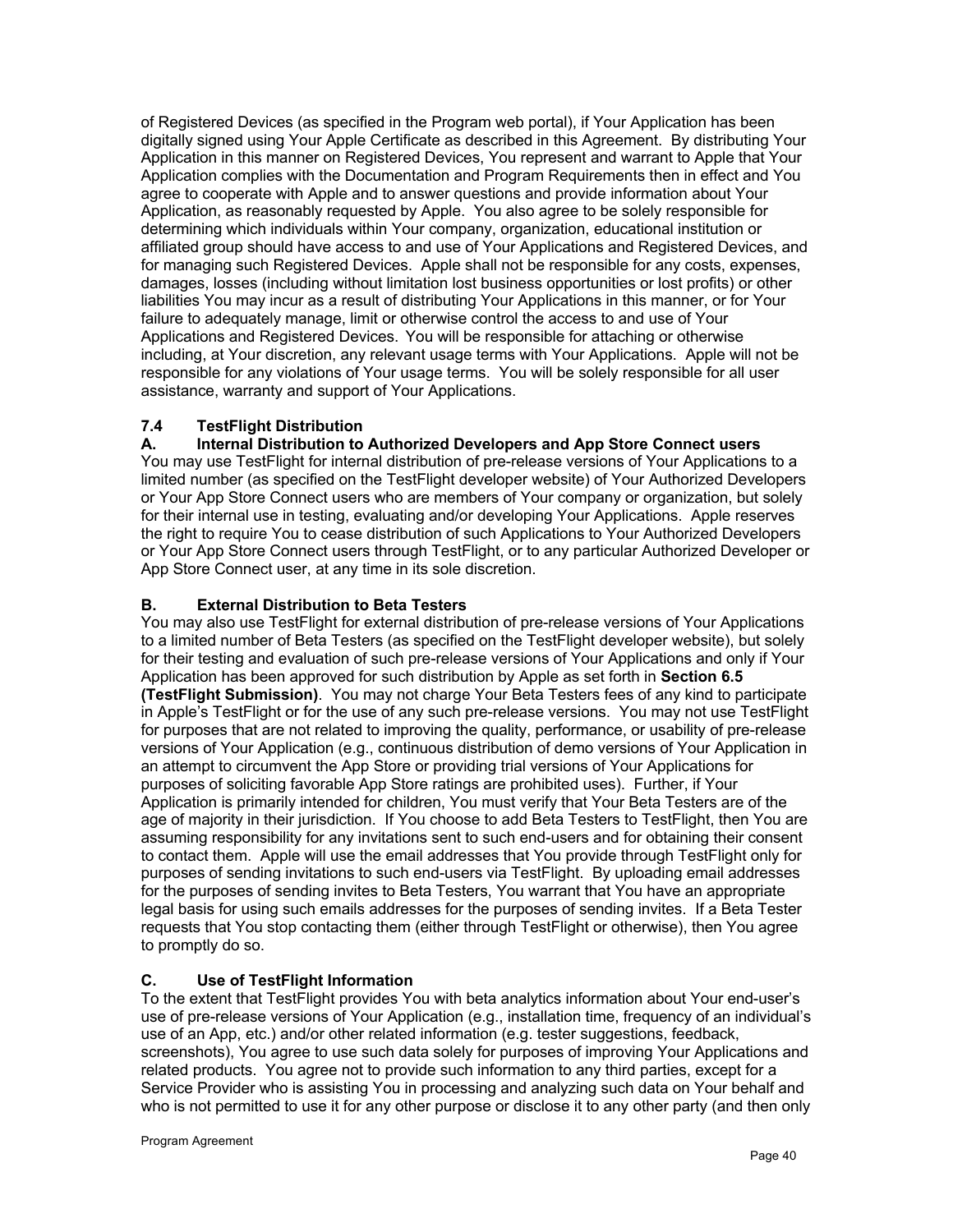to the limited extent not prohibited by Apple). For clarity, You must not aggregate (or permit any third-party to aggregate) beta analytics information provided to You by Apple for Your Applications as part of TestFlight with other developers' beta analytics information, or contribute such information to a repository for cross-developer beta analytics information. Further, You must not use any beta analytics information provided through TestFlight for purposes of deanonymizing information obtained from or regarding a particular device or end-user outside of TestFlight (e.g., You may not attempt to connect data gathered through TestFlight for a particular end-user with information that is provided in an anonymized form through Apple's analytics service).

## **Libraries:**

# **7.5 Distribution of Libraries**

You can develop Libraries using the Apple Software. Notwithstanding anything to the contrary in the Xcode and Apple SDKs Agreement or the Swift Playgrounds Agreement, under this Agreement You may develop Libraries for iOS, watchOS, iPadOS, and/or tvOS using the applicable Apple SDKs that are provided as part of the Xcode and Apple SDKs license or Swift Playgrounds license, provided that any such Libraries are developed and distributed solely for use with an iOS Product, Apple Watch, or Apple TV and that You limit use of such Libraries only to use with such products. If Apple determines that Your Library is not designed for use with an iOS Product, Apple Watch, or Apple TV, then Apple may require You to cease distribution of Your Library at any time, and You agree to promptly cease all distribution of such Library upon notice from Apple and cooperate with Apple to remove any remaining copies of such Library. For clarity, the foregoing limitation is not intended to prohibit the development of libraries for macOS.

# **7.6 No Other Distribution Authorized Under this Agreement**

Except for the distribution of freely available Licensed Applications through the App Store or Custom App Distribution in accordance with **Sections 7.1** and **7.2**, the distribution of Applications for use on Registered Devices as set forth in **Section 7.2** (Ad Hoc Distribution), the distribution of Applications for beta testing through TestFlight as set forth in **Section 7.4**, the distribution of Libraries in accordance with **Section 7.5**, the distribution of Passes in accordance with Attachment 5, the delivery of Safari Push Notifications on macOS, the distribution of Safari Extensions on macOS, the distribution of Applications and libraries developed for macOS, and/or as otherwise permitted herein, no other distribution of programs or applications developed using the Apple Software is authorized or permitted hereunder. In the absence of a separate agreement with Apple, You agree not to distribute Your Application for iOS Products, Apple Watch, or Apple TV to third parties via other distribution methods or to enable or permit others to do so. You agree to distribute Your Covered Products only in accordance with the terms of this Agreement.

# **8. Program Fees**

As consideration for the rights and licenses granted to You under this Agreement and Your participation in the Program, You agree to pay Apple the annual Program fee set forth on the Program website, unless You have received a valid fee waiver from Apple. Such fee is nonrefundable, and any taxes that may be levied on the Apple Software, Apple Services or Your use of the Program shall be Your responsibility. Your Program fees must be paid up and not in arrears at the time You submit (or resubmit) Applications to Apple under this Agreement, and Your continued use of the Program web portal and Services is subject to Your payment of such fees, where applicable. If You opt-in to have Your annual Program fees paid on an autorenewing basis, then You agree that Apple may charge the credit card that You have on file with Apple for such fees, subject to the terms You agree to on the Program web portal when You choose to enroll in an auto-renewing membership.

If You pay for Your Program fees through the Apple Developer app, the terms of Attachment 9 (Additional Terms for Subscriptions Purchased Through the Apple Developer App) also apply.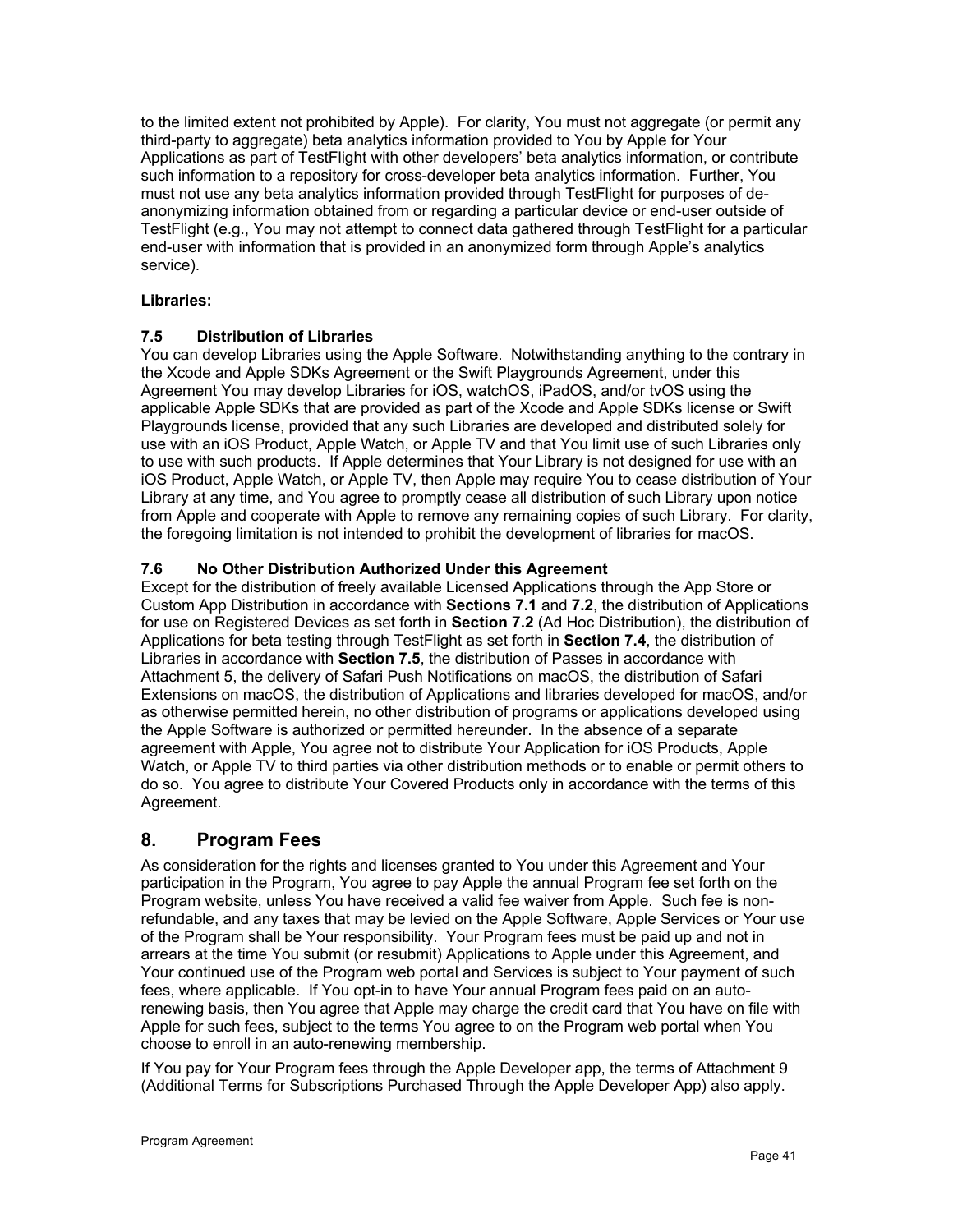# **9. Confidentiality**

# **9.1 Information Deemed Apple Confidential**

You agree that all pre-release versions of the Apple Software and Apple Services (including prerelease Documentation), pre-release versions of Apple hardware, the FPS Deployment Package, and any terms and conditions contained herein that disclose pre-release features will be deemed "Apple Confidential Information"; provided however that upon the commercial release of the Apple Software the terms and conditions that disclose pre-release features of the Apple Software or services will no longer be confidential. Notwithstanding the foregoing, Apple Confidential Information will not include: (i) information that is generally and legitimately available to the public through no fault or breach of Yours, (ii) information that is generally made available to the public by Apple, (iii) information that is independently developed by You without the use of any Apple Confidential Information, (iv) information that was rightfully obtained from a third party who had the right to transfer or disclose it to You without limitation, or (v) any FOSS included in the Apple Software and accompanied by licensing terms that do not impose confidentiality obligations on the use or disclosure of such FOSS. Further, Apple agrees that You will not be bound by the foregoing confidentiality terms with regard to technical information about pre-release Apple Software and services disclosed by Apple at WWDC (Apple's Worldwide Developers Conference), except that You may not post screenshots of, write public reviews of, or redistribute any pre-release Apple Software, Apple Services or hardware.

# **9.2 Obligations Regarding Apple Confidential Information**

You agree to protect Apple Confidential Information using at least the same degree of care that You use to protect Your own confidential information of similar importance, but no less than a reasonable degree of care. You agree to use Apple Confidential Information solely for the purpose of exercising Your rights and performing Your obligations under this Agreement and agree not to use Apple Confidential Information for any other purpose, for Your own or any third party's benefit, without Apple's prior written consent. You further agree not to disclose or disseminate Apple Confidential Information to anyone other than: (i) those of Your employees and contractors, or those of Your faculty and staff if You are an educational institution, who have a need to know and who are bound by a written agreement that prohibits unauthorized use or disclosure of the Apple Confidential Information; or (ii) except as otherwise agreed or permitted in writing by Apple. You may disclose Apple Confidential Information to the extent required by law, provided that You take reasonable steps to notify Apple of such requirement before disclosing the Apple Confidential Information and to obtain protective treatment of the Apple Confidential Information. You acknowledge that damages for improper disclosure of Apple Confidential Information may be irreparable; therefore, Apple is entitled to seek equitable relief, including injunction and preliminary injunction, in addition to all other remedies.

# **9.3 Information Submitted to Apple Not Deemed Confidential**

Apple works with many application and software developers and some of their products may be similar to or compete with Your Applications. Apple may also be developing its own similar or competing applications and products or may decide to do so in the future. To avoid potential misunderstandings and except as otherwise expressly set forth herein, Apple cannot agree, and expressly disclaims, any confidentiality obligations or use restrictions, express or implied, with respect to any information that You may provide in connection with this Agreement or the Program, including but not limited to information about Your Application, Licensed Application Information, and metadata (such disclosures will be referred to as "**Licensee Disclosures**"). You agree that any such Licensee Disclosures will be **non-confidential**. Except as otherwise expressly set forth herein, Apple will be free to use and disclose any Licensee Disclosures on an unrestricted basis without notifying or compensating You. You release Apple from all liability and obligations that may arise from the receipt, review, use, or disclosure of any portion of any Licensee Disclosures. Any physical materials You submit to Apple will become Apple property and Apple will have no obligation to return those materials to You or to certify their destruction.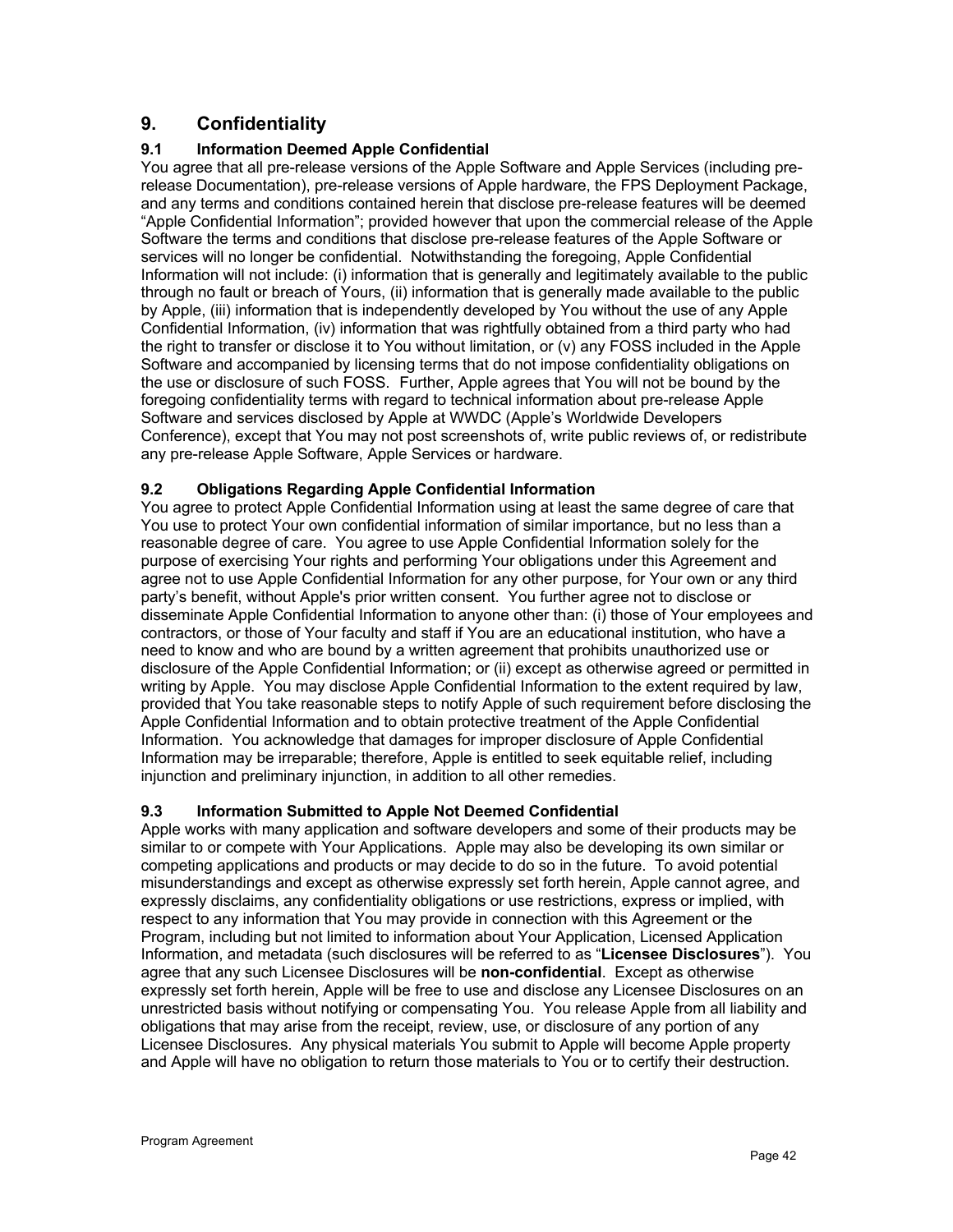# **9.4 Press Releases and Other Publicity**

You may not issue any press releases or make any other public statements regarding this Agreement, its terms and conditions, or the relationship of the parties without Apple's express prior written approval, which may be withheld at Apple's discretion.

# **10. Indemnification**

To the extent permitted by applicable law, You agree to indemnify and hold harmless, and upon Apple's request, defend, Apple, its directors, officers, employees, independent contractors and agents (each an "Apple Indemnified Party") from any and all claims, losses, liabilities, damages, taxes, expenses and costs, including without limitation, attorneys' fees and court costs (collectively, "Losses"), incurred by an Apple Indemnified Party and arising from or related to any of the following (but excluding for purposes of this Section, any Application for macOS that is distributed outside of the App Store and does not use any Apple Services or Certificates): (i) Your breach of any certification, covenant, obligation, representation or warranty in this Agreement, including Schedule 2 and Schedule 3 (if applicable); (ii) any claims that Your Covered Product or the distribution, sale, offer for sale, use or importation of Your Covered Product (whether alone or as an essential part of a combination), Licensed Application Information, metadata, or Pass Information violate or infringe any third party intellectual property or proprietary rights; (iii) Your breach of any of Your obligations under the EULA (as defined in Schedule 1 or Schedule 2 or Schedule 3 (if applicable)) for Your Licensed Application; (iv) Apple's permitted use, promotion or delivery of Your Licensed Application, Licensed Application Information, Safari Push Notification, Safari Extension (if applicable), Pass, Pass Information, metadata, related trademarks and logos, or images and other materials that You provide to Apple under this Agreement, including Schedule 2 or Schedule 3 (if applicable); (v) any claims, including but not limited to any end-user claims, regarding Your Covered Products, Licensed Application Information, Pass Information, or related logos, trademarks, content or images; or (vi) Your use (including Your Authorized Developers' use) of the Apple Software or services, Your Licensed Application Information, Pass Information, metadata, Your Authorized Test Units, Your Registered Devices, Your Covered Products, or Your development and distribution of any of the foregoing.

You acknowledge that neither the Apple Software nor any Services are intended for use in the development of Covered Products in which errors or inaccuracies in the content, functionality, services, data or information provided by any of the foregoing or the failure of any of the foregoing, could lead to death, personal injury, or severe physical or environmental damage, and, to the extent permitted by law, You hereby agree to indemnify, defend and hold harmless each Apple Indemnified Party from any Losses incurred by such Apple Indemnified Party by reason of any such use.

In no event may You enter into any settlement or like agreement with a third party that affects Apple's rights or binds Apple in any way, without the prior written consent of Apple.

# **11. Term and Termination**

# **11.1 Term**

The Term of this Agreement shall extend until the one (1) year anniversary of the original activation date of Your Program account. Thereafter, subject to Your payment of annual renewal fees and compliance with the terms of this Agreement, the Term will automatically renew for successive one (1) year terms, unless sooner terminated in accordance with this Agreement.

# **11.2 Termination**

This Agreement and all rights and licenses granted by Apple hereunder and any services provided hereunder will terminate, effective immediately upon notice from Apple: (a) if You or any of Your Authorized Developers fail to comply with any term of this Agreement other than those set forth below in this **Section 11.2** and fail to cure such breach within 30 days after becoming aware of or receiving notice of such breach;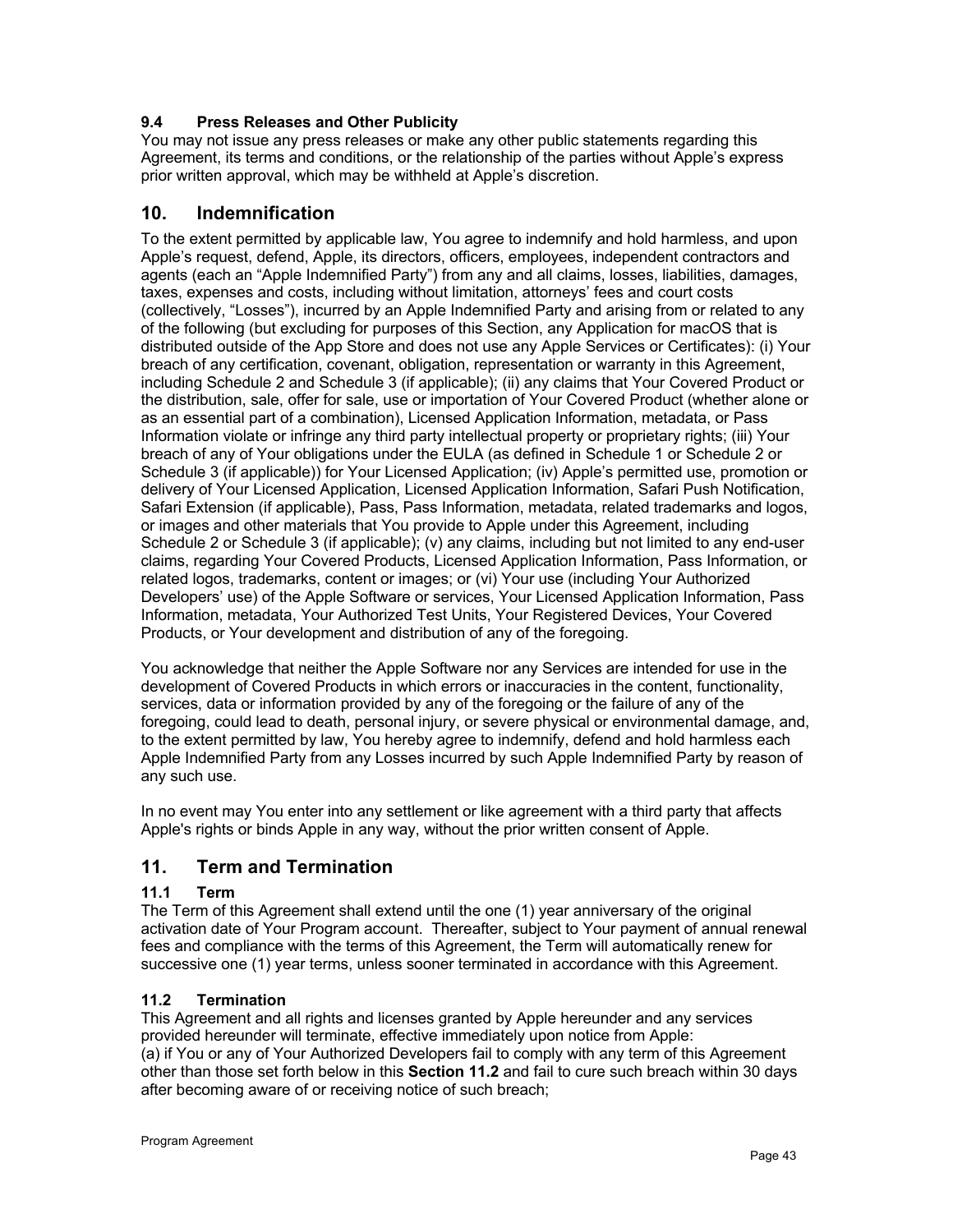(b) if You or any of Your Authorized Developers fail to comply with the terms of **Section 9 (Confidentiality)**;

(c) in the event of the circumstances described in the subsection entitled "Severability" below; (d) if You, at any time during the Term, commence an action for patent infringement against Apple;

(e) if You become insolvent, fail to pay Your debts when due, dissolve or cease to do business, file for bankruptcy, or have filed against You a petition in bankruptcy;

(f) if You or any entity or person that directly or indirectly controls You, or is under common control with You (where "control" has the meaning defined in Section 14.8), are or become subject to sanctions or other restrictions in the countries or regions available in App Store Connect; or

(g) if You engage, or encourage others to engage, in any misleading, fraudulent, improper, unlawful or dishonest act relating to this Agreement, including, but not limited to, misrepresenting the nature of Your Application (e.g., hiding or trying to hide functionality from Apple's review, falsifying consumer reviews for Your Application, engaging in payment fraud, etc.).

Apple may also terminate this Agreement, or suspend Your rights to use the Apple Software or services, if You fail to accept any new Program Requirements or Agreement terms as described in **Section 4**. Either party may terminate this Agreement for its convenience, for any reason or no reason, effective 30 days after providing the other party with written notice of its intent to terminate.

# **11.3 Effect of Termination**

Upon the termination of this Agreement for any reason, You agree to immediately cease all use of the Apple Software and services and erase and destroy all copies, full or partial, of the Apple Software and any information pertaining to the services (including Your Push Application ID) and all copies of Apple Confidential Information in Your and Your Authorized Developers' possession or control. At Apple's request, You agree to provide written certification of such destruction to Apple. Upon the expiration of the Delivery Period defined and set forth in Schedule 1, all Licensed Applications and Licensed Application Information in Apple's possession or control shall be deleted or destroyed within a reasonable time thereafter, excluding any archival copies maintained in accordance with Apple's standard business practices or required to be maintained by applicable law, rule or regulation. The following provisions shall survive any termination of this Agreement: Sections 1, 2.3, 2.5, 2.6, 3.1(d), 3.1(e), 3.1(f), 3.2, and 3.3, the second paragraph of Section 5.1 (excluding the last two sentences other than the restrictions, which shall survive), the third paragraph of Section 5.1, the last sentence of the first paragraph of Section 5.3 and the limitations and restrictions of Section 5.3, Section 5.4, the first sentence of and the restrictions of Section 6.6, the restrictions of Section 6.7, the second paragraph of Section 6.9, Section 7.1 (Schedule 1 for the Delivery Period), the restrictions of Section 7.3, 7.4, and 7.5, Section 7.6, Section 9 through 14 inclusive; within Attachment 1, the last sentence of Section 1.1, Section 2, Section 3.2 (but only for existing promotions), the second and third sentences of Section 4, Section 5, and Section 6; within Attachment 2, Sections 1.3, 2, 3, 4, 5, 6, and 7; within Attachment 3, Sections 1, 2 (except the second sentence of Section 2.1), 3 and 4; within Attachment 4, Sections 1.2, 1.5, 1.6, 2, 3, and 4; within Attachment 5, Sections 2.2, 2.3, 2.4 (but only for existing promotions), 3.3, and 5; within Attachment 6, Sections 1.2, 1.3, 2, 3, and 4; within Attachment 7, Section 1.1 and Section 1.2; and Attachment 8. Apple will not be liable for compensation, indemnity, or damages of any sort as a result of terminating this Agreement in accordance with its terms, and termination of this Agreement will be without prejudice to any other right or remedy Apple may have, now or in the future.

# **12. NO WARRANTY**

The Apple Software or Services may contain inaccuracies or errors that could cause failures or loss of data and it may be incomplete. Apple and its licensors reserve the right to change, suspend, remove, or disable access to any Services (or any part thereof) at any time without notice. In no event will Apple or its licensors be liable for the removal of or disabling of access to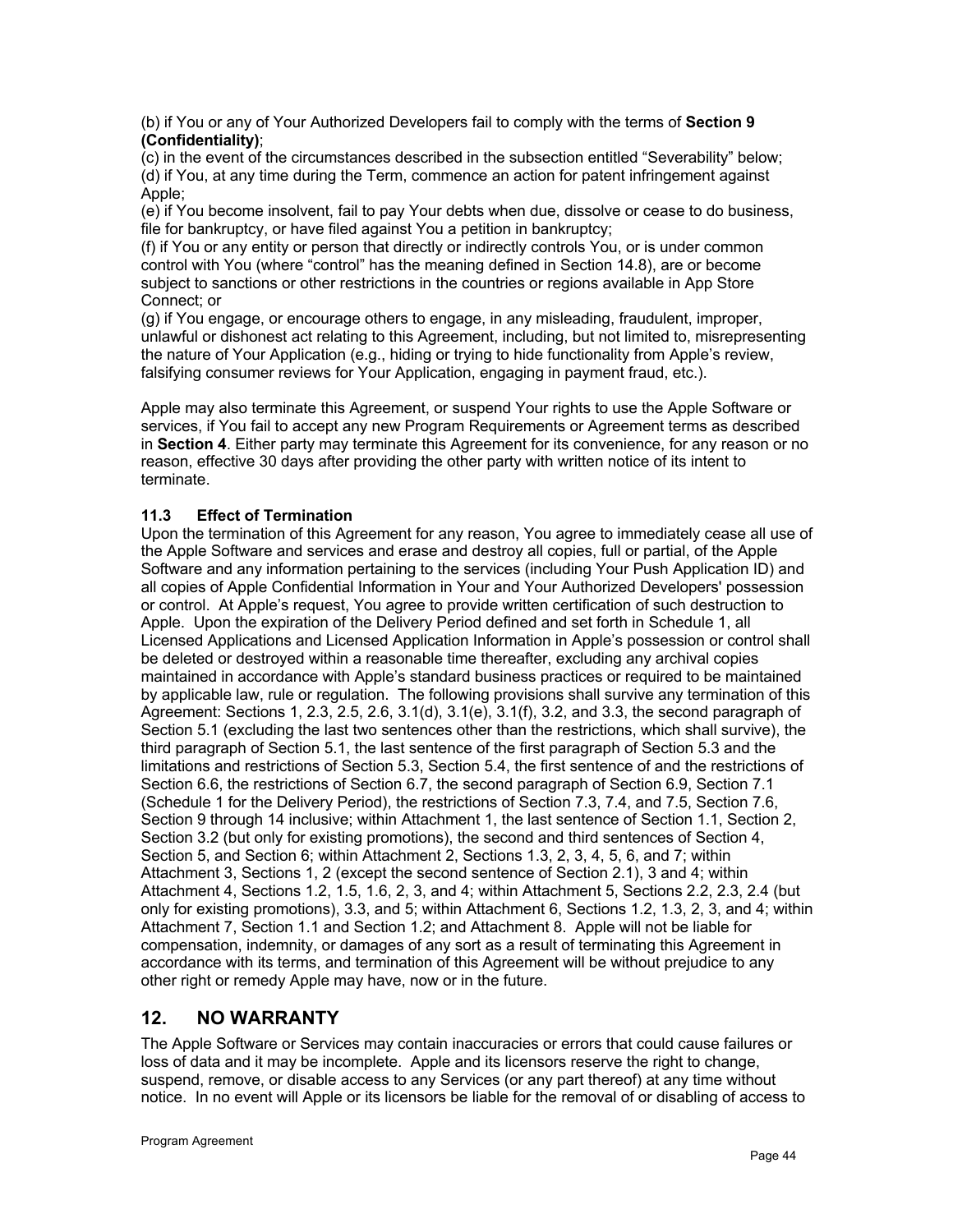any such Services. Apple or its licensors may also impose limits on the use of or access to certain Services, or may remove the Services for indefinite time periods, or cancel the Services at any time, and in any case and without notice or liability. TO THE MAXIMUM EXTENT PERMITTED BY APPLICABLE LAW, YOU EXPRESSLY ACKNOWLEDGE AND AGREE THAT USE OF THE APPLE SOFTWARE, SECURITY SOLUTION, AND ANY SERVICES IS AT YOUR SOLE RISK AND THAT THE ENTIRE RISK AS TO SATISFACTORY QUALITY, PERFORMANCE, ACCURACY AND EFFORT IS WITH YOU. THE APPLE SOFTWARE, SECURITY SOLUTION, AND ANY SERVICES ARE PROVIDED "AS IS" AND "AS AVAILABLE", WITH ALL FAULTS AND WITHOUT WARRANTY OF ANY KIND, AND APPLE, APPLE'S AGENTS AND APPLE'S LICENSORS (**COLLECTIVELY REFERRED TO AS "APPLE" FOR THE PURPOSES OF SECTIONS 12 AND 13**) HEREBY DISCLAIM ALL WARRANTIES AND CONDITIONS WITH RESPECT TO THE APPLE SOFTWARE, SECURITY SOLUTION, AND SERVICES, EITHER EXPRESS, IMPLIED OR STATUTORY, INCLUDING WITHOUT LIMITATION THE IMPLIED WARRANTIES AND CONDITIONS OF MERCHANTABILITY, SATISFACTORY QUALITY, FITNESS FOR A PARTICULAR PURPOSE, ACCURACY, TIMELINESS, AND NON-INFRINGEMENT OF THIRD PARTY RIGHTS. APPLE DOES NOT WARRANT AGAINST INTERFERENCE WITH YOUR ENJOYMENT OF THE APPLE SOFTWARE, SECURITY SOLUTION, OR SERVICES, THAT THE APPLE SOFTWARE, SECURITY SOLUTION, OR SERVICES WILL MEET YOUR REQUIREMENTS, THAT THE OPERATION OF THE APPLE SOFTWARE, SECURITY SOLUTION, OR THE PROVISION OF SERVICES WILL BE UNINTERRUPTED, TIMELY, SECURE OR ERROR-FREE, THAT DEFECTS OR ERRORS IN THE APPLE SOFTWARE, SECURITY SOLUTION, OR SERVICES WILL BE CORRECTED, OR THAT THE APPLE SOFTWARE, SECURITY SOLUTION, OR SERVICES WILL BE COMPATIBLE WITH FUTURE APPLE PRODUCTS, SERVICES OR SOFTWARE OR ANY THIRD PARTY SOFTWARE, APPLICATIONS, OR SERVICES, OR THAT ANY INFORMATION STORED OR TRANSMITTED THROUGH ANY APPLE SOFTWARE OR SERVICES WILL NOT BE LOST, CORRUPTED OR DAMAGED. YOU ACKNOWLEDGE THAT THE APPLE SOFTWARE AND SERVICES ARE NOT INTENDED OR SUITABLE FOR USE IN SITUATIONS OR ENVIRONMENTS WHERE ERRORS, DELAYS, FAILURES OR INACCURACIES IN THE TRANSMISSION OR STORAGE OF DATA OR INFORMATION BY OR THROUGH THE APPLE SOFTWARE OR SERVICES COULD LEAD TO DEATH, PERSONAL INJURY, OR FINANCIAL, PHYSICAL, PROPERTY OR ENVIRONMENTAL DAMAGE, INCLUDING WITHOUT LIMITATION THE OPERATION OF NUCLEAR FACILITIES, AIRCRAFT NAVIGATION OR COMMUNICATION SYSTEMS, AIR TRAFFIC CONTROL, LIFE SUPPORT OR WEAPONS SYSTEMS. NO ORAL OR WRITTEN INFORMATION OR ADVICE GIVEN BY APPLE OR AN APPLE AUTHORIZED REPRESENTATIVE WILL CREATE A WARRANTY NOT EXPRESSLY STATED IN THIS AGREEMENT. SHOULD THE APPLE SOFTWARE, SECURITY SOLUTION, OR SERVICES PROVE DEFECTIVE, YOU ASSUME THE ENTIRE COST OF ALL NECESSARY SERVICING, REPAIR OR CORRECTION. Location data as well as any maps data provided by any Services or software is for basic navigational purposes only and is not intended to be relied upon in situations where precise location information is needed or where erroneous, inaccurate or incomplete location data may lead to death, personal injury, property or environmental damage. Neither Apple nor any of its licensors guarantees the availability, accuracy, completeness, reliability, or timeliness of location data or any other data or information displayed by any Services or software.

# **13. LIMITATION OF LIABILITY**

TO THE EXTENT NOT PROHIBITED BY APPLICABLE LAW, IN NO EVENT WILL APPLE BE LIABLE FOR PERSONAL INJURY, OR ANY INCIDENTAL, SPECIAL, INDIRECT, CONSEQUENTIAL OR PUNITIVE DAMAGES WHATSOEVER, INCLUDING, WITHOUT LIMITATION, DAMAGES FOR LOSS OF PROFITS, LOSS OF DATA, BUSINESS INTERRUPTION OR ANY OTHER COMMERCIAL DAMAGES OR LOSSES, ARISING OUT OF OR RELATED TO THIS AGREEMENT, YOUR USE OR INABILITY TO USE THE APPLE SOFTWARE, SECURITY SOLUTION, SERVICES, APPLE CERTIFICATES, OR YOUR DEVELOPMENT EFFORTS OR PARTICIPATION IN THE PROGRAM, HOWEVER CAUSED,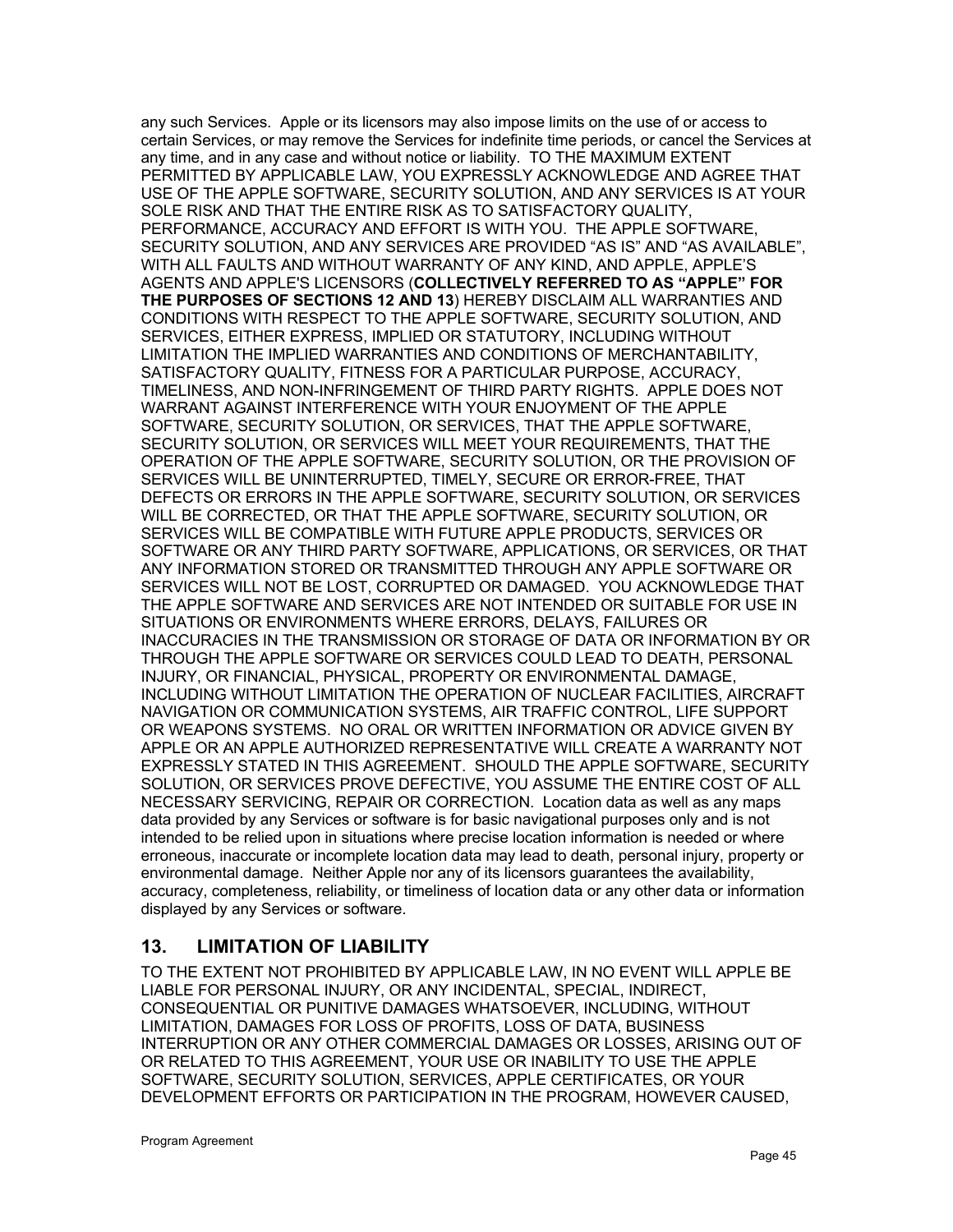WHETHER UNDER A THEORY OF CONTRACT, WARRANTY, TORT (INCLUDING NEGLIGENCE), PRODUCTS LIABILITY, OR OTHERWISE, EVEN IF APPLE HAS BEEN ADVISED OF THE POSSIBILITY OF SUCH DAMAGES, AND NOTWITHSTANDING THE FAILURE OF ESSENTIAL PURPOSE OF ANY REMEDY. In no event shall Apple's total liability to You under this Agreement for all damages (other than as may be required by applicable law in cases involving personal injury) exceed the amount of fifty dollars (\$50.00).

# **14. General Legal Terms**

# **14.1 Third Party Notices**

Portions of the Apple Software or Services may utilize or include third party software and other copyrighted material. Acknowledgements, licensing terms and disclaimers for such material are contained in the electronic documentation for the Apple Software and Services, and Your use of such material is governed by their respective terms.

# **14.2 Consent to Collection and Use of Data**

# **A. Pre-Release Versions of iOS, watchOS, tvOS, iPadOS, and macOS**

In order to provide, test and help Apple, its partners, and third party developers improve their products and services, and unless You or Your Authorized Developers opt out in the pre-release versions of iOS, watchOS, tvOS, iPadOS, or macOS, as applicable, You acknowledge that Apple and its subsidiaries and agents will be collecting, using, storing, transmitting, processing and analyzing (collectively, "**Collecting**") diagnostic, technical, and usage logs and information from Your Authorized Test Units (that are running pre-release versions of the Apple Software and services) as part of the developer seeding process. This information will be Collected in a form that does not personally identify You or Your Authorized Developers and may be Collected from Your Authorized Test Units at any time. The information that would be Collected includes, but is not limited to, general diagnostic and usage data, various unique device identifiers, various unique system or hardware identifiers, details about hardware and operating system specifications, performance statistics, and data about how You use Your Authorized Test Unit, system and application software, and peripherals, and, if Location Services is enabled, certain location information. You agree that Apple may share such diagnostic, technical, and usage logs and information with partners and third-party developers for purposes of allowing them to improve their products and services that operate on or in connection with Apple-branded products. **By installing or using pre-release versions of iOS, watchOS, tvOS, iPadOS, or macOS on Your Authorized Test Units, You acknowledge and agree that Apple and its subsidiaries and agents have Your permission to Collect all such information and use it as set forth above in this Section.**

# **B. Other Pre-Release Apple Software and Services**

In order to test, provide and improve Apple's products and services, and only if You choose to install or use other pre-release Apple Software or Services provided as part of the developer seeding process or Program, You acknowledge that Apple and its subsidiaries and agents may be Collecting diagnostic, technical, usage and related information from other pre-release Apple Software and Services. Apple will notify You about the Collection of such information on the Program web portal, and You should carefully review the release notes and other information disclosed by Apple in such location prior to choosing whether or not to install or use any such prerelease Apple Software or Services. **By installing or using such pre-release Apple Software and Services, You acknowledge and agree that Apple and its subsidiaries and agents have Your permission to Collect any and all such information and use it as set forth above.**

# **C. Device Deployment Services**

In order to set up and use the device provisioning, account authentication, and deployment features of the Apple Software and Services, certain unique identifiers for Your computer, iOS Products, watchOS devices, tvOS devices, and account information may be needed. These unique identifiers may include Your email address, Your Apple ID, a hardware identifier for Your computer, and device identifiers entered by You into the Apple Software or Services for such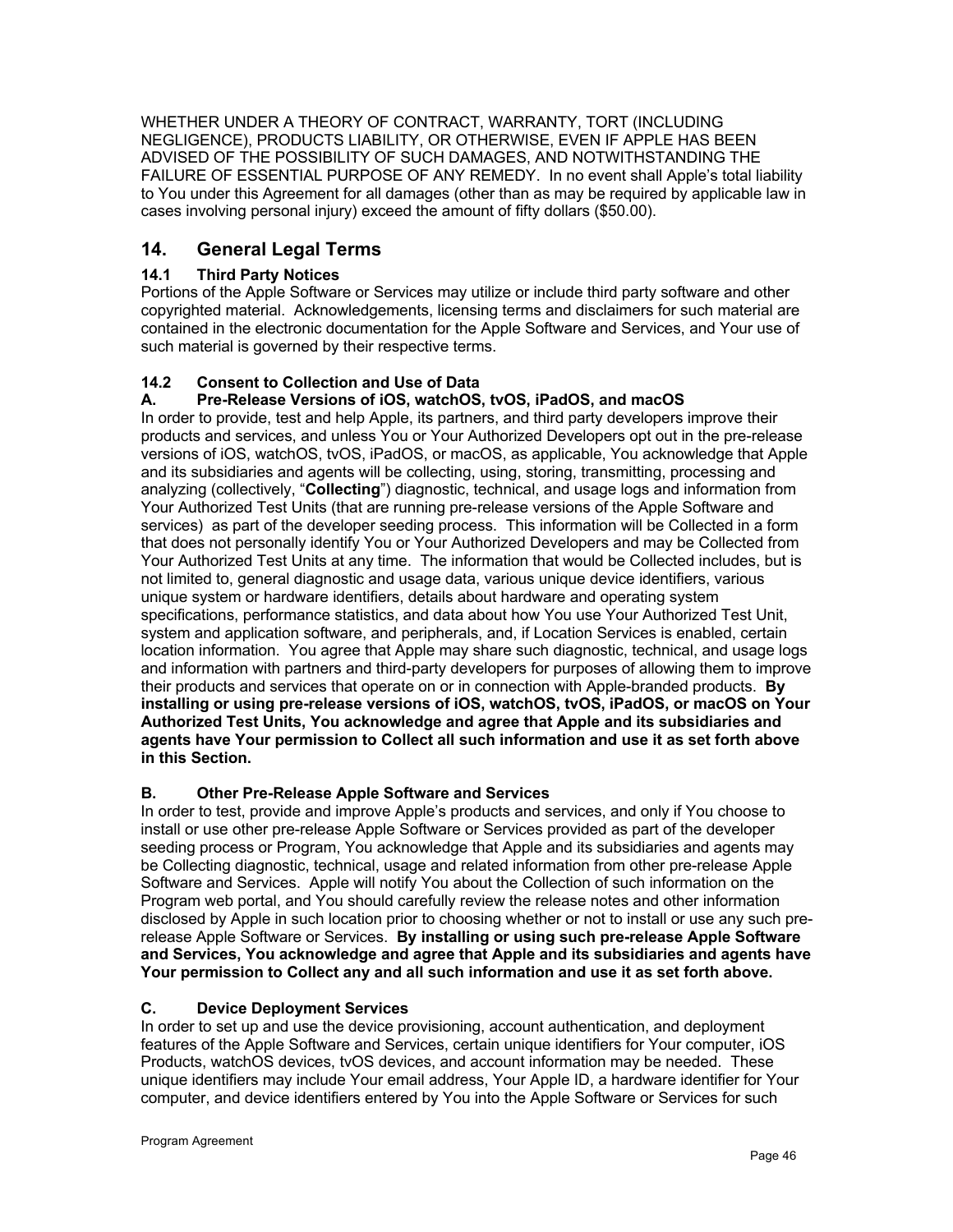Apple-branded products. Such identifiers may be logged in association with Your interaction with the Service and Your use of these features and the Apple Software and Services. **By using these features, You agree that Apple and its subsidiaries and agents may Collect this information for the purpose of providing the Apple Software and Services, including using such identifiers for account verification and anti-fraud measures.** If You do not want to provide this information, do not use the provisioning, deployment or authentication features of the Apple Software or Services.

# **D. Apple Services**

In order to test, provide and improve Apple's products and services, and only if You choose to use the Services provided hereunder (and except as otherwise provided herein), You acknowledge that Apple and its subsidiaries and agents may be Collecting diagnostic, technical, usage and related information from the Apple Services. Some of this information will be Collected in a form that does not personally identify You. However, in some cases, Apple may need to Collect information that would personally identify You, but only if Apple has a good faith belief that such Collection is reasonably necessary to: (a) provide the Apple Services; (b) comply with legal process or request; (c) verify compliance with the terms of this Agreement; (d) prevent fraud, including investigating any potential technical issues or violations; or (e) protect the rights, property, security or safety of Apple, its developers, customers or the public as required or permitted by law. **By installing or using such Apple Services, You acknowledge and agree that Apple and its subsidiaries and agents have Your permission to Collect any and all such information and use it as set forth in this Section.** Further, You agree that Apple may share the diagnostic, technical, and usage logs and information (excluding personally identifiable information) with partners and third-party developers for purposes of allowing them to improve their products and services that operate on or in connection with Apple-branded products.

# **E. Privacy Policy**

Data collected pursuant to this **Section 14.2** will be treated in accordance with Apple's Privacy Policy which can be viewed at http://www.apple.com/legal/privacy.

# **14.3 Assignment; Relationship of the Parties**

This Agreement may not be assigned, nor may any of Your obligations under this Agreement be delegated, in whole or in part, by You by operation of law, merger, or any other means without Apple's express prior written consent and any attempted assignment without such consent will be null and void. To submit a request for Apple's consent to assignment, please log into your account at developer.apple.com and follow the steps under Membership. Except for the agency appointment as specifically set forth in Schedule 1 (if applicable), this Agreement will not be construed as creating any other agency relationship, or a partnership, joint venture, fiduciary duty, or any other form of legal association between You and Apple, and You will not represent to the contrary, whether expressly, by implication, appearance or otherwise. This Agreement is not for the benefit of any third parties.

# **14.4 Independent Development**

Nothing in this Agreement will impair Apple's right to develop, acquire, license, market, promote, or distribute products or technologies that perform the same or similar functions as, or otherwise compete with, Licensed Applications, Covered Products, or any other products or technologies that You may develop, produce, market, or distribute.

# **14.5 Notices**

Any notices relating to this Agreement shall be in writing, except as otherwise set forth in **Section 14.3**. Notices will be deemed given by Apple when sent to You at the email address or mailing address You provided during the sign-up process. Except as set forth in **Section 14.3**, all notices to Apple relating to this Agreement will be deemed given (a) when delivered personally, (b) three business days after having been sent by commercial overnight carrier with written proof of delivery, and (c) five business days after having been sent by first class or certified mail, postage prepaid, to this Apple address: Developer Relations Legal, Apple Inc., One Apple Park Way, 37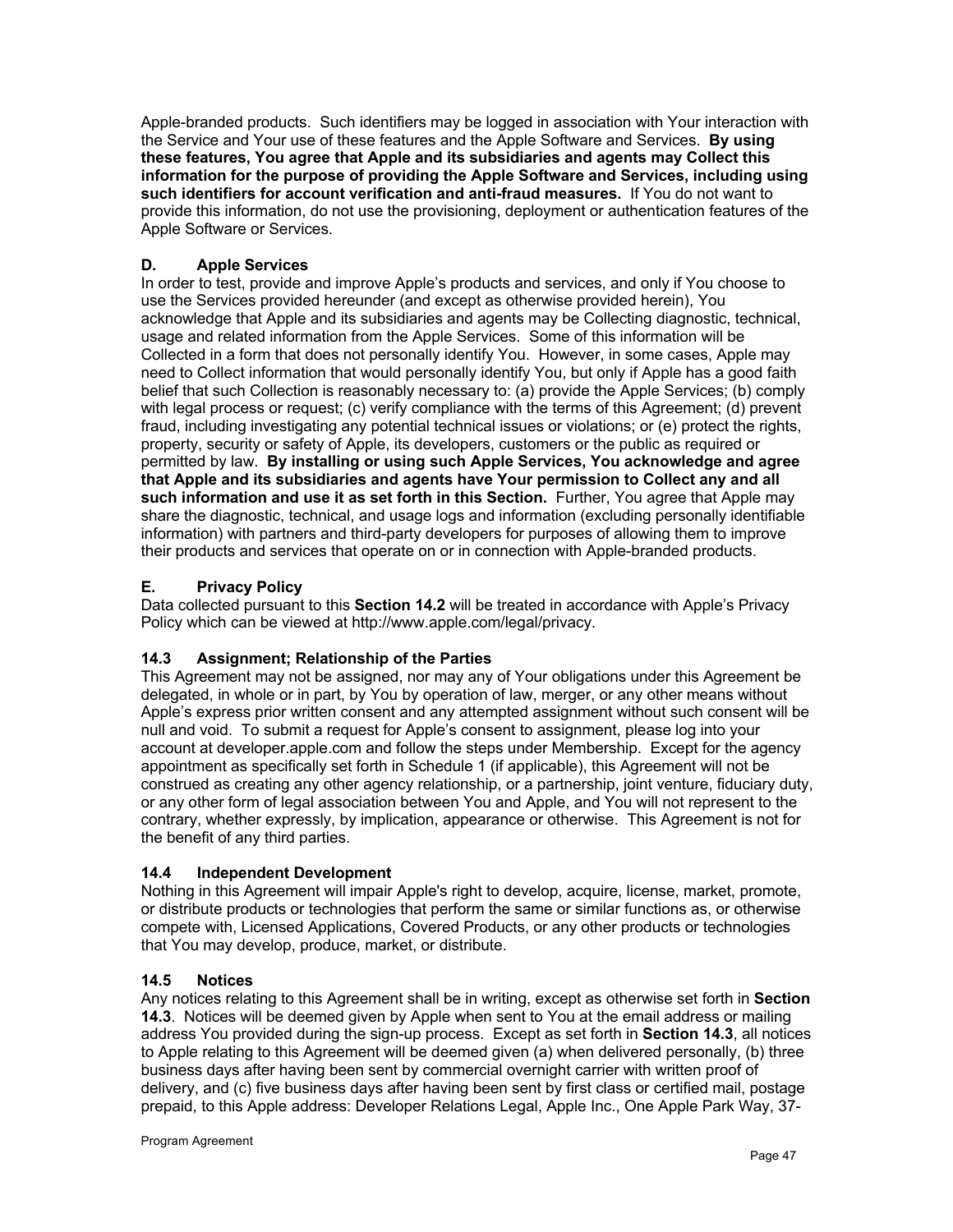2ISM, Cupertino, California, 95014 U.S.A. You consent to receive notices by email and agree that any such notices that Apple sends You electronically will satisfy any legal communication requirements. A party may change its email or mailing address by giving the other written notice as described above.

# **14.6 Severability**

If a court of competent jurisdiction finds any clause of this Agreement to be unenforceable for any reason, that clause of this Agreement shall be enforced to the maximum extent permissible so as to effect the intent of the parties, and the remainder of this Agreement shall continue in full force and effect. However, if applicable law prohibits or restricts You from fully and specifically complying with, or appointing Apple and Apple Subsidiaries as Your agent under Schedule 1 or the Sections of this Agreement entitled "Internal Use License and Restrictions", "Your Obligations" or "Apple Certificates; Revocation", or prevents the enforceability of any of those Sections or Schedule 1, this Agreement will immediately terminate and You must immediately discontinue any use of the Apple Software as described in the Section entitled "Term and Termination."

# **14.7 Waiver and Construction**

Failure by Apple to enforce any provision of this Agreement shall not be deemed a waiver of future enforcement of that or any other provision. Any laws or regulations that provide that the language of a contract will be construed against the drafter will not apply to this Agreement. Section headings are for convenience only and are not to be considered in construing or interpreting this Agreement.

#### **14.8 Export Control**

A. You may not use, export, re-export, import, sell, release, or transfer the Apple Software, Services, or Documentation except as authorized by United States law, the laws of the jurisdiction in which You obtained the Apple Software, and any other applicable laws and regulations. In particular, but without limitation, the Apple Software, Services, source code, technology, and Documentation (collectively referred to as "Apple Technology" for purposes of this Section 14.8) may not be exported, or re-exported, transferred, or released (a) into any U.S. embargoed countries or regions or (b) to anyone on the U.S. Treasury Department's list of Specially Designated Nationals or the U.S. Department of Commerce's Denied Persons List or on any other restricted party lists. By using the Apple Technology, You represent and warrant that You are not located in any such country or region or on any such list. You also agree that You will not use the Apple Technology, including any pre-release versions thereof, for any purposes prohibited by United States law, including, without limitation, the development, design, manufacture or production of nuclear, missile, chemical or biological weapons or any other military end uses as defined in 15 C.F.R. § 744. You certify that pre-release versions of the Apple Technology will only be used for development and testing purposes, and will not be rented, sold, leased, sublicensed, assigned, or otherwise transferred. Further, You certify that You will not sell, transfer or export any product, process or service that is a direct product of such prerelease Apple Technology.

B. You represent and warrant that You and any entity or person that directly or indirectly controls You, or is under common control with You, are not: (a) on any sanctions lists in the countries or regions available in App Store Connect, (b) doing business in any of the US embargoed countries or regions, and (c) a military end user as defined and scoped in 15 C.F.R § 744. As used in this Section 14.8, "control" means that an entity or person possesses, directly or indirectly, the power to direct or cause the direction of the management policies of the other entity, whether through ownership of voting securities, an interest in registered capital, by contract, or otherwise.

#### **14.9 Government End-users**

The Apple Software and Documentation are "Commercial Items", as that term is defined at 48 C.F.R. §2.101, consisting of "Commercial Computer Software" and "Commercial Computer Software Documentation", as such terms are used in 48 C.F.R. §12.212 or 48 C.F.R. §227.7202,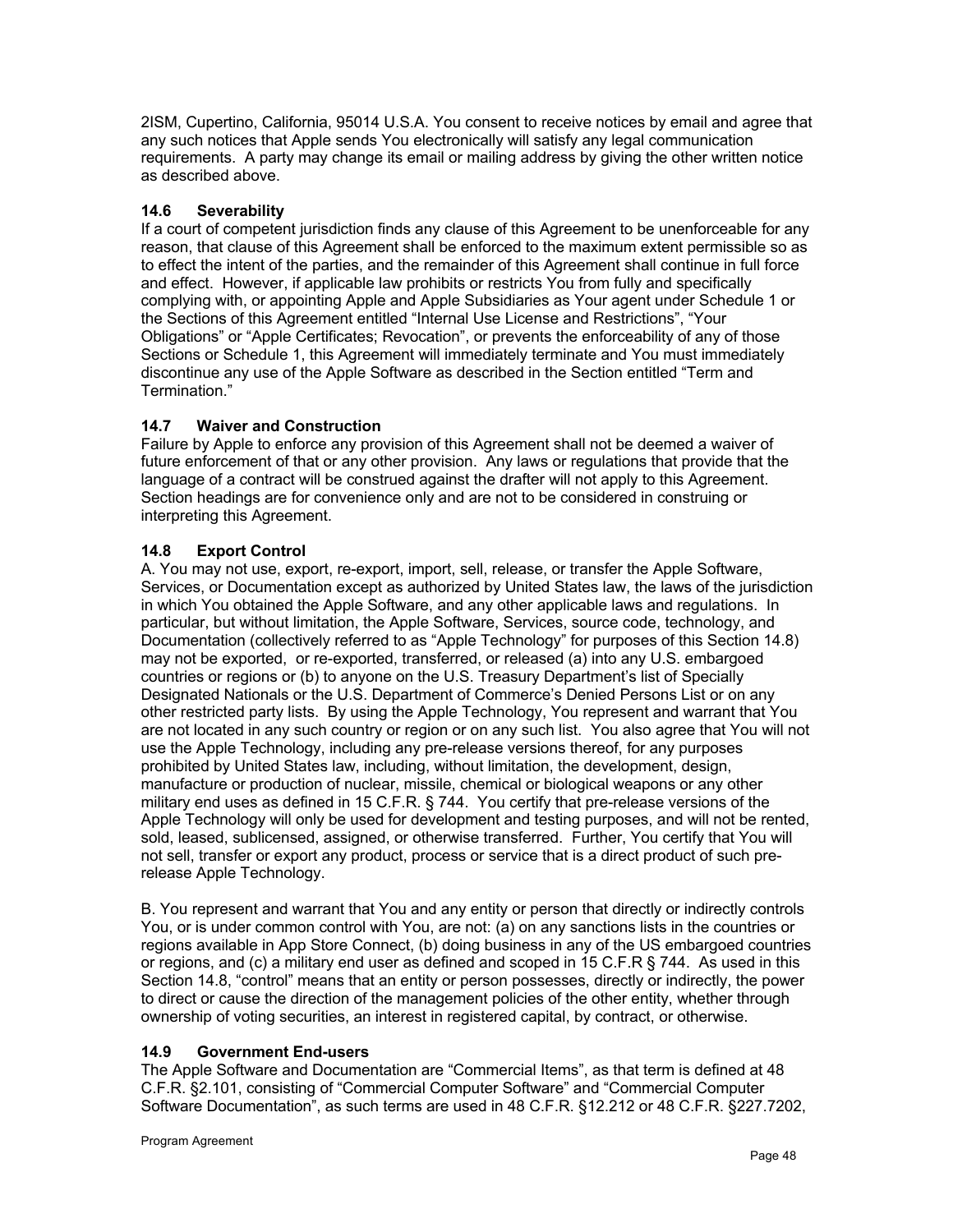as applicable. Consistent with 48 C.F.R. §12.212 or 48 C.F.R. §227.7202-1 through 227.7202-4, as applicable, the Commercial Computer Software and Commercial Computer Software Documentation are being licensed to U.S. Government end-users (a) only as Commercial Items and (b) with only those rights as are granted to all other end-users pursuant to the terms and conditions herein. Unpublished-rights reserved under the copyright laws of the United States.

#### **14.10 Dispute Resolution; Governing Law**

Any litigation or other dispute resolution between You and Apple arising out of or relating to this Agreement, the Apple Software, or Your relationship with Apple will take place in the Northern District of California, and You and Apple hereby consent to the personal jurisdiction of and exclusive venue in the state and federal courts within that District with respect any such litigation or dispute resolution. This Agreement will be governed by and construed in accordance with the laws of the United States and the State of California, except that body of California law concerning conflicts of law. Notwithstanding the foregoing:

(a) If You are an agency, instrumentality or department of the federal government of the United States, then this Agreement shall be governed in accordance with the laws of the United States of America, and in the absence of applicable federal law, the laws of the State of California will apply. Further, and notwithstanding anything to the contrary in this Agreement (including but not limited to **Section 10 (Indemnification)**), all claims, demands, complaints and disputes will be subject to the Contract Disputes Act (41 U.S.C. §§601-613), the Tucker Act (28 U.S.C. § 1346(a) and § 1491), or the Federal Tort Claims Act (28 U.S.C. §§ 1346(b), 2401-2402, 2671-2672, 2674- 2680), as applicable, or other applicable governing authority. For the avoidance of doubt, if You are an agency, instrumentality, or department of the federal, state or local government of the U.S. or a U.S. public and accredited educational institution, then Your indemnification obligations are only applicable to the extent they would not cause You to violate any applicable law (e.g., the Anti-Deficiency Act), and You have any legally required authorization or authorizing statute; (b) If You (as an entity entering into this Agreement) are a U.S. public and accredited educational institution or an agency, instrumentality, or department of a state or local government within the United States, then (a) this Agreement will be governed and construed in accordance with the laws of the state (within the U.S.) in which Your entity is domiciled, except that body of state law concerning conflicts of law; and (b) any litigation or other dispute resolution between You and Apple arising out of or relating to this Agreement, the Apple Software, or Your relationship with Apple will take place in federal court within the Northern District of California, and You and Apple hereby consent to the personal jurisdiction of and exclusive venue of such District unless such consent is expressly prohibited by the laws of the state in which Your entity is domiciled; and (c) If You are an international, intergovernmental organization that has been conferred immunity from the jurisdiction of national courts through Your intergovernmental charter or agreement, then any controversy or claim arising out of or relating to this Agreement, or the breach thereof, shall be determined by arbitration under the Rules of Arbitration of the International Chamber of Commerce (the "ICC Rules") in effect at the time of applying for arbitration by three arbitrators appointed in accordance with such rules, and will be conducted according to the International Bar Association (IBA) Rules on the Taking of Evidence in International Arbitration. The place of arbitration shall be London, England. The arbitration shall be conducted in English. Upon Apple's request, You agree to provide evidence of Your status as an intergovernmental organization with such privileges and immunities.

This Agreement shall not be governed by the United Nations Convention on Contracts for the International Sale of Goods, the application of which is expressly excluded.

#### **14.11 Entire Agreement; Governing Language**

This Agreement constitutes the entire agreement between the parties with respect to the use of the Apple Software, Apple Services and Apple Certificates licensed hereunder and, except as otherwise set forth herein, supersedes all prior understandings and agreements regarding its subject matter. Notwithstanding the foregoing, to the extent that You are provided with prerelease materials under the Program and such pre-release materials are subject to a separate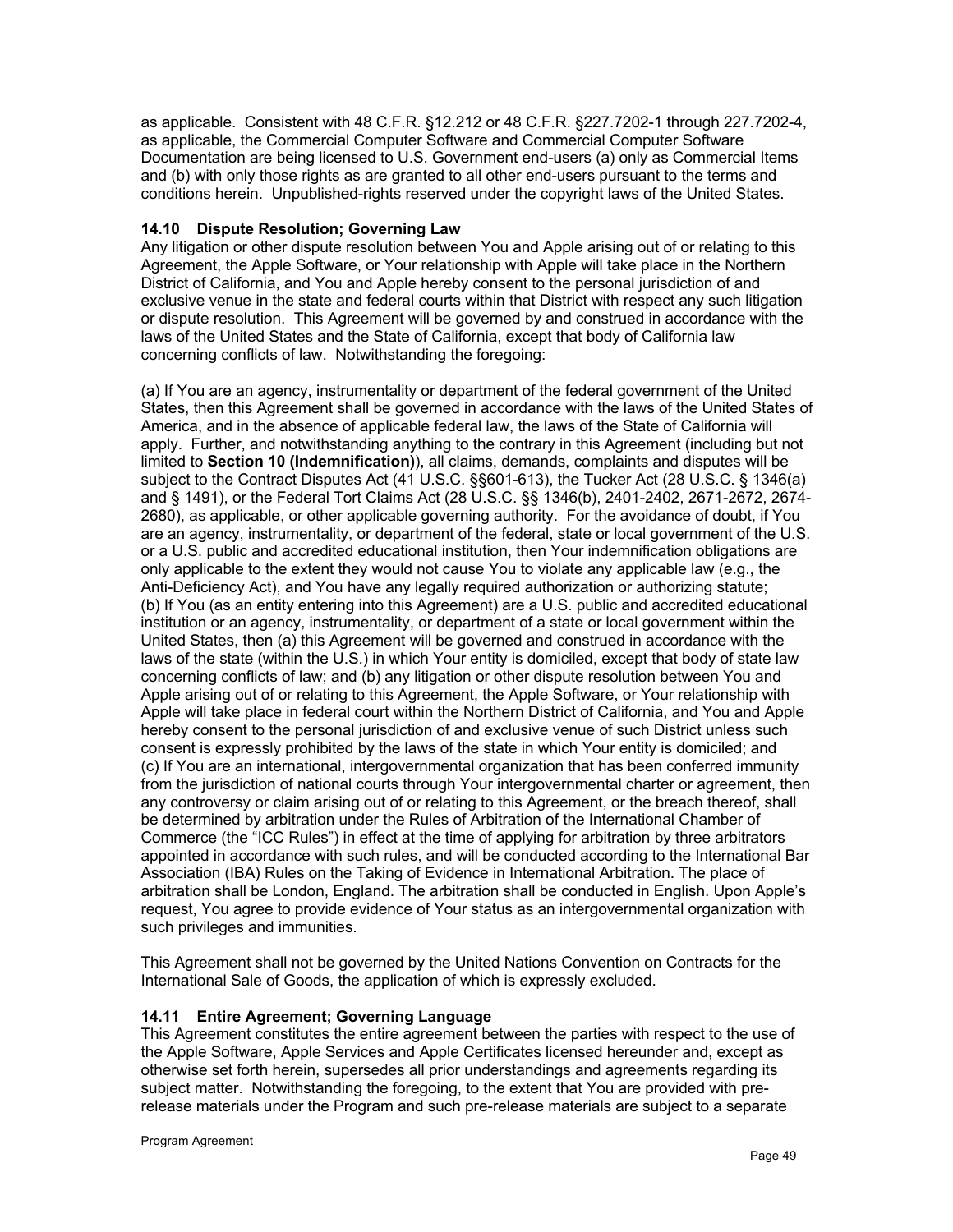license agreement, You agree that the license agreement accompanying such materials in addition to **Section 9 (Confidentiality)** of this Agreement shall also govern Your use of such materials. If You have entered or later enter into the Xcode and Apple SDKs Agreement, this Apple Developer Program License Agreement will govern in the event of any inconsistencies between the two with respect to the same subject matter; provided, however, that this Apple Developer Program License Agreement is not intended to prevent You from exercising any rights granted to You in the Xcode and Apple SDKs Agreement in accordance with the terms and conditions set forth therein. If You have entered or later enter into the Swift Playgrounds Agreement, this Apple Developer Program License Agreement will govern in the event of any inconsistencies between the two with respect to the same subject matter; provided, however, that this Apple Developer Program License Agreement is not intended to prevent You from exercising any rights granted to You in the Swift Playgrounds Agreement in accordance with the terms and conditions set forth therein. This Agreement may be modified only: (a) by a written amendment signed by both parties, or (b) to the extent expressly permitted by this Agreement (for example, by Apple by written or email notice to You). Any translation is provided as a courtesy to You, and in the event of a dispute between the English and any non-English version, the English version of this Agreement shall govern, to the extent not prohibited by local law in Your jurisdiction. If You are located in the province of Quebec, Canada or are a government organization within France, then the following clause applies to You: The parties hereby confirm that they have requested that this Agreement and all related documents be drafted in English. *Les parties ont exigé que le présent contrat et tous les documents connexes soient rédigés en anglais.*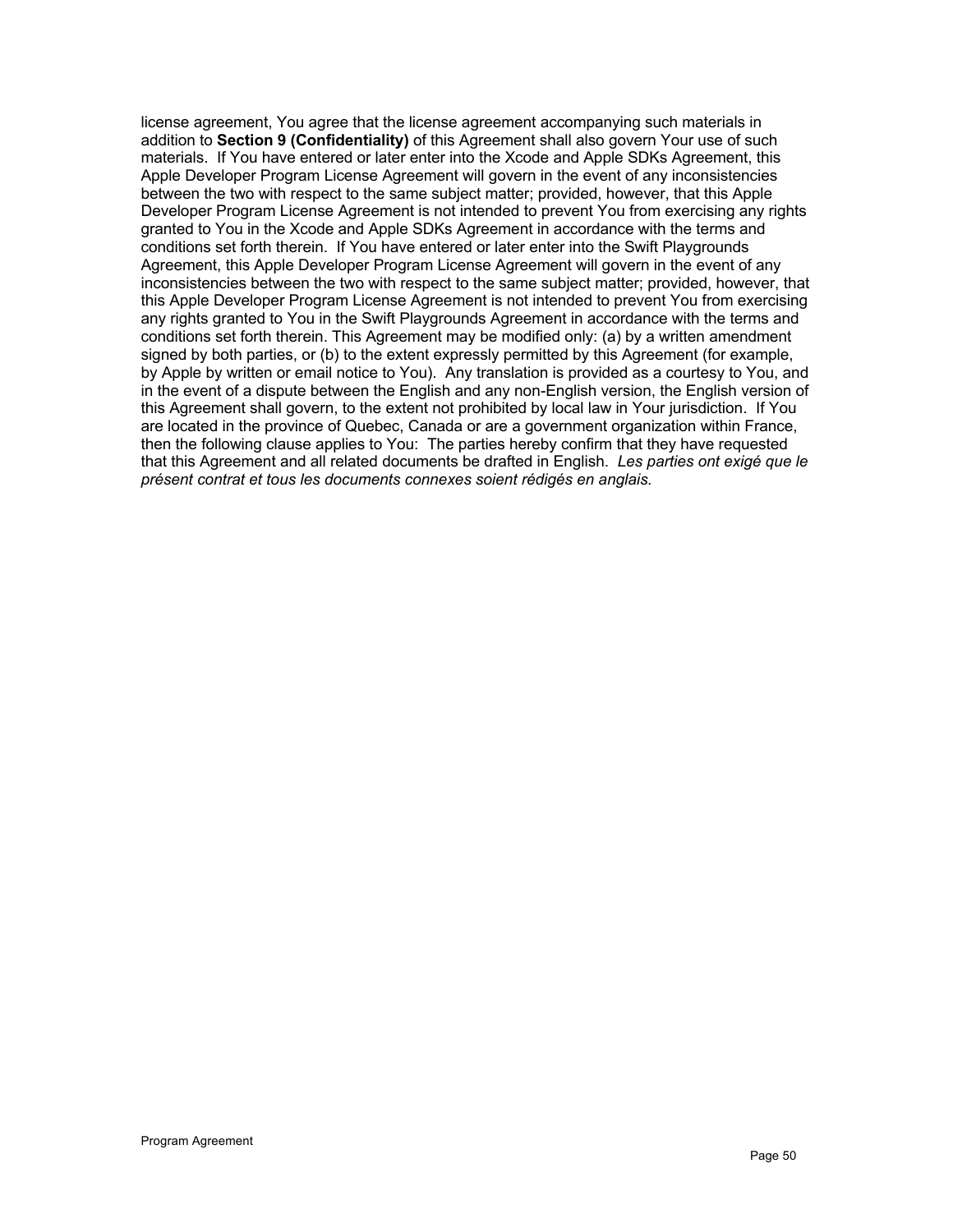#### **Attachment 1 (to the Agreement) Additional Terms for Apple Push Notification Service and Local Notifications**

The following terms are in addition to the terms of the Agreement and apply to any use of the APN (Apple Push Notification Service):

# **1. Use of the APN and Local Notifications**

**1.1** You may use the APN only in Your Applications, Your Passes, and/or in sending Safari Push Notifications to the macOS desktop of users of Your Site who have opted in to receive Notifications through Safari on macOS. You, Your Application and/or Your Pass may access the APN only via the APN API and only if You have been assigned a Push Application ID by Apple. Except for a Service Provider who is assisting You with using the APN, You agree not to share Your Push Application ID with any third party. You understand that You will not be permitted to access or use the APN after expiration or termination of Your Agreement.

**1.2** You are permitted to use the APN and the APN APIs only for the purpose of sending Push Notifications to Your Application, Your Pass, and/or to the macOS desktop of users of Your Site who have opted in to receive Notifications through Safari on macOS as expressly permitted by the Agreement, the APN Documentation and all applicable laws and regulations (including all intellectual property laws). You further agree that You must disclose to Apple any use of the APN as part of the submission process for Your Application.

**1.3** You understand that before You send an end-user any Push Notifications through the APN, the end-user must consent to receive such Notifications. You agree not to disable, override or otherwise interfere with any Apple-implemented consent panels or any Apple system preferences for enabling or disabling Notification functionality. If the end-user's consent to receive Push Notifications is denied or later withdrawn, You may not send the end-user Push Notifications.

# **2. Additional Requirements**

**2.1** You may not use the APN or Local Notifications for the purpose of sending unsolicited messages to end-users or for the purpose of phishing or spamming, including, but not limited to, engaging in any types of activities that violate anti-spamming laws and regulations, or that are otherwise improper, inappropriate or illegal. The APN and Local Notifications should be used for sending relevant messages to a user that provide a benefit (e.g., a response to an end-user request for information, provision of pertinent information relevant to the Application).

**2.2** You may not use the APN or Local Notifications for the purposes of advertising, product promotion, or direct marketing of any kind (e.g., up-selling, cross-selling, etc.), including, but not limited to, sending any messages to promote the use of Your Application or advertise the availability of new features or versions. Notwithstanding the foregoing, You may use the APN or Local Notifications for promotional purposes in connection with Your Pass so long as such use is directly related to the Pass, e.g., a store coupon may be sent to Your Pass in Wallet.

**2.3** You may not excessively use the overall network capacity or bandwidth of the APN, or unduly burden an iOS Product, Apple Watch, macOS or an end-user with excessive Push Notifications or Local Notifications, as may be determined by Apple in its reasonable discretion. In addition, You agree not to harm or interfere with Apple's networks or servers, or any third party servers or networks connected to the APN, or otherwise disrupt other developers' use of the APN.

**2.4** You may not use the APN or Local Notifications to send material that contains any obscene, pornographic, offensive or defamatory content or materials of any kind (text, graphics,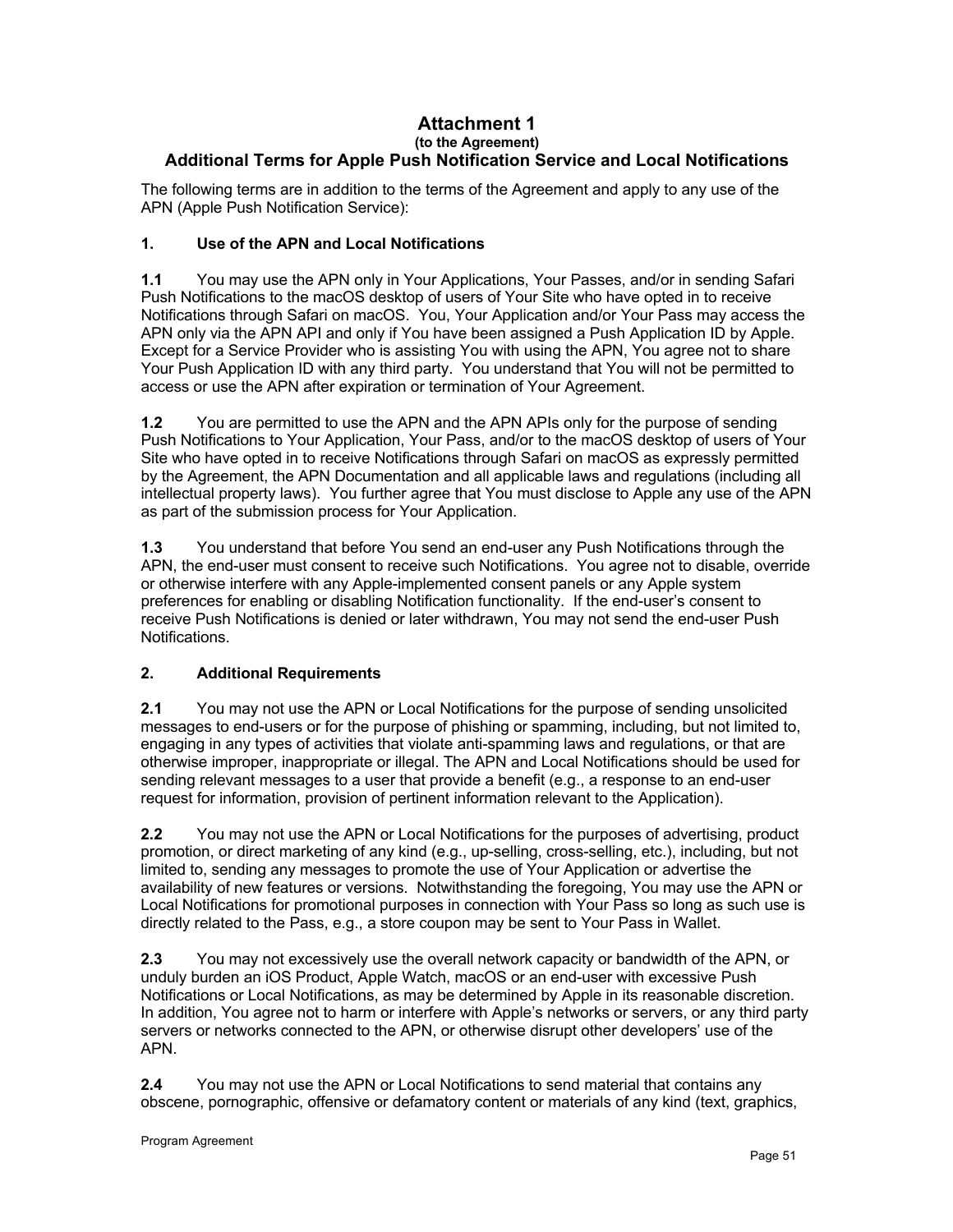images, photographs, sounds, etc.), or other content or materials that in Apple's reasonable judgment may be found objectionable by the end-user of Your Application, Pass or Site.

**2.5** You may not transmit, store or otherwise make available any material that contains viruses or any other computer code, files or programs that may harm, disrupt or limit the normal operation of the APN or an iOS Product, Apple Watch, or macOS, and You agree not to disable, spoof, hack or otherwise interfere with any security, digital signing, verification or authentication mechanisms that are incorporated in or used by the APN, or enable others to do so.

# **3. Additional Terms for Website Push IDs**

**3.1** Subject to the terms of this Agreement, You understand and agree that Safari Push Notifications that You send using Your Website Push ID must be sent under Your own name, trademark or brand (e.g., a user should know that the communication is coming from Your Site) and must include an icon, trademark, logo or other identifying mark for Your Site. You agree not to misrepresent or impersonate another Site or entity or otherwise mislead users about the originator of the Safari Push Notification. To the extent that You reference a third party's trademark or brand within Your Safari Push Notification, You represent and warrant that You have any necessary rights.

**3.2** By enabling the APN and sending Safari Push Notifications for Your Site as permitted in this Agreement, You hereby permit Apple to use (i) screenshots of Your Safari Push Notifications on macOS; and (ii) trademarks and logos associated with such Notifications, for promotional purposes in Apple's marketing materials, excluding those portions which You do not have the right to use for promotional purposes and which You identify in writing to Apple. You also permit Apple to use images and other materials that You may provide to Apple, at Apple's reasonable request, for promotional purposes in marketing materials.

**4. Delivery by the APN or via Local Notifications.** You understand and agree that in order to provide the APN and make Your Push Notifications available on iOS Products, Apple Watch, or macOS, Apple may transmit Your Push Notifications across various public networks, in various media, and modify or change Your Push Notifications to comply with the technical and other requirements for connecting to networks or devices. You acknowledge and agree that the APN is not, and is not intended to be, a guaranteed or secure delivery service, and You shall not use or rely upon it as such. Further, as a condition to using the APN or delivering Local Notifications, You agree not to transmit sensitive personal or confidential information belonging to an individual (e.g., a social security number, financial account or transactional information, or any information where the individual may have a reasonable expectation of secure transmission) as part of any such Notification, and You agree to comply with any applicable notice or consent requirements with respect to any collection, transmission, maintenance, processing or use of an end-user's personal information.

# **5. Your Acknowledgements.** You acknowledge and agree that:

**5.1** Apple may at any time, and from time to time, with or without prior notice to You (a) modify the APN, including changing or removing any feature or functionality, or (b) modify, deprecate, reissue or republish the APN APIs. You understand that any such modifications may require You to change or update Your Applications, Passes or Sites at Your own cost. Apple has no express or implied obligation to provide, or continue to provide, the APN and may suspend or discontinue all or any portion of the APN at any time. Apple shall not be liable for any losses, damages or costs of any kind incurred by You or any other party arising out of or related to any such service suspension or discontinuation or any such modification of the APN or APN APIs.

**5.2** The APN is not available in all languages or in all countries or regions and Apple makes no representation that the APN is appropriate or available for use in any particular location. To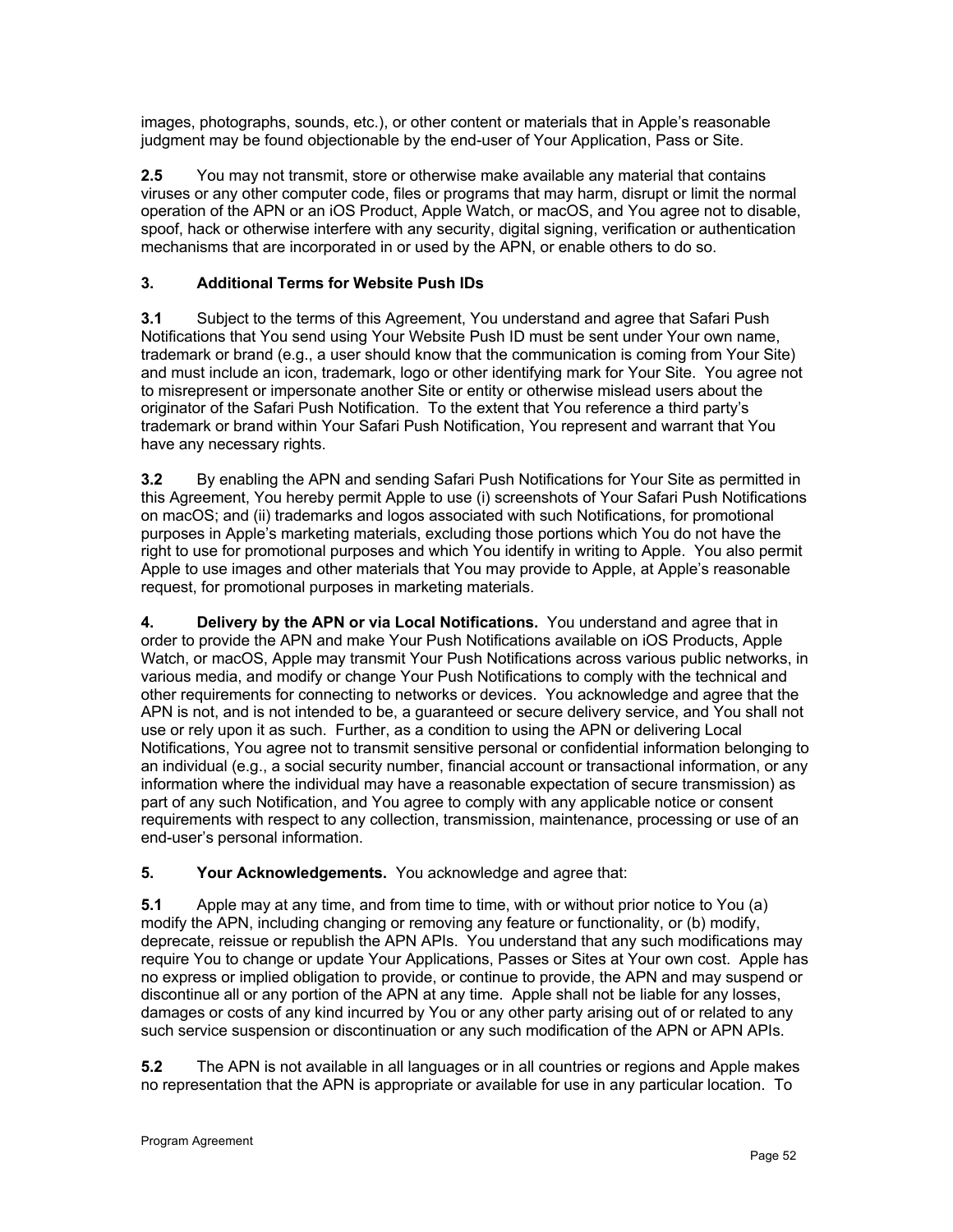the extent You choose to access and use the APN, You do so at Your own initiative and are responsible for compliance with any applicable laws, including but not limited to any local laws.

**5.3** Apple provides the APN to You for Your use with Your Application, Pass, or Site, and does not provide the APN directly to any end-user. You acknowledge and agree that any Push Notifications are sent by You, not Apple, to the end-user of Your Application, Pass or Site, and You are solely liable and responsible for any data or content transmitted therein and for any such use of the APN. Further, You acknowledge and agree that any Local Notifications are sent by You, not Apple, to the end-user of Your Application, and You are solely liable and responsible for any data or content transmitted therein.

**5.4** Apple makes no guarantees to You in relation to the availability or uptime of the APN and is not obligated to provide any maintenance, technical or other support for the APN.

**5.5** Apple reserves the right to remove Your access to the APN, limit Your use of the APN, or revoke Your Push Application ID at any time in its sole discretion.

**5.6** Apple may monitor and collect information (including but not limited to technical and diagnostic information) about Your usage of the APN to aid Apple in improving the APN and other Apple products or services and to verify Your compliance with this Agreement; provided however that Apple will not access or disclose the content of any Push Notification unless Apple has a good faith belief that such access or disclosure is reasonably necessary to: (a) comply with legal process or request; (b) enforce the terms of this Agreement, including investigation of any potential violation hereof; (c) detect, prevent or otherwise address security, fraud or technical issues; or (d) protect the rights, property or safety of Apple, its developers, customers or the public as required or permitted by law. Notwithstanding the foregoing, You acknowledge and agree that iOS, iPadOS, macOS, and watchOS may access Push Notifications locally on a user's device solely for the purposes of responding to user requests and personalizing user experience and suggestions on device.

**6. Additional Liability Disclaimer.** APPLE SHALL NOT BE LIABLE FOR ANY DAMAGES OR LOSSES ARISING FROM ANY USE OF THE APN, INCLUDING ANY INTERRUPTIONS TO THE APN OR ANY USE OF NOTIFICATIONS, INCLUDING, BUT NOT LIMITED TO, ANY POWER OUTAGES, SYSTEM FAILURES, NETWORK ATTACKS, SCHEDULED OR UNSCHEDULED MAINTENANCE, OR OTHER INTERRUPTIONS.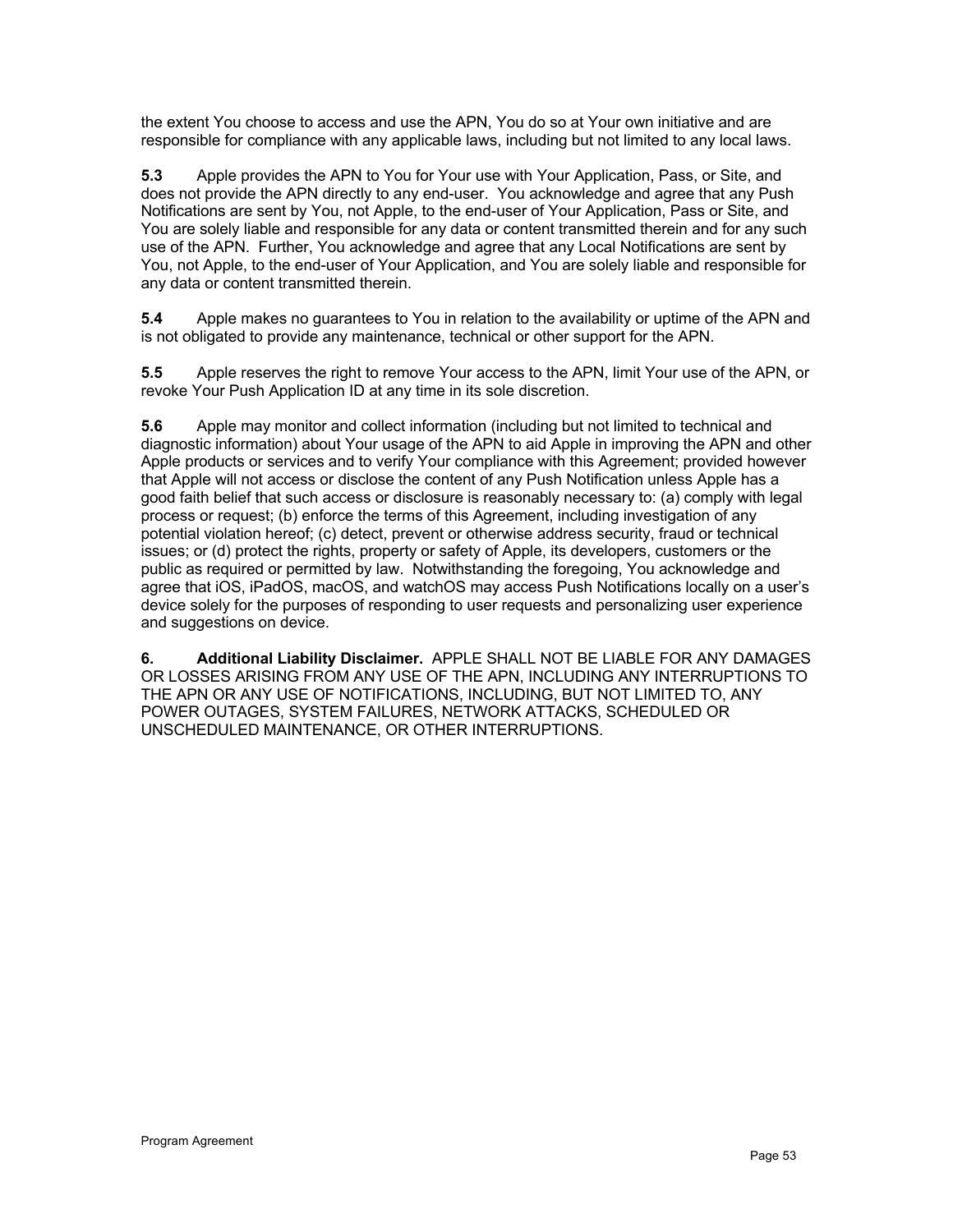#### **Attachment 2 (to the Agreement) Additional Terms for Use of the In-App Purchase API**

The following terms are in addition to the terms of the Agreement and apply to any use of the In-App Purchase API in Your Application:

# **1. Use of the In-App Purchase API**

**1.1** You may use the In-App Purchase API only to enable end-users to access or receive content, functionality, or services that You make available for use within Your Application (e.g., digital books, additional game levels, access to a turn-by-turn map service). You may not use the In-App Purchase API to offer goods or services to be used outside of Your Application.

**1.2** You must submit to Apple for review and approval all content, functionality, or services that You plan to provide through the use of the In-App Purchase API in accordance with these terms and the processes set forth in **Section 6 (Application Submission and Selection)** of the Agreement. For all submissions, You must provide the name, text description, price, unique identifier number, and other information that Apple reasonably requests (collectively, the "**Submission Description**"). Apple reserves the right to review the actual content, functionality or service that has been described in the Submission Descriptions at any time, including, but not limited to, in the submission process and after approval of the Submission Description by Apple. If You would like to provide additional content, functionality or services through the In-App Purchase API that are not described in Your Submission Description, then You must first submit a new or updated Submission Description for review and approval by Apple prior to making such items available through the use of the In-App Purchase API. Apple reserves the right to withdraw its approval of content, functionality, or services previously approved, and You agree to stop making any such content, functionality, or services available for use within Your Application.

**1.3** All content, functionality, and services offered through the In-App Purchase API are subject to the Program Requirements for Applications, and after such content, services or functionality are added to a Licensed Application, they will be deemed part of the Licensed Application and will be subject to all the same obligations and requirements. For clarity, Applications that provide keyboard extension functionality may not use the In-App Purchase API within the keyboard extension itself; however, they may continue to use the In-App Purchase API in separate areas of the Application.

# **2. Additional Restrictions**

**2.1** You may not use the In-App Purchase API to enable an end-user to set up a pre-paid account to be used for subsequent purchases of content, functionality, or services, or otherwise create balances or credits that end-users can redeem or use to make purchases at a later time.

**2.2** You may not enable end-users to purchase Currency of any kind through the In-App Purchase API, including but not limited to any Currency for exchange, gifting, redemption, transfer, trading or use in purchasing or obtaining anything within or outside of Your Application. "Currency" means any form of currency, points, credits, resources, content or other items or units recognized by a group of individuals or entities as representing a particular value and that can be transferred or circulated as a medium of exchange.

**2.3** Content and services may be offered through the In-App Purchase API on a subscription basis (e.g., subscriptions to newspapers and magazines). Other than specific approved rental content such as films, television programs, music, books, rentals of content, services or functionality through the In-App Purchase API are not allowed (e.g., use of particular content may not be restricted to a pre-determined, limited period of time).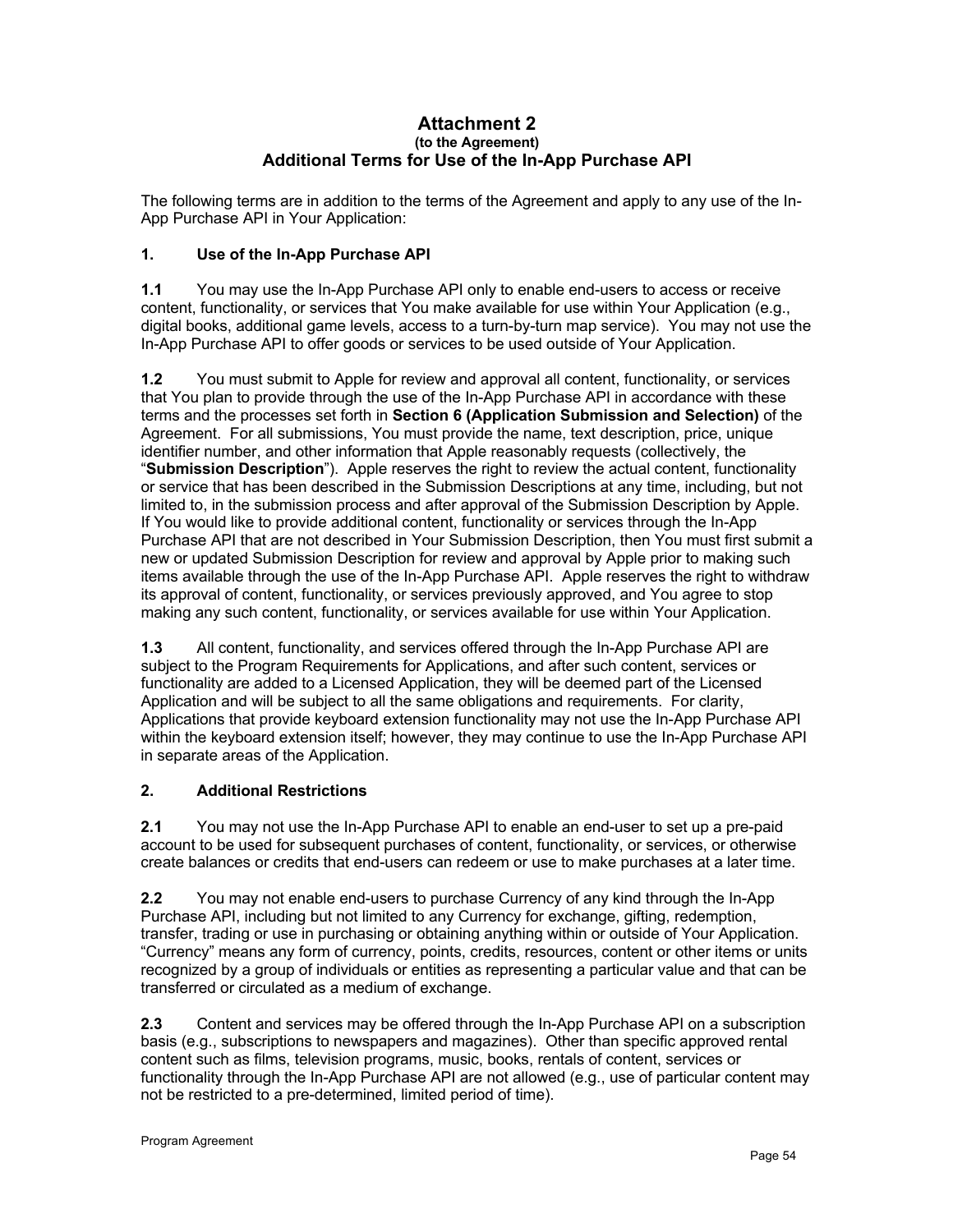**2.4** You may not use the In-App Purchase API to send any software updates to Your Application or otherwise add any additional executable code to Your Application. An In-App Purchase item must either already exist in Your Application waiting to be unlocked, be streamed to Your Application after the In-App Purchase API transaction has been completed, or be downloaded to Your Application solely as data after such transaction has been completed.

**2.5** You may not use the In-App Purchase API to deliver any items that contain content or materials of any kind (text, graphics, images, photographs, sounds, etc.) that in Apple's reasonable judgment may be found objectionable or inappropriate, for example, materials that may be considered obscene, pornographic, or defamatory.

**2.6** With the exception of items of content that an end-user consumes or uses up within Your Application (e.g., virtual supplies such as construction materials) (a "Consumable"), any other content, functionality, services or subscriptions delivered through the use of the In-App Purchase API (e.g., a sword for a game) (a "Non-Consumable") must be made available to end-users in accordance with the same usage rules as Licensed Applications (e.g., any such content, services or functionality must be available to all of the devices associated with an end-user's account). You will be responsible for identifying Consumable items to Apple and for disclosing to end-users that Consumables will not be available for use on other devices.

# **3. Your Responsibilities**

**3.1** For each successfully completed transaction made using the In-App Purchase API, Apple will provide You with a transaction receipt. It is Your responsibility to verify the validity of such receipt prior to the delivery of any content, functionality, or services to an end-user and Apple will not be liable for Your failure to verify that any such transaction receipt came from Apple.

**3.2** Unless Apple provides You with user interface elements, You are responsible for developing the user interface Your Application will display to end-users for orders made through the In-App Purchase API. You agree not to misrepresent, falsely claim, mislead or engage in any unfair or deceptive acts or practices regarding the promotion and sale of items through Your use of the In-App Purchase API, including, but not limited to, in the Licensed Application Information and any metadata that You submit through App Store Connect. You agree to comply with all applicable laws and regulations, including those in any jurisdictions in which You make content, functionality, services or subscriptions available through the use of the In-App Purchase API, including but not limited to consumer laws and export regulations.

**3.3** Apple may provide hosting services for Non-Consumables that You would like to provide to Your end-users through the use of the In-App Purchase API. Even if Apple hosts such Non-Consumables on Your behalf, You are responsible for providing items ordered through the In-App Purchase API in a timely manner (i.e., promptly after Apple issues the transaction receipt, except in cases where You have disclosed to Your end-user that the item will be made available at a later time) and for complying with all applicable laws in connection therewith, including but not limited to, laws, rules and regulations related to cancellation or delivery of ordered items. You are responsible for maintaining Your own records for all such transactions.

**3.4** You will not issue any refunds to end-users of Your Application, and You agree that Apple may issue refunds to end-users in accordance with the terms of Schedule 2.

**3.5** You may provide Apple, its subsidiaries, and agents with end-user consumption information from Your Application in order to inform and improve the refund process and purchase dispute process. You shall provide notice to the user and/or obtain consent from the user in compliance with the Documentation and applicable laws.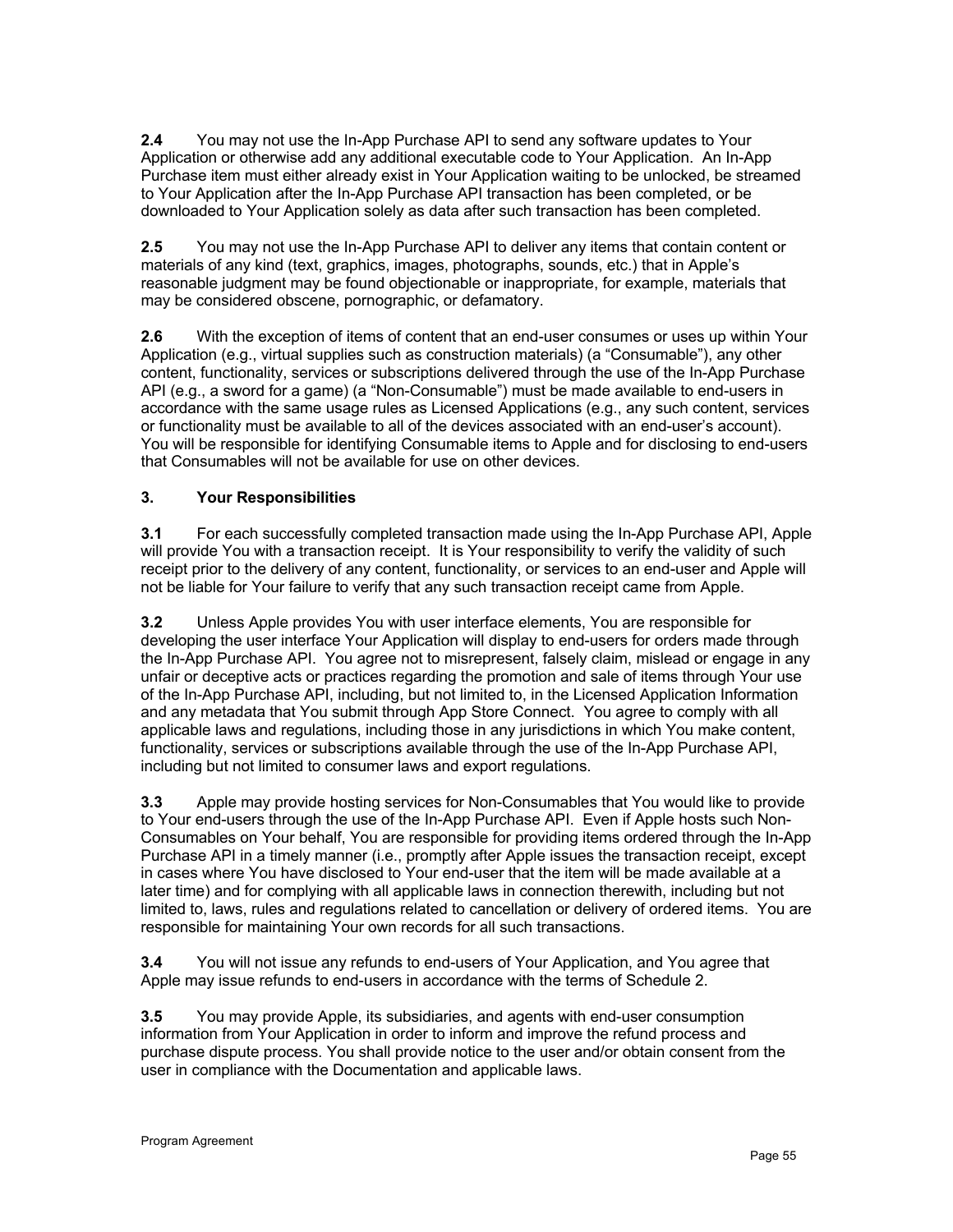# **4. Apple Services**

**4.1** From time to time, Apple may choose to offer additional services and functionality relating to In-App Purchase API transactions. Apple makes no guarantees that the In-App Purchase API or any Services will continue to be made available to You or that they will meet Your requirements, be uninterrupted, timely, secure or free from error, that any information that You obtain from the In-App Purchase API or any Services will be accurate or reliable or that any defects will be corrected.

**4.2** You understand that You will not be permitted to access or use the In-App Purchase API after expiration or termination of Your Agreement.

# **5. Your Acknowledgements.** You acknowledge and agree that:

Apple may at any time, and from time to time, with or without prior notice to You (a) modify the In-App Purchase API, including changing or removing any feature or functionality, or (b) modify, deprecate, reissue or republish the In-App Purchase API. You understand that any such modifications may require You to change or update Your Applications at Your own cost in order to continue to use the In-App Purchase API. Apple has no express or implied obligation to provide, or continue to provide, the In-App Purchase API or any services related thereto and may suspend or discontinue all or any portion of thereof at any time. Apple shall not be liable for any losses, damages or costs of any kind incurred by You or any other party arising out of or related to any suspension, discontinuation or modification of the In-App Purchase API or any services related thereto. Apple makes no guarantees to You in relation to the availability or uptime of the In-App Purchase API or any other services that Apple may provide to You in connection therewith, and Apple is not obligated to provide any maintenance, technical or other support related thereto. Apple provides the In-App Purchase API to You for Your use with Your Application, and may provide services to You in connection therewith (e.g., hosting services for Non-Consumable items). Apple is not responsible for providing or unlocking any content, functionality, services or subscriptions that an end-user orders through Your use of the In-App Purchase API. You acknowledge and agree that any such items are made available by You, not Apple, to the enduser of Your Application, and You are solely liable and responsible for such items ordered through the use of the In-App Purchase API and for any such use of the In-App Purchase API in Your Application or for any use of services in connection therewith.

**6. Use of Digital Certificates for In-App Purchase**. When an end-user completes a transaction using the In-App Purchase API in Your Application, Apple will provide You with a transaction receipt signed with an Apple Certificate. It is Your responsibility to verify that such certificate and receipt were issued by Apple, as set forth in the Documentation. You are solely responsible for Your decision to rely on any such certificates and receipts. YOUR USE OF OR RELIANCE ON SUCH CERTIFICATES AND RECEIPTS IN CONNECTION WITH THE IN-APP PURCHASE API IS AT YOUR SOLE RISK. APPLE MAKES NO WARRANTIES OR REPRESENTATIONS, EXPRESS OR IMPLIED, AS TO MERCHANTABILITY OR FITNESS FOR ANY PARTICULAR PURPOSE, ACCURACY, RELIABILITY, SECURITY, OR NON-INFRINGEMENT OF THIRD PARTY RIGHTS WITH RESPECT TO SUCH APPLE CERTIFICATES AND RECEIPTS. You agree that You will only use such receipts and certificates in accordance with the Documentation, and that You will not interfere or tamper with the normal operation of such digital certificates or receipts, including but not limited to any falsification or other misuse.

**7. Additional Liability Disclaimer**. APPLE SHALL NOT BE LIABLE FOR ANY DAMAGES OR LOSSES ARISING FROM THE USE OF THE IN-APP PURCHASE API AND ANY SERVICES, INCLUDING, BUT NOT LIMITED TO, (I) ANY LOSS OF PROFIT (WHETHER INCURRED DIRECTLY OR INDIRECTLY), ANY LOSS OF GOODWILL OR BUSINESS REPUTATION, ANY LOSS OF DATA SUFFERED, OR OTHER INTANGIBLE LOSS, (II) ANY CHANGES WHICH APPLE MAY MAKE TO THE IN-APP PURCHASE API OR ANY SERVICES, OR FOR ANY PERMANENT OR TEMPORARY CESSATION IN THE PROVISION OF THE IN-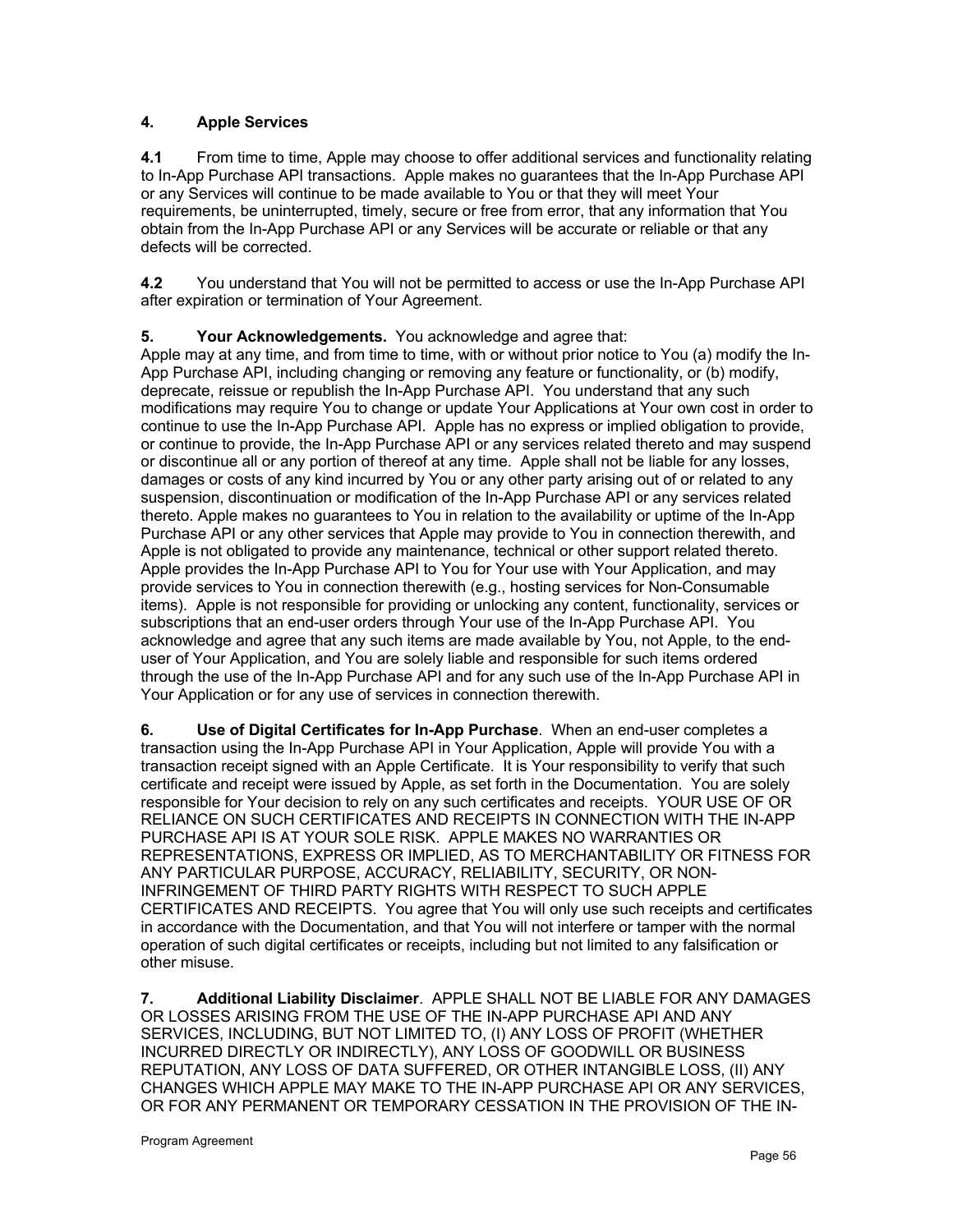APP PURCHASE API OR ANY SERVICES (OR ANY FEATURES WITHIN THE SERVICES) PROVIDED THEREWITH, OR (III) THE DELETION OF, CORRUPTION OF, OR FAILURE TO PROVIDE ANY DATA TRANSMITTED BY OR THROUGH YOUR USE OF THE IN-APP PURCHASE API OR SERVICES. It is Your responsibility to maintain appropriate alternate backup of all Your information and data, including but not limited to any Non-Consumables that You may provide to Apple for hosting services.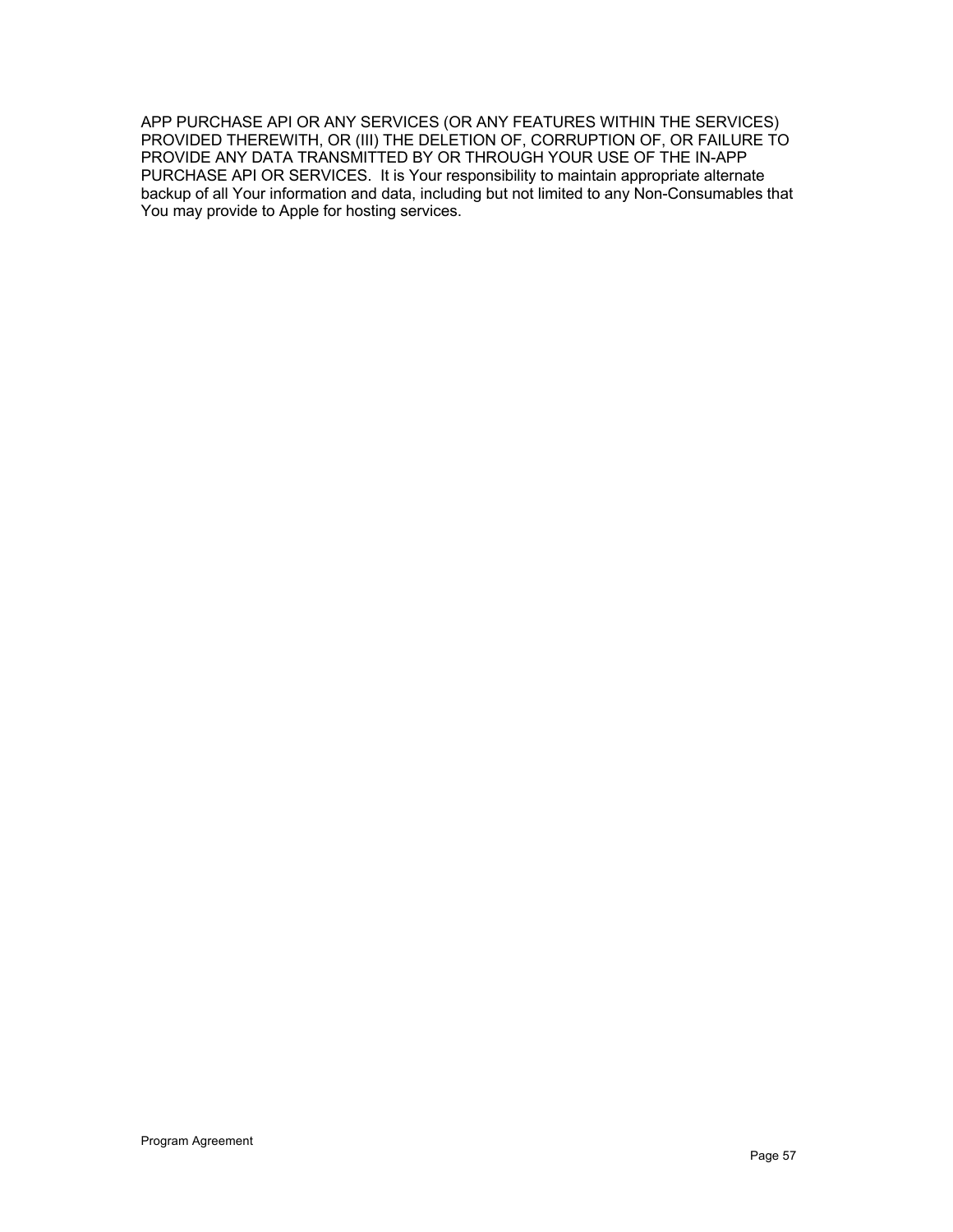#### **Attachment 3 (to the Agreement) Additional Terms for the Game Center**

The following terms are in addition to the terms of the Agreement and apply to any use of the Game Center service by You or Your Application.

# **1. Use of the Game Center service**

**1.1** You and Your Application may not connect to or use the Game Center service in any way not expressly authorized by Apple. You agree to only use the Game Center service in accordance with this Agreement (including this Attachment 3), the Game Center Documentation and in accordance with all applicable laws. You understand that neither You nor Your Application will be permitted to access or use the Game Center service after expiration or termination of Your Agreement.

**1.2** Apple may provide You with a unique identifier which is associated with an end-user's alias as part of the Game Center service (the "Player ID"). You agree to not display the Player ID to the end-user or to any third party, and You agree to only use the Player ID for differentiation of end-users in connection with Your use of the Game Center. You agree not to reverse look-up, trace, relate, associate, mine, harvest, or otherwise exploit the Player ID, aliases or other data or information provided by the Game Center service, except to the extent expressly permitted herein. For example, You will not attempt to determine the real identity of an end-user.

**1.3** You will only use information provided by the Game Center service as necessary for providing services and functionality for Your Applications. For example, You will not host or export any such information to a third party service. Further, You agree not to transfer or copy any user information or data (whether individually or in the aggregate) obtained through the Game Center service to a third party except as necessary for providing services and functionality for Your Applications, and then only with express user consent and only if not otherwise prohibited in this Agreement.

**1.4** You will not attempt to gain (or enable others to gain) unauthorized use or access to the Game Center service (or any part thereof) in any way, including but not limited to obtaining information from the Game Center service using any method not expressly permitted by Apple. For example, You may not use packet sniffers to intercept any communications protocols from systems or networks connected to the Game Center, scrape any data or user information from the Game Center, or use any third party software to collect information through the Game Center about players, game data, accounts, or service usage patterns.

# **2. Additional Restrictions**

**2.1** You agree not to harm or interfere with Apple's networks or servers, or any third party servers or networks connected to the Game Center service, or otherwise disrupt other developers' or end-users' use of the Game Center. You agree that, except for testing and development purposes, You will not create false accounts through the use of the Game Center service or otherwise use the Game Center service to misrepresent information about You or Your Application in a way that would interfere with an end-users' use of the Game Center service, e.g., creating inflated high scores through the use of cheat codes or falsifying the number of user accounts for Your Application.

**2.2** You will not institute, assist, or enable any disruptions of the Game Center, such as through a denial of service attack, through the use of an automated process or service such as a spider, script, or bot, or through exploiting any bug in the Game Center service or Apple Software. You agree not to probe, test or scan for vulnerabilities in the Game Center service. You further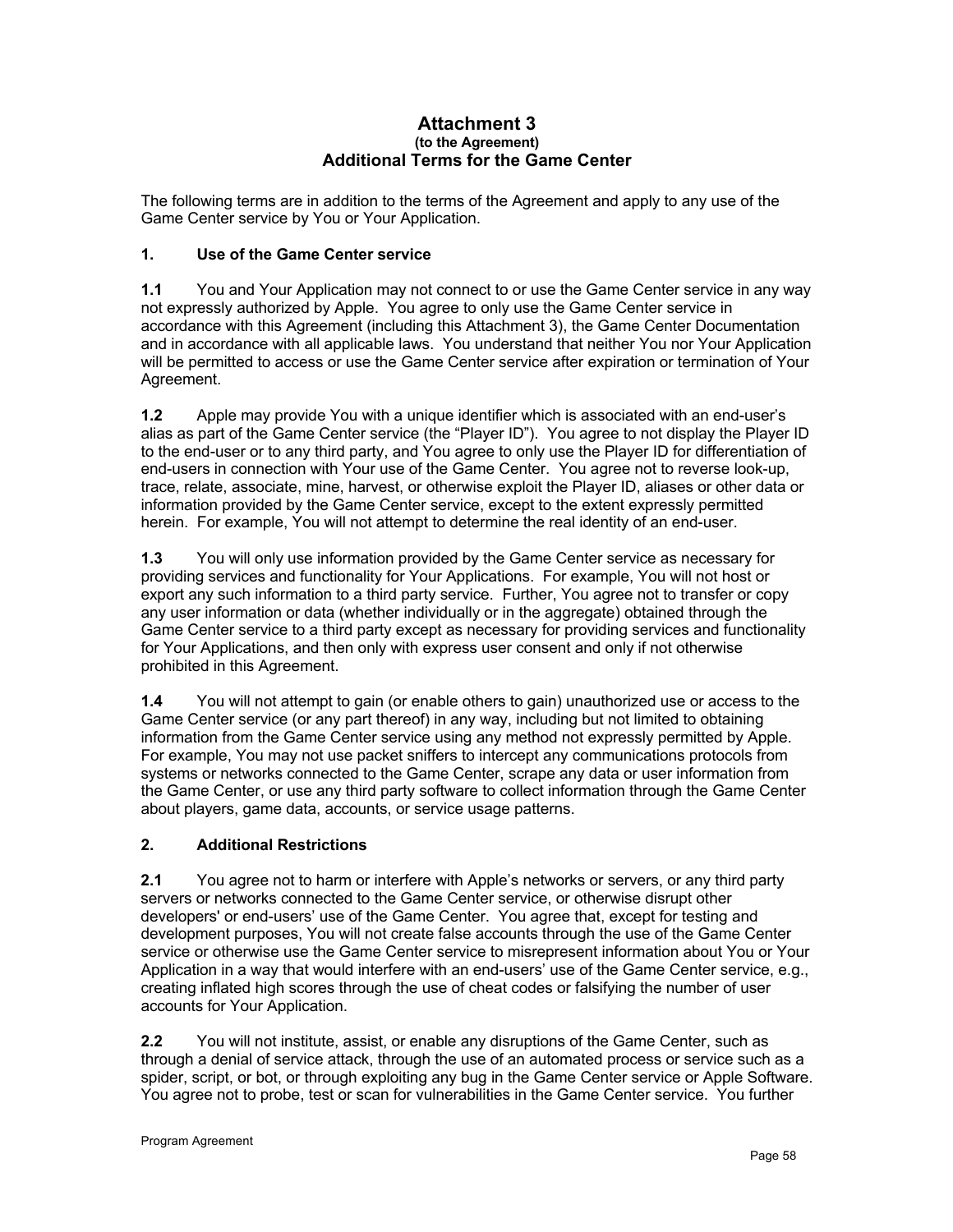agree not to disable, spoof, hack, undermine or otherwise interfere with any data protection, security, verification or authentication mechanisms that are incorporated in or used by the Game Center service, or enable others to do so.

**2.3** You will not transmit, store or otherwise make available any material that contains viruses or any other computer code, files or programs that may harm, disrupt or limit the normal operation of the Game Center or an iOS Product.

**2.4** You agree not to use any portion of the Game Center service for sending any unsolicited, improper or inappropriate messages to end-users or for the purpose of poaching, phishing or spamming of Game Center users. You will not reroute (or attempt to reroute) users of the Game Center to another service using any information You obtain through the use of the Game Center service.

**2.5** You shall not charge any fees to end-users for access to the Game Center service or for any data or information provided therein.

**2.6** To the extent that Apple permits You to manage certain Game Center features and functionality for Your Application through App Store Connect (e.g., the ability to block fraudulent users or eliminate suspicious leaderboard scores from Your Application's leaderboard), You agree to use such methods only when You have a reasonable belief that such users or scores are the result of misleading, fraudulent, improper, unlawful or dishonest acts.

**3. Your Acknowledgements.** You acknowledge and agree that:

**3.1** Apple may at any time, and from time to time, with or without prior notice to You (a) modify the Game Center service, including changing or removing any feature or functionality, or (b) modify, deprecate, reissue or republish the Game Center APIs or related APIs. You understand that any such modifications may require You to change or update Your Applications at Your own cost. Apple has no express or implied obligation to provide, or continue to provide, the Game Center service and may suspend or discontinue all or any portion of the Game Center service at any time. Apple shall not be liable for any losses, damages or costs of any kind incurred by You or any other party arising out of or related to any such service suspension or discontinuation or any such modification of the Game Center service or Game Center APIs.

**3.2** Apple makes no guarantees to You in relation to the availability or uptime of the Game Center service and is not obligated to provide any maintenance, technical or other support for such service. Apple reserves the right to remove Your access to the Game Center service at any time in its sole discretion. Apple may monitor and collect information (including but not limited to technical and diagnostic information) about Your usage of the Game Center service to aid Apple in improving the Game Center and other Apple products or services and to verify Your compliance with this Agreement.

**4. Additional Liability Disclaimer.** APPLE SHALL NOT BE LIABLE FOR ANY DAMAGES OR LOSSES ARISING FROM ANY INTERRUPTIONS TO THE GAME CENTER OR ANY SYSTEM FAILURES, NETWORK ATTACKS, SCHEDULED OR UNSCHEDULED MAINTENANCE, OR OTHER INTERRUPTIONS.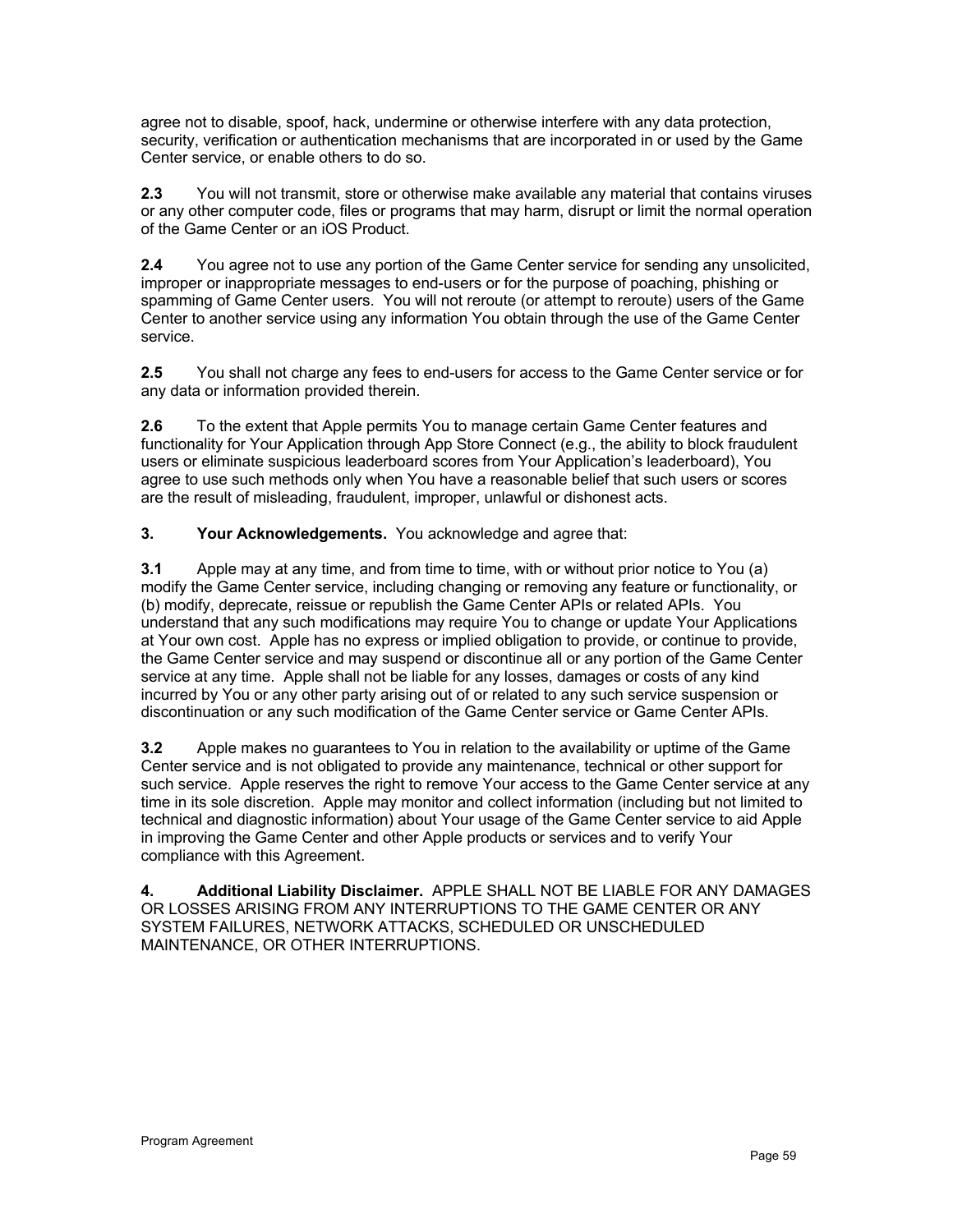#### **Attachment 4 (to the Agreement) Additional Terms for the use of iCloud**

The following terms are in addition to the terms of the Agreement and apply to Your use of the iCloud service for software development and testing in connection with Your Application, or Web Software.

# **1. Use of iCloud**

**1.1** Your Applications and/or Web Software may access the iCloud service only if You have been assigned an entitlement by Apple. You agree not to access the iCloud service, or any content, data or information contained therein, other than through the iCloud Storage APIs, CloudKit APIs or via the CloudKit console provided as part of the Program. You agree not to share Your entitlement with any third party or use it for any purposes not expressly permitted by Apple. You agree to use the iCloud service, the iCloud Storage APIs, and the CloudKit APIs only as expressly permitted by this Agreement and the iCloud Documentation, and in accordance with all applicable laws and regulations. Further, Your Web Software is permitted to access and use the iCloud service (e.g., to store the same type of data that is retrieved or updated in a Licensed Application) only so long as Your use of the iCloud service in such Web Software is comparable to Your use in the corresponding Licensed Application, as determined in Apple's sole discretion. In the event Apple Services permit You to use more than Your allotment of storage containers in iCloud in order to transfer data to another container for any reason, You agree to only use such additional container(s) for a reasonable limited time to perform such functions and not to increase storage and transactional allotments.

**1.2** You understand that You will not be permitted to access or use the iCloud service for software development or testing after expiration or termination of Your Agreement; however endusers who have Your Applications or Web Software installed and who have a valid end-user account with Apple to use iCloud may continue to access their user-generated documents, private containers and files that You have chosen to store in such end-user's account via the iCloud Storage APIs or the CloudKit APIs in accordance with the applicable iCloud terms and conditions and these terms. You agree not to interfere with an end-user's ability to access iCloud (or the end-user's own user-generated documents, private containers and files) or to otherwise disrupt their use of iCloud in any way and at any time. With respect to data You store in public containers through the CloudKit APIs (whether generated by You or the end-user), Apple reserves the right to suspend access to or delete such data, in whole or in part, upon expiration or termination of Your Agreement, or as otherwise specified by Apple in the CloudKit console.

**1.3** Your Application is permitted to use the iCloud Storage APIs only for the purpose of storage and retrieval of key value data (e.g., a list of stocks in a finance App, settings for an App) for Your Applications and Web Software and for purposes of enabling Your end-users to access user-generated documents and files through the iCloud service. Your Application or Web Software application is permitted to use the CloudKit APIs for storing, retrieving, and querying of structured data that You choose to store in public or private containers in accordance with the iCloud Documentation. You agree not to knowingly store any content or materials via the iCloud Storage APIs or CloudKit APIs that would cause Your Application to violate any of the iCloud terms and conditions or the Program Requirements for Your Applications (e.g., Your Application may not store illegal or infringing materials).

**1.4** You may allow a user to access their user-generated documents and files from iCloud through the use of Your Applications as well as from Web Software. However, You may not share key value data from Your Application with other Applications or Web Software, unless You are sharing such data among different versions of the same title, or You have user consent.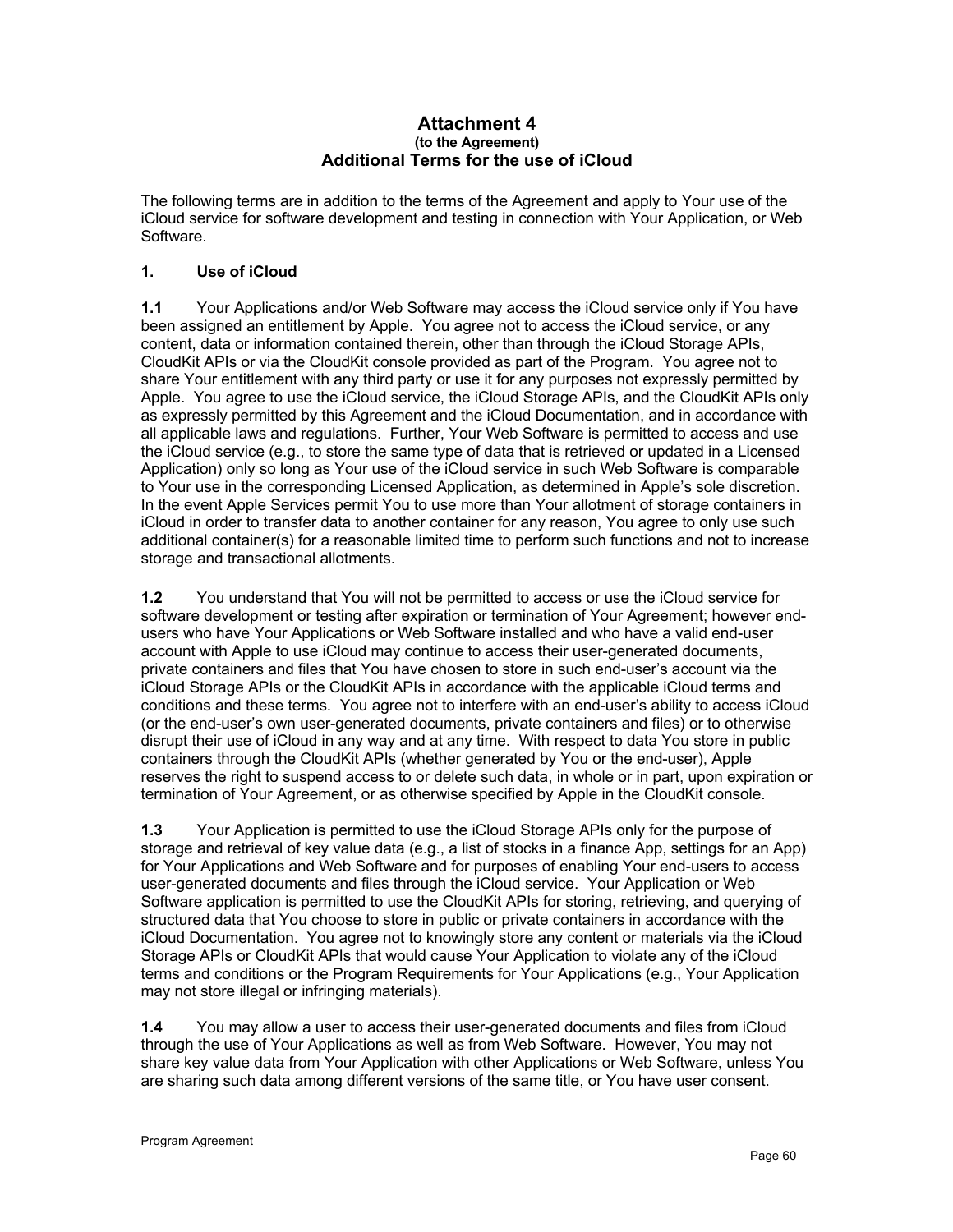**1.5** You are responsible for any content and materials that You store in iCloud through the use of the CloudKit APIs and iCloud Storage APIs and must take reasonable and appropriate steps to protect information You store through the iCloud service. With respect to third party claims related to content and materials stored by Your end-users in Your Applications through the use of the iCloud Storage APIs or CloudKit APIs (e.g., user-generated documents, end-user posts in public containers), You agree to be responsible for properly handling and promptly processing any such claims, including but not limited to Your compliance with notices sent pursuant to the Digital Millennium Copyright Act (DMCA).

**1.6** Unless otherwise expressly permitted by Apple in writing, You will not use iCloud, the iCloud Storage APIs, CloudKit APIs, or any component or function thereof, to create, receive, maintain or transmit any sensitive, individually-identifiable health information, including "protected health information" (as such term is defined at 45 C.F.R § 160.103), or use iCloud in any manner that would make Apple (or any Apple Subsidiary) Your or any third party's "business associate" as such term is defined at 45 C.F.R. § 160.103. You agree to be solely responsible for complying with any reporting requirements under law or contract arising from Your breach of this Section.

# **2. Additional Requirements**

**2.1** You understand there are storage capacity, transmission, and transactional limits for the iCloud service, both for You as a developer and for Your end-users. If You reach or Your enduser reaches such limits, then You or Your end-user may be unable to use the iCloud service until You or Your end-user have removed enough data from the service to meet the capacity limits, increased storage capacity or otherwise modified Your usage of iCloud, and You or Your end-user may be unable to access or retrieve data from iCloud during this time.

**2.2** You may not charge any fees to users for access to or use of the iCloud service through Your Applications or Web Software, and You agree not to sell access to the iCloud service in any other way, including but not limited to reselling any part of the service. You will only use the iCloud service in Your Application or Web Software to provide storage for an end-user who has a valid end-user iCloud account with Apple and only for use in accordance with the terms of such user account, except that You may use the CloudKit APIs to store of data in public containers for access by end-users regardless of whether such users have iCloud accounts. You will not induce any end-user to violate the terms of their applicable iCloud service agreement with Apple or to violate any Apple usage policies for data or information stored in the iCloud service.

**2.3** You may not excessively use the overall network capacity or bandwidth of the iCloud service or otherwise burden such service with unreasonable data loads or queries. You agree not to harm or interfere with Apple's networks or servers, or any third party servers or networks connected to the iCloud, or otherwise disrupt other developers' or users' use of the iCloud service.

**2.4** You will not disable or interfere with any warnings, system settings, notices, or notifications that are presented to an end-user of the iCloud service by Apple.

# **3. Your Acknowledgements**

You acknowledge and agree that:

**3.1** Apple may at any time, with or without prior notice to You (a) modify the iCloud Storage APIs or the CloudKit APIs, including changing or removing any feature or functionality, or (b) modify, deprecate, reissue or republish such APIs. You understand that any such modifications may require You to change or update Your Applications or Web Software at Your own cost. Apple has no express or implied obligation to provide, or continue to provide, the iCloud service and may suspend or discontinue all or any portion of the iCloud service at any time. Apple shall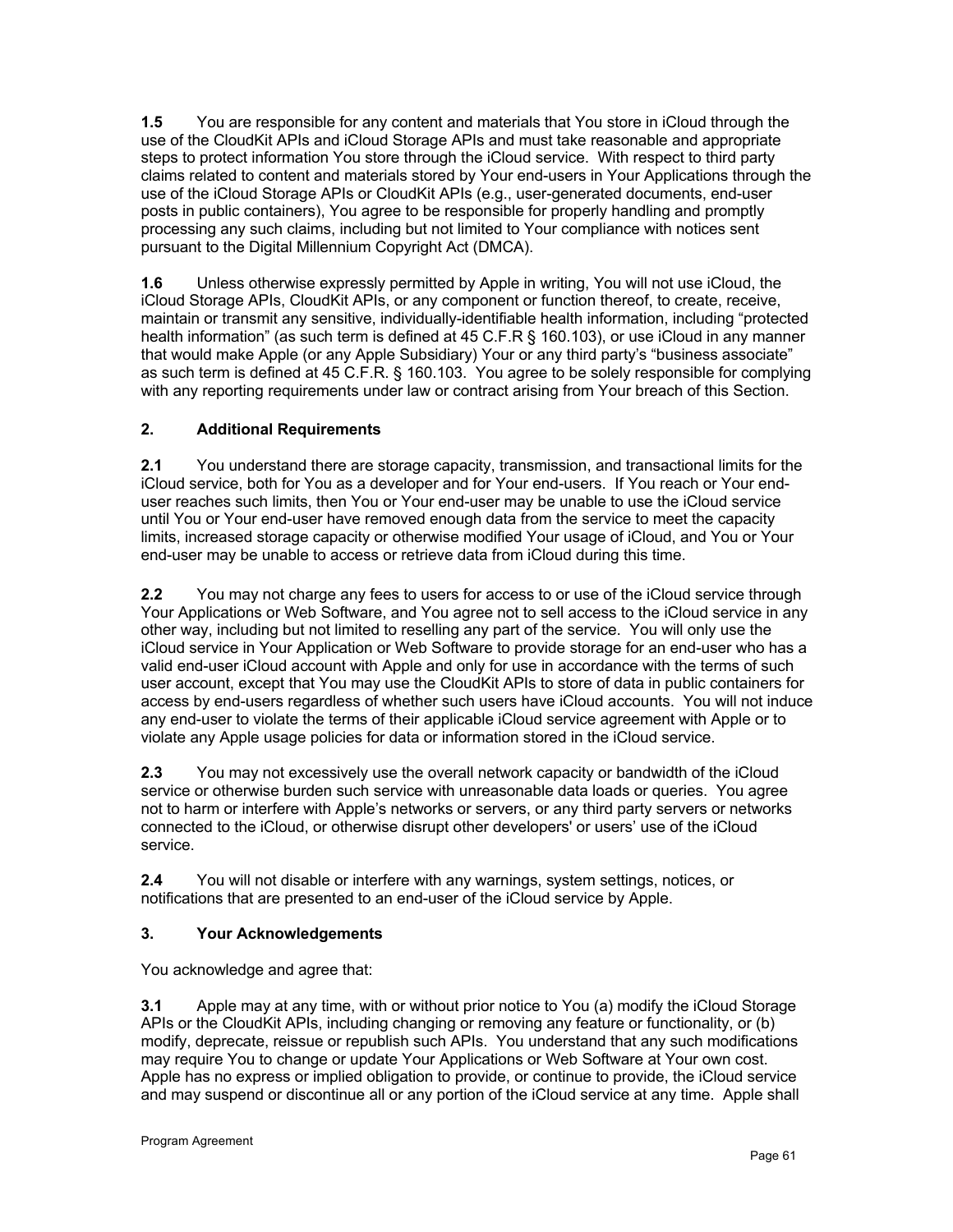not be liable for any losses, damages or costs of any kind incurred by You or any other party arising out of or related to any such service suspension or discontinuation or any such modification of the iCloud service, iCloud Storage APIs or the CloudKit APIs.

**3.2** The iCloud service is not available in all languages or in all countries or regions and Apple makes no representation that the iCloud service is appropriate or available for use in any particular location. To the extent You choose to provide access to the iCloud service in Your Applications or Web Software through the iCloud Storage APIs or CloudKit APIs (e.g., to store data in a public or private container), You do so at Your own initiative and are responsible for compliance with any applicable laws or regulations.

**3.3** Apple makes no guarantees to You in relation to the availability or uptime of the iCloud service and is not obligated to provide any maintenance, technical or other support for the iCloud service. Apple is not responsible for any expenditures, investments, or commitments made by You in connection with the iCloud service, or for any use of or access to the iCloud service.

**3.4** Apple reserves the right to suspend or revoke Your access to the iCloud service or impose limits on Your use of the iCloud service at any time in Apple's sole discretion. In addition, Apple may impose or adjust the limit of transactions Your Applications or Web Software may send or receive through the iCloud service or the resources or capacity that they may use at any time in Apple's sole discretion.

**3.5** Apple may monitor and collect information (including but not limited to technical and diagnostic information) about usage of the iCloud service through the iCloud Storage APIs, CloudKit APIs, or CloudKit console, in order to aid Apple in improving the iCloud service and other Apple products or services; provided however that Apple will not access or disclose any end-user data stored in a private container through CloudKit, any Application data stored in a public container through CloudKit, or any user-generated documents, files or key value data stored using the iCloud Storage APIs and iCloud service, unless Apple has a good faith belief that such access, use, preservation or disclosure is reasonably necessary to comply with a legal or regulatory process or request, or unless otherwise requested by an end-user with respect to data stored via the iCloud Storage APIs in that end-user's iCloud account or in that end-user's private container via the CloudKit APIs.

**3.6** Further, to the extent that You store any personal information relating to an individual or any information from which an individual can be identified (collectively, "Personal Data") in the iCloud service through the use of the iCloud Storage APIs or CloudKit APIs, You agree that Apple (and any applicable Apple Subsidiary for purposes of this Section 3.6) will act as Your agent for the processing, storage and handling of any such Personal Data. Apple agrees to ensure that any persons authorized to process such Personal Data have agreed to maintain confidentiality (whether through terms or under an appropriate statutory obligation). Apple shall have no right, title or interest in such Personal Data solely as a result of Your use of the iCloud service. You agree that You are solely liable and responsible for ensuring Your compliance with all applicable laws, including privacy and data protection laws, regarding the use or collection of data and information through the iCloud service. You are also responsible for all activity related to such Personal Data, including but not limited to, monitoring such data and activity, preventing and addressing inappropriate data and activity, and removing and terminating access to data. Further, You are responsible for safeguarding and limiting access to such Personal Data by Your personnel and for the actions of Your personnel who are permitted access to use the iCloud service on Your behalf. Personal Data provided by You and Your users to Apple through the iCloud service may be used by Apple only as necessary to provide and improve the iCloud service and to perform the following actions on Your behalf. Apple shall:

(a) use and handle such Personal Data only in accordance with the instructions and permissions from You set forth herein, as well as applicable laws, regulations, accords, or treaties. In the EEA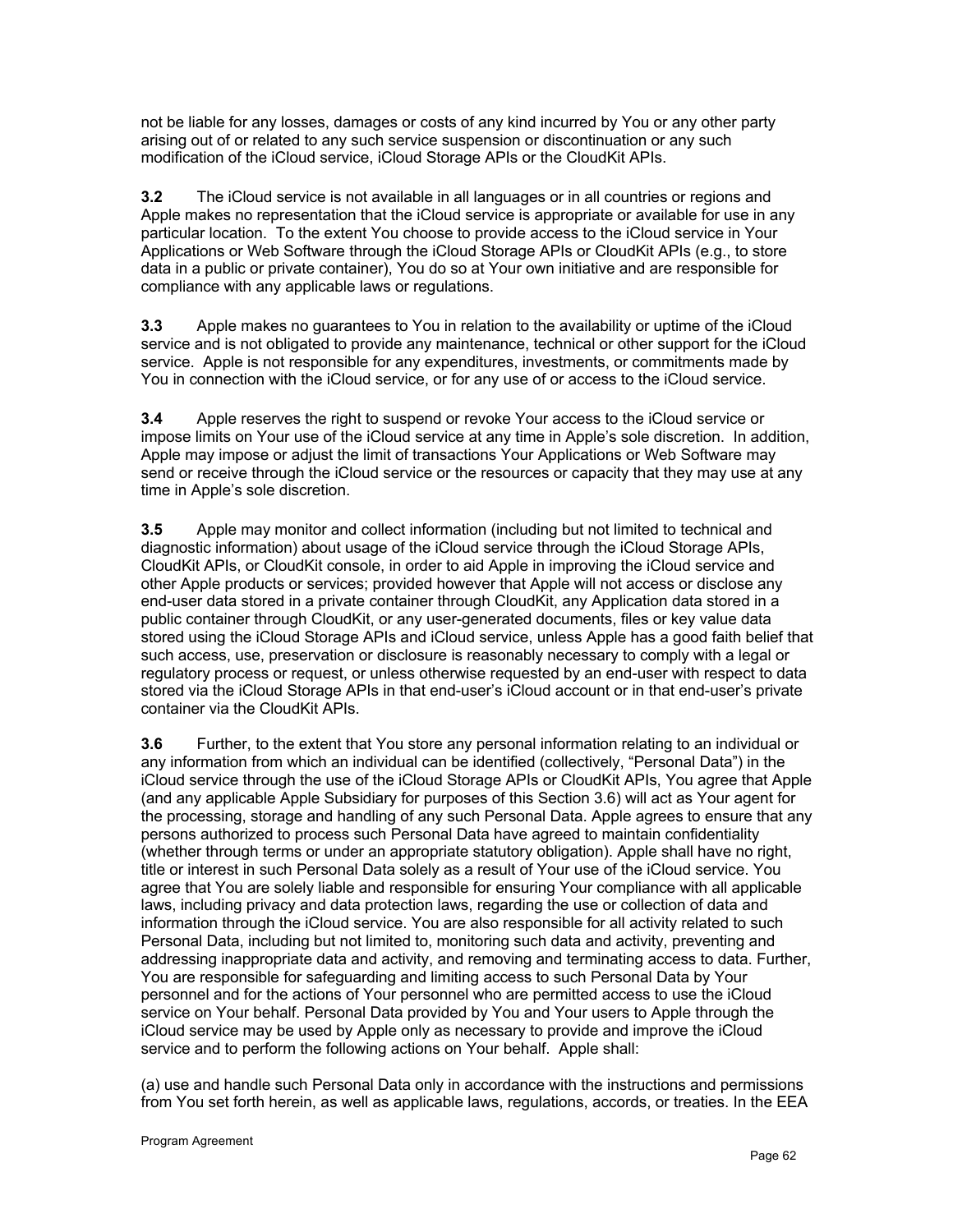and Switzerland, Personal Data will be handled by Apple only in accordance with the instructions and permissions from You set forth herein unless otherwise required by European Union or Member State Law, in which case Apple will notify You of such other legal requirement (except in limited cases where Apple is prohibited by law from doing so);

(b) provide You with reasonable means to manage any user access, deletion, or restriction requests as defined in applicable law. In the event of an investigation of You arising from Your good faith use of the iCloud service by a data protection regulator or similar authority regarding such Personal Data, Apple shall provide You with reasonable assistance and support;

(c) notify You by any reasonable means Apple selects, without undue delay and taking account of applicable legal requirements applying to You which mandate notification within a specific timeframe, if Apple becomes aware that Your Personal Data has been altered, deleted or lost as a result of any unauthorized access to the Service. You are responsible for providing Apple with Your updated contact information for such notification purposes in accordance with the terms of this Agreement;

(d) make available to You the information necessary to demonstrate compliance obligations set forth in Article 28 of Regulation (EU) 2016/679 of the European Parliament and of the Council of 27 April 2016 (GDPR) and to allow for and contribute to audits required under these provisions; provided however that You agree that Apple's ISO 27001 and 27018 certifications shall be considered sufficient for such required audit purposes;

(e) assist You, by any reasonable means Apple selects, in ensuring compliance with its obligations pursuant to Articles 33 to 36 of the GDPR. If Apple receives a third party request for information You have stored in the iCloud service, then unless otherwise required by law or the terms of such request, Apple will notify You of its receipt of the request and notify the requester of the requirement to address such request to You. Unless otherwise required by law or the request, You will be responsible for responding to the request;

(f) use industry-standard measures to safeguard Personal Data during the transfer, processing and storage of Personal Data. Encrypted Personal Data may be stored at Apple's geographic discretion; and

(g) ensure that where Personal Data, arising in the context of this Agreement, is transferred from the EEA or Switzerland it is only to a third country that ensures an adequate level of protection or using the Model Contract Clauses/Swiss Transborder Data Flow Agreement which will be provided to You upon request if you believe that Personal Data is being transferred.

**4. Additional Liability Disclaimer**. NEITHER APPLE NOR ITS SERVICE PROVIDERS SHALL BE LIABLE FOR ANY DAMAGES OR LOSSES ARISING FROM ANY USE, MISUSE, RELIANCE ON, INABILITY TO USE, INTERRUPTION, SUSPENSION OR TERMINATION OF iCLOUD, iCLOUD STORAGE APIS, OR CLOUDKIT APIS, OR FOR ANY UNAUTHORIZED ACCESS TO, ALTERATION OF, OR DELETION, DESTRUCTION, DAMAGE, LOSS OR FAILURE TO STORE ANY OF YOUR DATA OR ANY END-USER DATA OR ANY CLAIMS ARISING FROM ANY USE OF THE FOREGOING BY YOUR END-USERS, INCLUDING ANY CLAIMS REGARDING DATA PROCESSING OR INAPPROPRIATE OR UNAUTHORIZED DATA STORAGE OR HANDLING BY YOU IN VIOLATION OF THIS AGREEMENT.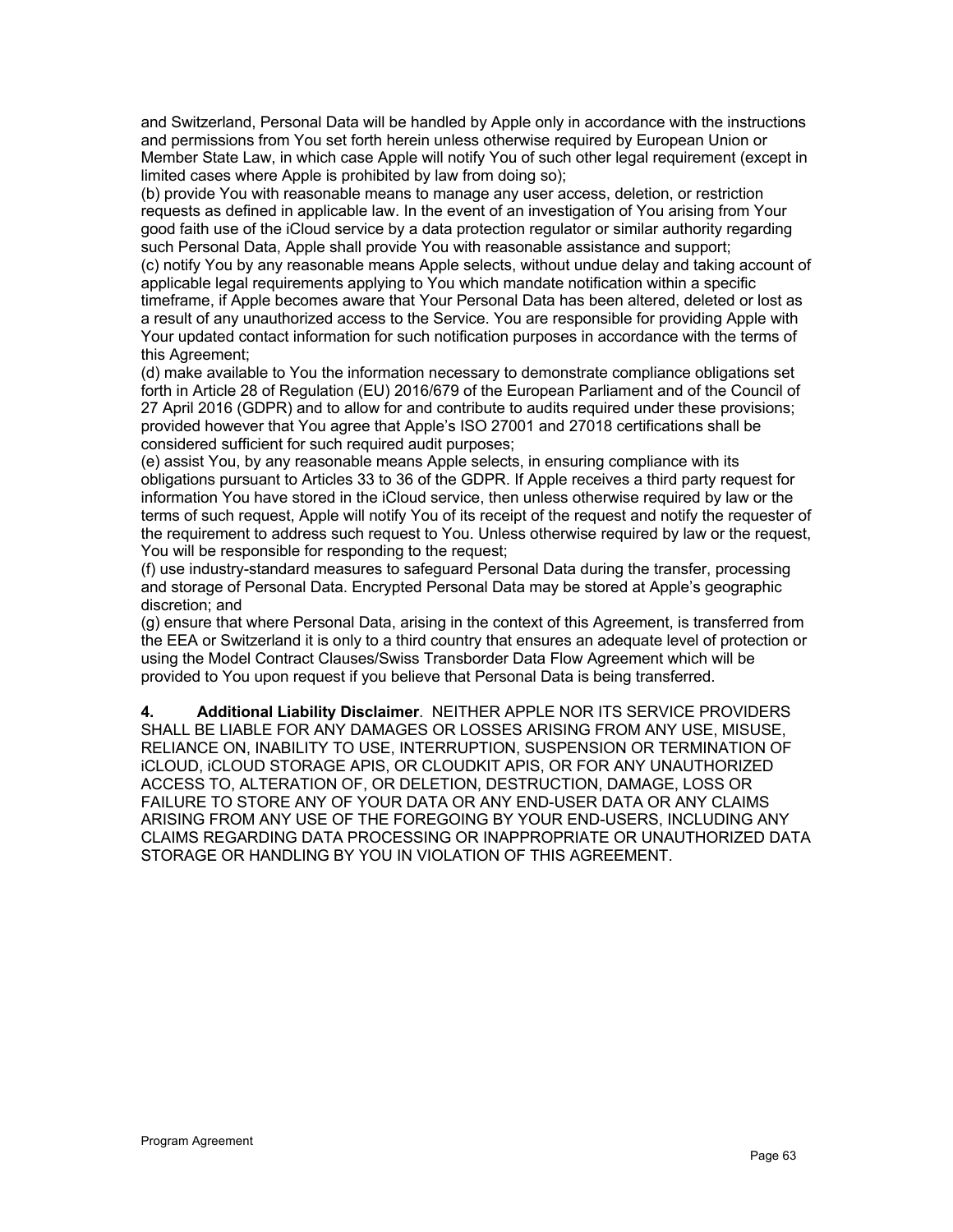## **Attachment 5 (to the Agreement) Additional Terms for Passes**

The following terms are in addition to the terms of the Agreement and apply to Your development and distribution of Passes:

# **1. Pass Type ID Usage and Restrictions**

You may use the Pass Type ID only for purposes of digitally signing Your Pass for use with Wallet and/or for purposes of using the APN service with Your Pass. You may distribute Your Pass Type ID as incorporated into Your Pass in accordance with **Section 2** below only so long as such distribution is under Your own trademark or brand.To the extent that You reference a third party's trademark or brand within Your Pass (e.g., a store coupon for a particular good), You represent and warrant that You have any necessary rights. You agree not to share, provide or transfer Your Pass Type ID to any third party (except for a Service Provider and only to the limited extent permitted herein), nor use Your Pass Type ID to sign a third party's pass.

# **2. Pass Distribution; Marketing Permissions**

**2.1** Subject to the terms of this Agreement, You may distribute Your Passes to end-users by the web, email, or an Application. You understand that Passes must be accepted by such users before they will be loaded into Wallet and that Passes can be removed or transferred by such users at any time.

**2.2** By distributing Your Passes in this manner, You represent and warrant to Apple that Your Passes comply with the Documentation and Program Requirements then in effect and the terms of this Attachment 5. Apple shall not be responsible for any costs, expenses, damages, losses (including without limitation lost business opportunities or lost profits) or other liabilities You may incur as a result of distributing Your Passes in this manner.

**2.3** You agree to state on the Pass Your name and address, and the contact information (telephone number; email address) to which any end-user questions, complaints, or claims with respect to Your Pass should be directed. You will be responsible for attaching or otherwise including, at Your discretion, any relevant end-user usage terms with Your Pass. Apple will not be responsible for any violations of Your end-user usage terms. You will be solely responsible for all user assistance, warranty and support of Your Pass. You may not charge any fees to endusers in order to use Wallet to access Your Pass.

**2.4** By distributing Your Passes as permitted in this Agreement, You hereby permit Apple to use (i) screenshots of Your Pass; (ii) trademarks and logos associated with Your Pass; and (iii) Pass Information, for promotional purposes in marketing materials and gift cards, excluding those portions which You do not have the right to use for promotional purposes and which You identify in writing to Apple. You also permit Apple to use images and other materials that You may provide to Apple, at Apple's reasonable request, for promotional purposes in marketing materials and gift cards.

# **3. Additional Pass Requirements**

**3.1** Apple may provide You with templates to use in creating Your Passes, and You agree to choose the relevant template for Your applicable use (e.g., You will not use the boarding pass template for a movie ticket).

**3.2** Passes may only operate and be displayed in Wallet, which is Apple's designated container area for the Pass, through Wallet on the lock screen of a compatible Apple-branded product in accordance with the Documentation*.*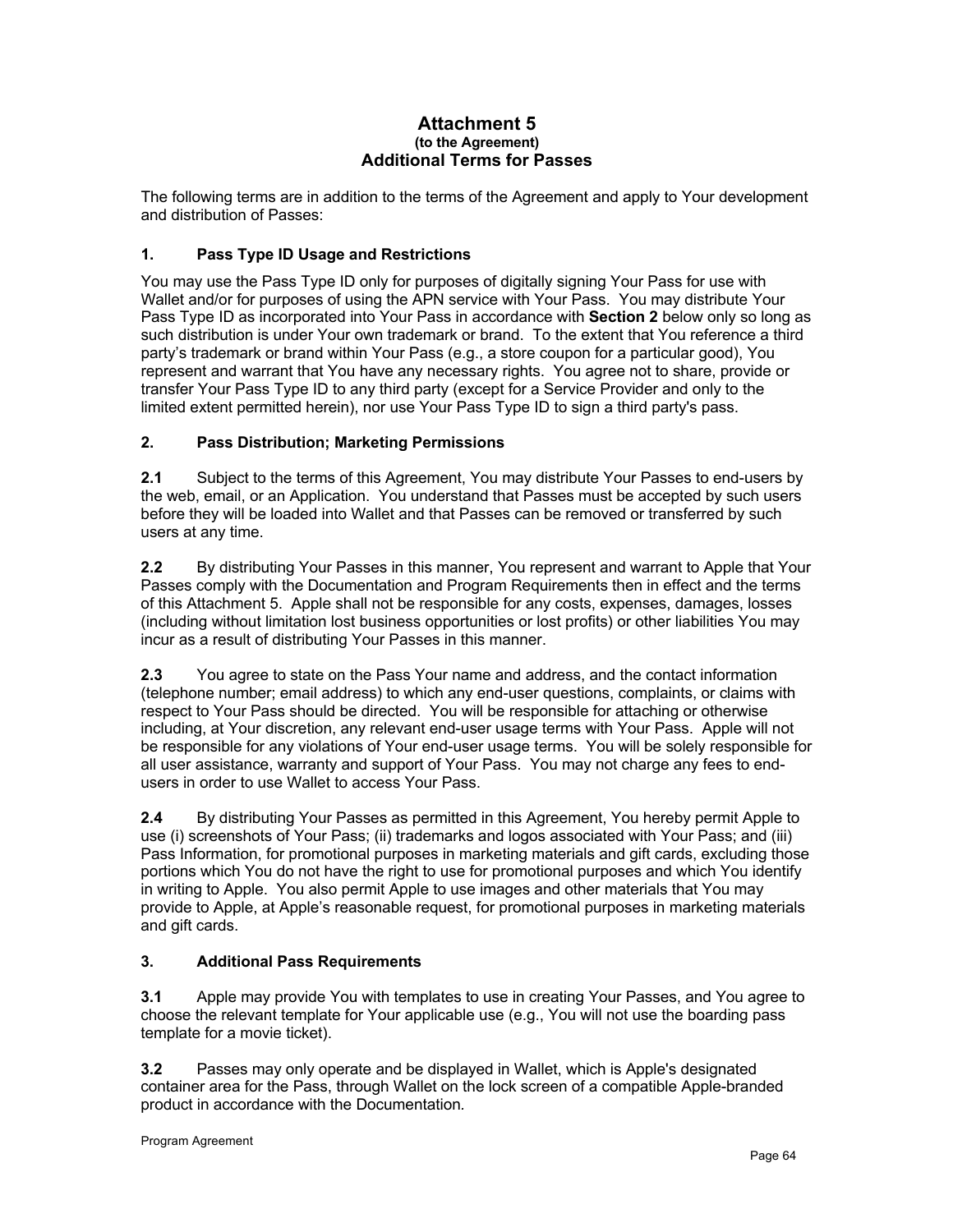**3.3.** Notwithstanding anything else in **Section 3.3.9** of the Agreement, with prior user consent, You and Your Pass may share user and/or device data with Your Application so long as such sharing is for the purpose of providing a service or function that is directly relevant to the use of the Pass and/or Application, or to serve advertising in accordance with **Sections 3.3.12** of the Agreement.

**3.4** If You would like to use embedded Near Field Communication (NFC) technology with Your Pass, then You may request an Apple Certificate for the use of NFC with a Pass from the Developer web portal. Apple will review Your request and may provide You with a separate agreement for the use of such Apple Certificate. Apple reserves the right to not provide You with such Apple Certificate.

**4. Apple's Right to Review Your Pass; Revocation.** You understand and agree that Apple reserves the right to review and approve or reject any Pass that You would like to distribute for use by Your end-users, or that is already in use by Your end-users, at any time during the Term of this Agreement. If requested by Apple, You agree to promptly provide such Pass to Apple. You agree not to attempt to hide, misrepresent, mislead, or obscure any features, content, services or functionality in Your Pass from Apple's review or otherwise hinder Apple from being able to fully review such Pass, and, You agree to cooperate with Apple and answer questions and provide information and materials reasonably requested by Apple regarding such Pass. If You make any changes to Your Pass after submission to Apple, You agree to notify Apple and, if requested by Apple, resubmit Your Pass prior to any distribution of the modified Pass to Your end-users. Apple reserves the right to revoke Your Pass Type ID and reject Your Pass for distribution to Your end-users for any reason and at any time in its sole discretion, even if Your Pass meets the Documentation and Program Requirements and terms of this Attachment 5; and, in that event, You agree that You may not distribute such Pass to Your end-users.

**5. Additional Liability Disclaimer.** APPLE SHALL NOT BE LIABLE FOR ANY DAMAGES OR LOSSES ARISING FROM ANY USE, DISTRIBUTION, MISUSE, RELIANCE ON, INABILITY TO USE, INTERRUPTION, SUSPENSION, OR TERMINATION OF WALLET, YOUR PASS TYPE ID, YOUR PASSES, OR ANY SERVICES PROVIDED IN CONNECTION THEREWITH, INCLUDING BUT NOT LIMITED TO ANY LOSS OR FAILURE TO DISPLAY YOUR PASS IN WALLET OR ANY END-USER CLAIMS ARISING FROM ANY USE OF THE FOREGOING BY YOUR END-USERS.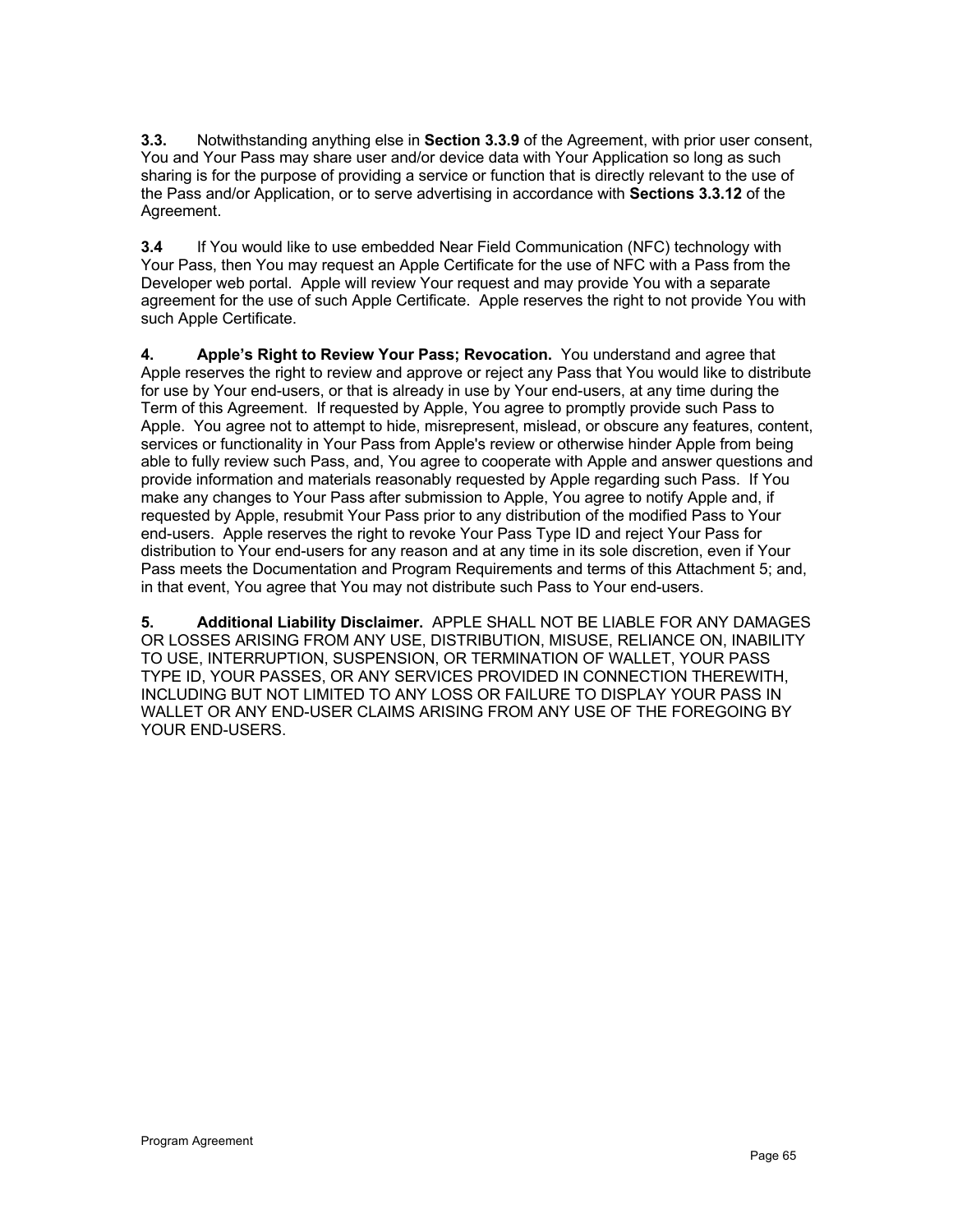#### **Attachment 6 (to the Agreement) Additional Terms for the use of the Apple Maps Service**

The following terms are in addition to the terms of the Agreement and apply to any use of the Apple Maps Service in Your Application, website, or web application.

## **1. Use of the Maps Service**

**1.1** Your Application may access the Apple Maps Service only via the MapKit API, Apple Maps Server API or through MapKit JS, and Your website or web application may access the Apple Maps Service only via MapKit JS or Apple Maps Server API. You agree not to access the Apple Maps Service or the Map Data other than through the MapKit API, Apple Maps Server API or MapKit JS, as applicable, and You agree that Your use of the Apple Maps Service in Your Applications, websites, or web applications must comply with the Program Requirements.

**1.2** You will use the Apple Maps Service and Map Data only as necessary for providing services and functionality for Your Application, website, or web application. You agree to use the Apple Maps Service, MapKit API, Apple Maps Server API, and MapKit JS only as expressly permitted by this Agreement (including but not limited to this Attachment 6) and the MapKit, Apple Maps Server API, and MapKit JS Documentation, and in accordance with all applicable laws and regulations. MapKit JS may not be used in Your website and/or application running on non-Apple hardware for the following commercial purposes: fleet management (including dispatch), asset tracking, enterprise route optimization, or where the primary purpose of such website and/or application is to assess vehicle insurance risk.

**1.3** You acknowledge and agree that results You receive from the Apple Maps Service may vary from actual conditions due to variable factors that can affect the accuracy of the Map Data, such as weather, road and traffic conditions, and geopolitical events.

# **2. Additional Restrictions**

**2.1** Neither You nor Your Application, website or web application may remove, obscure or alter Apple's or its licensors' copyright notices, trademarks, logos, or any other proprietary rights or legal notices, documents or hyperlinks that may appear in or be provided through the Apple Maps Service.

**2.2** You will not use the Apple Maps Service in any manner that enables or permits bulk downloads or feeds of the Map Data, or any portion thereof, or that in any way attempts to extract, scrape or reutilize any portions of the Map Data. For example, neither You nor Your Application may use or make available the Map Data, or any portion thereof, as part of any secondary or derived database.

**2.3** Except to the extent expressly permitted herein, You agree not to copy, modify, translate, create a derivative work of, publish or publicly display the Map Data in any way. Further, You may not use or compare the data provided by the Apple Maps Service for the purpose of improving or creating another mapping service. You agree not to create or attempt to create a substitute or similar service through use of or access to the Apple Maps Service.

**2.4** Your Application, website, or web application may display the Map Data only as permitted herein, and when displaying it on a map, You agree that it will be displayed only on an Apple map provided through the Apple Maps Service. Further, You may not surface Map Data within Your Application, website, or web application without displaying the corresponding Apple map (e.g., if You surface an address result through the Apple Maps Service, You must display the corresponding map with the address result).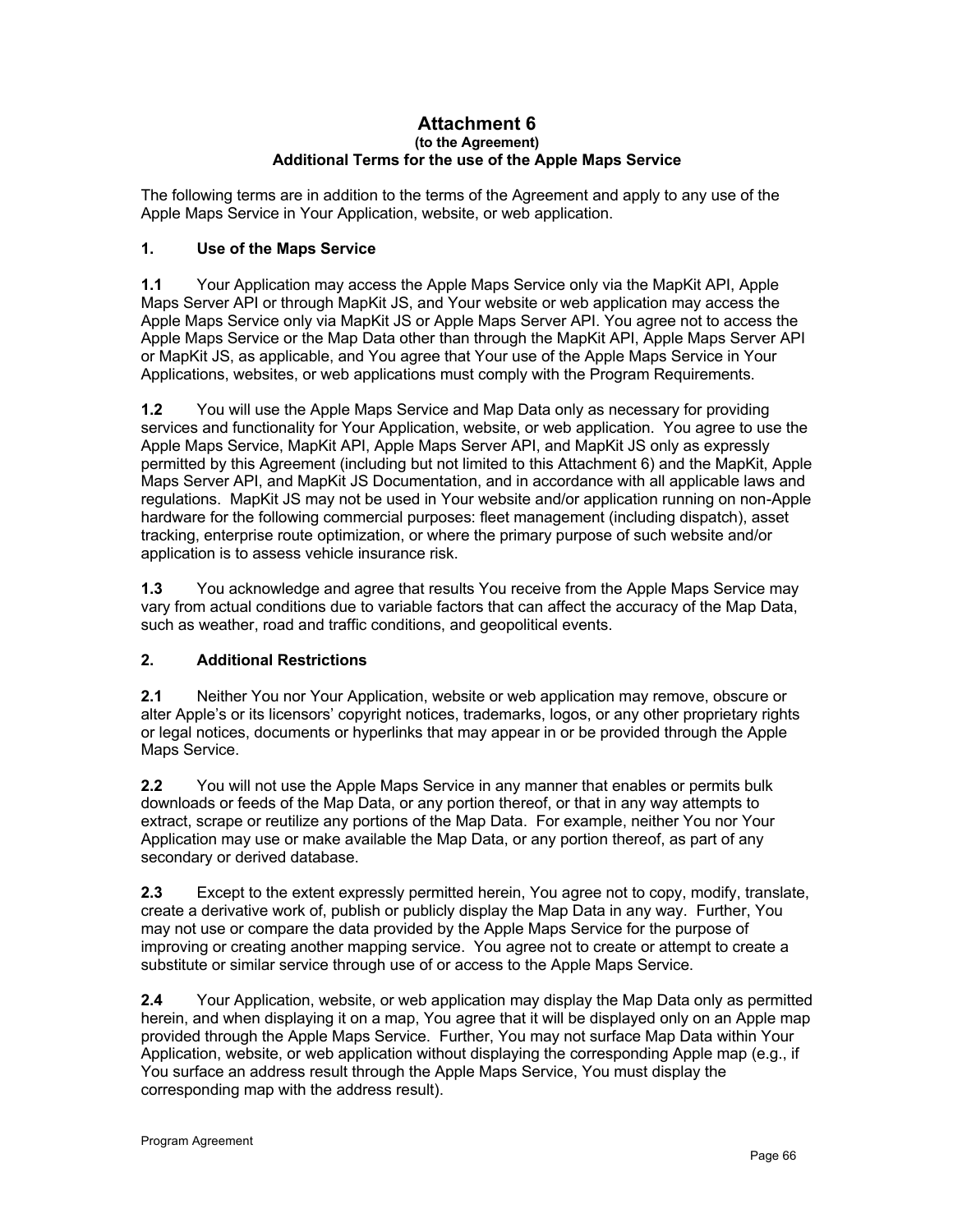**2.5** Unless otherwise expressly permitted in writing by Apple, Map Data may not be cached, pre-fetched, or stored by You or Your Application, website, or web application other than on a temporary and limited basis solely as necessary (a) for Your use of the Apple Maps Service as permitted herein or in the MapKit or MapKit JS Documentation, and/or (b) to improve the performance of the Apple Maps Service with Your Application, website, or web application, after which, in all cases, You must delete any such Map Data.

**2.6** You may not charge any fees to end-users solely for access to or use of the Apple Maps Service through Your Application, website, or web application, and You agree not to sell access to the Apple Maps Service in any other way.

**2.7** You acknowledge and agree that Apple may impose restrictions on Your usage of the Apple Maps Service (e.g., limiting the number of transactions Your Application can make through the MapKit API or Apple Maps Server API) or may revoke or remove Your access to the Apple Maps Service (or any part thereof) at any time in its sole discretion. Further, You acknowledge and agree that results You may receive from the Apple Maps Service may vary from actual conditions due to variable factors that can affect the accuracy of Map Data, such as road or weather conditions.

**3. Your Acknowledgements.** You acknowledge and agree that:

**3.1** Apple may at any time, with or without prior notice to You (a) modify the Apple Maps Service and/or the MapKit API, Apple Maps Server API or MapKit JS, including changing or removing any feature or functionality, or (b) modify, deprecate, reissue or republish the MapKit API, Apple Maps Server API or MapKit JS. You understand that any such modifications may require You to change or update Your Applications, website, or web applications at Your own cost. Apple has no express or implied obligation to provide, or continue to provide, the Apple Maps Service and may suspend or discontinue all or any portion of the Apple Maps Service at any time. Apple shall not be liable for any losses, damages or costs of any kind incurred by You or any other party arising out of or related to any such service suspension or discontinuation or any such modification of the Apple Maps Service, MapKit API, Apple Maps Server API or MapKit JS.

**3.2** The Apple Maps Service may not be available in all countries, regions, or languages, and Apple makes no representation that the Apple Maps Service is appropriate or available for use in any particular location. To the extent You choose to provide access to the Apple Maps Service in Your Applications, website, or web applications or through the MapKit API, Apple Maps Server API or MapKit JS, You do so at Your own initiative and are responsible for compliance with any applicable laws.

**4. Apple's Right to Review Your MapKit and/or MapKit JS Implementation.** You understand and agree that Apple reserves the right to review and approve or reject Your implementation of MapKit and/or MapKit JS in Your Application, website, or web applications, at any time during the Term of this Agreement. If requested by Apple, You agree to promptly provide information regarding Your implementation of MapKit and/or MapKit JS to Apple. You agree to cooperate with Apple and answer questions and provide information and materials reasonably requested by Apple regarding such implementation. Apple reserves the right to revoke Your access to MapKit and/or Your MapKit JS keys and similar credentials at any time in its sole discretion, even if Your use of MapKit and/or MapKit JS meets the Documentation and Program Requirements and terms of this Attachment. By way of example only, Apple may do so if Your MapKit and/or MapKit JS implementation places an excessive and undue burden on the Apple Maps Service, obscures or removes the Apple Maps logo or embedded links when displaying a map, or uses the Apple Maps Service with corresponding offensive or illegal map content.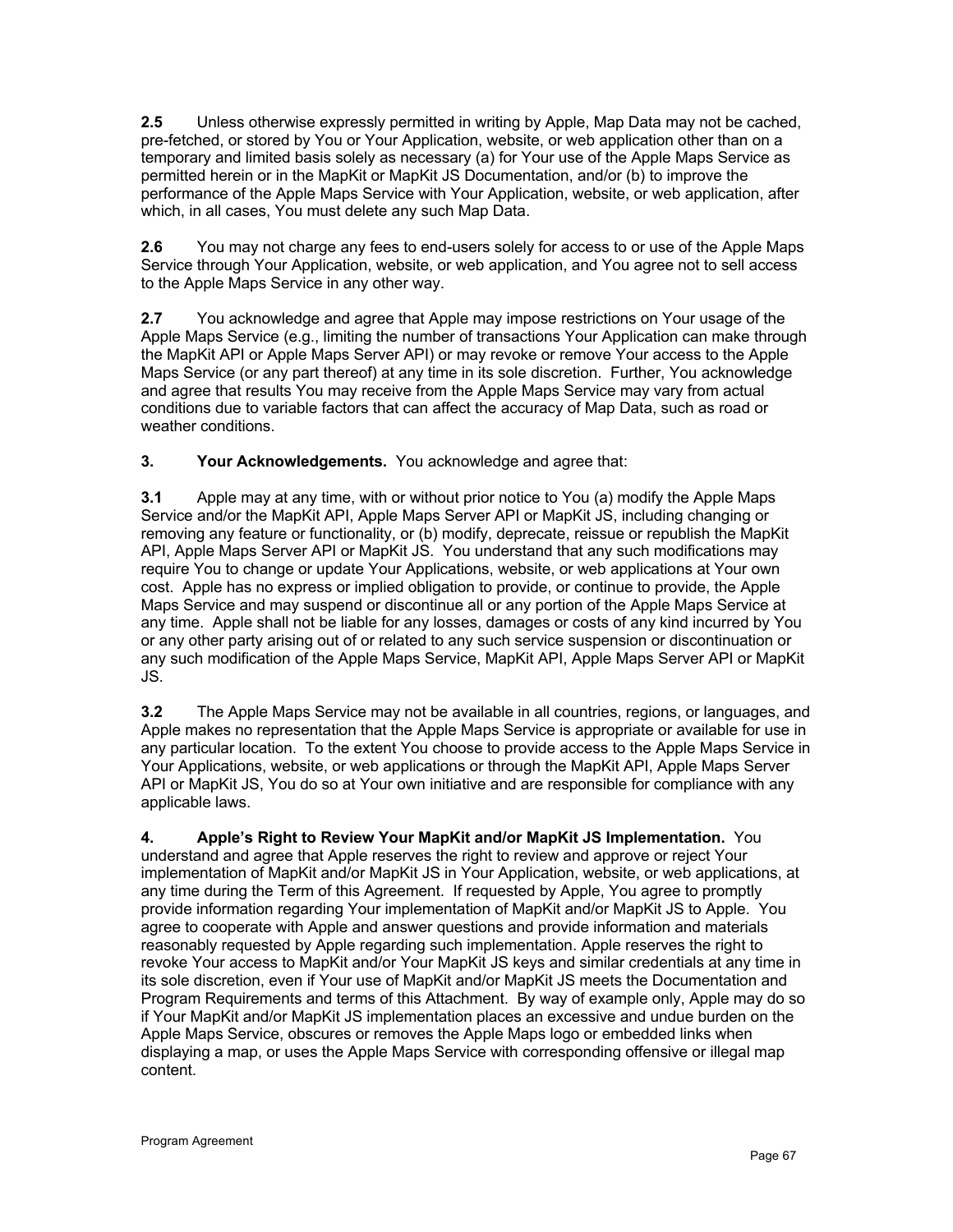**5. Additional Liability Disclaimer.** NEITHER APPLE NOR ITS LICENSORS OR SERVICE PROVIDERS SHALL BE LIABLE FOR ANY DAMAGES OR LOSSES ARISING FROM ANY USE, MISUSE, RELIANCE ON, INABILITY TO USE, INTERRUPTION, SUSPENSION OR TERMINATION OF THE APPLE MAPS SERVICE, INCLUDING ANY INTERRUPTIONS DUE TO SYSTEM FAILURES, NETWORK ATTACKS, OR SCHEDULED OR UNSCHEDULED MAINTENANCE.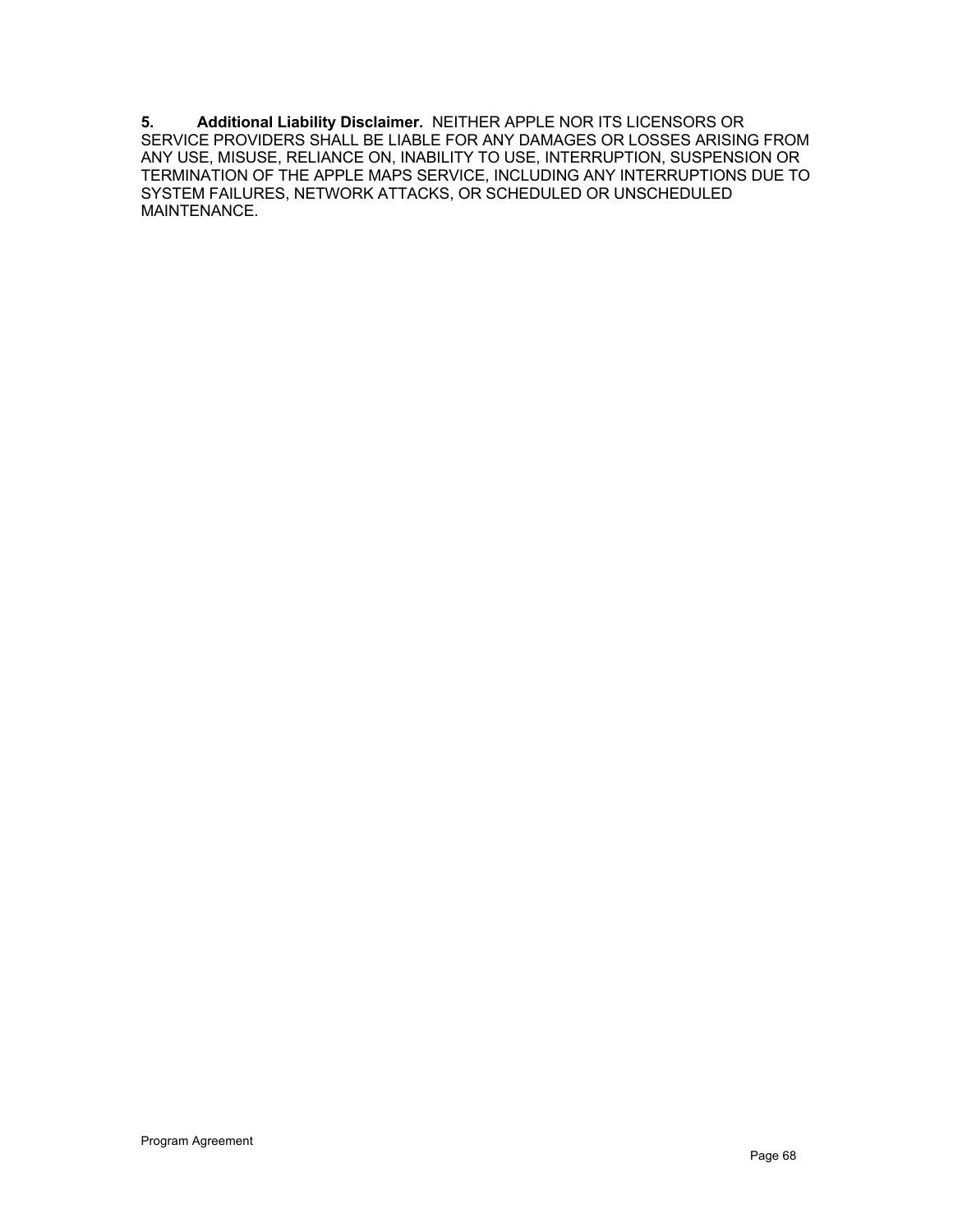#### **Attachment 7 (to the Agreement) Additional Terms for Safari Extensions**

The following terms are in addition to the terms of the Agreement and apply to Safari Extensions signed with an Apple Certificate:

## **1.1 Safari Extension Requirements**

If You would like to distribute Your Safari Extension signed with an Apple Certificate, then You agree to abide by the following requirements for such Safari Extensions, as they may be modified by Apple from time to time:

- Your Safari Extension must not contain any malware, malicious or harmful code, or other internal component (e.g. computer viruses, trojan horses, "backdoors"), which could damage, destroy, or adversely affect Apple hardware, software or services, or other third party software, firmware, hardware, data, systems, services, or networks;

- Your Safari Extensions must not be designed or marketed for the purpose of harassing, abusing, stalking, spamming, misleading, defrauding, threatening or otherwise violating the legal rights (such as the rights of privacy and publicity) of others. Further, You may not create a Safari Extension that tracks the behavior of a user (e.g., their browsing sites) without their express consent;

- Your Safari Extension must only operate in the designated container area for the Safari Extension, and must not disable, override or otherwise interfere with any Apple-implemented system alerts, warnings, display panels, consent panels and the like;

- Your Safari Extension must have a single purpose and updates must not change the single purpose of Your Safari Extension. You agree to accurately represent the features and functionality of Your Safari Extension to the user and to act in accordance with such representations. For example, You must not redirect user searches to a different search provider than the one previously selected by the user in Safari without their express consent. In addition, Your Safari Extension may not redirect a link (or any affiliate link) on a website unless that behavior is disclosed to the user. You agree not to conceal the features or functionality of Your Safari Extension (e.g., containing obfuscated code);

- Your Safari Extension must not be bundled with an app that has a different purpose than the Safari Extension.Your Safari Extension must not inject ads into a website and may not display pop up ads. You must not script or automate turning on Your Safari Extension or enable others to do so; and

- Safari Extensions must not interfere with security, user interface, user experience, features or functionality of Safari, macOS, iOS, or other Apple-branded products.

**1.2 Compliance; Certificates.** Your Safari Extensions must comply with the Documentation and all applicable laws and regulations, including those in any jurisdictions in which such Safari Extensions may be offered or made available. You understand that Apple may revoke the Apple Certificates used to sign Your Safari Extensions at any time, in its sole discretion. Further, You acknowledge and agree that Apple may block Your Safari Extension (such that it may be unavailable or inaccessible to Safari users) if it does not comply with the requirements set forth above in this **Section 1.1** or otherwise adversely affects users of Safari or Apple-branded products.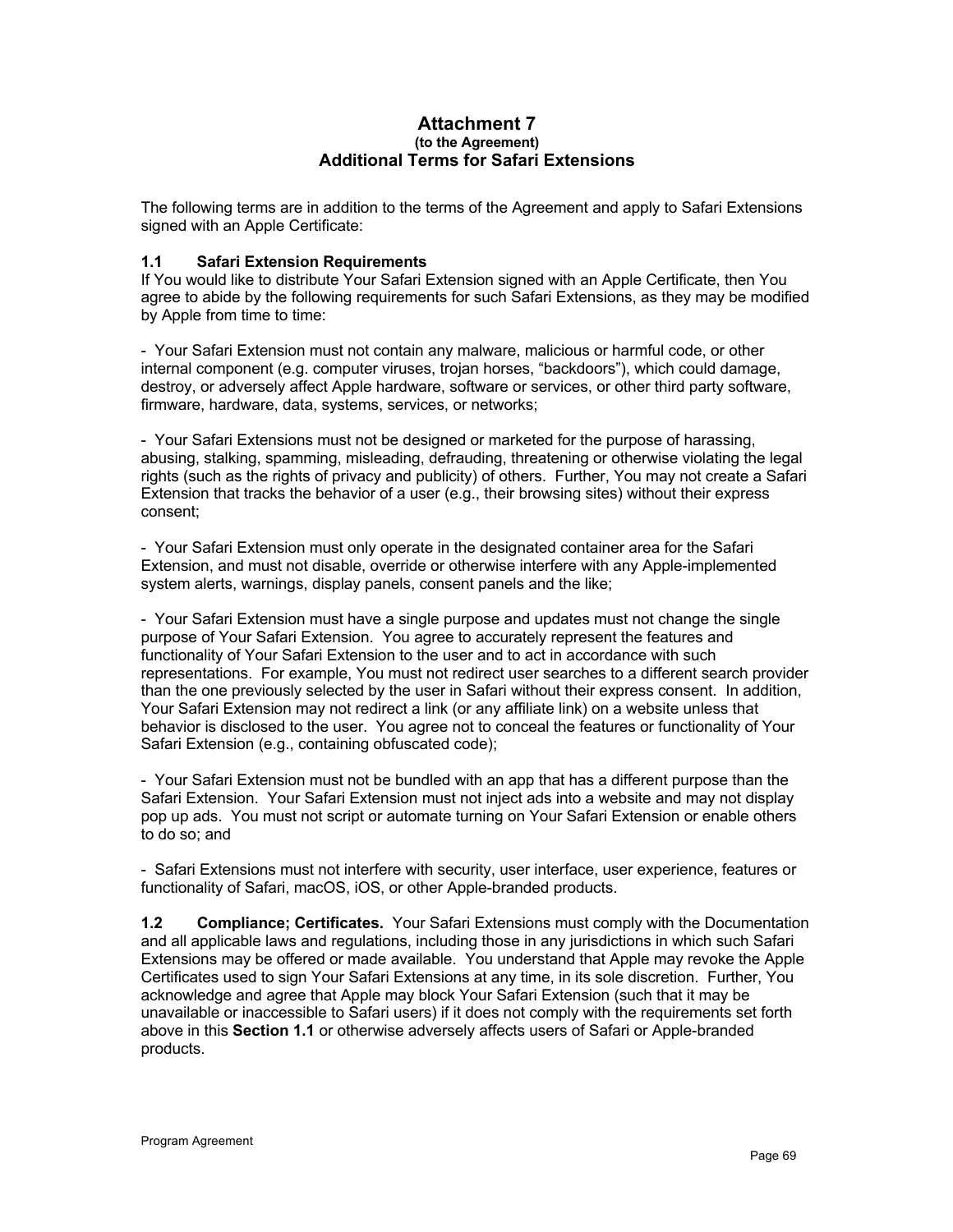#### **Attachment 8 (to the Agreement) Additional Terms for use of the WeatherKit APIs**

The following terms are in addition to the terms of the Agreement and apply to any use of Apple Weather Data and the WeatherKit APIs in Your Application or Corresponding Product. For purposes of this Attachment, the definition of "Corresponding Products" does not require a Licensed Application.

# **1. Use of Apple Weather Data and WeatherKit APIs**

**1.1** You agree that Your use of Apple Weather Data and WeatherKit APIs must comply with the Program Requirements.

**1.2** You may not charge any fees to end-users for access to or use of the Apple Weather Data presented in its original form through Your Application or Corresponding Product; provided, however, You may charge fees to end-users for Value-Added Services or Products – i.e., data, products, and/or services, including but not limited to, Your Applications or Corresponding Products, that You develop that are derived from Apple Weather Data, and are transformed so that it is not possible for any end user or other third party to discover, access, reverse engineer, or otherwise ascertain or use Apple Weather Data in the form originally supplied by Apple (whether in whole or in part). You may not grant sublicensing rights to the WeatherKit APIs or Apple Weather Data in their original form. You may use Apple Weather Data for internal purposes or to create, make or display Value-Added Services or Products to Your end-users. Your end user license terms must not permit end-users or any other third parties to reverse engineer the WeatherKit APIs or Apple Weather Data for any purpose.

**1.3** Applications or Corresponding Products that use the WeatherKit APIs may not be designed or marketed for emergency or life-saving purposes.

**1.4** Your Application or Corresponding Product may access the Apple Weather Data only through the WeatherKit APIs. You agree that Your display of the Apple Weather Data must comply with all applicable attribution requirements and any other specifications provided in the Program Requirements. You may not modify, change, alter, or obscure Weather Alerts in any way.

**1.5** You may not use the WeatherKit APIs in any manner that enables or permits bulk downloads or feeds of the Apple Weather Data, or any portion thereof, or that in any way attempts to extract or scrape any portions of the Apple Weather Data. For example, neither You, Your Applications, nor Your Corresponding Products may use or make available the Apple Weather Data, or any portion thereof, as part of any secondary or derived database.

**1.6** Unless otherwise expressly permitted in the Documentation, Apple Weather Data may not be cached, pre-fetched, or stored by You, Your Application, or Your Corresponding Product other than on a temporary and limited basis solely to improve the performance of the WeatherKit APIs with Your Application or Corresponding Product.

# **2. Your Acknowledgements**

You acknowledge and agree that:

**2.1** The WeatherKit APIs may not be available in all countries or languages, and Apple makes no representation that the WeatherKit APIs are appropriate or available for use in any particular location. To the extent You choose to provide access to the Apple Weather Data in Your Application or Corresponding Product through the WeatherKit APIs, You do so at Your own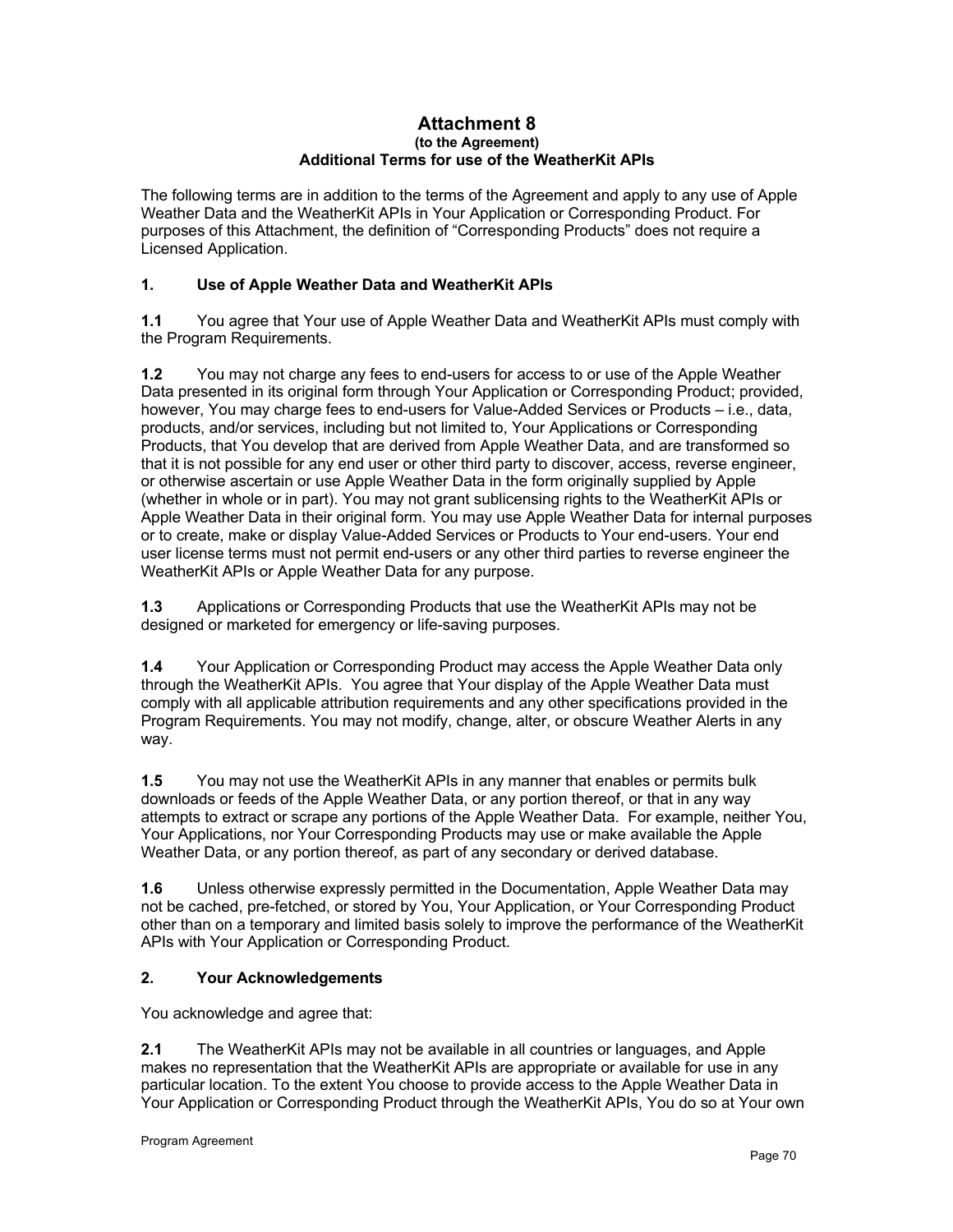initiative and are responsible for compliance with any applicable laws. Your use of the WeatherKit APIs is at Your sole risk and You assume all liability arising from Your use of the WeatherKit APIs in any part of the world, including the display of Apple Weather Data in disputed territories.

**2.2** For Applications or Corresponding Products that use the WeatherKit APIs for real-time weather guidance, You must have an end-user license agreement that includes the following notice: YOUR USE OF THIS REAL TIME WEATHER GUIDANCE APPLICATION OR WEBSITE IS AT YOUR SOLE RISK. WEATHER DATA MAY NOT BE ACCURATE. Apple Weather Data may vary from actual conditions due to variable factors, such as signal issues and geopolitical events, that can affect the accuracy of Apple Weather Data.

# **3. Compliance**

**3.1** If requested by Apple, You agree to promptly provide information regarding Your implementation of the WeatherKit APIs to Apple, as needed to determine Your compliance with these requirements.

**3.2** While in no way limiting Apple's other rights under this Agreement, Apple reserves the right to take action if in its sole discretion, Apple determines or has reason to believe You have violated a term of this Agreement. These actions may include limiting, suspending, or revoking Your access to Apple Weather Data and WeatherKit APIs.

**4. Additional Liability Disclaimer.** NEITHER APPLE NOR ITS LICENSORS OR SERVICE PROVIDERS SHALL BE LIABLE FOR ANY DAMAGES OR LOSSES ARISING FROM ANY USE, MISUSE, RELIANCE ON, INABILITY TO USE, INTERRUPTION, SUSPENSION OR TERMINATION OF THE WEATHERKIT APIS, INCLUDING ANY INTERRUPTIONS DUE TO SYSTEM FAILURES, NETWORK ATTACKS, OR SCHEDULED OR UNSCHEDULED MAINTENANCE.

**5. Indemnification.** Without limiting Apple's other rights under this Agreement, You agree to indemnify and hold harmless an Apple Indemnified Party from any and all Losses incurred by an Apple Indemnified Party arising from or related to any claim that Your use of the WeatherKit APIs does not comply with local mapping laws or other applicable laws.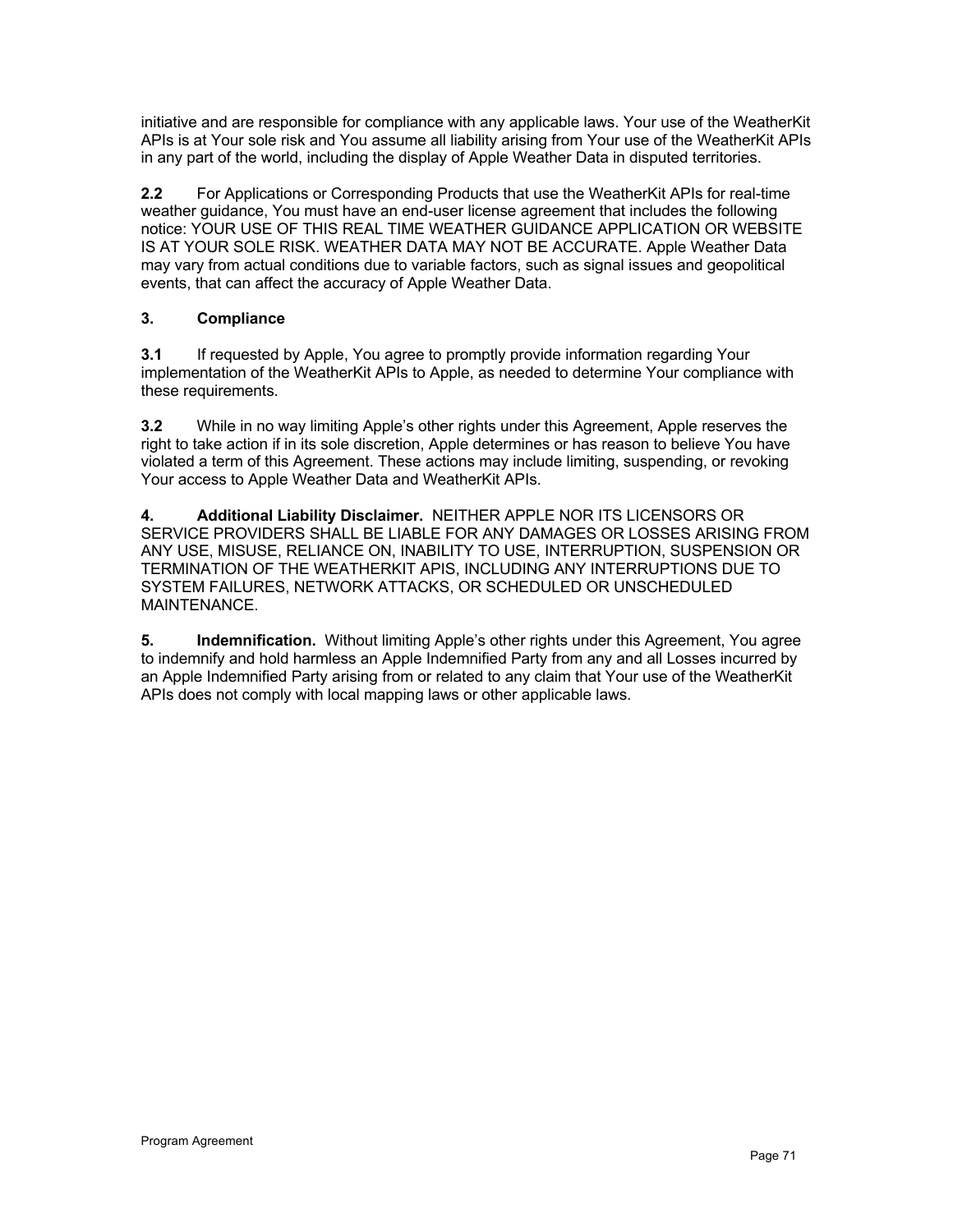# **Attachment 9 (to the Agreement)**

## **Additional Terms for Subscriptions Purchased Through the Apple Developer App**

Through the Apple Developer app, You may be able to pay for Program fees, and, as a Program member, purchase and use other subscriptions. For this Attachment 9 only, "Apple" means:

- Apple Inc., located at One Apple Park Way, Cupertino, California, if You are located in the United States, including Puerto Rico;
- Apple Canada Inc., located at 120 Bremner Blvd., Suite 1600, Toronto ON M5J 0A8, Canada if You are located in Canada;
- Apple Services LATAM LLC, located at 1 Alhambra Plaza, Ste 700 Coral Gables, Florida, if You are located in Mexico, Central or South America, or any Caribbean country or territory (excluding Puerto Rico);
- iTunes K.K., located at Roppongi Hills, 6-10-1 Roppongi, Minato-ku, Tokyo 106-6140, Tokyo if You are located in Japan;
- Apple Pty Limited, located at Level 3, 20 Martin Place, Sydney NSW 2000, Australia, if You are located in Australia or New Zealand, including in any of their territories or affiliated jurisdictions; and
- Apple Distribution International Ltd., located at Hollyhill Industrial Estate, Hollyhill, Cork, Republic of Ireland, if You are located anywhere else.

Subscriptions automatically renew until cancelled in Your account holder's account settings. Charges occur no more than twenty-four (24) hours prior to the renewal date. To learn more about cancelling subscriptions, visit https://support.apple.com/HT202039.

Apple will charge Your account holder's selected payment method for any subscription, including any taxes. If Your account holder has also added it to their Apple Wallet, Apple may charge their selected payment method in Apple Wallet using Apple Pay. Your account holder can associate multiple payment methods with their Apple ID, and You agree Apple may store and charge them. The primary payment method appears at the top of the account settings payments page.

If the primary payment method cannot be charged for any reason, You authorize Apple to attempt to charge Your account holder's other eligible payment methods from top to bottom as they appear on the account settings payments page. If Apple cannot charge Your account holder, You remain responsible for any uncollected amounts, and Apple may attempt to charge again or request another payment method. This may change the date on which billing occurs. As permitted by law, Apple may automatically update payment information if it is provided by the payment networks or financial institutions.

Program membership includes up to 500,000 WeatherKit API calls per month. If You purchase a subscription for WeatherKit API calls, for the duration of the subscription it will replace the WeatherKit API calls included with Program membership.

Through December 31, 2023, Program members are also eligible to use up to twenty-five (25) Xcode Cloud compute hours per month. If You purchase a subscription for Xcode Cloud compute hours, for the duration of the subscription it will replace the Xcode Cloud compute hours per month that You are eligible to use though December 31, 2023. Apple reserves the right to onboard You to Xcode Cloud, or to provide You the opportunity to purchase a subscription to Xcode Cloud compute hours, as capacity permits. If You cancel and opt out of using Xcode Cloud immediately, Your account holder can contact Apple Support to request a refund.

Subscription upgrades take effect immediately and a refund will be provided based on the time remaining in the month for the original subscription. Downgrades or cancellations of a subscription take effect at the next billing date. Apple reserves the right to calculate or deny requests for refunds based on usage of WeatherKit API calls or Xcode Cloud compute hours.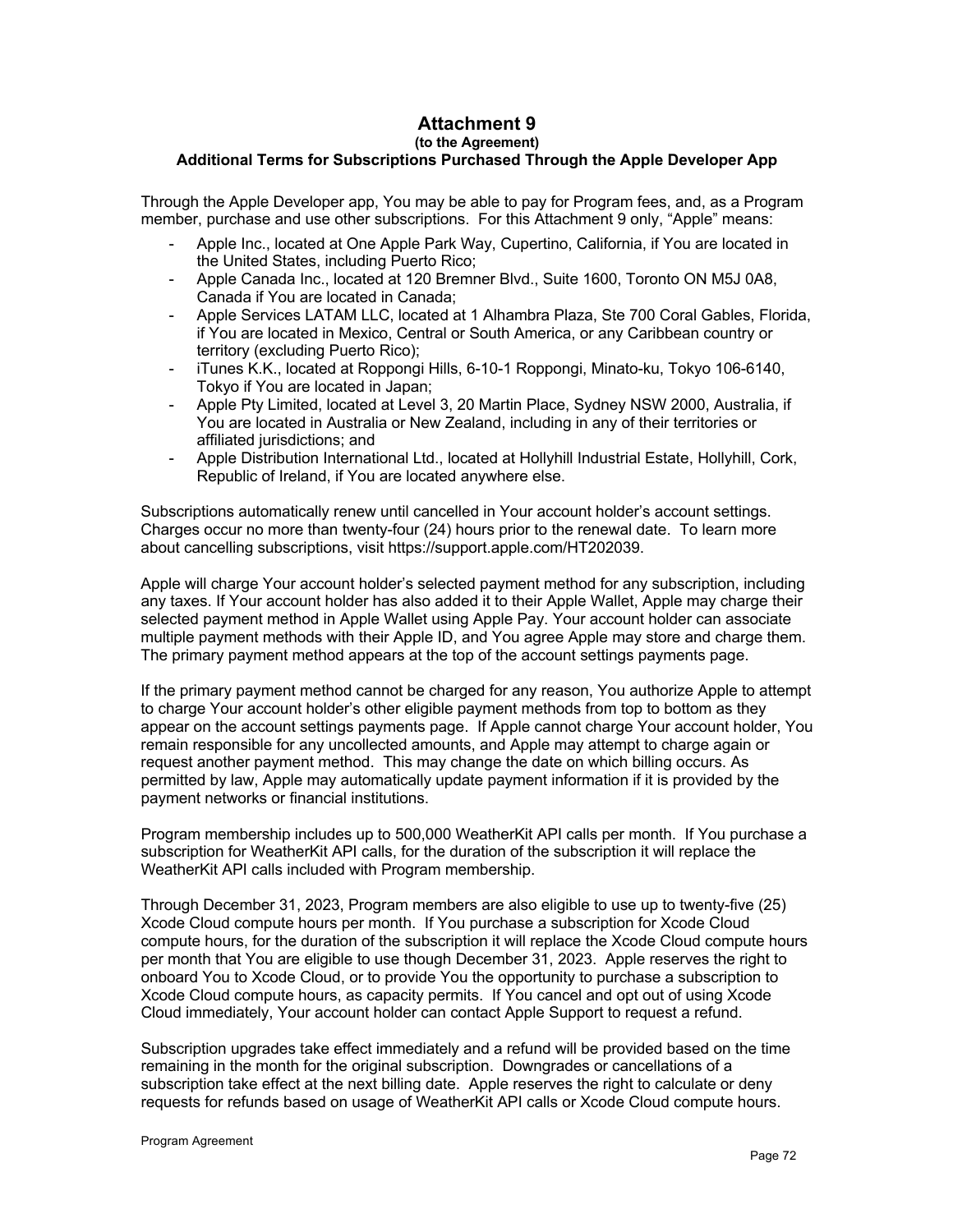# **Schedule 1**

# **1. Appointment of Agent**

**1.1** You hereby appoint Apple and Apple Subsidiaries (collectively "Apple") as: (i) Your agent for the marketing and delivery of the Licensed Applications to end-users located in those regions listed on Exhibit A, Section 1 to this Schedule 1, subject to change; and (ii) Your commissionaire for the marketing and delivery of the Licensed Applications to end-users located in those regions listed on Exhibit A, Section 2 to this Schedule 1, subject to change, during the Delivery Period. The most current list of App Store regions among which You may select shall be set forth in the App Store Connect tool and the Custom App Distribution Site and may be updated by Apple from time to time. You hereby acknowledge that Apple will market and make the Licensed Applications available for download by end-users, through one or more App Stores or the Custom App Distribution Site, for You and on Your behalf. For purposes of this Schedule 1, the following terms apply:

"Custom App" or "Custom Application" means a Licensed Application custom developed by You for use by specific organizations or third-party business customers, including proprietary Licensed Applications developed for Your organization's internal use.

(a) "You" shall include App Store Connect users authorized by You to submit Licensed Applications and associated metadata on Your behalf; and

(b) "end-user" includes individual purchasers as well as eligible users associated with their account via Family Sharing or Legacy Contacts. For institutional customers, "end-user" shall mean the individual authorized to use the Licensed Application, the institutional administrator responsible for management of installations on shared devices, as well as authorized institutional purchasers themselves, including educational institutions approved by Apple, which may acquire the Licensed Applications for use by their employees, agents, and affiliates.

(c) For the purposes of this Schedule 1, the term "Licensed Application" shall include any content, functionality, extensions, stickers, or services offered in the software application.

"Volume Content Service" means an Apple service that offers the ability to obtain Custom Applications and make purchases of Licensed Applications in bulk subject to the Volume Content Terms, conditions, and requirements.

**1.2** In furtherance of Apple's appointment under Section 1.1 of this Schedule 1, You hereby authorize and instruct Apple to:

(a) market, solicit and obtain orders on Your behalf for Licensed Applications from end-users located in the regions identified by You in the App Store Connect tool;

(b) provide hosting services to You subject to the terms of the Agreement, in order to allow for the storage of, and end-user access to, the Licensed Applications and to enable third party hosting of such Licensed Applications solely as otherwise licensed or authorized by Apple;

(c) make copies of, format, and otherwise prepare Licensed Applications for acquisition and download by end-users, including adding the Security Solution and other optimizations identified in the Agreement;

(d) allow or, in the case of cross-border assignments of certain purchases, arrange for end-users to access and re-access copies of the Licensed Applications, so that end-users may acquire from You and electronically download those Licensed Applications, Licensed Application Information, and associated metadata through one or more App Stores or the Custom App Distribution Site. In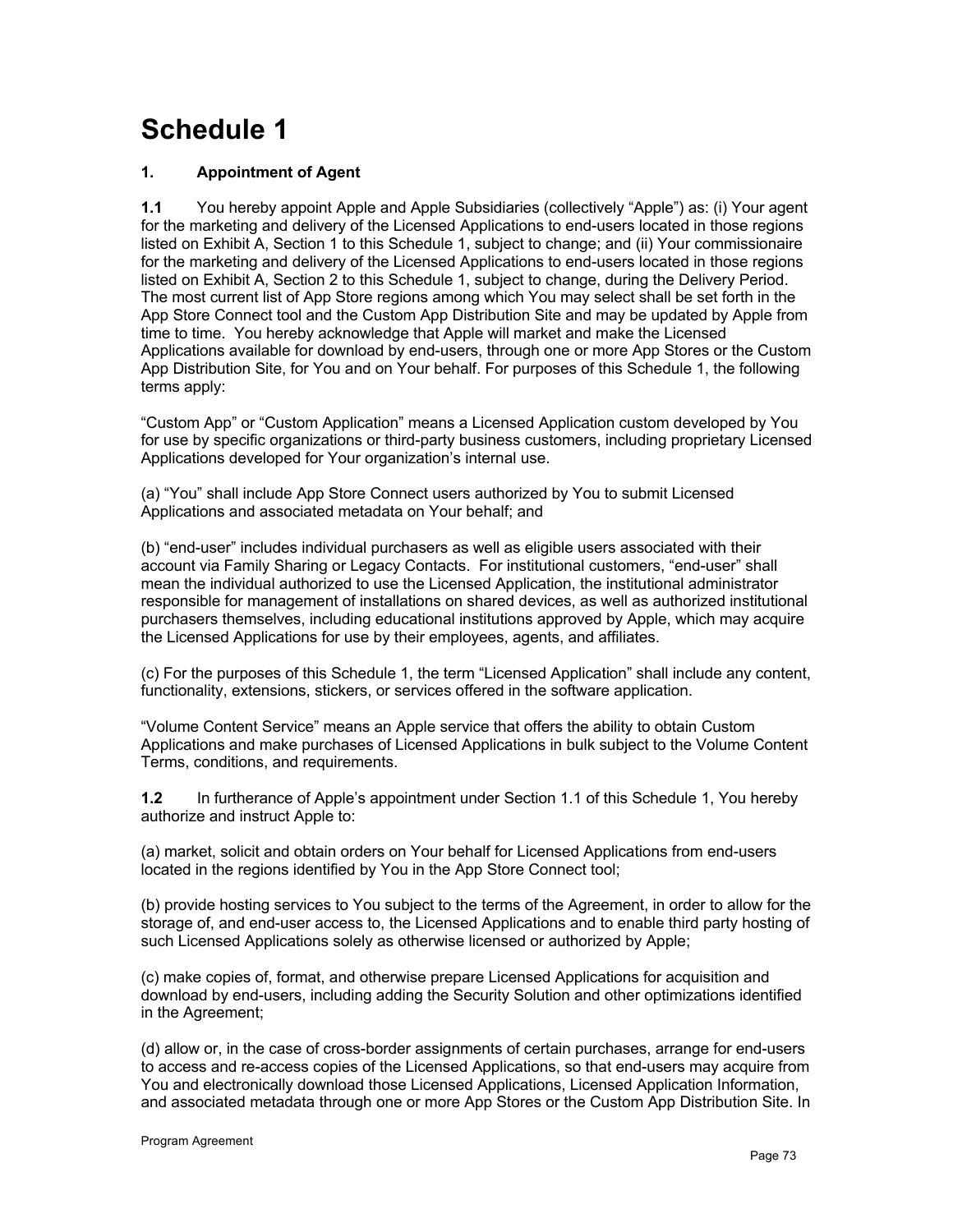addition, You hereby authorize distribution of Your Licensed Applications under this Schedule 1 for use by: (i) end-users with accounts associated with another end-user's account via Family Sharing; (ii) eligible Legacy Contacts of an end-user to access Your Licensed Application along with associated information and metadata stored in iCloud as described in https://support.apple.com/kb/HT212360; (iii) multiple end users under a single Apple ID when the Licensed Application is provided to such end-users through Apple Configurator in accordance with the Apple Configurator software license agreement; and (iv) a single institutional customer via Custom App Distribution for use by its end-users and/or for installation on devices with no associated Apple IDs that are owned or controlled by that institutional customer in accordance with the Volume Content Terms, conditions, and program requirements;

(e) use (i) screenshots, previews, and/or up to 30 second excerpts of the Licensed Applications; (ii) trademarks and logos associated with the Licensed Applications; and (iii) Licensed Application Information, for promotional purposes in marketing materials and gift cards and in connection with vehicle displays, excluding those portions of the Licensed Applications, trademarks or logos, or Licensed Application Information which You do not have the right to use for promotional purposes, and which You identify in writing at the time that the Licensed Applications are delivered by You to Apple under Section 2.1 of this Schedule 1, and use images and other materials that You may provide to Apple, at Apple's reasonable request, for promotional purposes in marketing materials and gift cards and in connection with vehicle displays. In addition, and subject to the limitation set forth above, You agree that Apple may use screenshots, icons, and up to 30 second excerpts of Your Licensed Applications for use at Apple Developer events (e.g., WWDC, Tech Talks) and in developer documentation;

(f) otherwise use Licensed Applications, Licensed Application Information and associated metadata as may be reasonably necessary in the marketing and delivery of the Licensed Applications in accordance with this Schedule 1. You agree that no royalty or other compensation is payable for the rights described above in Section 1.2 of this Schedule 1; and

(g) facilitate distribution of pre-release versions of Your Licensed Applications ("Beta Testing") to end-users designated by You in accordance with the Agreement, availability, and other program requirements as updated from time to time in the App Store Connect tool. For the purposes of such Beta Testing, You hereby waive any right to collect any purchase price, proceeds or other remuneration for the distribution and download of such pre-release versions of Your Licensed Application. You further agree that You shall remain responsible for the payment of any royalties or other payments to third parties relating to the distribution and user of Your pre-release Licensed Applications, as well as compliance with any and all laws for territories in which such Beta Testing takes place. For the sake of clarity, no commission shall be owed to Apple with respect to such distribution.

**1.3** The parties acknowledge and agree that their relationship under this Schedule 1 is, and shall be, that of principal and agent, or principal and commissionaire, as the case may be, as described in Exhibit A, Section 1 and Exhibit A, Section 2 respectively, and that You, as principal, are, and shall be, solely responsible for any and all claims and liabilities involving or relating to, the Licensed Applications, as provided in this Schedule 1. The parties acknowledge and agree that Your appointment of Apple as Your agent or commissionaire, as the case may be, under this Schedule 1 is non-exclusive. You hereby represent and warrant that You own or control the necessary rights in order to appoint Apple and Apple Subsidiaries as Your worldwide agent and/or commissionaire for the delivery of Your Licensed Applications, and that the fulfillment of such appointment by Apple and Apple Subsidiaries shall not violate or infringe the rights of any third party.

**1.4** For purposes of this Schedule 1, the "Delivery Period" shall mean the period beginning on the Effective Date of the Agreement, and expiring on the last day of the Agreement or any renewal thereof; provided, however, that Apple's appointment as Your agent shall survive expiration of the Agreement for a reasonable phase-out period not to exceed thirty (30) days and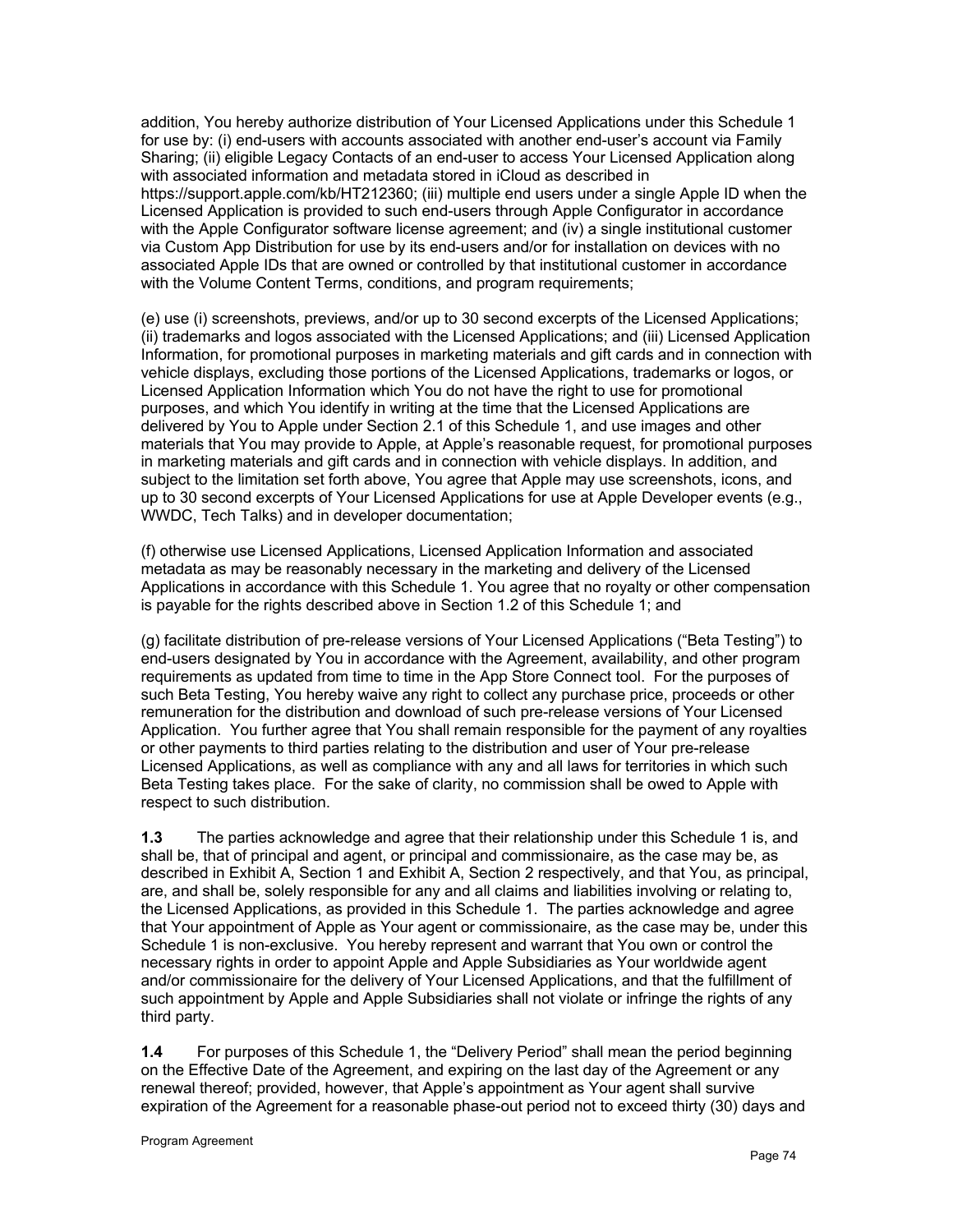further provided that, solely with respect to Your end-users, subsections 1.2(b), (c), and (d) of this Schedule 1 shall survive termination or expiration of the Agreement unless You indicate otherwise pursuant to sections 4.1 and 6.2 of this Schedule 1.

**1.5** All of the Licensed Applications delivered by You to Apple under Section 2.1 of this Schedule 1 shall be made available by Apple for download by end-users at no charge. Apple shall have no duty to collect any fees for the Licensed Applications for any end-user and shall have no payment obligation to You with respect to any of those Licensed Applications under this Schedule 1. In the event that You intend to charge end-users a fee for any Licensed Application or In-App Purchase, You must enter (or have previously entered) into a separate extension of this agreement (Schedule 2) with Apple with respect to that Licensed Application. In the event that You intend to charge end-users a fee for any Custom Apps, You must enter (or have previously entered) into a separate extension of this agreement (Schedule 3) with Apple with respect to that Custom App.

# **2. Delivery of the Licensed Applications to Apple**

**2.1** You will deliver to Apple, at Your sole expense, using the App Store Connect tool or other mechanism provided by Apple, the Licensed Applications, Licensed Application Information and associated metadata, in a format and manner prescribed by Apple, as required for the delivery of the Licensed Applications to end-users in accordance with this Schedule 1. Metadata You deliver to Apple under this Schedule 1 will include: (i) the title and version number of each of the Licensed Applications; (ii) the regions You designate, in which You wish Apple to allow end-users to download those Licensed Applications; (iii) the end-users You designate as authorized downloaders of the Custom App; (iv) any copyright or other intellectual property rights notices; (v) Your privacy policy; (vi) Your end-user license agreement ("EULA"), if any, in accordance with Section 3.2 of this Schedule 1; and (vii) any additional metadata set forth in the Documentation and/or the App Store Connect Tool as may be updated from time to time, including metadata designed to enhance search and discovery for content on Apple-branded hardware.

**2.2** All Licensed Applications will be delivered by You to Apple using software tools, a secure FTP site address and/or such other delivery methods as prescribed by Apple.

**2.3** You hereby certify that all of the Licensed Applications You deliver to Apple under this Schedule 1 are authorized for export from the United States to each of the regions designated by You under Section 2.1 hereof, in accordance with the requirements of all applicable laws, including but not limited to the United States Export Administration Regulations, 15 C.F.R. Parts 730-774. You further represent and warrant that all versions of the Licensed Applications You deliver to Apple are not subject to the International Traffic in Arms Regulations 22 C.F.R. Parts 120-130 and are not designed, made, modified or configured for any military end users or end uses as defined and scoped in 15 C.F.R § 744. Without limiting the generality of this Section 2.3, You certify that (i) none of the Licensed Applications contains, uses or supports any data encryption or cryptographic functions; or (ii) in the event that any Licensed Application contains, uses or supports any such data encryption or cryptographic functionality, You certify that You have complied with the United States Export Administration Regulations, and are in possession of, and will, upon request, provide Apple with PDF copies of export classification ruling (CCATS) issued by the United States Commerce Department, Bureau of Industry and Security ("BIS") or any self-classification reports submitted to the BIS, and appropriate authorizations from other regions that mandate import authorizations for that Licensed Application, as required. You acknowledge that Apple is relying upon Your certification in this Section 2.3 in allowing end-users to access and download the Licensed Applications under this Schedule 1. Except as provided in this Section 2.3, Apple will be responsible for compliance with the requirements of the Export Administration Regulations in allowing end-users to access and download the Licensed Applications under this Schedule 1.

**2.4** You shall be responsible for determining and implementing any age ratings or parental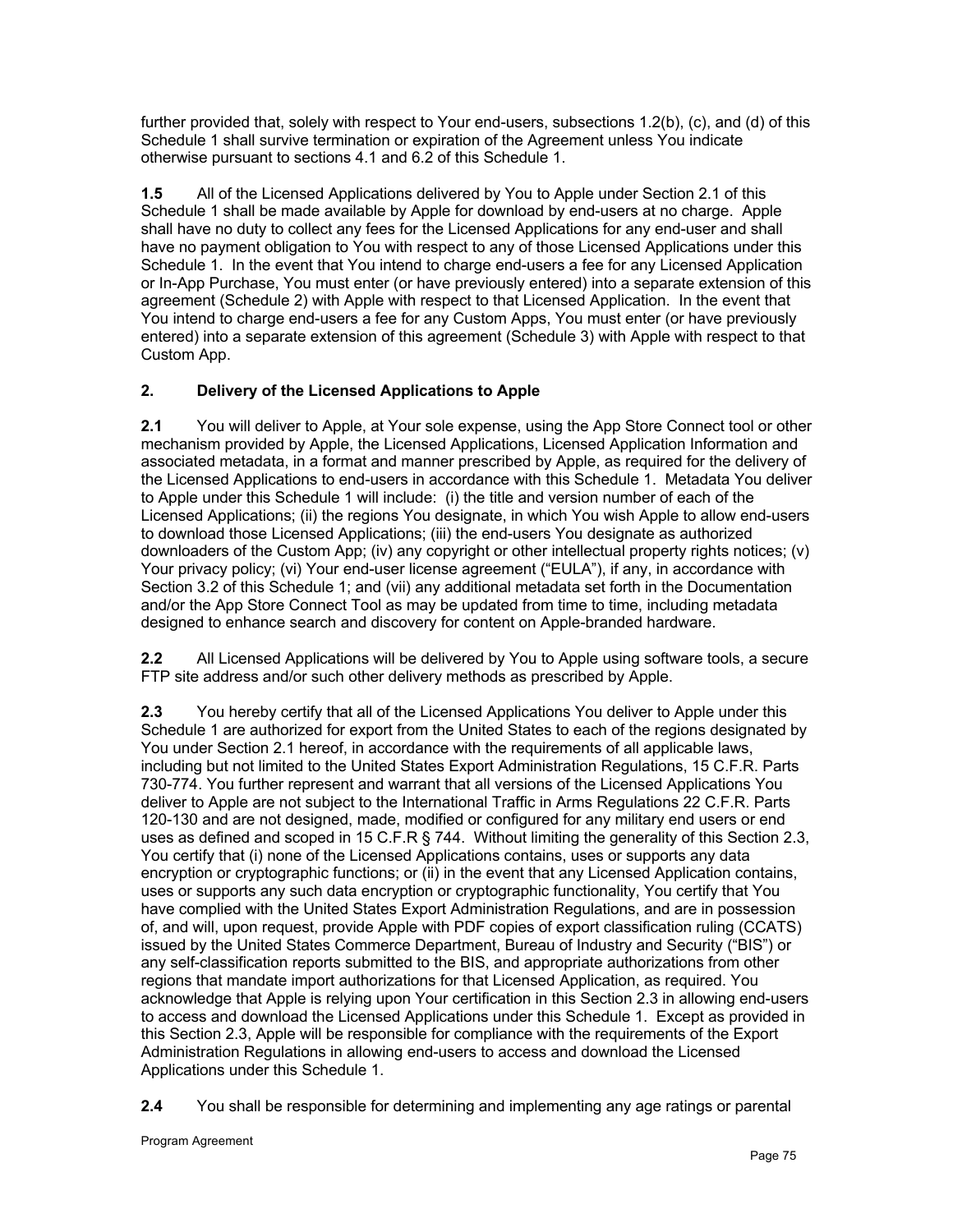advisory warnings required by the applicable government regulations, ratings board(s), service(s), or other organizations (each a "Ratings Board") for any video, television, gaming or other content offered in Your Licensed Application for each locality in the Territory. Where applicable, you shall also be responsible for providing any content restriction tools or age verification functionality before enabling end-users to access mature or otherwise regulated content within Your Licensed Application.

# **3. Ownership and End-User Licensing and Delivery of the Licensed Applications to End Users**

**3.1** You acknowledge and agree that Apple, in the course of acting as agent and/or commissionaire for You, is hosting, or pursuant to Section 1.2(b) of this Schedule 1 may enable authorized third parties to host, the Licensed Application(s), and is allowing the download of those Licensed Application(s) by end-users, on Your behalf. However, You are responsible for hosting and delivering content or services sold or delivered by You using the In-App Purchase API, except for content that is included within the Licensed Application itself (i.e., the In-App Purchase simply unlocks the content) or content hosted by Apple pursuant to Section 3.3 of Attachment 2 of the Agreement. The parties acknowledge and agree that Apple shall not acquire any ownership interest in or to any of the Licensed Applications or Licensed Applications Information, and title, risk of loss, responsibility for, and control over the Licensed Applications shall, at all times, remain with You. Apple may not use any of the Licensed Applications or Licensed Application Information for any purpose, or in any manner, except as specifically authorized in the Agreement or this Schedule 1.

**3.2** You may deliver to Apple Your own EULA for any Licensed Application at the time that You deliver that Licensed Application to Apple, in accordance with Section 2.1 of this Schedule 1; provided, however, that Your EULA must include and may not be inconsistent with the minimum terms and conditions specified on Exhibit B to this Schedule 1 and must comply with all applicable laws in all regions where You wish Apple to allow end-users to download that Licensed Application. Apple shall enable each end-user to review Your EULA (if any) at the time that Apple delivers that Licensed Application to that end-user, and Apple shall notify each end-user that the end-user's use of that Licensed Application is subject to the terms and conditions of Your EULA (if any). In the event that You do not furnish Your own EULA for any Licensed Application to Apple, You acknowledge and agree that each end-user's use of that Licensed Application shall be subject to Apple's standard EULA (which is part of the App Store Terms of Service).

**3.3** You hereby acknowledge that the EULA for each of the Licensed Applications is solely between You and the end-user and conforms to applicable law, and Apple shall not be responsible for, and shall not have any liability whatsoever under, any EULA or any breach by You or any end-user of any of the terms and conditions of any EULA.

**3.4** A Licensed Application may read or play content (magazines, newspapers, books, audio, music, video) that is offered outside of the Licensed Application (such as, by way of example, through Your website) provided that You do not link to or market external offers for such content within the Licensed Application. You are responsible for authentication access to content acquired outside of the Licensed Application.

**3.5** To the extent You promote and offer in-app subscriptions, You must do so in compliance with all legal and regulatory requirements.

**3.6** If Your Licensed Application is periodical content-based (e.g., magazines and newspapers), Apple may provide You with the name, email address, and zip code associated with an end-user's account when they request an auto-renewing subscription via the In-App Purchase API, provided that such user consents to the provision of data to You, and further provided that You may only use such data to promote Your own products and do so in strict compliance with Your publicly posted Privacy Policy, a copy of which must be readily viewed and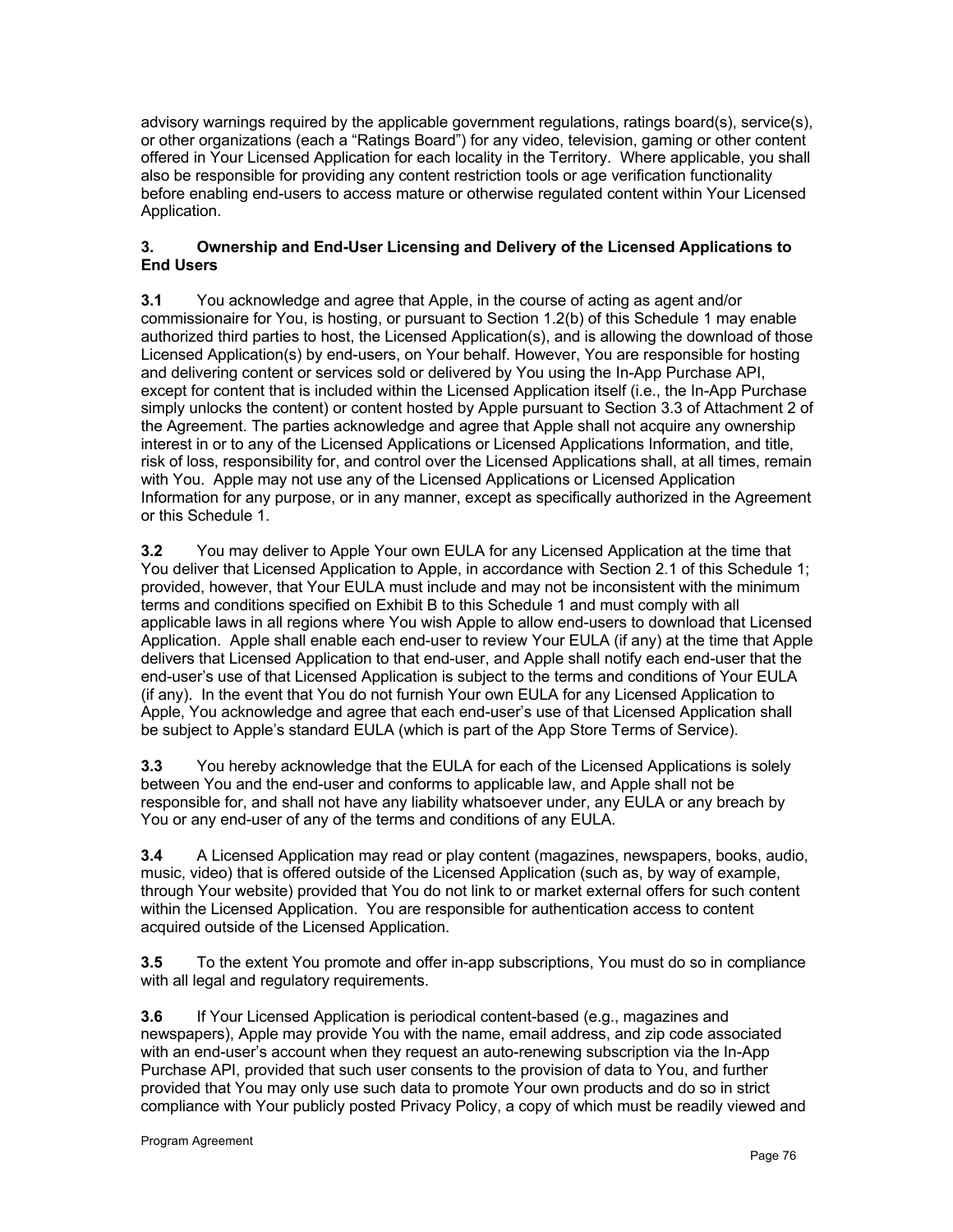is consented to in Your Licensed Application.

# **4. Content Restrictions and Software Rating**

**4.1** You represent and warrant that: (a) You have the right to enter into this Agreement, to reproduce and distribute each of the Licensed Applications, and to authorize Apple to permit endusers to download and use each of the Licensed Applications through one or more App Stores or the Custom App Distribution Site; (b) none of the Licensed Applications, or Apple's or end-users' permitted uses of those Licensed Applications, violate or infringe any patent, copyright, trademark, trade secret or other intellectual property or contractual rights of any other person, firm, corporation or other entity and that You are not submitting the Licensed Applications to Apple on behalf of one or more third parties; (c) none of the Custom Apps, or Apple's or endusers' permitted uses of those Custom Apps, violate or infringe any patent, copyright, trademark, trade secret or other intellectual property or contractual rights of any other person, firm, corporation or other entity and that You are not submitting the Custom Apps to Apple on behalf of one or more third parties other than under license grant from one or more third parties subject to Apple's Volume Content Terms and/or Custom App Distribution; (d) each of the Licensed Applications is authorized for distribution, sale and use in, export to, and import into each of the regions designated by You under Section 2.1 of this Schedule 1, in accordance with the laws and regulations of those regions and all applicable export/import regulations; (e) none of the Licensed Applications contains any obscene, offensive or other materials that are prohibited or restricted under the laws or regulations of any of the regions You designate under Section 2.1 of this Schedule 1; (f) all information You provide using the App Store Connect tool, including any information relating to the Licensed Applications, is accurate and that, if any such information ceases to be accurate, You will promptly update it to be accurate using the App Store Connect tool; and (g) in the event a dispute arises over the content of Your Licensed Applications or use of Your intellectual property on the App Store or the Custom App Distribution Site, You agree to permit Apple to share Your contact information with the party filing such dispute and to follow Apple's app dispute process on a non-exclusive basis and without any party waiving its legal rights.

**4.2** You shall use the software rating tool set forth on App Store Connect to supply information regarding each of the Licensed Applications delivered by You for marketing and fulfillment by Apple through the App Store or the Custom App Distribution Site under this Schedule 1 in order to assign a rating to each such Licensed Application. For purposes of assigning a rating to each of the Licensed Applications, You shall use Your best efforts to provide correct and complete information about the content of that Licensed Application with the software rating tool. You acknowledge and agree that Apple is relying on: (i) Your good faith and diligence in accurately and completely providing the requested information for each Licensed Application; and (ii) Your representations and warranties in Section 4.1 hereof, in making that Licensed Application available for download by end-users in each of the regions You designate hereunder. Furthermore, You authorize Apple to correct the rating of any Licensed Application of Yours that has been assigned an incorrect rating; and You agree to any such corrected rating.

**4.3** In the event that any region You designate hereunder requires the approval of, or rating of, any Licensed Application by any government or industry regulatory agency as a condition for the distribution and/or use of that Licensed Application, You acknowledge and agree that Apple may elect not to make that Licensed Application available for download by end-users in that region from any App Stores or the Custom App Distribution Site.

# **5. Responsibility and Liability**

**5.1** Apple shall have no responsibility for the installation and/or use of any of the Licensed Applications by any end-user. You shall be solely responsible for any and all product warranties, end-user assistance and product support with respect to each of the Licensed Applications.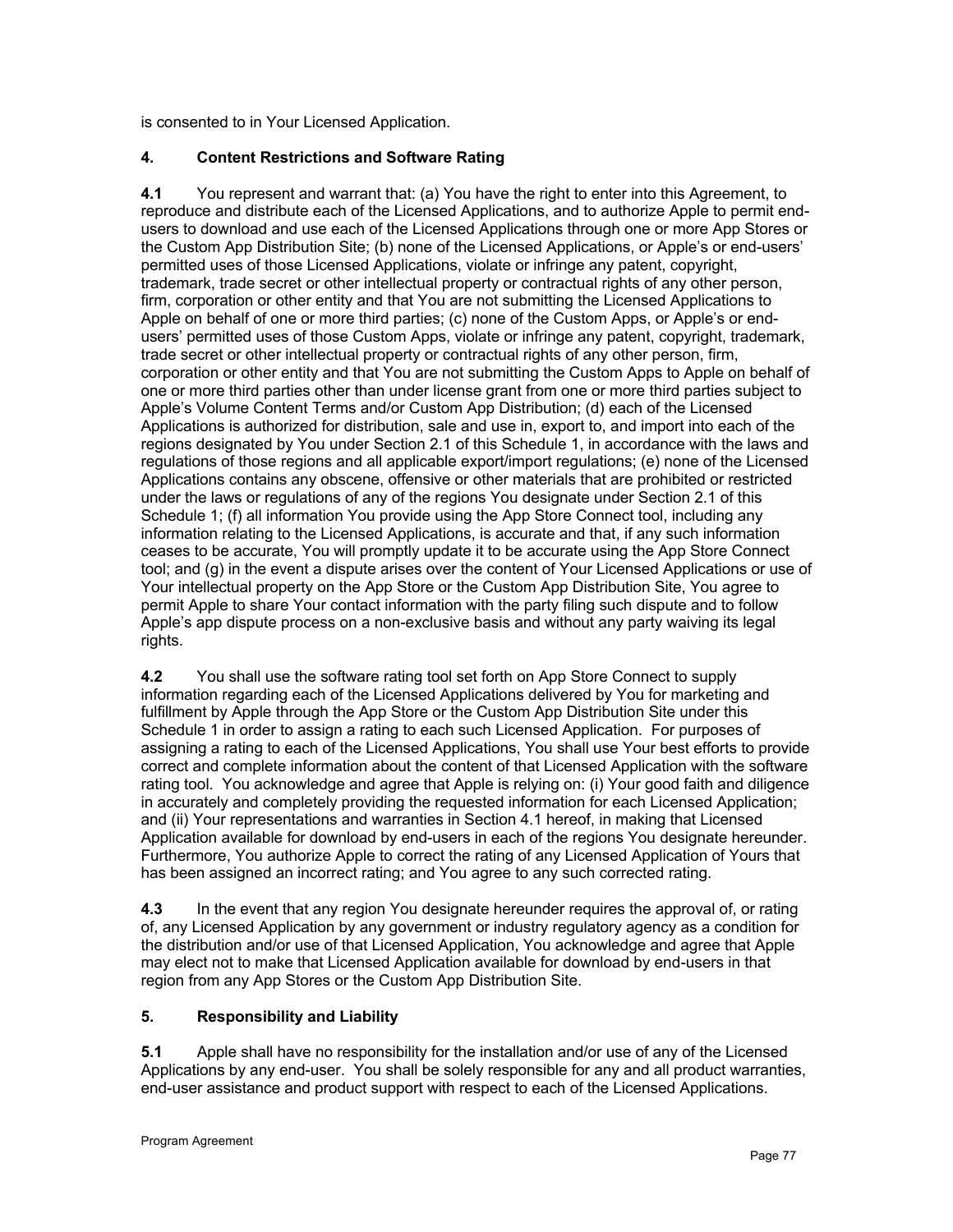**5.2** You shall be solely responsible for, and Apple shall have no responsibility or liability whatsoever with respect to, any and all claims, suits, liabilities, losses, damages, costs and expenses arising from, or attributable to, the Licensed Applications and/or the use of those Licensed Applications by any end-user, including, but not limited to: (i) claims of breach of warranty, whether specified in the EULA or established under applicable law; (ii) product liability claims; and (iii) claims that any of the Licensed Applications and/or the end-user's possession or use of those Licensed Applications infringes the copyright or other intellectual property rights of any third party.

# **6. Termination**

**6.1** This Schedule 1, and all of Apple's obligations hereunder, shall terminate upon the expiration or termination of the Agreement.

**6.2** In the event that You no longer have the legal right to distribute the Licensed Applications, or to authorize Apple to allow access to those Licensed Applications by end-users, in accordance with this Schedule 1, You shall promptly notify Apple and withdraw those Licensed Applications from the App Store or the Custom App Distribution Site using the tools provided on the App Store Connect site; provided, however, that such withdrawal by You under this Section 6.2 shall not relieve You of any of Your obligations to Apple under this Schedule 1, or any liability to Apple and/or any end-user with respect to those Licensed Applications.

**6.3** Apple reserves the right to cease marketing, offering, and allowing download by endusers of the Licensed Applications at any time, with or without cause, by providing notice of termination to You. Without limiting the generality of this Section 6.3, You acknowledge that Apple may cease allowing download by end-users of some or all of the Licensed Applications, or take other interim measures in Apple's sole discretion, if Apple reasonably believes that: (i) those Licensed Applications are not authorized for export to one or more of the regions designated by You under Section 2.1 hereof, in accordance with the Export Administration Regulations or other restrictions; (ii) those Licensed Applications and/or any end-user's possession and/or use of those Licensed Applications, infringe patent, copyright, trademark, trade secret or other intellectual property rights of any third party; (iii) the distribution and/or use of those Licensed Applications violates any applicable law in any region You designate under Section 2.1 of this Schedule 1; (iv) You have violated the terms of the Agreement, this Schedule 1, or other documentation including without limitation the App Store Review Guidelines; or (v) You or anyone representing You or Your company are subject to sanctions of any region in which Apple operates. An election by Apple to cease allowing download of any Licensed Applications, pursuant to this Section 6.3, shall not relieve You of Your obligations under this Schedule 1.

**6.4** You may withdraw any or all of the Licensed Applications from the App Store or the Custom App Distribution Site, at any time, and for any reason, by using the tools provided on the App Store Connect site, except that, with respect to Your end-users, You hereby authorize and instruct Apple to fulfill sections 1.2(b), (c), and (d) of this Schedule 1, which shall survive termination or expiration of the Agreement unless You indicate otherwise pursuant to sections 4.1 and 6.2 of this Schedule 1.

# **7. Legal Consequences**

The relationship between You and Apple established by this Schedule 1 may have important legal consequences for You. You acknowledge and agree that it is Your responsibility to consult with Your legal advisors with respect to Your legal obligations hereunder.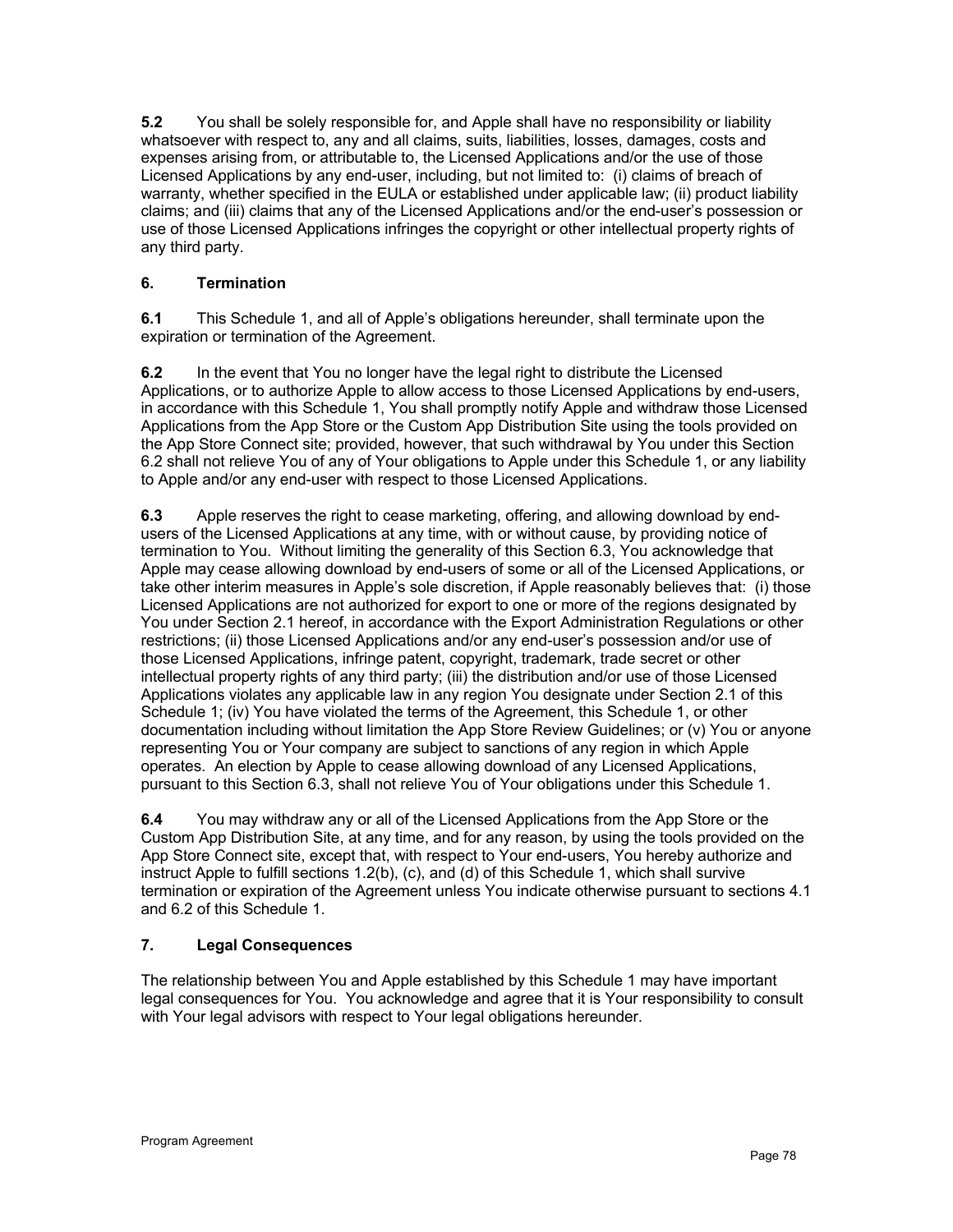## **EXHIBIT A (to Schedule 1)**

## **1. Apple as Agent**

You appoint Apple Canada, Inc. ("Apple Canada") as Your agent for the marketing and end-user download of the Licensed Applications by end-users located in the following region:

#### Canada

You appoint Apple Pty Limited ("APL") as Your agent for the marketing and end-user download of the Licensed Applications by end-users located in the following regions:

Australia New Zealand

You appoint Apple Inc. as Your agent pursuant to California Civil Code §§ 2295 *et seq.* for the marketing and end-user download of the Licensed Applications by end-users located in the following regions:

#### United States

You appoint Apple Services LATAM LLC as Your agent pursuant to California Civil Code §§ 2295 *et seq.* for the marketing and end-user download of the Licensed by end-users located in the following regions:

| Argentina*                    | Cayman Islands         | Guatemala* | St. Kitts & Nevis               |
|-------------------------------|------------------------|------------|---------------------------------|
| Anguilla                      | Chile*                 | Honduras*  | St. Lucia                       |
| Antigua & Barbuda             | Colombia*              | Jamaica    | St. Vincent & The<br>Grenadines |
| <b>Bahamas</b>                | Costa Rica*            | Mexico*    | Suriname                        |
| <b>Barbados</b>               | Dominica               | Montserrat | Trinidad & Tobago               |
| <b>Belize</b>                 | Dominican<br>Republic* | Nicaragua* | <b>Turks &amp; Caicos</b>       |
| Bermuda                       | Ecuador*               | Panama*    | Uruguay                         |
| Bolivia*                      | El Salvador*           | Paraguay*  | Venezuela*                      |
| Brazil*                       | Grenada                | Peru*      |                                 |
| <b>British Virgin Islands</b> | Guyana                 |            |                                 |

\* Custom Applications are only available in these regions.

You appoint iTunes KK as Your agent pursuant to Article 643 of the Japanese Civil Code for the marketing and end-user download of the Licensed Applications by end-users located in the following region:

Japan

#### **2. Apple as Commissionaire**

You appoint Apple Distribution International Ltd. as Your commissionaire for the marketing and end-user download of the Licensed Applications by end-users located in the following regions, as updated from time to time via the App Store Connect site. For the purposes of this Agreement, "commissionaire" means an agent who purports to act on their own behalf and concludes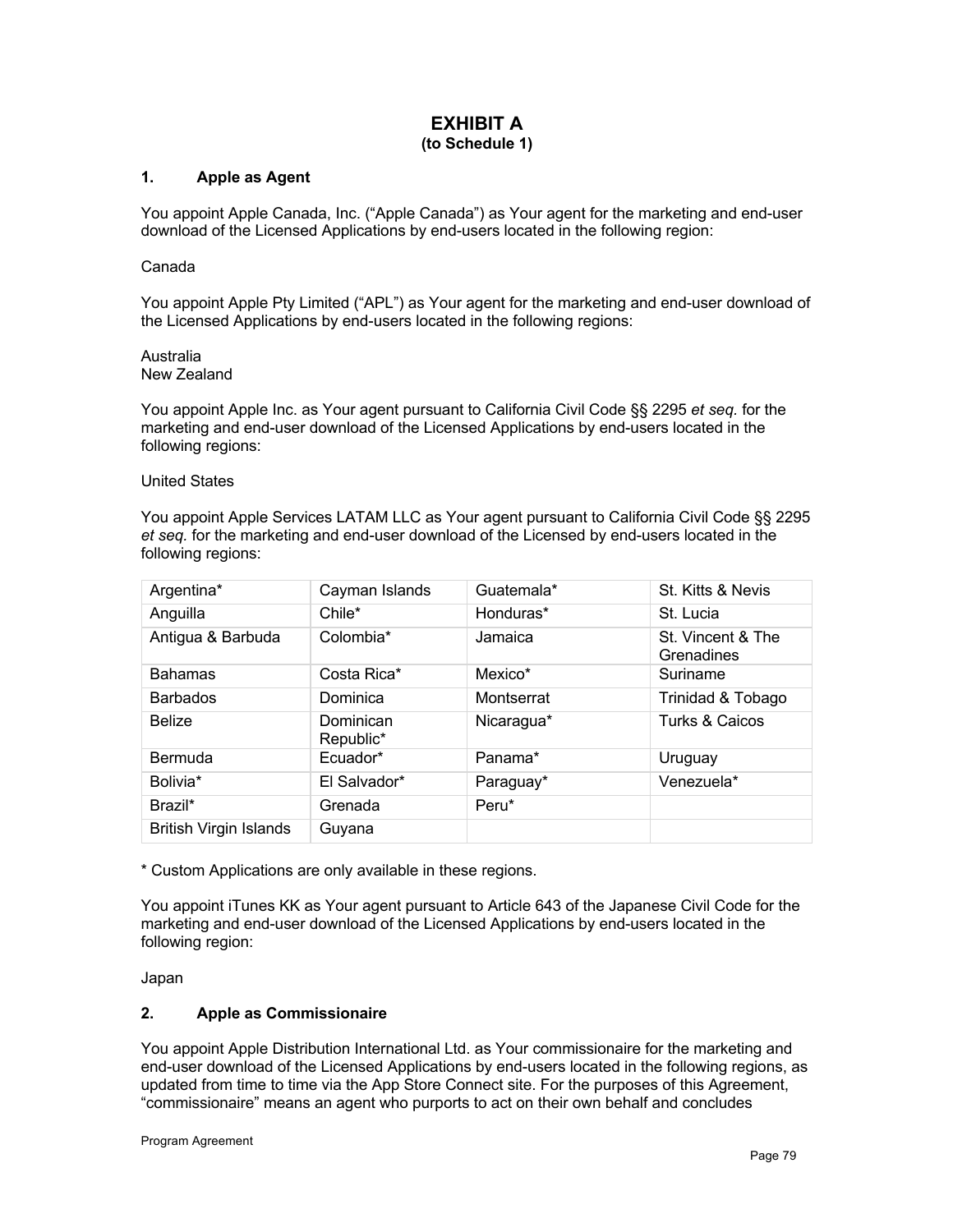agreements in his own name but acts on behalf of other persons, as generally recognized in many Civil Law legal systems

| Afghanistan                       | Gabon         | Malawi                    | Saudi Arabia*     |
|-----------------------------------|---------------|---------------------------|-------------------|
| Albania                           | Gambia        | Malaysia*                 | Senegal           |
| Algeria                           | Georgia       | <b>Maldives</b>           | Serbia            |
| Angola                            | Germany*      | Mali                      | Seychelles        |
| Armenia                           | Ghana         | Malta, Republic of*       | Sierra Leone      |
| Austria                           | Greece*       | Mauritania                | Singapore*        |
| Azerbaijan                        | Guinea-Bissau | <b>Mauritius</b>          | Slovakia*         |
| Bahrain*                          | Hong Kong*    | Micronesia, Fed States of | Slovenia*         |
| <b>Belarus</b>                    | Hungary       | Moldova                   | Solomon Islands   |
| Belgium*                          | Iceland*      | Mongolia                  | South Africa      |
| <b>Benin</b>                      | India         | Montenegro                | Spain*            |
| <b>Bhutan</b>                     | Indonesia     | Morocco                   | Sri Lanka         |
| Bosnia and<br>Herzegovina         | Iraq          | Mozambique                | Swaziland         |
| Botswana                          | Ireland*      | Myanmar                   | Sweden*           |
| <b>Brunei</b>                     | Israel*       | Namibia                   | Switzerland*      |
| Bulgaria*                         | Italy*        | Nauru                     | Taiwan*           |
| Burkina-Faso                      | Jordan        | Nepal                     | Tajikistan        |
| Cambodia                          | Kazakhstan    | Netherlands*              | Tanzania          |
| Cameroon                          | Kenya         | Niger                     | Thailand*         |
| Cape Verde                        | Korea*        | Nigeria                   | Tonga             |
| Chad                              | Kosovo        | Norway*                   | Tunisia           |
| China*                            | Kuwait        | Oman                      | Turkey*           |
| Congo (Democratic<br>Republic of) | Kyrgyzstan    | Pakistan                  | Turkmenistan      |
| Congo (Republic of)               | Laos          | Palau                     | UAE*              |
| Cote d'Ivoire                     | Latvia*       | Papua New Guinea          | Uganda            |
| Croatia                           | Lebanon       | Philippines*              | Ukraine*          |
| Cyprus*                           | Liberia       | Poland                    | United Kingdom*   |
| <b>Czech Republic</b>             | Libya         | Portugal                  | <b>Uzbekistan</b> |
| Denmark*                          | Lithuania*    | Qatar*                    | Vanuatu           |
| Egypt*                            | Luxembourg*   | Romania*                  | Vietnam*          |
| Estonia*                          | Macau         | Russia*                   | Yemen             |
| Fiji                              | Macedonia     | Rwanda                    | Zambia            |
| Finland*                          | Madagascar    | Sao Tome e Principe       | Zimbabwe          |
| France*                           |               |                           |                   |

\*Custom Applications are only available in these regions.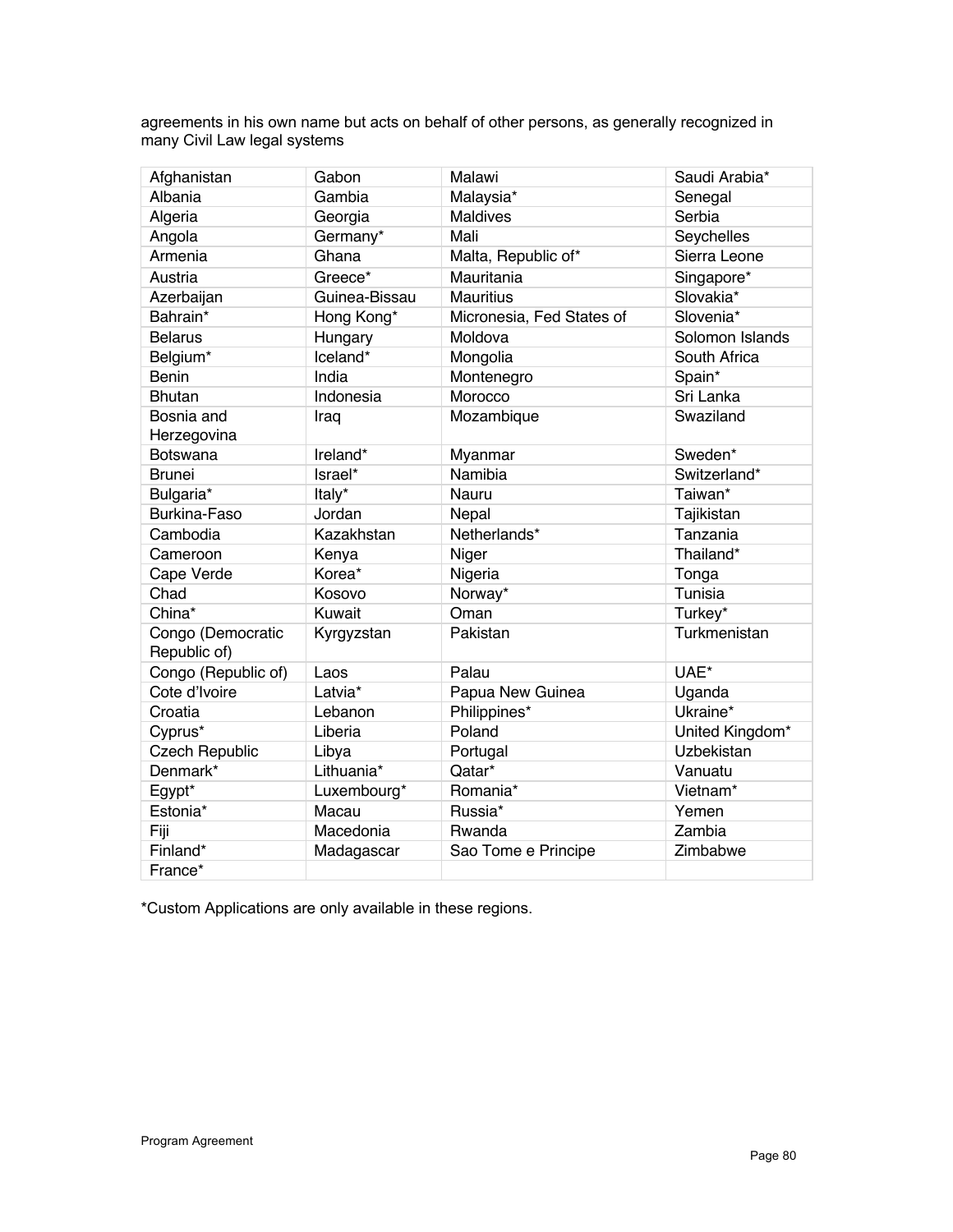# **EXHIBIT B (to Schedule 1) Instructions for Minimum Terms of Developer's End-User License Agreement**

**1. Acknowledgement**: You and the end-user must acknowledge that the EULA is concluded between You and the end-user only, and not with Apple, and You, not Apple, are solely responsible for the Licensed Application and the content thereof. The EULA may not provide for usage rules for Licensed Applications that are in conflict with, the Apple Media Services Terms and Conditions or the Volume Content Terms as of the Effective Date (which You acknowledge You have had the opportunity to review).

**2. Scope of License**: The license granted to the end-user for the Licensed Application must be limited to a non-transferable license to use the Licensed Application on any Applebranded Products that the end-user owns or controls and as permitted by the Usage Rules set forth in the Apple Media Services Terms and Conditions, except that such Licensed Application may be accessed, acquired, and used by other accounts associated with the purchaser via Family Sharing, volume purchasing, or Legacy Contacts.

**3. Maintenance and Support**: You must be solely responsible for providing any maintenance and support services with respect to the Licensed Application, as specified in the EULA, or as required under applicable law. You and the end-user must acknowledge that Apple has no obligation whatsoever to furnish any maintenance and support services with respect to the Licensed Application.

**4. Warranty**: You must be solely responsible for any product warranties, whether express or implied by law, to the extent not effectively disclaimed. The EULA must provide that, in the event of any failure of the Licensed Application to conform to any applicable warranty, the enduser may notify Apple, and Apple will refund the purchase price for the Licensed Application to that end-user; and that, to the maximum extent permitted by applicable law, Apple will have no other warranty obligation whatsoever with respect to the Licensed Application, and any other claims, losses, liabilities, damages, costs or expenses attributable to any failure to conform to any warranty will be Your sole responsibility.

**5. Product Claims**: You and the end-user must acknowledge that You, not Apple, are responsible for addressing any claims of the end-user or any third party relating to the Licensed Application or the end-user's possession and/or use of that Licensed Application, including, but not limited to: (i) product liability claims; (ii) any claim that the Licensed Application fails to conform to any applicable legal or regulatory requirement; and (iii) claims arising under consumer protection or similar legislation, including in connection with Your Licensed or Custom Application's use of the HealthKit and HomeKit frameworks. The EULA may not limit Your liability to the end-user beyond what is permitted by applicable law.

**6. Intellectual Property Rights**: You and the end-user must acknowledge that, in the event of any third party claim that the Licensed Application or the end-user's possession and use of that Licensed Application infringes that third party's intellectual property rights, You, not Apple, will be solely responsible for the investigation, defense, settlement and discharge of any such intellectual property infringement claim.

**7. Legal Compliance**: The end-user must represent and warrant that (i) the end-user is not located in a region that is subject to a U.S. Government embargo, or that has been designated by the U.S. Government as a "terrorist supporting" region; and (ii) the end-user is not listed on any U.S. Government list of prohibited or restricted parties.

**8. Developer Name and Address**: You must state in the EULA Your name and address,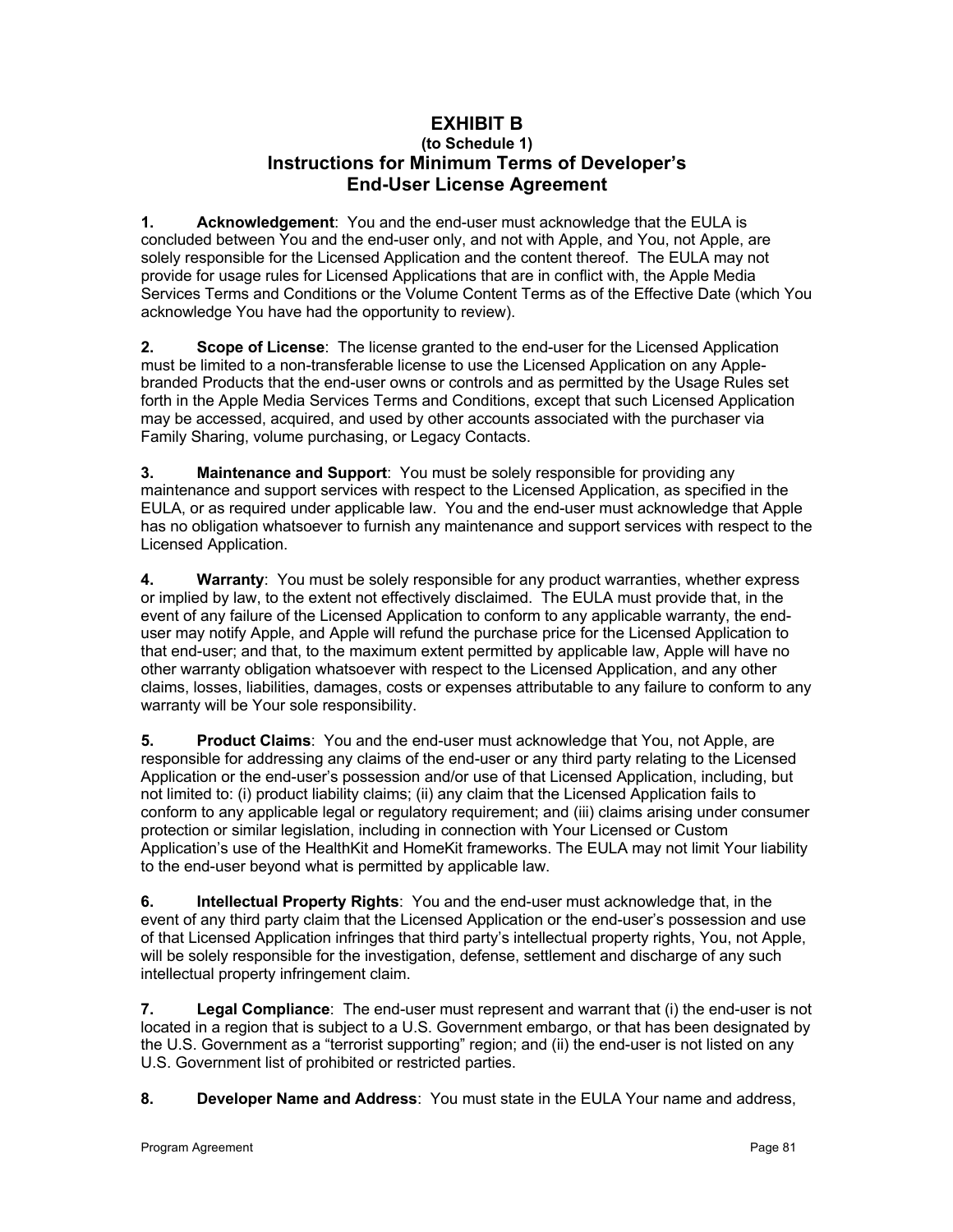and the contact information (telephone number; E-mail address) to which any end-user questions, complaints or claims with respect to the Licensed Application should be directed.

**9. Third Party Terms of Agreement:** You must state in the EULA that the end-user must comply with applicable third party terms of agreement when using Your Application, e.g., if You have a VoIP application, then the end-user must not be in violation of their wireless data service agreement when using Your Application.

**10. Third Party Beneficiary**: You and the end-user must acknowledge and agree that Apple, and Apple's subsidiaries, are third party beneficiaries of the EULA, and that, upon the enduser's acceptance of the terms and conditions of the EULA, Apple will have the right (and will be deemed to have accepted the right) to enforce the EULA against the end-user as a third party beneficiary thereof.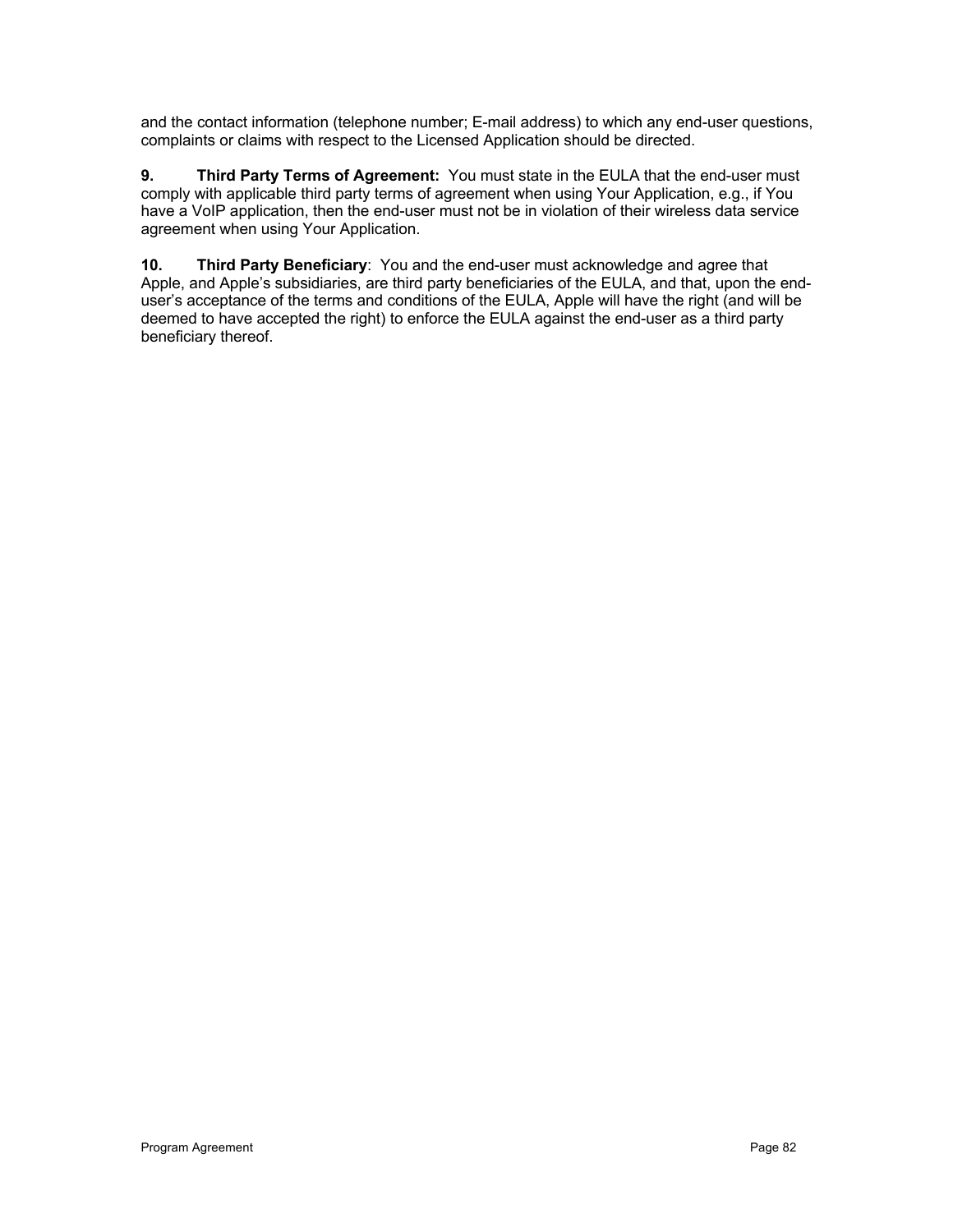## **EXHIBIT C (to Schedule 1) App Store Promo Codes Terms**

Notwithstanding any other provisions of the Agreement or this Schedule 1, You hereby agree that the following terms shall apply to all App Store Promo Codes ("Promo Codes") requested by You via the App Store Connect tool. For the purposes of this Exhibit C, "You" shall include additional members of Your App Store Connect team (e.g., individuals in the marketing and technical roles).

Except as otherwise expressed in writing herein, nothing in this Exhibit C shall be construed to modify the Agreement or this Schedule 1 in any way, and all capitalized terms not defined below shall have the meanings set forth in the Program Agreement.

# **1. DEFINITIONS:**

"Holder" means an individual located in a Territory to whom You provide one or more Promo Codes;

"Promo Code" means a unique alphanumeric code generated and provided to You by Apple pursuant to this Exhibit C which allows a Holder who is an App Store customer to download or access for free from the App Store the Licensed Application for which You have requested such code via the App Store Connect tool, whether offered for free or for a fee on the App Store (the "Promo Content"); and

"Effective Period" means the period between the Promo Code Activation Date and the Promo Code Expiration Date.

**2. AUTHORIZATION AND OBLIGATIONS:** You hereby authorize and instruct Apple to provide You with Promo Codes upon request, pursuant to the terms of this Exhibit C, and You take full responsibility for ensuring that any team member that requests such codes shall abide by the terms of this Exhibit C. You shall be responsible for securing all necessary licenses and permissions relating to use of the Promo Codes and the Licensed Application, including any uses by You of the name(s) or other indicia of the Licensed Application, or name(s) or likenesses of the person(s) performing or otherwise featured in the Licensed Application, in any advertising, marketing, or other promotional materials, in any and all media. Apple reserves the right to request and receive copies of such licenses and permissions from You, at any time, during the Effective Period.

**3. NO PAYMENT:** Except for Your obligations set forth in Section 10 of this Exhibit C, You are not obligated to pay Apple any commission for the Promo Codes.

**4. DELIVERY:** Upon request by You via the App Store Connect tool, Apple shall provide the Promo Codes electronically to You via App Store Connect, email, or other method as may be indicated by Apple.

**5. PROMO CODE ACTIVATION DATE:** Promo Codes will become active for use by Holders upon delivery to You.

**6. PROMO CODE EXPIRATION DATE:** All unused Promo Codes, whether or not applied to an Apple ID, expire at midnight 11:59 PT on the earlier of: (a) the date that is twenty-eight (28) days after the delivery of the Promo Codes; or (b) the termination of the Agreement.

**7. PERMITTED USE:** You may distribute the Promo Codes until that date which is ten (10) calendar days prior to the Promo Code Expiration Date solely for the purpose of offering instances of the app for media review or promotional purposes. You may not distribute the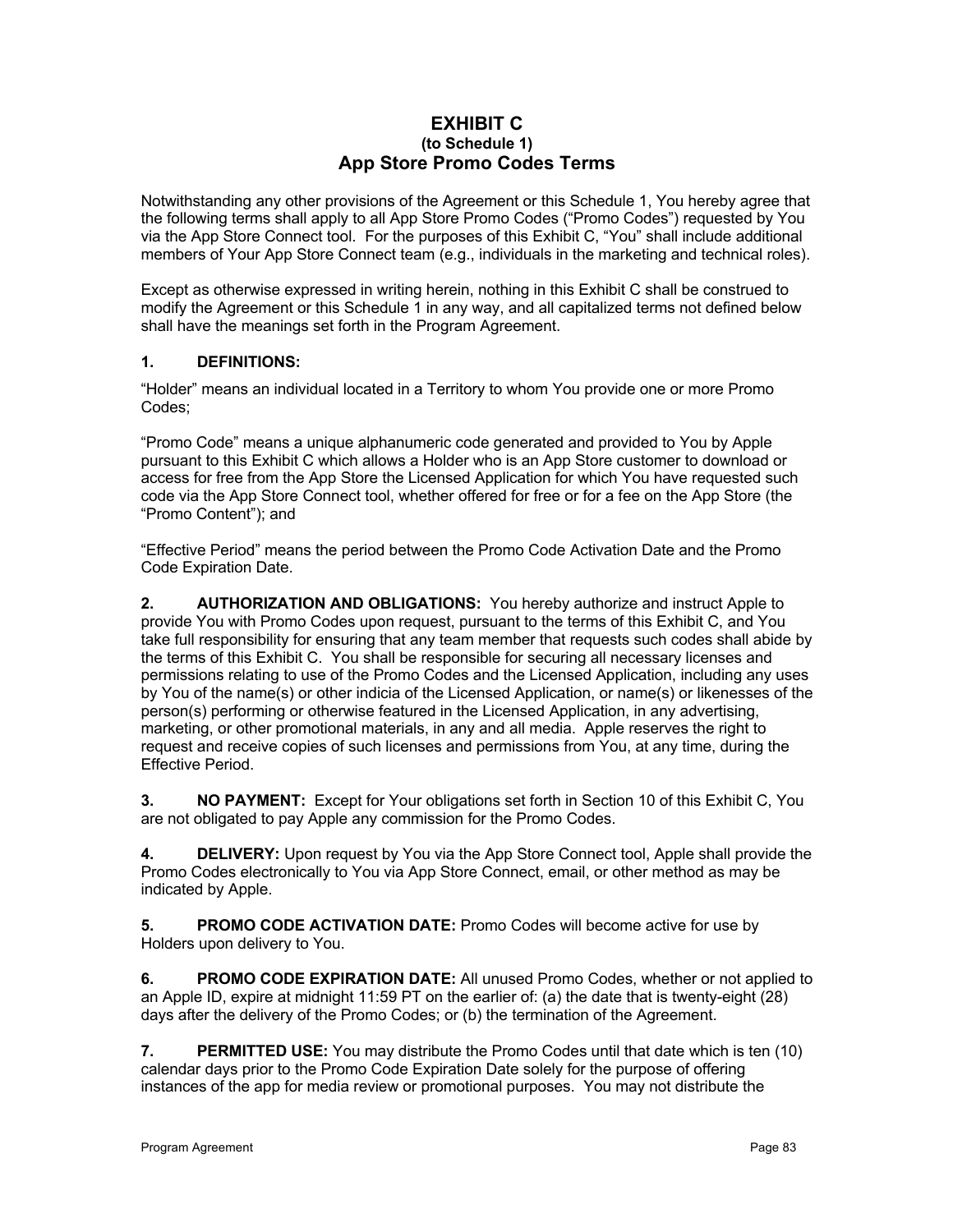Promo Codes to Holders in any Territory in which You are not permitted to sell or distribute Your Licensed Application.

**8. ADDITIONAL MATERIALS:** Apple shall not be responsible for developing and producing any materials in relation to the Promo Codes other than the Promo Codes themselves.

**9. REPRESENTATIONS, WARRANTIES, AND INDEMNIFICATION:** You represent and warrant that: (i) You own or control all rights necessary to make the grant of rights, licenses, and permissions listed in Section 2, and that the exercise of such rights, licenses, and permissions shall not violate or infringe the rights of any third party, and (ii) any use of the Promo Codes shall be in accordance with the terms of this Exhibit C and shall not infringe any third party rights or violate any applicable laws, directives, rules, and regulations of any governmental authority in the Territory or anywhere else in the world. You agree to indemnify and hold Apple, its subsidiaries and affiliates (and their respective directors, officers, and employees) harmless from all losses, liabilities, damages, or expenses (including reasonable attorneys' fees and costs) resulting from any claims, demands, actions, or other proceedings arising from a breach of the representations and warranties set for h in this Section, or a breach of any other term of the Agreement and this Schedule 1.

**10. PAYMENT WAIVER:** You hereby waive any right to collect any royalties, proceeds, or remuneration for the distribution and download of the Licensed Application via the Promo Codes, regardless of whether any remuneration would otherwise be payable under the Agreement, including Schedule 1 thereto, if applicable. The parties acknowledge that, as between Apple and You, the parties' respective responsibilities for the payment of any royalties or other similar payments to third parties with respect to distribution and download of the Licensed Application via the Promo Codes shall be as set forth in the Agreement.

**11. TERMS AND CONDITIONS:** You further agree to the following terms:

(a) You shall not sell the Promo Codes or accept any form of payment, trade-in-kind, or other compensation in connection with the distribution of the Promo Codes and You shall prohibit third parties from doing so.

(b) Nothing in this Exhibit C shall cause the parties to become partners, joint venturers or coowners, nor shall either party constitute an agent, employee, or representative of the other, or empower the other party to act for, bind, or otherwise create or assume any obligation on its behalf, in connection with any transaction under this Exhibit C; provided, however, that nothing in this Section 11(b) shall affect, impair, or modify either of the Parties' respective rights and obligations, including the agency or commissionaire relationship between them under Schedules 1, 2, and 3 of the Agreement.

(c) You shall prominently disclose any content age restrictions or warnings legally required in the Territories and ensure that Promo Codes are distributed only to persons of an age appropriate and consistent with the App Store rating for the associated Licensed Application.

(d) You shall conduct Yourself in an honest and ethical manner and shall not make any statement, orally or in writing, or do any act or engage in any activity that is obscene, unlawful, or encourages unlawful or dangerous conduct, or that may disparage, denigrate, or be detrimental to Apple or its business.

(e) Apple shall not be responsible for providing any technical or customer support to You or Holders above what Apple provides to standard or ordinary App Store users.

(f) You agree to the additional Promo Code Terms and Conditions attached hereto as Attachment 1.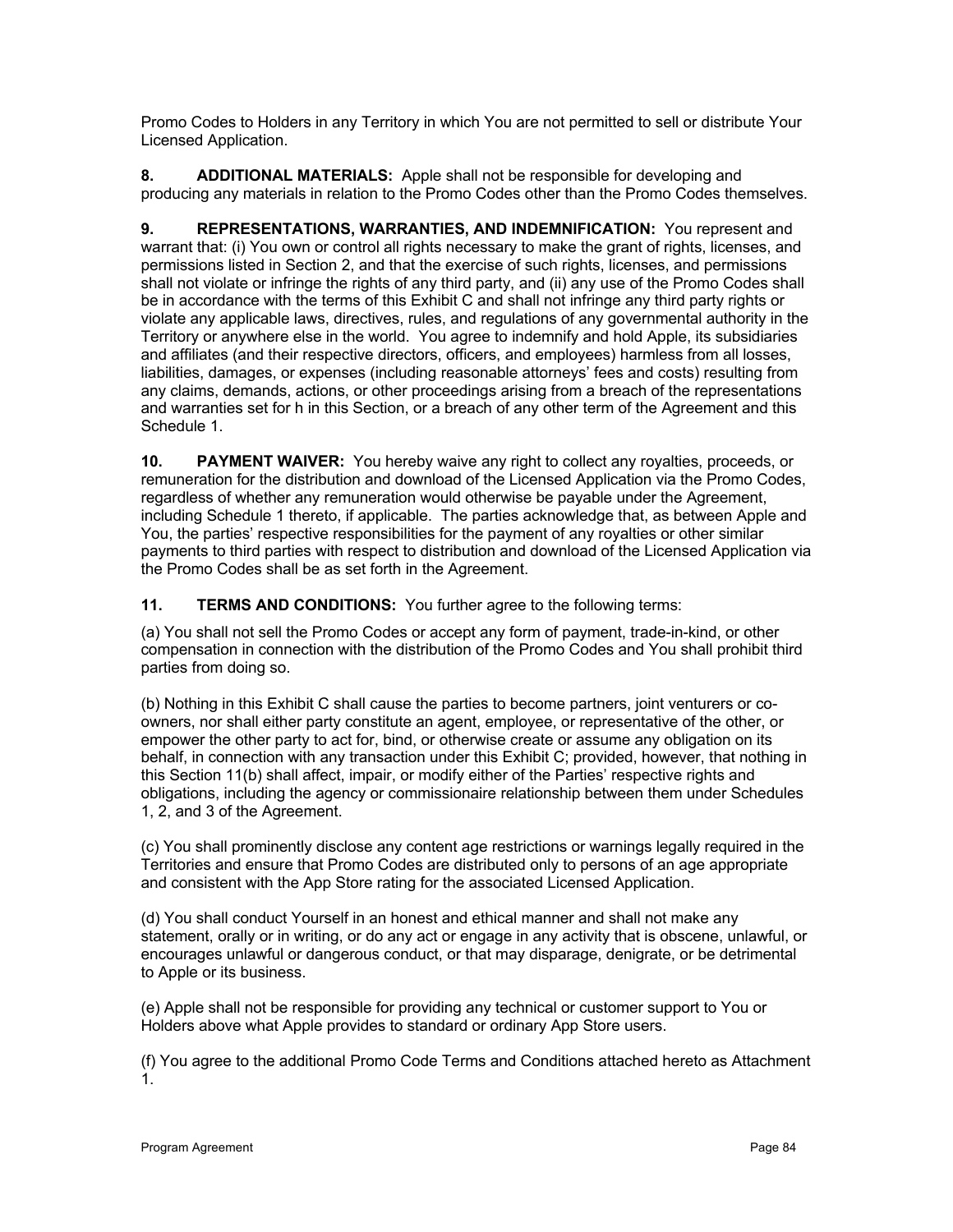(g) YOU SHALL INCLUDE THE REGION SPECIFIC HOLDER TERMS & CONDITIONS AS WELL AS THE EXPIRATION DATE OF THE PROMO CODE ON ANY INSTRUMENT USED TO DISTRIBUTE THE PROMO CODE TO HOLDERS (E.G., CERTIFICATE, CARD, EMAIL, ETC). YOU MAY ACCESS THIS INFORMATION LOCALIZED FOR EACH TERRITORY UPON REQUESTING THE PROMO CODES IN THE APP STORE CONNECT TOOL.

(h) You shall be solely responsible for Your use of the Promo Codes, including any use by other members of Your App Store Connect team, and for any loss or liability to You or Apple therefrom.

(i) In the event Your Licensed Application is removed from the App Store for any reason, You agree to cease distribution of the Promo Codes and that Apple may deactivate such Promo Codes.

(j) You agree that Apple shall have the right to deactivate the Promo Codes, even if already delivered to Holders, in the event You violate any of the terms of this Exhibit C, the Agreement, or Schedules 1, 2, or 3 thereto.

(k) You may distribute the Promo Codes within the Territories, but agree that You shall not export any Promo Code for use outside the Territories nor represent that You have the right or ability to do so. Risk of loss and transfer of title for the Promo Codes pass to You upon delivery to You within App Store Connect, via email, or other method provided by Apple.

**12. APPLE TRADEMARKS:** Your use of Apple trademarks in connection with the Promo Codes is limited only to "iTunes" and "App Store" (the "Marks") subject to the following and any additional guidelines Apple may issue from time to time:

(a) You may use the Marks only during the Effective Period

(b) You shall submit any advertising, marketing, promotional or other materials, in any and all media now known or hereinafter invented, incorporating the Marks to Apple prior to use for written approval. Any such materials not expressly approved in writing by Apple shall be deemed disapproved by Apple.

(c) You may only use the Marks in a referential manner and may not use the Marks as the most prominent visual element in any materials. Your company name, trademark(s), or service mark(s) should be significantly larger than any reverence to the Marks.

(d) You may not directly or indirectly suggest Apple's sponsorship, affiliation, or endorsement of You, Your Licensed Applications, or any promotional activities for which You are requesting the Promo Codes.

(e) You acknowledge that the Marks are the exclusive property of Apple and agree not to claim any right, title, or interest in or to the Marks or at any time challenge or attack Apple's rights in the Marks. Any goodwill resulting from Your use of the Marks shall inure solely to the benefit of Apple and shall not create any right, title, or interest for You in the Marks.

**13. GOVERNING LAW:** Any litigation or other dispute resolution between You and Apple arising out of or relating to this Exhibit C or facts relating thereto shall be governed by Section 14.10 of the Agreement.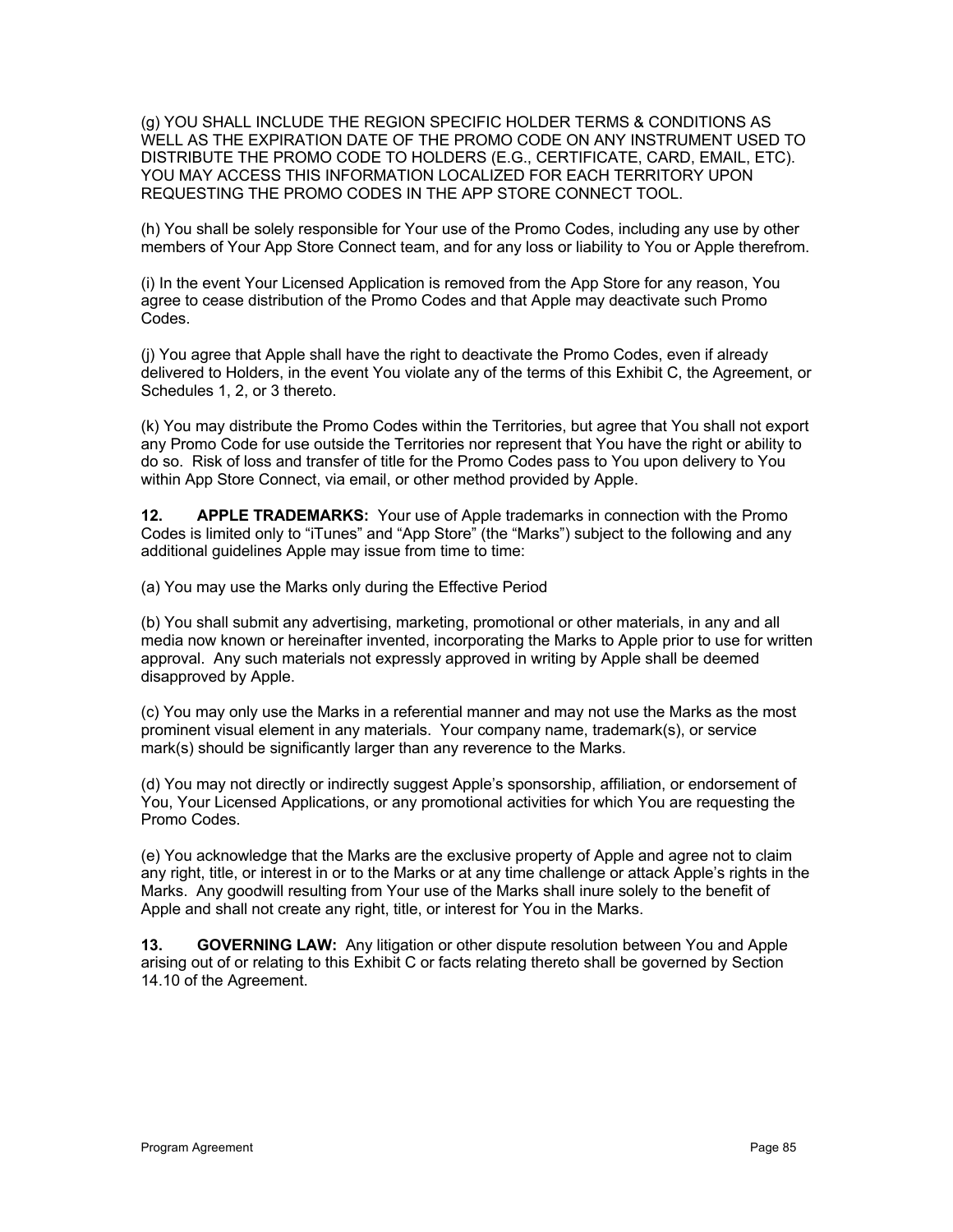## **Attachment 1 (to Exhibit C of Schedule 1) App Store Promo Codes Terms and Conditions**

1. All Promo Codes delivered pursuant to this Exhibit C, whether or not applied to an App Store account, expire as indicated in this Exhibit C.

2. Promo Codes, and unused balances, are not redeemable for cash and cannot be returned for a cash refund, exchanged, or used to purchase any other merchandise, or provide allowances or iTunes or App Store Gifts by either You or Holder. This includes Promo Codes that have expired unused.

3. Promo Codes may only be redeemed through the App Store in the Territory, open only to persons in the Territory with a valid Apple ID. Not all App Store products may be available in all Territories. Internet access (fees may apply), the latest version of Apple software, and other compatible software and hardware are required.

4. Access to, redemption of Promo Codes on, or purchases from, and use of products purchased on, the App Store, are subject to acceptance of its Terms of Service presented at the time of redemption or purchase, and found at http://www.apple.com/legal/itunes/ww/.

5. Promo Codes will be placed in the Holder's applicable Apple ID and are not transferable.

6. If a Holder's order exceeds the amount available on the Promo Codes, Holder must establish an Apple ID and pay for the balance with a credit card.

7. Except as stated otherwise, data collection and use are subject to Apple's Privacy Policy, which can be found at http://www.apple.com/legal/privacy.

8. Apple is not responsible for lost or stolen Promo Codes. If Holders have any questions, they may visit Apple Support at https://support.apple.com/apps.

9. Apple reserves the right to close Holder accounts and request alternative forms of payment if Promo Codes are fraudulently obtained or used on the App Store.

10. APPLE AND ITS LICENSEES, AFFILIATES, AND LICENSORS MAKE NO WARRANTIES, EXPRESS OR IMPLIED, WITH RESPECT TO PROMO CODES OR THE APP STORE, INCLUDING WITHOUT LIMITATION, ANY EXPRESS OR IMPLIED WARRANTY OF MERCHANTABILITY OR FITNESS FOR A PARTICULAR PURPOSE. IN THE EVENT A PROMO CODE IS NON-FUNCTIONAL, HOLDER'S OR COMPANY'S SOLE REMEDY, AND APPLE'S SOLE LIABILITY, SHALL BE THE REPLACEMENT OF SUCH PROMO CODE. THESE LIMITATIONS MAY NOT APPLY. CERTAIN LOCAL AND TERRITORY LAWS DO NOT ALLOW LIMITATIONS ON IMPLIED WARRANTIES OR THE EXCLUSION OR LIMITATION OF CERTAIN DAMAGES. IF THESE LAWS APPLY, SOME OR ALL OF THE ABOVE DISCLAIMERS, EXCLUSIONS, OR LIMITATIONS MAY NOT APPLY, AND YOU OR HOLDER MAY ALSO HAVE ADDITIONAL RIGHTS.

11. Apple reserves the right to change any of the terms and conditions set forth in this Attachment 1 from time to time without notice.

12. Any part of these terms and conditions may be void where prohibited or restricted by law.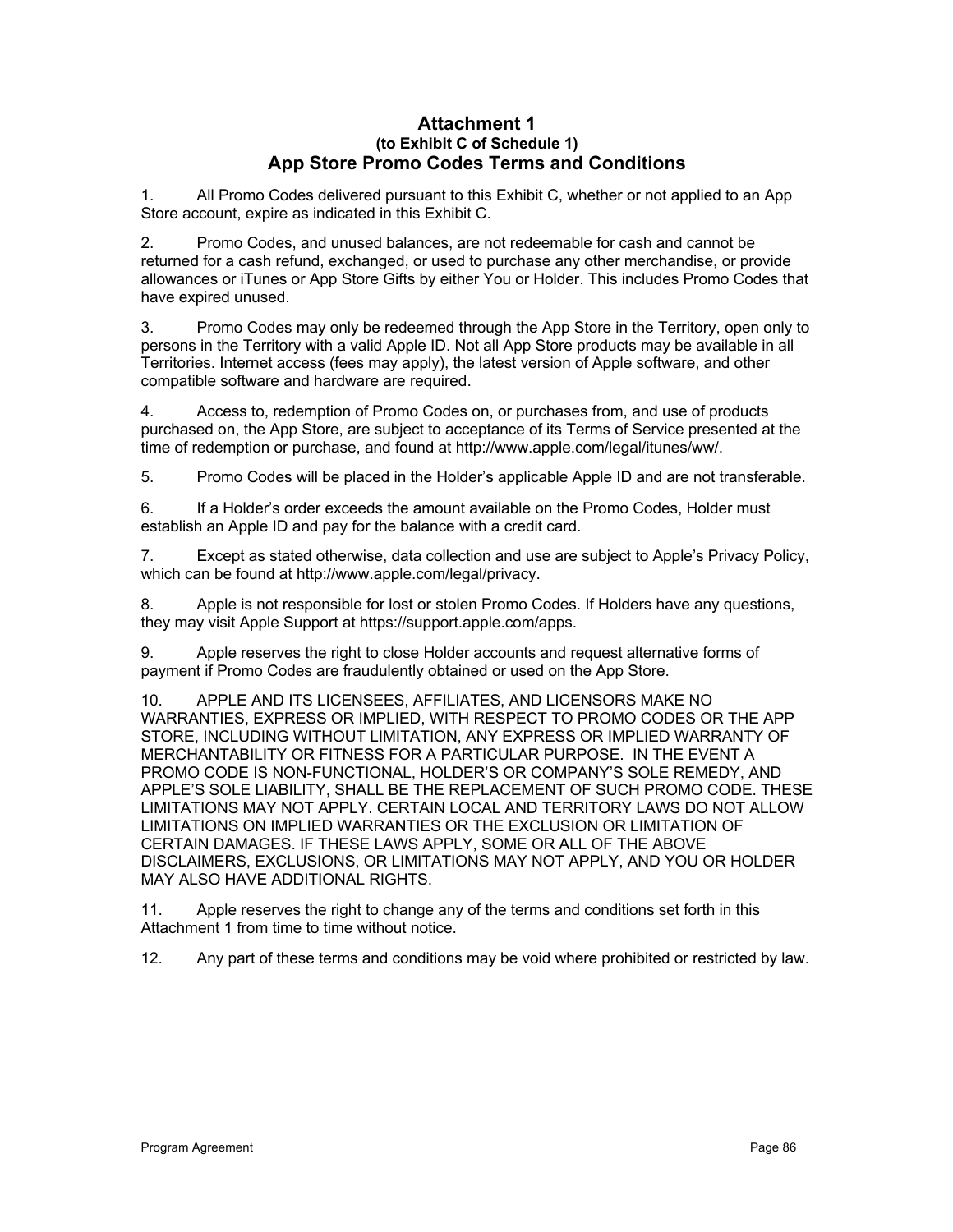# **EXHIBIT D (to Schedule 1) Additional App Store Terms**

**1. Discoverability on the App Store**: The discoverability of Your Licensed Application in the App Store depends on several factors, and Apple is under no obligation to display, feature, or rank Your Licensed Application in any particular manner or order in the App Store.

(a) The main parameters used for app ranking and discoverability are text relevance, such as using an accurate title, adding relevant keywords/metadata, and selecting descriptive categories in the Licensed Application; customer behavior relating to the number and quality of ratings and reviews and application downloads; date of launch in the App Store may also be considered for relevant searches; and whether You have violated any rules promulgated by Apple. These main parameters deliver the most relevant results to customer search queries.

(b) When considering apps to feature in the App Store, our editors look for high-quality apps across all categories, with a particular focus on new apps and apps with significant updates. The main parameters that our editors consider are UI design, user experience, innovation and uniqueness, localizations, accessibility, App Store product page screenshots, app previews, and descriptions; and additionally, for games, gameplay, graphics and performance, audio, narrative and story depth, ability to replay, and gameplay controls. These main parameters showcase high-quality, well-designed, and innovative apps.

(c) If You use an Apple service for paid promotion of Your app on the App Store, Your app may be presented in a promotional placement and designated as advertising content.

To learn more about app discoverability, visit https://developer.apple.com/appstore/discoverability/.

# **2. Access to App Store Data**

You can access data concerning your Licensed Application's financial performance and user engagement in App Store Connect by using App Analytics, Sales and Trends, and Payments and Financial Reports. Specifically, You can obtain all of Your Licensed Application's financial results for individual app sales and in-app purchases (including subscriptions) in Sales and Trends, or download the data from Financial Reports; and You can view App Analytics for non-personally identifiable data that allows You to understand how consumers engage with your Licensed Applications. More information can be found at https://developer.apple.com/app-store/measuringapp-performance/. App Analytics data is provided only with the consent of our customers. For more information, see https://developer.apple.com/app-store-connect/analytics/. Apple does not provide You with access to personal or other data provided by or generated through use of the App Store by other developers; nor does Apple provide other developers with access to personal or other data provided by or generated through Your use of the App Store. Such data sharing would conflict with Apple's Privacy Policy, and with our customers' expectations about how Apple treats their data. You can seek to collect information from customers directly, so long as such information is collected in a lawful manner, and You follow the App Store Review Guidelines.

Apple handles personal and non-personal information as outlined in Apple's Privacy Policy. Information about Apple's access to and practices concerning developer and customer data can be found in "App Store & Privacy," accessible at https://support.apple.com/en-us/HT210584. Apple may provide some non-personal information to strategic partners that work with Apple to provide our products and services, help Apple market to customers, and sell ads on Apple's behalf to display in the App Store and Apple News and Stocks. Such partners are obligated to protect that information and may be located wherever Apple operates.